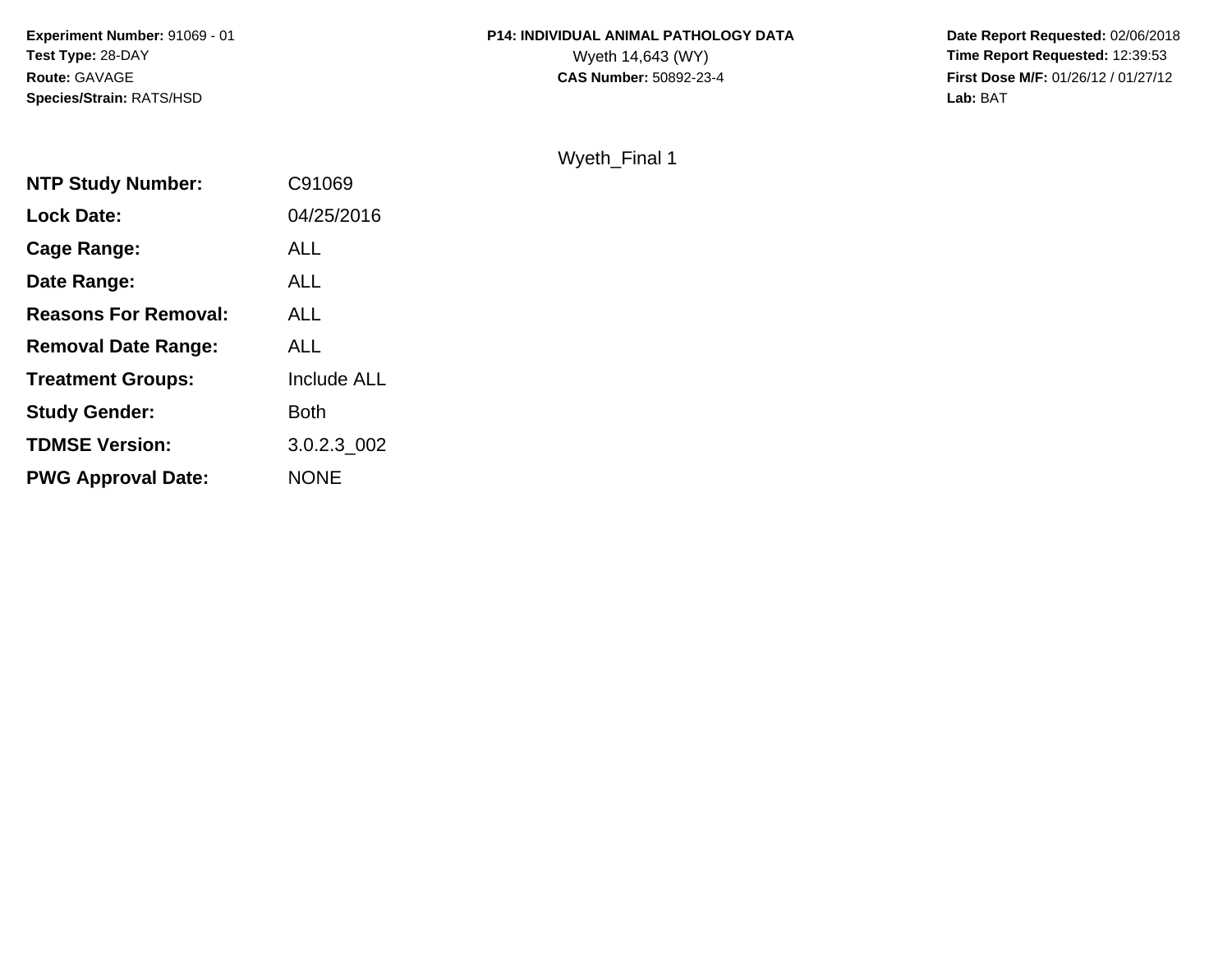| Experiment Number: 91069 - 01<br>Test Type: 28-DAY<br>Route: GAVAGE<br>Species/Strain: RATS/HSD | <b>P14: INDIVIDUAL ANIMAL PATHOLOGY DATA</b><br>Wyeth 14,643 (WY)<br>CAS Number: 50892-23-4 |                                                     | Date Report Requested: 02/06/2018<br>Time Report Requested: 12:39:53<br>First Dose M/F: 01/26/12 / 01/27/12<br>Lab: BAT |
|-------------------------------------------------------------------------------------------------|---------------------------------------------------------------------------------------------|-----------------------------------------------------|-------------------------------------------------------------------------------------------------------------------------|
| <b>ANIMAL ID: 451</b>                                                                           | <b>TRT#: 1</b><br>DOSE: 0mg/kg/d M                                                          | <b>SEX: Male</b><br><b>DISP: Terminal Sacrifice</b> | DAY ON TEST: 29<br>HISTO: 1204705                                                                                       |
|                                                                                                 |                                                                                             | ORGAN AND ACCOUNTABLE SITE STATUS                   |                                                                                                                         |
| <b>NORMAL</b>                                                                                   |                                                                                             |                                                     |                                                                                                                         |
| * Adrenal Cortex                                                                                | * Adrenal Medulla                                                                           | * Blood Vessel                                      | * Bone                                                                                                                  |
| <b>Bone Marrow</b>                                                                              | * Brain                                                                                     | * Epididymis                                        | * Esophagus                                                                                                             |
| * Eye                                                                                           | * Harderian Gland                                                                           | * Intestine Large, Cecum                            | * Intestine Large, Colon                                                                                                |
| * Intestine Large, Rectum                                                                       | * Intestine Small, Duodenum                                                                 | * Intestine Small, Ileum                            | * Intestine Small, Jejunum                                                                                              |
| * Islets, Pancreatic                                                                            | * Lung                                                                                      | * Lymph Node, Mandibular                            | * Lymph Node, Mesenteric                                                                                                |
| * Mammary Gland                                                                                 | * Nose                                                                                      | * Parathyroid Gland                                 | * Pituitary Gland                                                                                                       |
| * Preputial Gland                                                                               | * Prostate                                                                                  | * Salivary Glands                                   | * Seminal Vesicle                                                                                                       |
| * Skin                                                                                          | * Spleen                                                                                    | * Stomach, Forestomach                              | * Stomach, Glandular                                                                                                    |
| * Testes                                                                                        | * Thymus                                                                                    | * Thyroid Gland                                     | * Trachea                                                                                                               |
| * Urinary Bladder                                                                               |                                                                                             |                                                     |                                                                                                                         |
| <b>OBSERVATIONS</b>                                                                             |                                                                                             |                                                     |                                                                                                                         |
| * Heart                                                                                         |                                                                                             | Cardiomyopathy                                      | Minimal                                                                                                                 |
| * Kidney                                                                                        |                                                                                             | Nephropathy                                         | Chronicprogr, Minimal                                                                                                   |
| * Liver                                                                                         |                                                                                             | Hepatodiaphragmatic Nodule                          |                                                                                                                         |
| [ Hepatodiaphragmatic Nodule                                                                    | $TGLs = 1-17$                                                                               |                                                     |                                                                                                                         |
| * Pancreas                                                                                      |                                                                                             | Inflammation                                        | Chronic, Minimal                                                                                                        |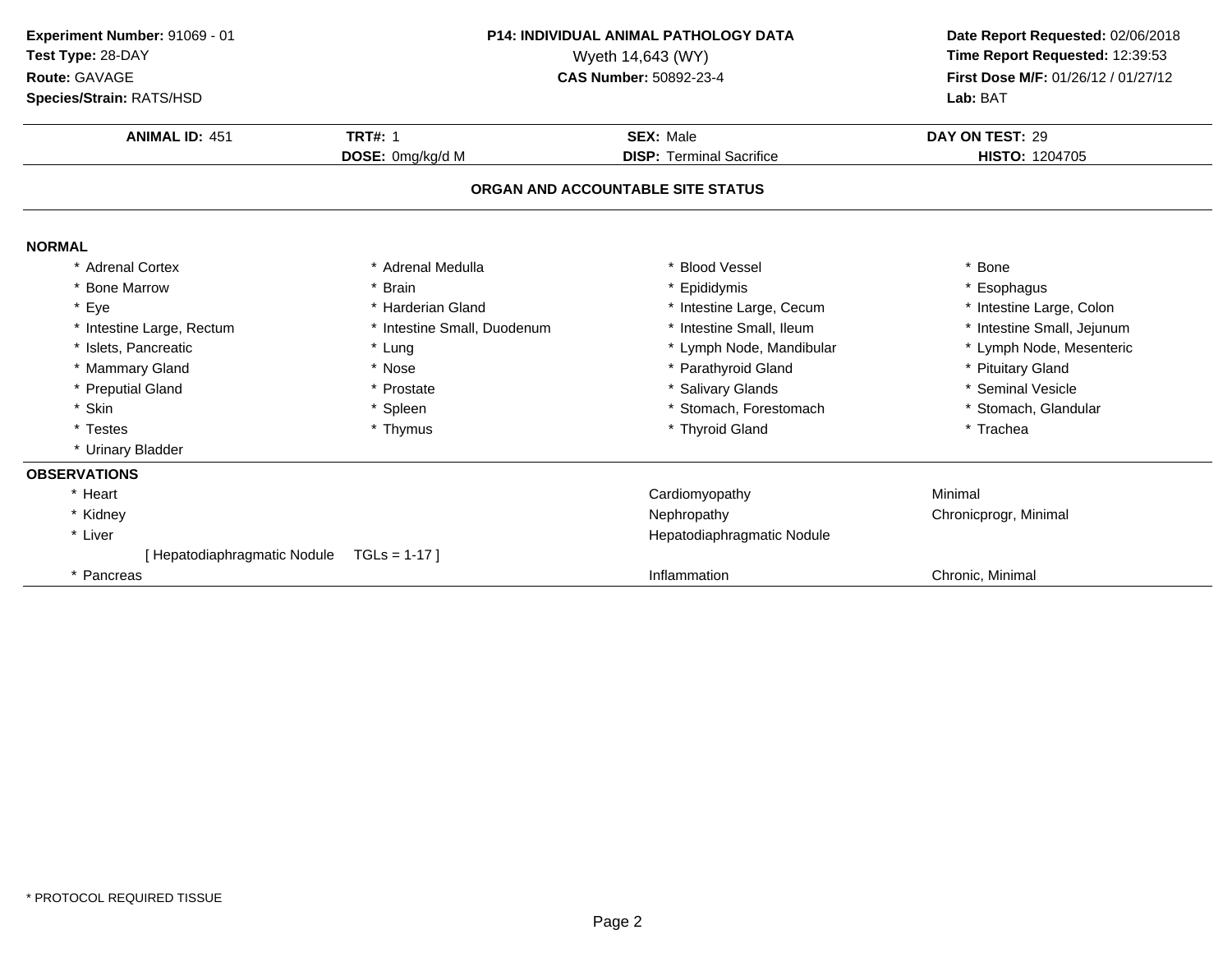**ANIMAL ID:** <sup>452</sup> **TRT#:** <sup>1</sup> **SEX:** Male **DAY ON TEST:** <sup>29</sup> **DOSE:** 0mg/kg/d M**DISP:** Terminal Sacrifice **HISTO:** 1204706 **ORGAN AND ACCOUNTABLE SITE STATUSNORMAL** \* Adrenal Cortex\* Adrenal Medulla<br>\* Brain a the set of the set of the set of the set of the set of the set of the set of the set of the set of the set o<br>Set of the set of the set of the set of the set of the set of the set of the set of the set of the set of the s \* Bone Marrow \* Brain \* Epididymis \* Esophagus \* Eyee the second of the second term in the second term in the second term in the second term in the second term in the second term in the second term in the second term in the second term in the second term in the second term \* Intestine Small, Ileum \* Intestine Large, Colon\* Intestine Large, Rectum<br>\* Islets, Pancreatic \* Intestine Small, Duodenum \* \* Intest<br>\* Kidney \* \* Liver \* Intestine Small, Jejunum \* Islets, Pancreatic \* Kidney \* Liver \* Lung\* Lymph Node, Mandibular \* 1990 \* Lymph Node, Mesenteric \* \* Mammary Gland<br>
\* Pancreas \* Parathyroid Gland \* \* Parathyroid Gland \* \* Pituitary Gland \* Nosee the second of the second of the second vertex  $\ast$  Parathyroid Gland  $\ast$  Pituitary Gland  $\ast$  Pituitary Gland \* Preputial Gland \* Prostate \* Salivary Glands \* Seminal Vesicle \* Skin\* Spleen \* Stomach, Forestomach \* \* Stomach, \* Stomach, Glandular<br>
\* Thymus \* Thyroid Gland \* The \* Trachea \* Testes \* Thymus \* Thyroid Gland \* Trachea \* Urinary Bladder **Experiment Number:** 91069 - 01 **P14: INDIVIDUAL ANIMAL PATHOLOGY DATA Date Report Requested:** 02/06/2018 **Test Type:** 28-DAYWyeth 14,643 (WY) **Time Report Requested:** 12:39:53<br>**CAS Number:** 50892-23-4 **Time Report Requested:** 12:39:53 **Route:** GAVAGE**First Dose M/F:** 01/26/12 / 01/27/12<br>**Lab:** BAT **Species/Strain:** RATS/HSD**Lab:** BAT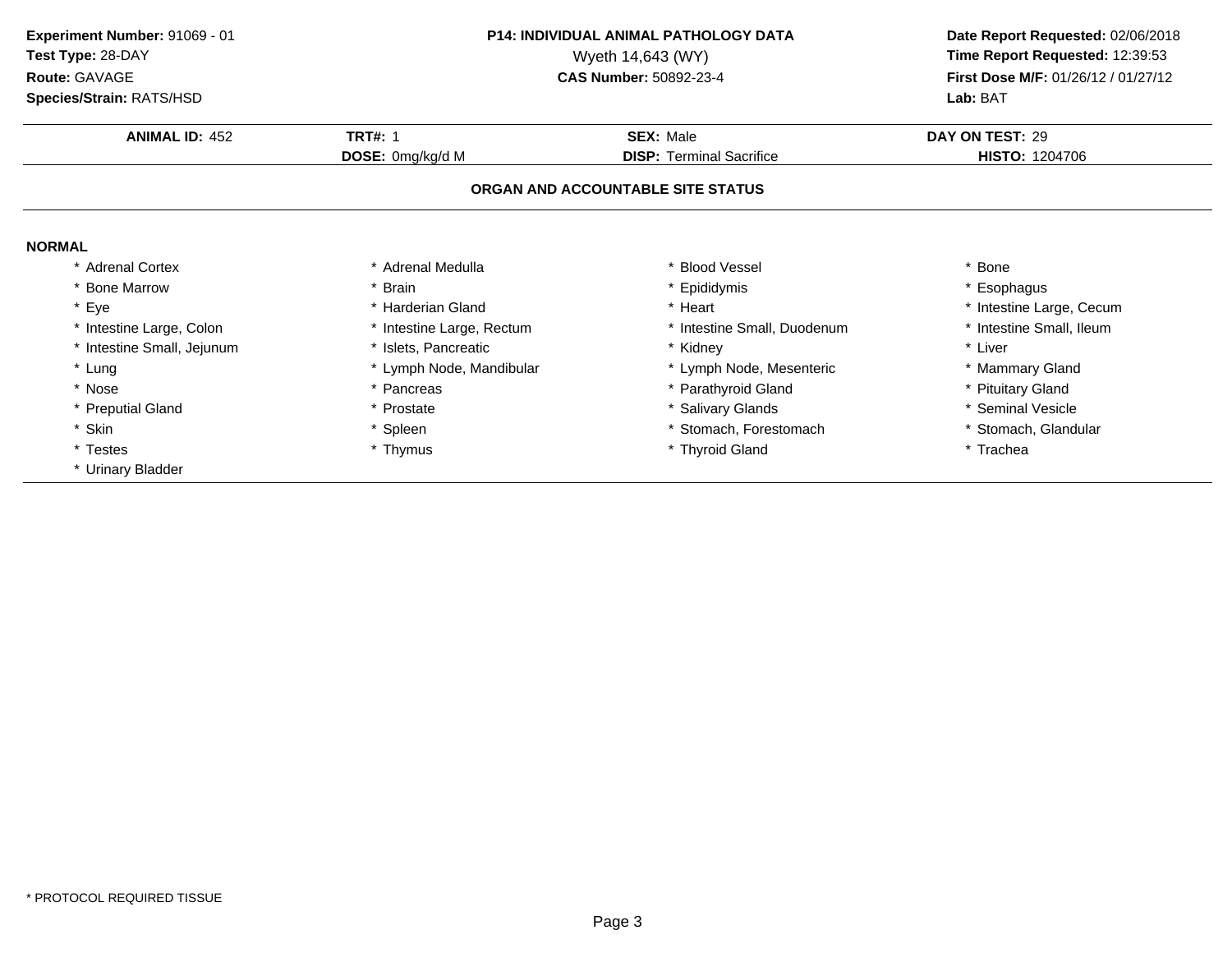**ANIMAL ID:** <sup>453</sup> **TRT#:** <sup>1</sup> **SEX:** Male **DAY ON TEST:** <sup>29</sup> **DOSE:** 0mg/kg/d M**DISP:** Terminal Sacrifice **HISTO:** 1204707 **ORGAN AND ACCOUNTABLE SITE STATUSNORMAL** \* Adrenal Cortex\* Adrenal Medulla<br>\* Brain a the set of the set of the set of the set of the set of the set of the set of the set of the set of the set o<br>Set of the set of the set of the set of the set of the set of the set of the set of the set of the set of the s \* Bone Marrow \* Brain \* Epididymis \* Esophagus \* Eyee the second of the second term in the second term in the second term in the second term in the second term in the second term in the second term in the second term in the second term in the second term in the second term \* Intestine Small, Ileum \* Intestine Large, Colon\* Intestine Large, Rectum<br>\* Islets, Pancreatic \* Intestine Small, Duodenum \* \* Intest<br>\* Kidney \* \* Liver \* Intestine Small, Jejunum \* Islets, Pancreatic \* Kidney \* Liver \* Lung\* Lymph Node, Mandibular \* 1990 \* Lymph Node, Mesenteric \* \* Mammary Gland<br>
\* Pancreas \* Pituitary Gland \* Pituitary Gland \* Preputial Gland \* Nosee the second of the second of the second of the second of the second of the second of the second of the second  $^*$  Preputial Gland \* Prostate \* Salivary Glands \* Seminal Vesicle \* Skin \* Spleen\* Stomach, Forestomach \* \* Stomach, \* Stomach, Glandular \* Testes \* \* Testes \* Thyroid Gland<br>\* Thyroid Gland \* \* Trachea \* Trachea \* \* Urinary \* Thymus \* Thyroid Gland\* Urinary Bladder **MISSING** \* Parathyroid Gland**Experiment Number:** 91069 - 01 **P14: INDIVIDUAL ANIMAL PATHOLOGY DATA Date Report Requested:** 02/06/2018 **Test Type:** 28-DAYWyeth 14,643 (WY) **Time Report Requested:** 12:39:53<br>**CAS Number:** 50892-23-4 **Time Report Requested:** 12:39:53 **Route:** GAVAGE**First Dose M/F:** 01/26/12 / 01/27/12<br>**Lab:** BAT **Species/Strain:** RATS/HSD**Lab:** BAT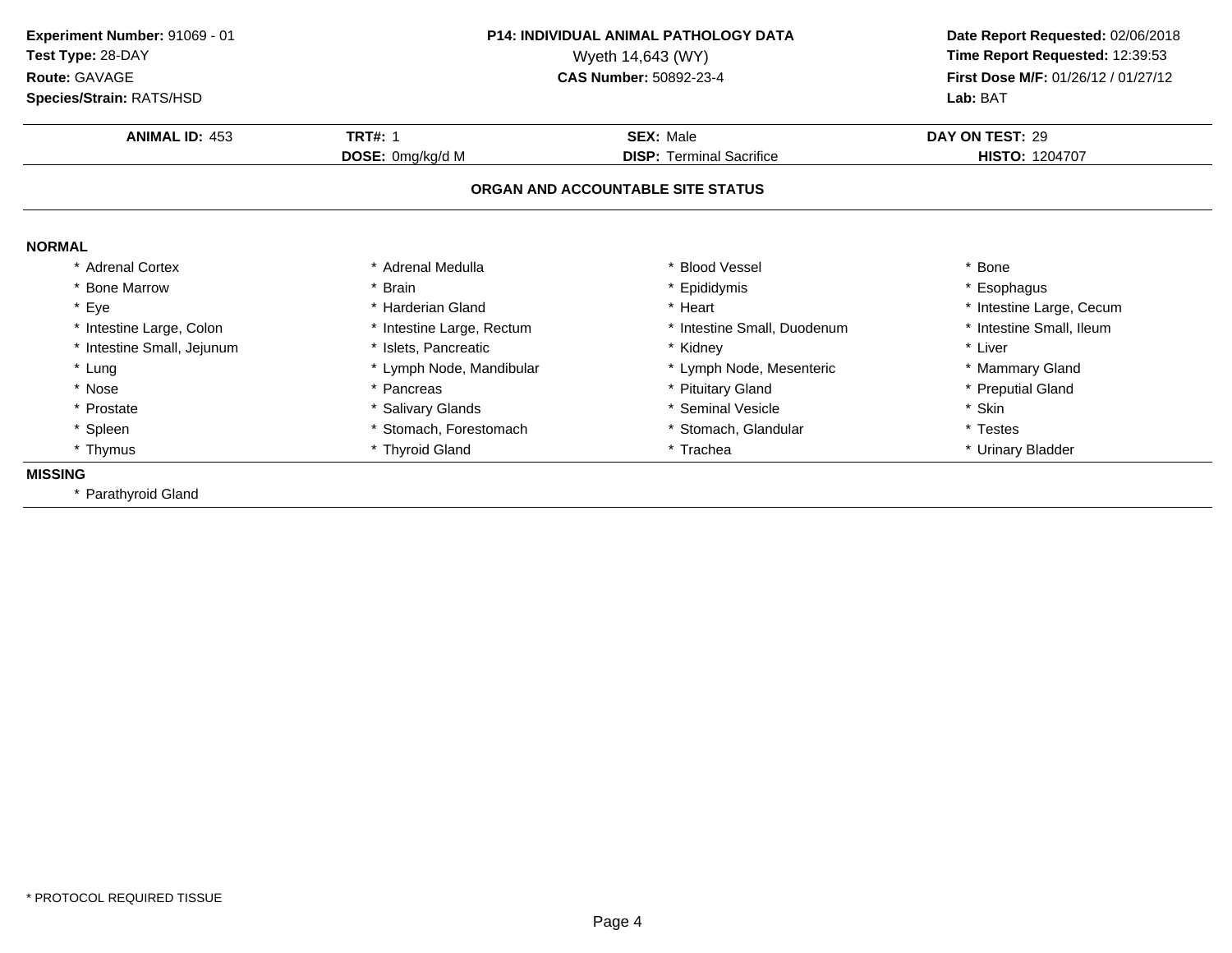**ANIMAL ID:** <sup>454</sup> **TRT#:** <sup>1</sup> **SEX:** Male **DAY ON TEST:** <sup>29</sup> **DOSE:** 0mg/kg/d M**DISP:** Terminal Sacrifice **HISTO:** 1204708 **ORGAN AND ACCOUNTABLE SITE STATUSNORMAL** \* Adrenal Cortex\* Adrenal Medulla<br>\* Brain a the set of the set of the set of the set of the set of the set of the set of the set of the set of the set o<br>Set of the set of the set of the set of the set of the set of the set of the set of the set of the set of the s \* Bone Marrow \* Brain \* Epididymis \* Esophagus \* Eyee the second of the second term in the second term in the second term in the second term in the second term in the second term in the second term in the second term in the second term in the second term in the second term \* Intestine Small, Ileum \* Intestine Large, Colon\* Intestine Large, Rectum<br>\* Islets, Pancreatic \* Intestine Small, Duodenum \* \* Intest<br>
\* Liver \* \* Lung \* Intestine Small, Jejunumm \* Islets, Pancreatic \* Liver \* Lung \* Lymph Node, Mandibular \* Lymph Node, Mesenteric \* Mammary Gland\* Nose<br>\* Prostate \* Pancreas \* Pituitary Gland\* Preputial Gland \* Prostate \* Prostate \* Prostate \* Prostate \* Prostate \* Spleen \* Salivary Glands \* Seminal Vesicle \* Skin \* Spleen \* Stomach, Forestomach\* Stomach, Glandular \* \* Testes \* Testes \* Trachea \* Thymus \* Trachea \* Thymus \* Thymus \* Thymus \* Thymus \* Thymus \* Thymus \* Thymus \* Thymus \* Thymus \* Thymus \* Thymus \* Thymus \* Thymus \* Thymus \* Thymus \* Thymus \* Thymus \* Thyroid Gland\* Urinary Bladder **MISSING** \* Parathyroid Gland**OBSERVATIONS**\* KidneyNephropathy **Chronic Chronic Chronic Chronic Chronic Chronic Chronic Chronic Chronic Chronic Chronic Chronic Chronic Chronic Chronic Chronic Chronic Chronic Chronic Chronic Chronic Chronic Chronic Chronic Chronic Chronic C Experiment Number:** 91069 - 01 **P14: INDIVIDUAL ANIMAL PATHOLOGY DATA Date Report Requested:** 02/06/2018 **Test Type:** 28-DAYWyeth 14,643 (WY) **Time Report Requested:** 12:39:53<br>**CAS Number:** 50892-23-4 **Time Report Requested:** 12:39:53 **Route:** GAVAGE**First Dose M/F:** 01/26/12 / 01/27/12<br>**Lab:** BAT **Species/Strain:** RATS/HSD**Lab:** BAT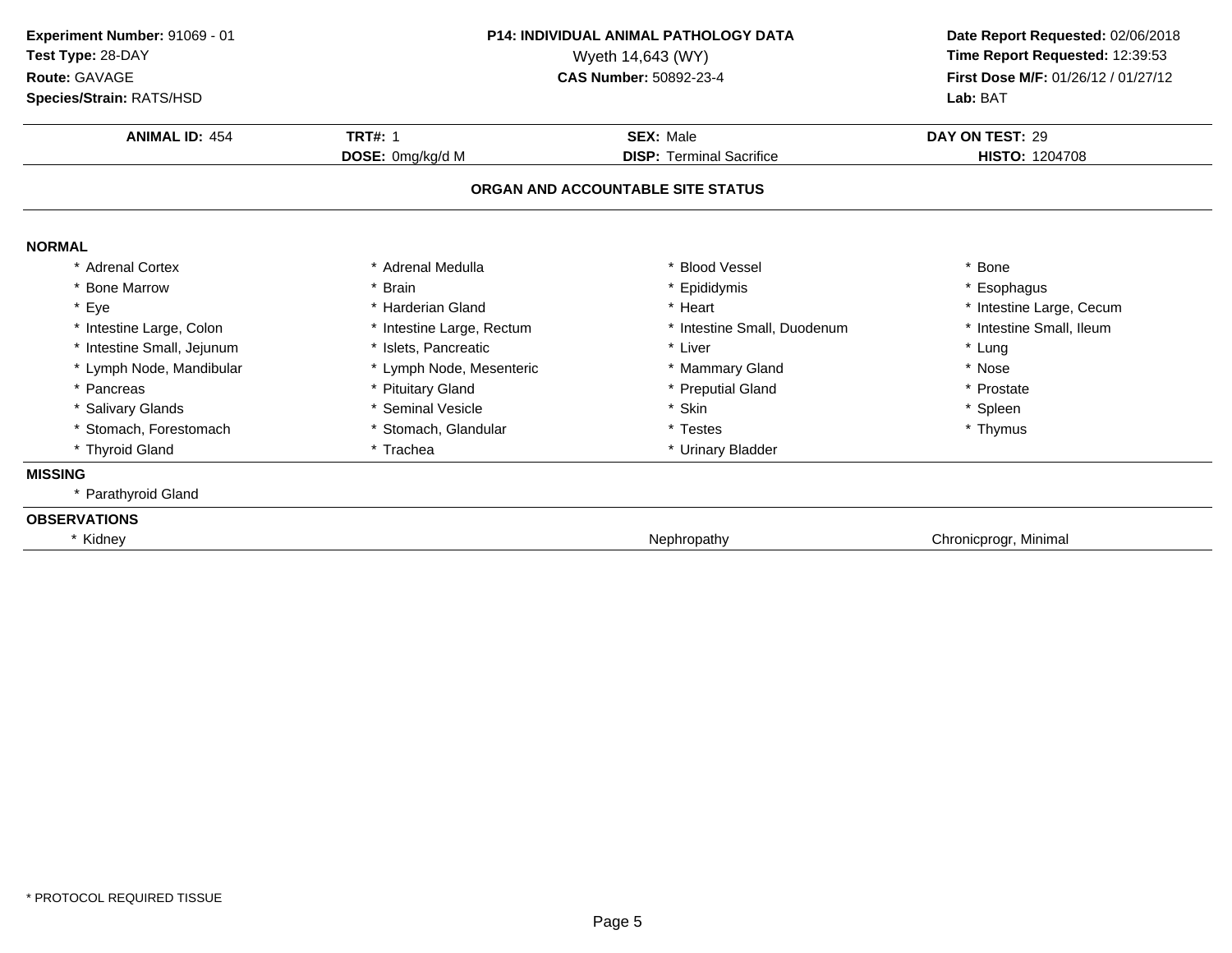**ANIMAL ID:** <sup>455</sup> **TRT#:** <sup>1</sup> **SEX:** Male **DAY ON TEST:** <sup>29</sup> **DOSE:** 0mg/kg/d M**DISP:** Terminal Sacrifice **HISTO:** 1204709 **ORGAN AND ACCOUNTABLE SITE STATUSNORMAL** \* Adrenal Cortex\* Adrenal Medulla<br>\* Brain a the set of the set of the set of the set of the set of the set of the set of the set of the set of the set o<br>Set of the set of the set of the set of the set of the set of the set of the set of the set of the set of the s \* Bone Marrow \* Brain \* Epididymis \* Esophagus \* Eyee the second of the second term in the second term in the second term in the second term in the second term in the second term in the second term in the second term in the second term in the second term in the second term \* Intestine Small, Ileum \* Intestine Large, Colon\* Intestine Large, Rectum<br>\* Islets, Pancreatic \* Intestine Small, Duodenum \* \* Intest<br>
\* Liver \* \* Lung \* Intestine Small, Jejunumm \* Islets, Pancreatic \* Liver \* Lung \* Lymph Node, Mandibular \* Lymph Node, Mesenteric \* Mammary Gland\* Nose<br>\* Prostate \* Pancreas \* Pituitary Gland\* Preputial Gland \* Prostate \* Prostate \* Prostate \* Prostate \* Prostate \* Spleen \* Salivary Glands \* Seminal Vesicle \* Skin \* Spleen \* Stomach, Forestomach\* Stomach, Glandular \* \* Testes \* Testes \* Trachea \* Thymus \* Trachea \* Thymus \* Thymus \* Thymus \* Thymus \* Thymus \* Thymus \* Thymus \* Thymus \* Thymus \* Thymus \* Thymus \* Thymus \* Thymus \* Thymus \* Thymus \* Thymus \* Thymus \* Thyroid Gland\* Urinary Bladder **MISSING** \* Parathyroid Gland**OBSERVATIONS**\* KidneyNephropathy **Chronic Chronic Chronic Chronic Chronic Chronic Chronic Chronic Chronic Chronic Chronic Chronic Chronic Chronic Chronic Chronic Chronic Chronic Chronic Chronic Chronic Chronic Chronic Chronic Chronic Chronic C Experiment Number:** 91069 - 01 **P14: INDIVIDUAL ANIMAL PATHOLOGY DATA Date Report Requested:** 02/06/2018 **Test Type:** 28-DAYWyeth 14,643 (WY) **Time Report Requested:** 12:39:53<br>**CAS Number:** 50892-23-4 **Time Report Requested:** 12:39:53 **Route:** GAVAGE**First Dose M/F:** 01/26/12 / 01/27/12<br>**Lab:** BAT **Species/Strain:** RATS/HSD**Lab:** BAT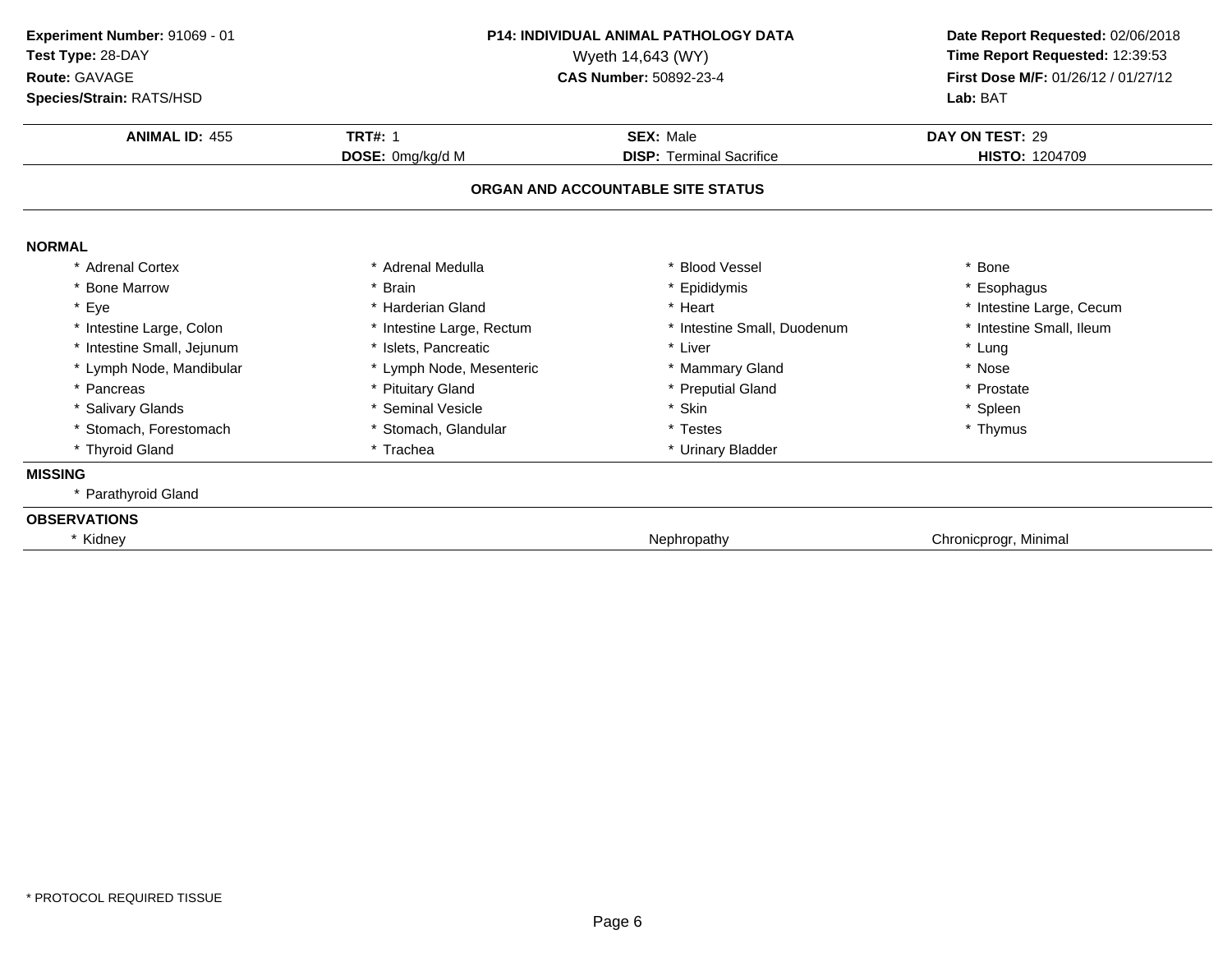| Experiment Number: 91069 - 01<br>Test Type: 28-DAY<br>Route: GAVAGE<br>Species/Strain: RATS/HSD |                           | <b>P14: INDIVIDUAL ANIMAL PATHOLOGY DATA</b><br>Wyeth 14,643 (WY)<br><b>CAS Number: 50892-23-4</b> | Date Report Requested: 02/06/2018<br>Time Report Requested: 12:39:53<br>First Dose M/F: 01/26/12 / 01/27/12<br>Lab: BAT |
|-------------------------------------------------------------------------------------------------|---------------------------|----------------------------------------------------------------------------------------------------|-------------------------------------------------------------------------------------------------------------------------|
| <b>ANIMAL ID: 456</b>                                                                           | <b>TRT#: 1</b>            | <b>SEX: Male</b>                                                                                   | DAY ON TEST: 29                                                                                                         |
|                                                                                                 | DOSE: 0mg/kg/d M          | <b>DISP:</b> Terminal Sacrifice                                                                    | <b>HISTO: 1204710</b>                                                                                                   |
|                                                                                                 |                           | ORGAN AND ACCOUNTABLE SITE STATUS                                                                  |                                                                                                                         |
| <b>NORMAL</b>                                                                                   |                           |                                                                                                    |                                                                                                                         |
| * Adrenal Cortex                                                                                | * Adrenal Medulla         | * Blood Vessel                                                                                     | Bone                                                                                                                    |
| <b>Bone Marrow</b>                                                                              | <b>Brain</b>              | * Epididymis                                                                                       | * Esophagus                                                                                                             |
| * Eye                                                                                           | * Harderian Gland         | * Heart                                                                                            | * Intestine Large, Cecum                                                                                                |
| Intestine Large, Colon                                                                          | * Intestine Large, Rectum | * Intestine Small, Duodenum                                                                        | * Intestine Small, Ileum                                                                                                |
| Intestine Small, Jejunum                                                                        | * Islets, Pancreatic      | * Liver                                                                                            | * Lung                                                                                                                  |
| * Lymph Node, Mandibular                                                                        | * Lymph Node, Mesenteric  | * Mammary Gland                                                                                    | * Nose                                                                                                                  |
| Pancreas                                                                                        | * Parathyroid Gland       | * Pituitary Gland                                                                                  | * Preputial Gland                                                                                                       |
| * Prostate                                                                                      | * Salivary Glands         | * Seminal Vesicle                                                                                  | * Skin                                                                                                                  |
| * Spleen                                                                                        | Stomach, Forestomach      | * Stomach, Glandular                                                                               | * Testes                                                                                                                |
| * Thymus                                                                                        | * Thyroid Gland           | * Trachea                                                                                          | * Urinary Bladder                                                                                                       |
| <b>OBSERVATIONS</b>                                                                             |                           |                                                                                                    |                                                                                                                         |
| * Kidney                                                                                        |                           | Nephropathy                                                                                        | Chronicprogr, Minimal                                                                                                   |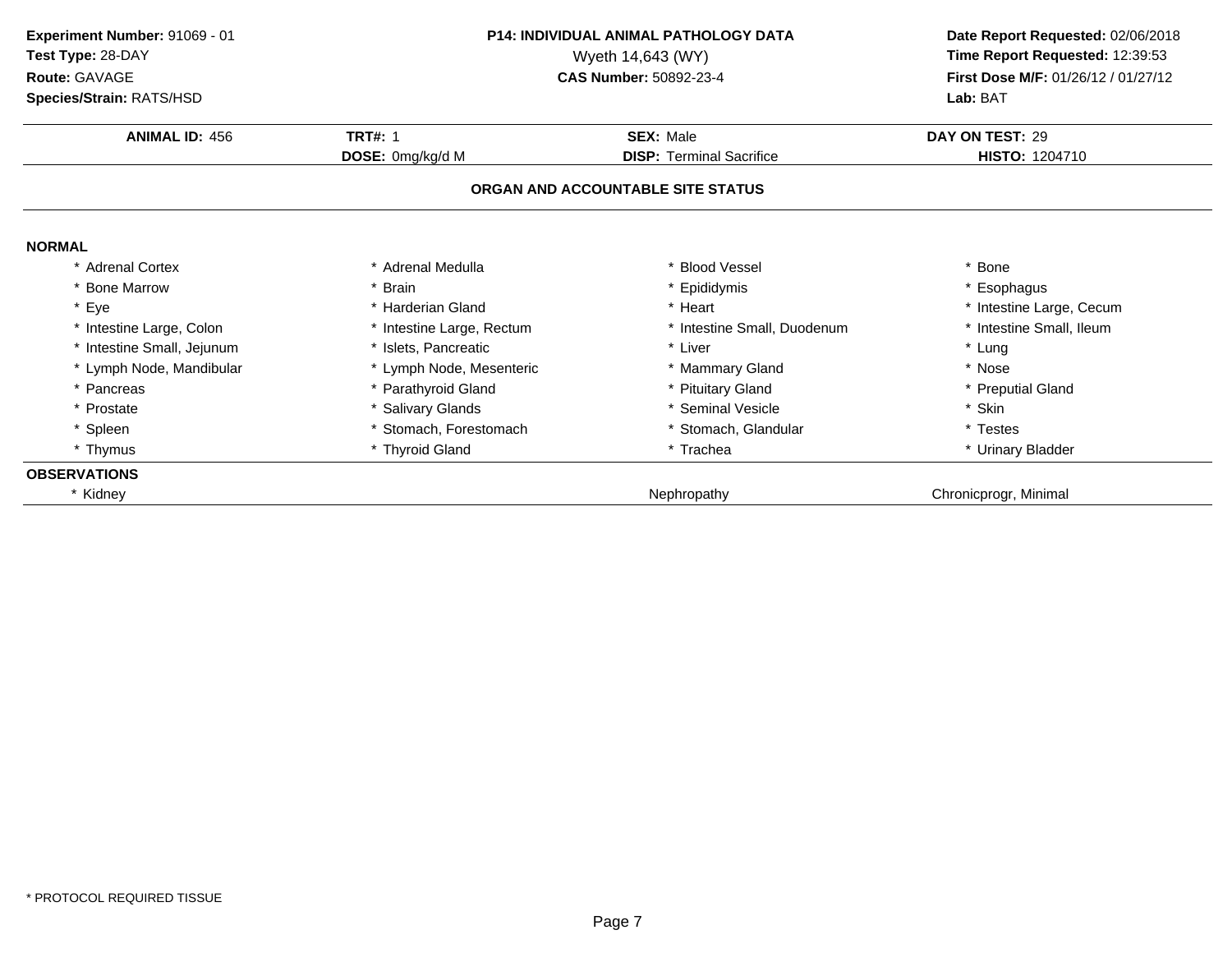| Experiment Number: 91069 - 01<br>Test Type: 28-DAY<br>Route: GAVAGE<br>Species/Strain: RATS/HSD |                                    | <b>P14: INDIVIDUAL ANIMAL PATHOLOGY DATA</b><br>Wyeth 14,643 (WY)<br><b>CAS Number: 50892-23-4</b> | Date Report Requested: 02/06/2018<br>Time Report Requested: 12:39:53<br>First Dose M/F: 01/26/12 / 01/27/12<br>Lab: BAT |
|-------------------------------------------------------------------------------------------------|------------------------------------|----------------------------------------------------------------------------------------------------|-------------------------------------------------------------------------------------------------------------------------|
| <b>ANIMAL ID: 457</b>                                                                           | <b>TRT#: 1</b><br>DOSE: 0mg/kg/d M | <b>SEX: Male</b><br><b>DISP: Terminal Sacrifice</b>                                                | DAY ON TEST: 29<br>HISTO: 1204711                                                                                       |
|                                                                                                 |                                    | ORGAN AND ACCOUNTABLE SITE STATUS                                                                  |                                                                                                                         |
| <b>NORMAL</b>                                                                                   |                                    |                                                                                                    |                                                                                                                         |
| Adrenal Medulla                                                                                 | * Blood Vessel                     | <b>Bone</b>                                                                                        | * Bone Marrow                                                                                                           |
| <b>Brain</b>                                                                                    | * Esophagus                        | * Eye                                                                                              | * Harderian Gland                                                                                                       |
| * Heart                                                                                         | * Intestine Large, Cecum           | * Intestine Large, Colon                                                                           | * Intestine Large, Rectum                                                                                               |
| * Intestine Small, Duodenum                                                                     | * Intestine Small, Ileum           | * Intestine Small, Jejunum                                                                         | * Islets, Pancreatic                                                                                                    |
| * Kidney                                                                                        | * Liver                            | * Lung                                                                                             | * Lymph Node, Mandibular                                                                                                |
| * Lymph Node, Mesenteric                                                                        | * Mammary Gland                    | * Nose                                                                                             | * Pancreas                                                                                                              |
| * Parathyroid Gland                                                                             | * Pituitary Gland                  | * Preputial Gland                                                                                  | * Prostate                                                                                                              |
| * Salivary Glands                                                                               | * Seminal Vesicle                  | * Skin                                                                                             | * Spleen                                                                                                                |
| * Stomach, Forestomach                                                                          | * Stomach, Glandular               | * Testes                                                                                           | * Thymus                                                                                                                |
| * Thyroid Gland                                                                                 | * Trachea                          | * Urinary Bladder                                                                                  |                                                                                                                         |
| <b>OBSERVATIONS</b>                                                                             |                                    |                                                                                                    |                                                                                                                         |
| * Adrenal Cortex                                                                                |                                    | Mineral                                                                                            | Mild                                                                                                                    |
|                                                                                                 |                                    | Vacuolization Cytoplasmic                                                                          | Minimal                                                                                                                 |
| * Epididymis                                                                                    |                                    | Inflammation                                                                                       | Chronic, Minimal                                                                                                        |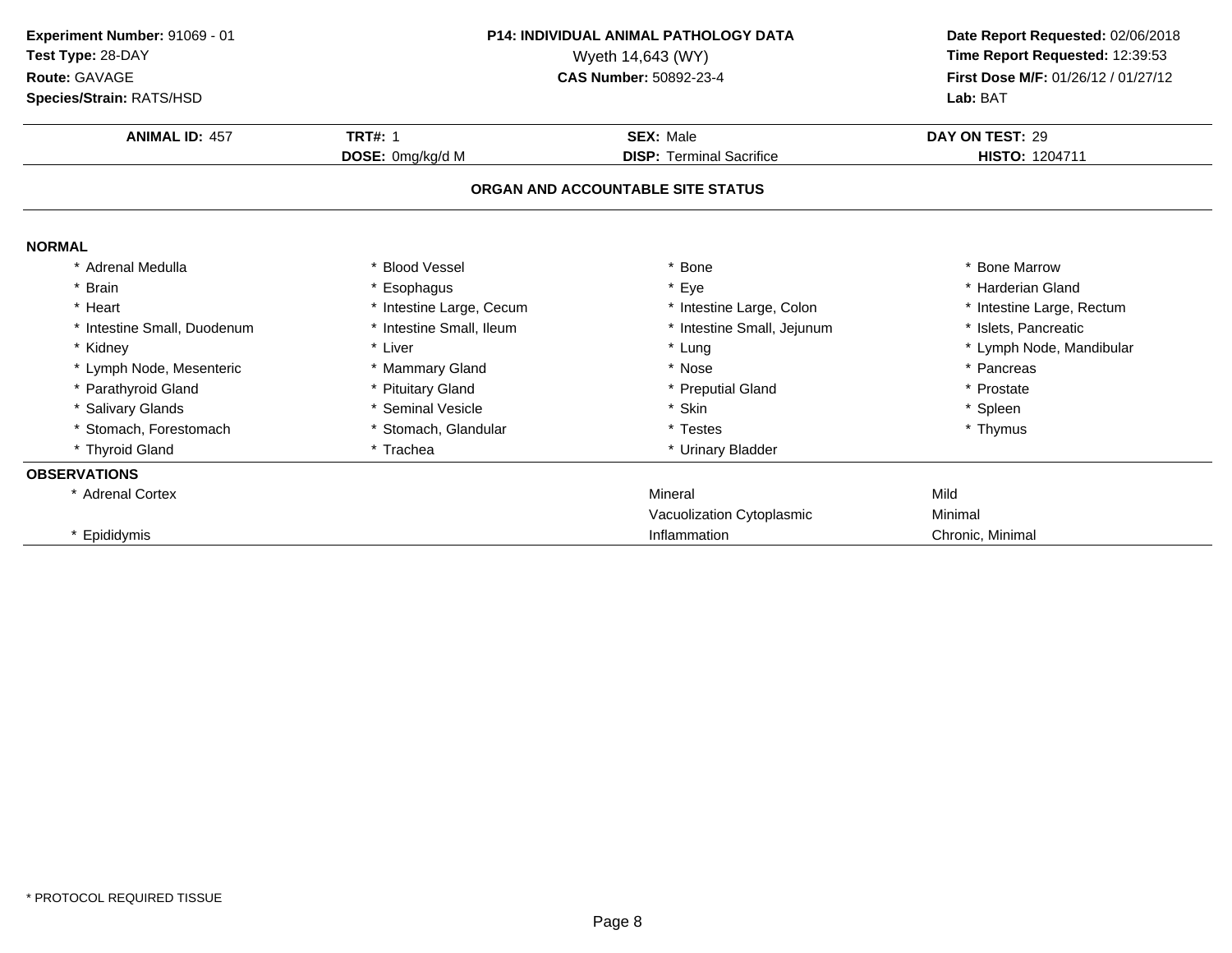| Experiment Number: 91069 - 01<br>Test Type: 28-DAY<br>Route: GAVAGE<br>Species/Strain: RATS/HSD |                           | <b>P14: INDIVIDUAL ANIMAL PATHOLOGY DATA</b><br>Wyeth 14,643 (WY)<br>CAS Number: 50892-23-4 | Date Report Requested: 02/06/2018<br>Time Report Requested: 12:39:53<br>First Dose M/F: 01/26/12 / 01/27/12<br>Lab: BAT |
|-------------------------------------------------------------------------------------------------|---------------------------|---------------------------------------------------------------------------------------------|-------------------------------------------------------------------------------------------------------------------------|
| <b>ANIMAL ID: 458</b>                                                                           | <b>TRT#: 1</b>            | <b>SEX: Male</b>                                                                            | DAY ON TEST: 29                                                                                                         |
|                                                                                                 | DOSE: 0mg/kg/d M          | <b>DISP: Terminal Sacrifice</b>                                                             | <b>HISTO: 1204712</b>                                                                                                   |
|                                                                                                 |                           | ORGAN AND ACCOUNTABLE SITE STATUS                                                           |                                                                                                                         |
| <b>NORMAL</b>                                                                                   |                           |                                                                                             |                                                                                                                         |
| <b>Adrenal Cortex</b>                                                                           | Adrenal Medulla           | * Blood Vessel                                                                              | Bone                                                                                                                    |
| * Bone Marrow                                                                                   | * Brain                   | * Epididymis                                                                                | Esophagus                                                                                                               |
| * Eye                                                                                           | * Harderian Gland         | * Heart                                                                                     | * Intestine Large, Cecum                                                                                                |
| * Intestine Large, Colon                                                                        | * Intestine Large, Rectum | * Intestine Small, Duodenum                                                                 | * Intestine Small, Ileum                                                                                                |
| * Intestine Small, Jejunum                                                                      | * Islets, Pancreatic      | * Lung                                                                                      | * Lymph Node, Mandibular                                                                                                |
| * Lymph Node, Mesenteric                                                                        | * Mammary Gland           | * Nose                                                                                      | * Pancreas                                                                                                              |
| * Parathyroid Gland                                                                             | * Pituitary Gland         | * Preputial Gland                                                                           | Prostate                                                                                                                |
| * Salivary Glands                                                                               | Seminal Vesicle           | * Skin                                                                                      | * Spleen                                                                                                                |
| Stomach, Forestomach                                                                            | * Stomach, Glandular      | * Testes                                                                                    | * Thymus                                                                                                                |
| * Thyroid Gland                                                                                 | * Trachea                 | * Urinary Bladder                                                                           |                                                                                                                         |
| <b>OBSERVATIONS</b>                                                                             |                           |                                                                                             |                                                                                                                         |
| * Kidney                                                                                        |                           | Nephropathy                                                                                 | Chronicprogr, Minimal                                                                                                   |
| * Liver                                                                                         |                           | <b>Infiltration Cellular</b>                                                                | Mixed Cell, Minimal                                                                                                     |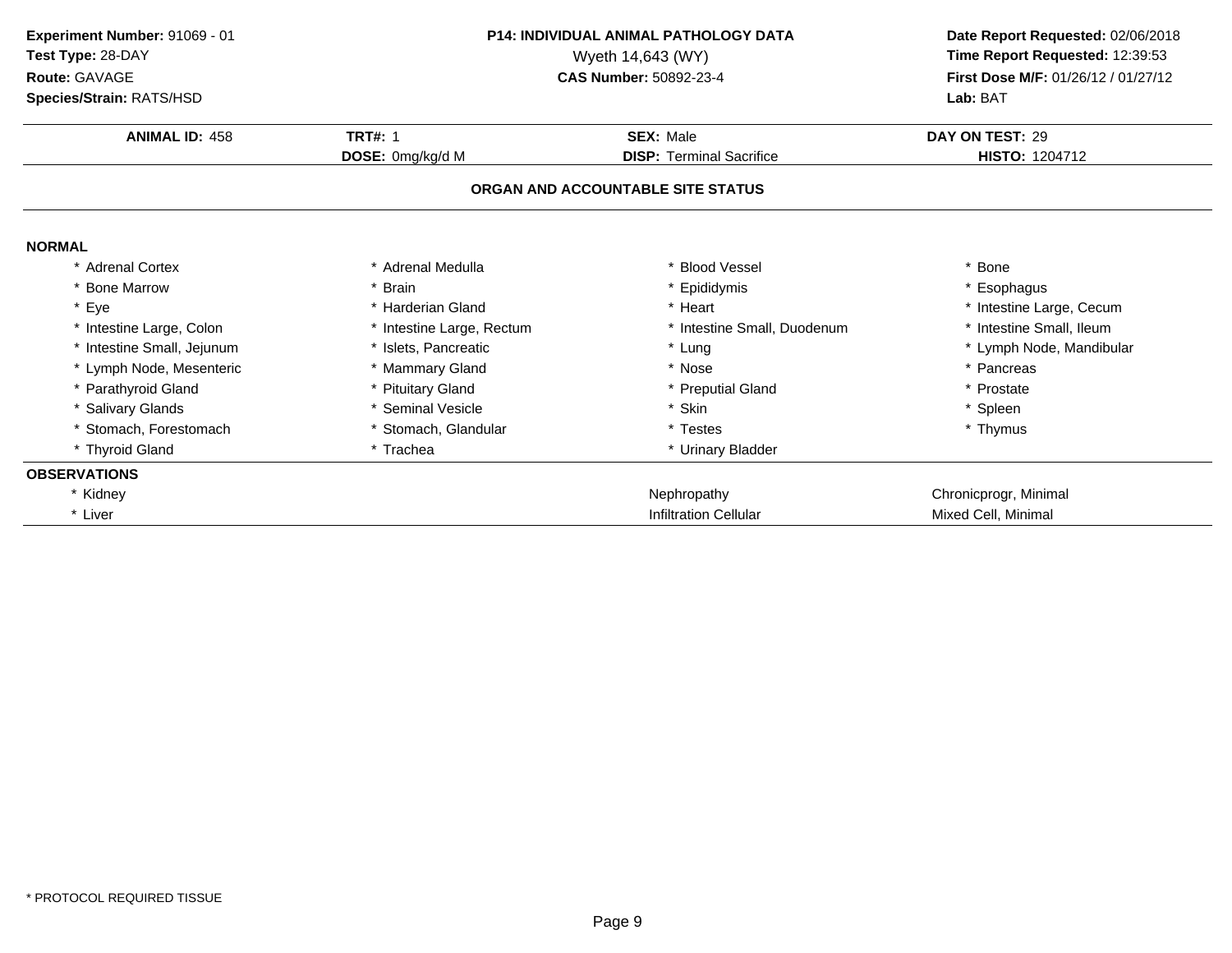**ANIMAL ID:** <sup>459</sup> **TRT#:** <sup>1</sup> **SEX:** Male **DAY ON TEST:** <sup>29</sup> **DOSE:** 0mg/kg/d M**DISP:** Terminal Sacrifice **HISTO:** 1204713 **ORGAN AND ACCOUNTABLE SITE STATUSNORMAL** \* Adrenal Cortex\* Adrenal Medulla<br>\* Brain a the set of the set of the set of the set of the set of the set of the set of the set of the set of the set o<br>Set of the set of the set of the set of the set of the set of the set of the set of the set of the set of the s \* Bone Marrow \* Brain \* Epididymis \* Esophagus \* Eyee the second of the second term in the second term in the second term in the second term in the second term in the second term in the second term in the second term in the second term in the second term in the second term \* Intestine Small, Ileum \* Intestine Large, Colon\* Intestine Large, Rectum<br>\* Islets, Pancreatic \* Intestine Small, Duodenum \* \* Intest<br>\* Kidney \* \* Liver \* Intestine Small, Jejunum \* Islets, Pancreatic \* Kidney \* Liver \* Lung\* Lymph Node, Mandibular \* 1990 \* Lymph Node, Mesenteric \* \* Mammary Gland<br>
\* Pancreas \* Parathyroid Gland \* \* Parathyroid Gland \* \* Pituitary Gland \* Nosee the second of the second of the second vertex  $\ast$  Parathyroid Gland  $\ast$  Pituitary Gland  $\ast$  Pituitary Gland \* Preputial Gland \* Prostate \* Salivary Glands \* Seminal Vesicle \* Skin\* Spleen \* Stomach, Forestomach \* \* Stomach, \* Stomach, Glandular<br>
\* Thymus \* Thyroid Gland \* The \* Trachea \* Testes \* Thymus \* Thyroid Gland \* Trachea \* Urinary Bladder **Experiment Number:** 91069 - 01 **P14: INDIVIDUAL ANIMAL PATHOLOGY DATA Date Report Requested:** 02/06/2018 **Test Type:** 28-DAYWyeth 14,643 (WY) **Time Report Requested:** 12:39:53<br>**CAS Number:** 50892-23-4 **Time Report Requested:** 12:39:53 **Route:** GAVAGE**First Dose M/F:** 01/26/12 / 01/27/12<br>**Lab:** BAT **Species/Strain:** RATS/HSD**Lab:** BAT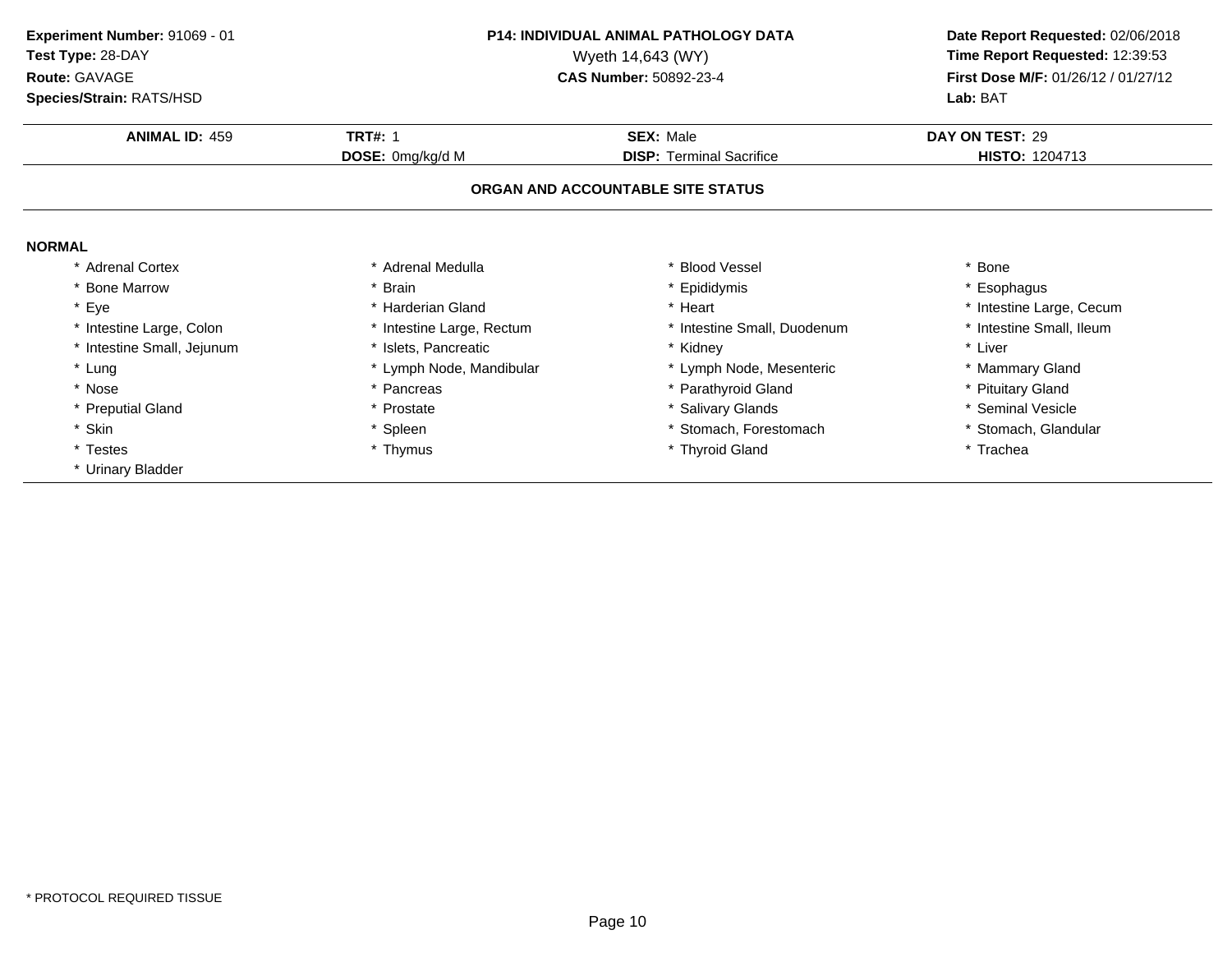| Experiment Number: 91069 - 01<br>Test Type: 28-DAY<br>Route: GAVAGE<br>Species/Strain: RATS/HSD |                           | <b>P14: INDIVIDUAL ANIMAL PATHOLOGY DATA</b><br>Wyeth 14,643 (WY)<br><b>CAS Number: 50892-23-4</b> | Date Report Requested: 02/06/2018<br>Time Report Requested: 12:39:53<br>First Dose M/F: 01/26/12 / 01/27/12<br>Lab: BAT |
|-------------------------------------------------------------------------------------------------|---------------------------|----------------------------------------------------------------------------------------------------|-------------------------------------------------------------------------------------------------------------------------|
| <b>ANIMAL ID: 460</b>                                                                           | <b>TRT#: 1</b>            | <b>SEX: Male</b>                                                                                   | DAY ON TEST: 29                                                                                                         |
|                                                                                                 | DOSE: 0mg/kg/d M          | <b>DISP:</b> Terminal Sacrifice                                                                    | <b>HISTO: 1204714</b>                                                                                                   |
|                                                                                                 |                           | ORGAN AND ACCOUNTABLE SITE STATUS                                                                  |                                                                                                                         |
| <b>NORMAL</b>                                                                                   |                           |                                                                                                    |                                                                                                                         |
| * Adrenal Cortex                                                                                | * Adrenal Medulla         | * Blood Vessel                                                                                     | * Bone                                                                                                                  |
| <b>Bone Marrow</b>                                                                              | * Brain                   | * Epididymis                                                                                       | * Esophagus                                                                                                             |
| * Eye                                                                                           | * Harderian Gland         | * Heart                                                                                            | * Intestine Large, Cecum                                                                                                |
| * Intestine Large, Colon                                                                        | * Intestine Large, Rectum | * Intestine Small, Duodenum                                                                        | * Intestine Small, Ileum                                                                                                |
| * Intestine Small, Jejunum                                                                      | * Islets, Pancreatic      | * Liver                                                                                            | * Lung                                                                                                                  |
| * Lymph Node, Mandibular                                                                        | * Lymph Node, Mesenteric  | * Mammary Gland                                                                                    | * Nose                                                                                                                  |
| * Pancreas                                                                                      | * Parathyroid Gland       | * Pituitary Gland                                                                                  | * Preputial Gland                                                                                                       |
| * Prostate                                                                                      | * Salivary Glands         | * Seminal Vesicle                                                                                  | * Skin                                                                                                                  |
| * Spleen                                                                                        | Stomach, Forestomach      | Stomach, Glandular                                                                                 | * Testes                                                                                                                |
| * Thymus                                                                                        | * Thyroid Gland           | * Trachea                                                                                          | * Urinary Bladder                                                                                                       |
| <b>OBSERVATIONS</b>                                                                             |                           |                                                                                                    |                                                                                                                         |
| * Kidney                                                                                        |                           | Nephropathy                                                                                        | Chronicprogr, Minimal                                                                                                   |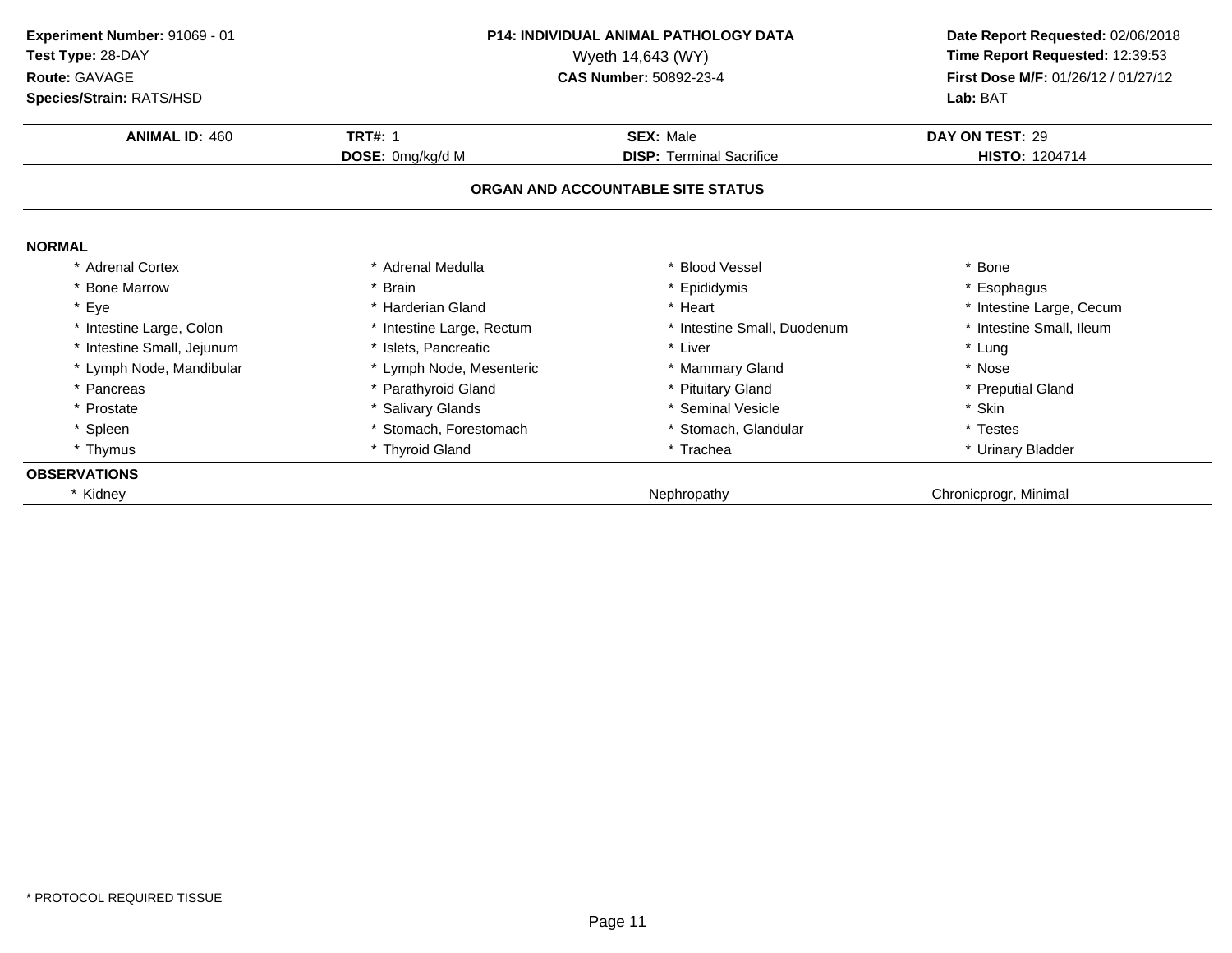| Experiment Number: 91069 - 01<br>Test Type: 28-DAY<br>Route: GAVAGE<br>Species/Strain: RATS/HSD | <b>P14: INDIVIDUAL ANIMAL PATHOLOGY DATA</b><br>Wyeth 14,643 (WY)<br><b>CAS Number: 50892-23-4</b> |                                   | Date Report Requested: 02/06/2018<br>Time Report Requested: 12:39:53<br><b>First Dose M/F: 01/26/12 / 01/27/12</b><br>Lab: BAT |
|-------------------------------------------------------------------------------------------------|----------------------------------------------------------------------------------------------------|-----------------------------------|--------------------------------------------------------------------------------------------------------------------------------|
| <b>ANIMAL ID: 461</b>                                                                           | <b>TRT#: 3</b>                                                                                     | <b>SEX: Male</b>                  | DAY ON TEST: 29                                                                                                                |
|                                                                                                 | DOSE: $6.25$ mg/kg/d M                                                                             | <b>DISP:</b> Terminal Sacrifice   | <b>HISTO: 1204715</b>                                                                                                          |
|                                                                                                 |                                                                                                    | ORGAN AND ACCOUNTABLE SITE STATUS |                                                                                                                                |
| <b>NORMAL</b>                                                                                   |                                                                                                    |                                   |                                                                                                                                |
| <b>Bone Marrow</b>                                                                              | * Liver                                                                                            | Nose                              | * Pancreas                                                                                                                     |
| Spleen                                                                                          | * Testes                                                                                           | * Thyroid Gland                   |                                                                                                                                |
| <b>OBSERVATIONS</b>                                                                             |                                                                                                    |                                   |                                                                                                                                |
| * Kidney                                                                                        |                                                                                                    | Nephropathy                       | Chronicprogr, Minimal                                                                                                          |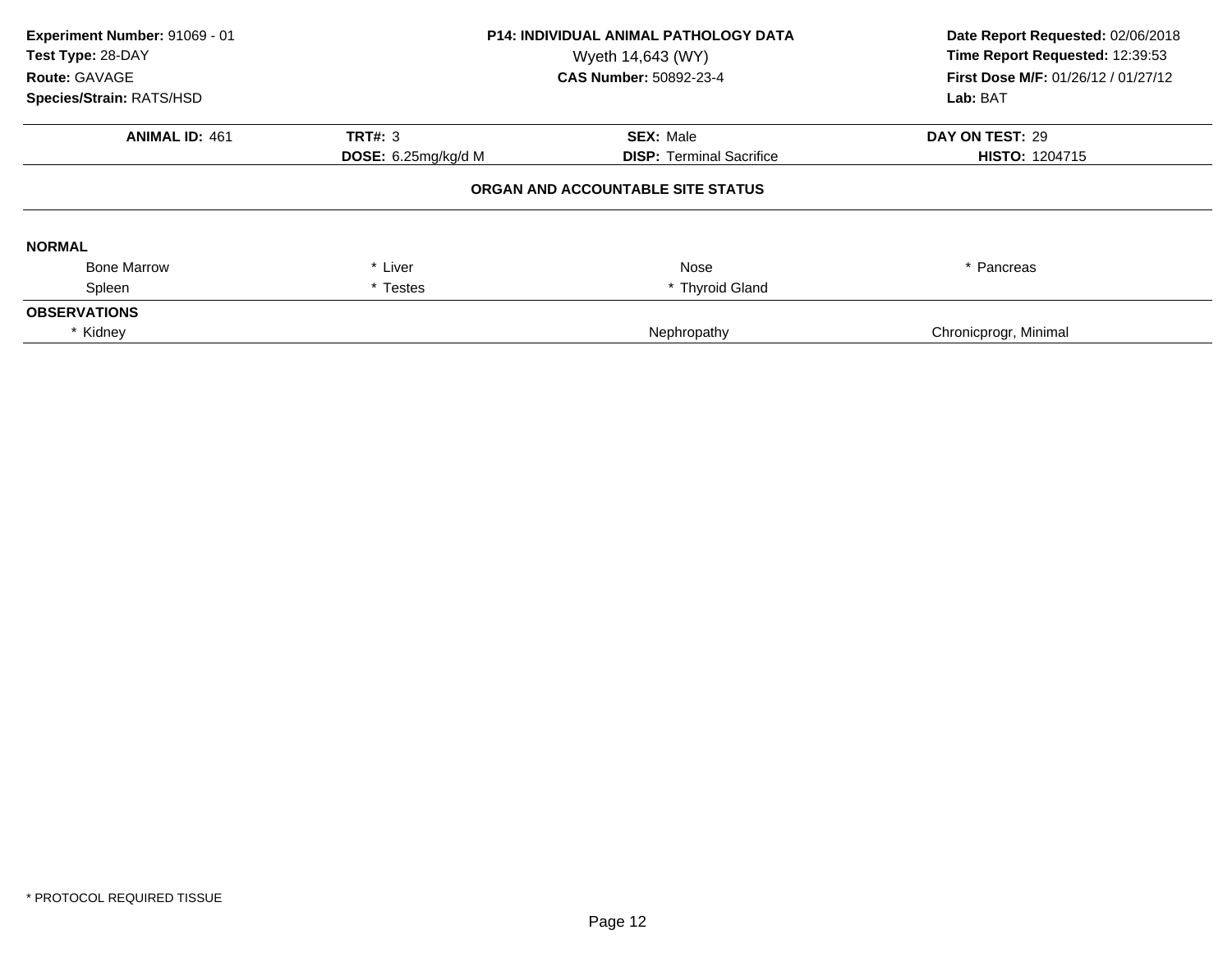| Experiment Number: 91069 - 01<br>Test Type: 28-DAY<br>Route: GAVAGE<br>Species/Strain: RATS/HSD |                              | <b>P14: INDIVIDUAL ANIMAL PATHOLOGY DATA</b><br>Wyeth 14,643 (WY)<br><b>CAS Number: 50892-23-4</b> | Date Report Requested: 02/06/2018<br>Time Report Requested: 12:39:53<br>First Dose M/F: 01/26/12 / 01/27/12<br>Lab: BAT |
|-------------------------------------------------------------------------------------------------|------------------------------|----------------------------------------------------------------------------------------------------|-------------------------------------------------------------------------------------------------------------------------|
| <b>ANIMAL ID: 462</b>                                                                           | <b>TRT#: 3</b>               | <b>SEX: Male</b>                                                                                   | DAY ON TEST: 29                                                                                                         |
|                                                                                                 | <b>DOSE:</b> $6.25mg/kg/d$ M | <b>DISP:</b> Terminal Sacrifice                                                                    | <b>HISTO: 1204716</b>                                                                                                   |
|                                                                                                 |                              | ORGAN AND ACCOUNTABLE SITE STATUS                                                                  |                                                                                                                         |
| <b>NORMAL</b>                                                                                   |                              |                                                                                                    |                                                                                                                         |
| <b>Bone Marrow</b>                                                                              | * Kidney                     | Nose                                                                                               | * Pancreas                                                                                                              |
| Spleen                                                                                          | * Testes                     | * Thyroid Gland                                                                                    |                                                                                                                         |
| <b>MISSING</b>                                                                                  |                              |                                                                                                    |                                                                                                                         |
| Parathyroid Gland                                                                               |                              |                                                                                                    |                                                                                                                         |
| <b>OBSERVATIONS</b>                                                                             |                              |                                                                                                    |                                                                                                                         |
| * Liver                                                                                         | Hepatocyte                   | <b>Cytoplasmic Alteration</b>                                                                      | Mild                                                                                                                    |
|                                                                                                 | Hepatocyte                   | Hypertrophy                                                                                        | Minimal                                                                                                                 |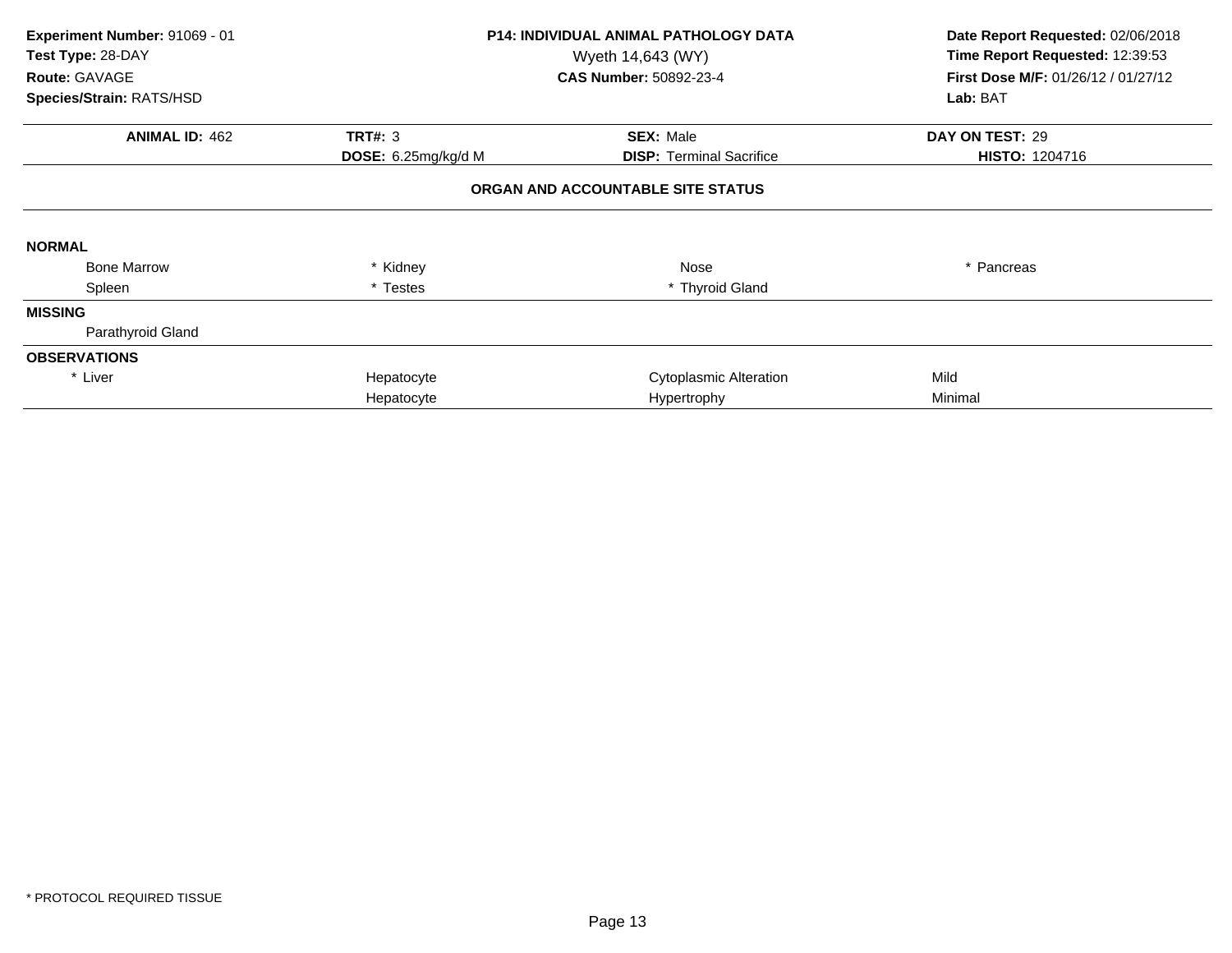| Experiment Number: 91069 - 01<br>Test Type: 28-DAY<br>Route: GAVAGE<br>Species/Strain: RATS/HSD |                                       | <b>P14: INDIVIDUAL ANIMAL PATHOLOGY DATA</b><br>Wyeth 14,643 (WY)<br>CAS Number: 50892-23-4 | Date Report Requested: 02/06/2018<br>Time Report Requested: 12:39:53<br><b>First Dose M/F: 01/26/12 / 01/27/12</b><br>Lab: BAT |
|-------------------------------------------------------------------------------------------------|---------------------------------------|---------------------------------------------------------------------------------------------|--------------------------------------------------------------------------------------------------------------------------------|
| <b>ANIMAL ID: 463</b>                                                                           |                                       |                                                                                             |                                                                                                                                |
|                                                                                                 | <b>TRT#: 3</b><br>DOSE: 6.25mg/kg/d M | <b>SEX: Male</b><br><b>DISP: Terminal Sacrifice</b>                                         | DAY ON TEST: 29<br><b>HISTO: 1204717</b>                                                                                       |
|                                                                                                 |                                       | ORGAN AND ACCOUNTABLE SITE STATUS                                                           |                                                                                                                                |
| <b>NORMAL</b>                                                                                   |                                       |                                                                                             |                                                                                                                                |
| <b>Bone Marrow</b>                                                                              | * Kidney                              | Nose                                                                                        | * Pancreas                                                                                                                     |
| Spleen                                                                                          | * Testes                              | * Thyroid Gland                                                                             |                                                                                                                                |
| <b>OBSERVATIONS</b>                                                                             |                                       |                                                                                             |                                                                                                                                |
| * Liver                                                                                         | Hepatocyte                            | <b>Cytoplasmic Alteration</b>                                                               | Minimal                                                                                                                        |
|                                                                                                 | Hepatocyte                            | Hypertrophy                                                                                 | Minimal                                                                                                                        |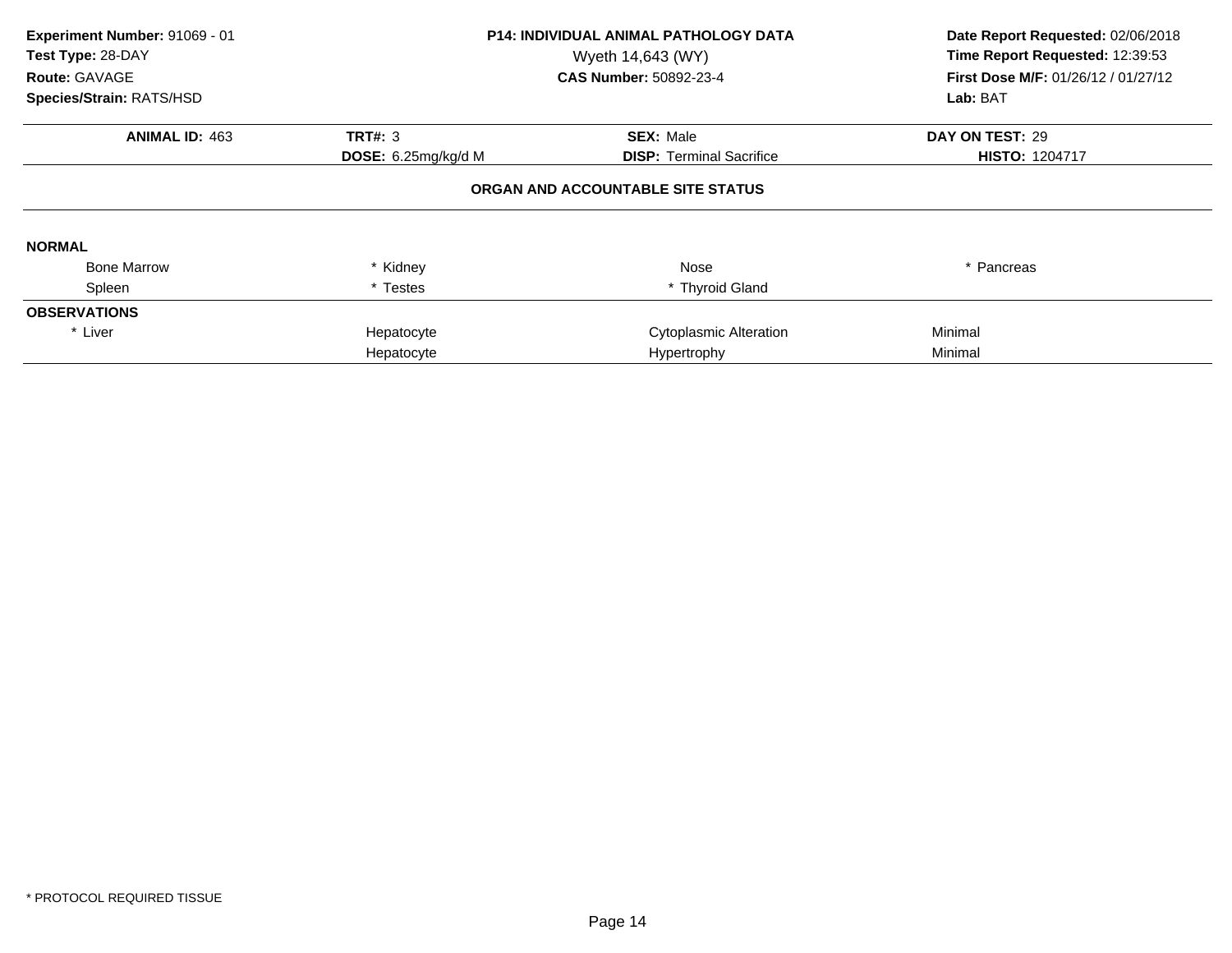| Experiment Number: 91069 - 01<br>Test Type: 28-DAY<br>Route: GAVAGE |                              | <b>P14: INDIVIDUAL ANIMAL PATHOLOGY DATA</b><br>Wyeth 14,643 (WY)<br><b>CAS Number: 50892-23-4</b> | Date Report Requested: 02/06/2018<br>Time Report Requested: 12:39:53<br>First Dose M/F: 01/26/12 / 01/27/12 |
|---------------------------------------------------------------------|------------------------------|----------------------------------------------------------------------------------------------------|-------------------------------------------------------------------------------------------------------------|
| Species/Strain: RATS/HSD                                            |                              |                                                                                                    | Lab: BAT                                                                                                    |
| <b>ANIMAL ID: 464</b>                                               | <b>TRT#: 3</b>               | <b>SEX: Male</b>                                                                                   | DAY ON TEST: 29                                                                                             |
|                                                                     | <b>DOSE:</b> $6.25mg/kg/d$ M | <b>DISP:</b> Terminal Sacrifice                                                                    | <b>HISTO: 1204718</b>                                                                                       |
|                                                                     |                              | ORGAN AND ACCOUNTABLE SITE STATUS                                                                  |                                                                                                             |
| <b>NORMAL</b>                                                       |                              |                                                                                                    |                                                                                                             |
| <b>Bone Marrow</b>                                                  | * Kidney                     | Nose                                                                                               | * Pancreas                                                                                                  |
| Spleen                                                              | * Testes                     | * Thyroid Gland                                                                                    |                                                                                                             |
| <b>OBSERVATIONS</b>                                                 |                              |                                                                                                    |                                                                                                             |
| * Liver                                                             | Hepatocyte                   | <b>Cytoplasmic Alteration</b>                                                                      | Mild                                                                                                        |
|                                                                     | Hepatocyte                   | Hypertrophy                                                                                        | Minimal                                                                                                     |
|                                                                     |                              | Infiltration Cellular                                                                              | Mixed Cell, Minimal                                                                                         |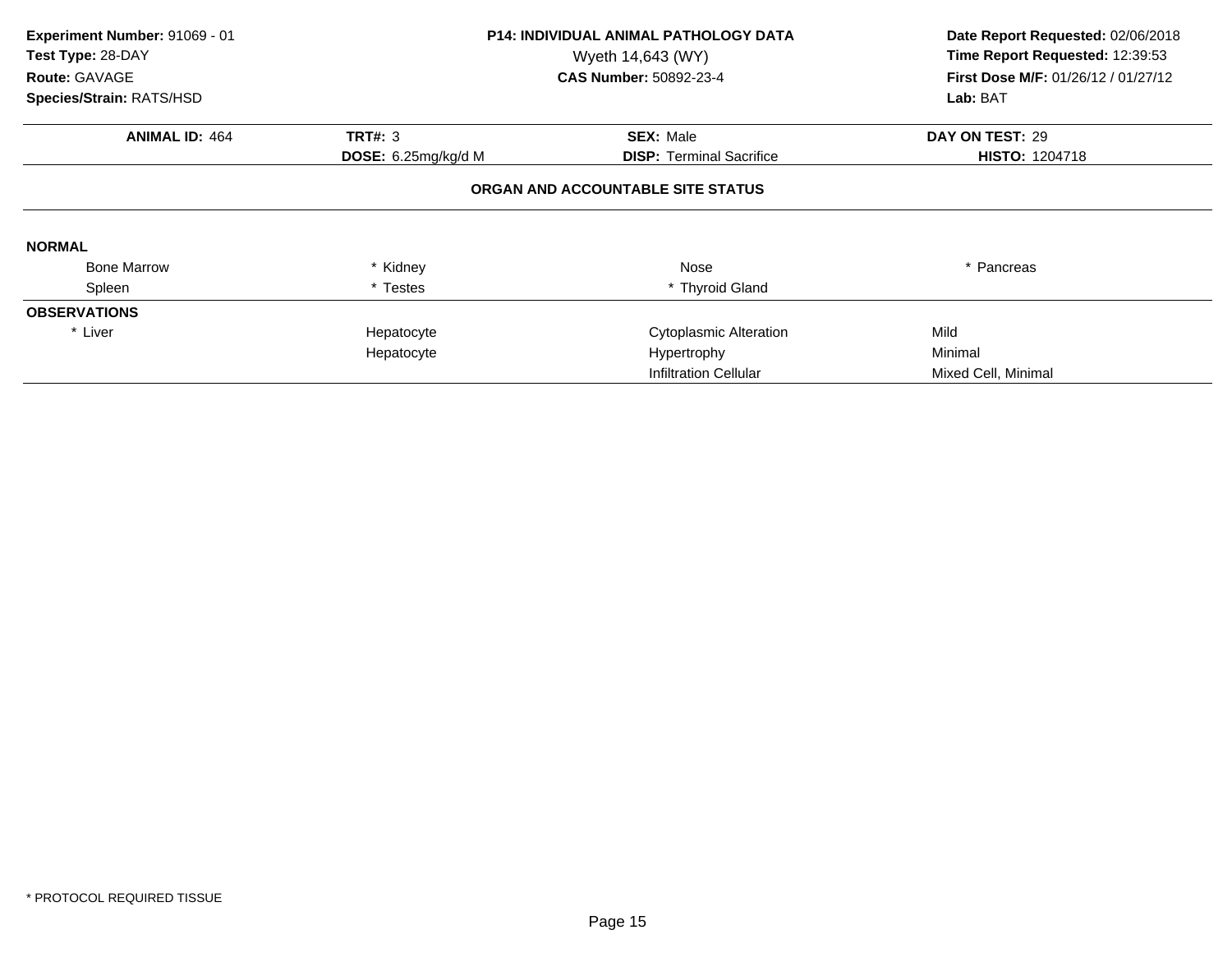| Experiment Number: 91069 - 01<br>Test Type: 28-DAY<br>Route: GAVAGE<br>Species/Strain: RATS/HSD | <b>P14: INDIVIDUAL ANIMAL PATHOLOGY DATA</b><br>Wyeth 14,643 (WY)<br><b>CAS Number: 50892-23-4</b> |                                   | Date Report Requested: 02/06/2018<br>Time Report Requested: 12:39:53<br>First Dose M/F: 01/26/12 / 01/27/12<br>Lab: BAT |
|-------------------------------------------------------------------------------------------------|----------------------------------------------------------------------------------------------------|-----------------------------------|-------------------------------------------------------------------------------------------------------------------------|
| <b>ANIMAL ID: 465</b>                                                                           | <b>TRT#: 3</b>                                                                                     | <b>SEX: Male</b>                  | DAY ON TEST: 29                                                                                                         |
|                                                                                                 | DOSE: 6.25mg/kg/d M                                                                                | <b>DISP: Terminal Sacrifice</b>   | <b>HISTO: 1204719</b>                                                                                                   |
|                                                                                                 |                                                                                                    | ORGAN AND ACCOUNTABLE SITE STATUS |                                                                                                                         |
| <b>NORMAL</b>                                                                                   |                                                                                                    |                                   |                                                                                                                         |
| <b>Bone Marrow</b>                                                                              | * Kidney                                                                                           | Nose                              | * Pancreas                                                                                                              |
| Spleen                                                                                          | * Testes                                                                                           | * Thyroid Gland                   |                                                                                                                         |
| <b>OBSERVATIONS</b>                                                                             |                                                                                                    |                                   |                                                                                                                         |
| * Liver                                                                                         | Hepatocyte                                                                                         | <b>Cytoplasmic Alteration</b>     | Minimal                                                                                                                 |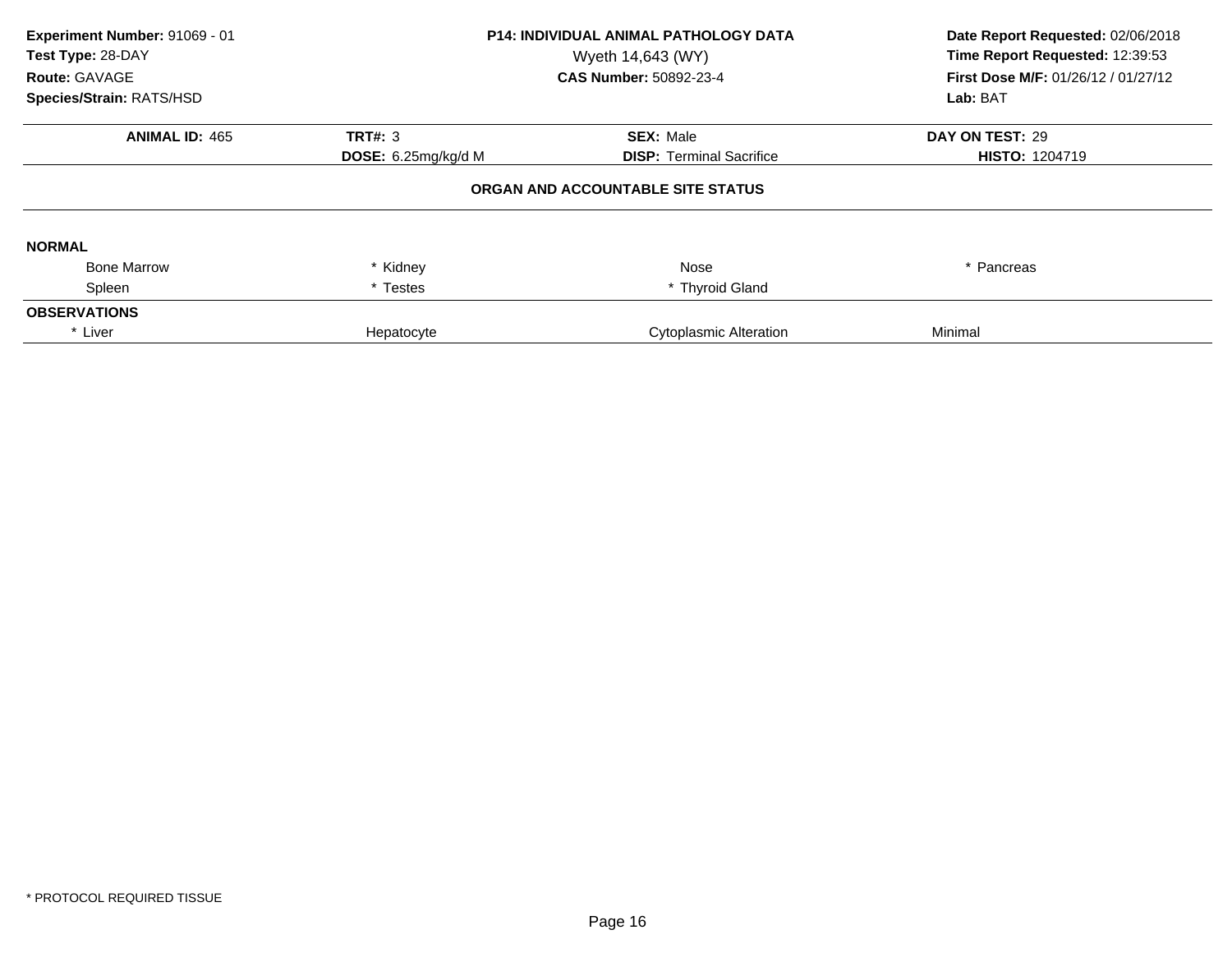| Experiment Number: 91069 - 01<br>Test Type: 28-DAY<br>Route: GAVAGE<br>Species/Strain: RATS/HSD | <b>P14: INDIVIDUAL ANIMAL PATHOLOGY DATA</b><br>Wyeth 14,643 (WY)<br><b>CAS Number: 50892-23-4</b> |                                                     | Date Report Requested: 02/06/2018<br>Time Report Requested: 12:39:53<br>First Dose M/F: 01/26/12 / 01/27/12<br>Lab: BAT |
|-------------------------------------------------------------------------------------------------|----------------------------------------------------------------------------------------------------|-----------------------------------------------------|-------------------------------------------------------------------------------------------------------------------------|
| <b>ANIMAL ID: 466</b>                                                                           | TRT#: 3<br><b>DOSE:</b> $6.25$ mg/kg/d M                                                           | <b>SEX: Male</b><br><b>DISP:</b> Terminal Sacrifice | DAY ON TEST: 29<br><b>HISTO: 1204720</b>                                                                                |
|                                                                                                 |                                                                                                    | ORGAN AND ACCOUNTABLE SITE STATUS                   |                                                                                                                         |
| <b>NORMAL</b>                                                                                   |                                                                                                    |                                                     |                                                                                                                         |
| <b>Bone Marrow</b>                                                                              | * Kidney                                                                                           | Nose                                                | * Pancreas                                                                                                              |
| Spleen                                                                                          | * Testes                                                                                           | * Thyroid Gland                                     |                                                                                                                         |
| <b>OBSERVATIONS</b>                                                                             |                                                                                                    |                                                     |                                                                                                                         |
| * Liver                                                                                         | Hepatocyte                                                                                         | <b>Cytoplasmic Alteration</b>                       | Minimal                                                                                                                 |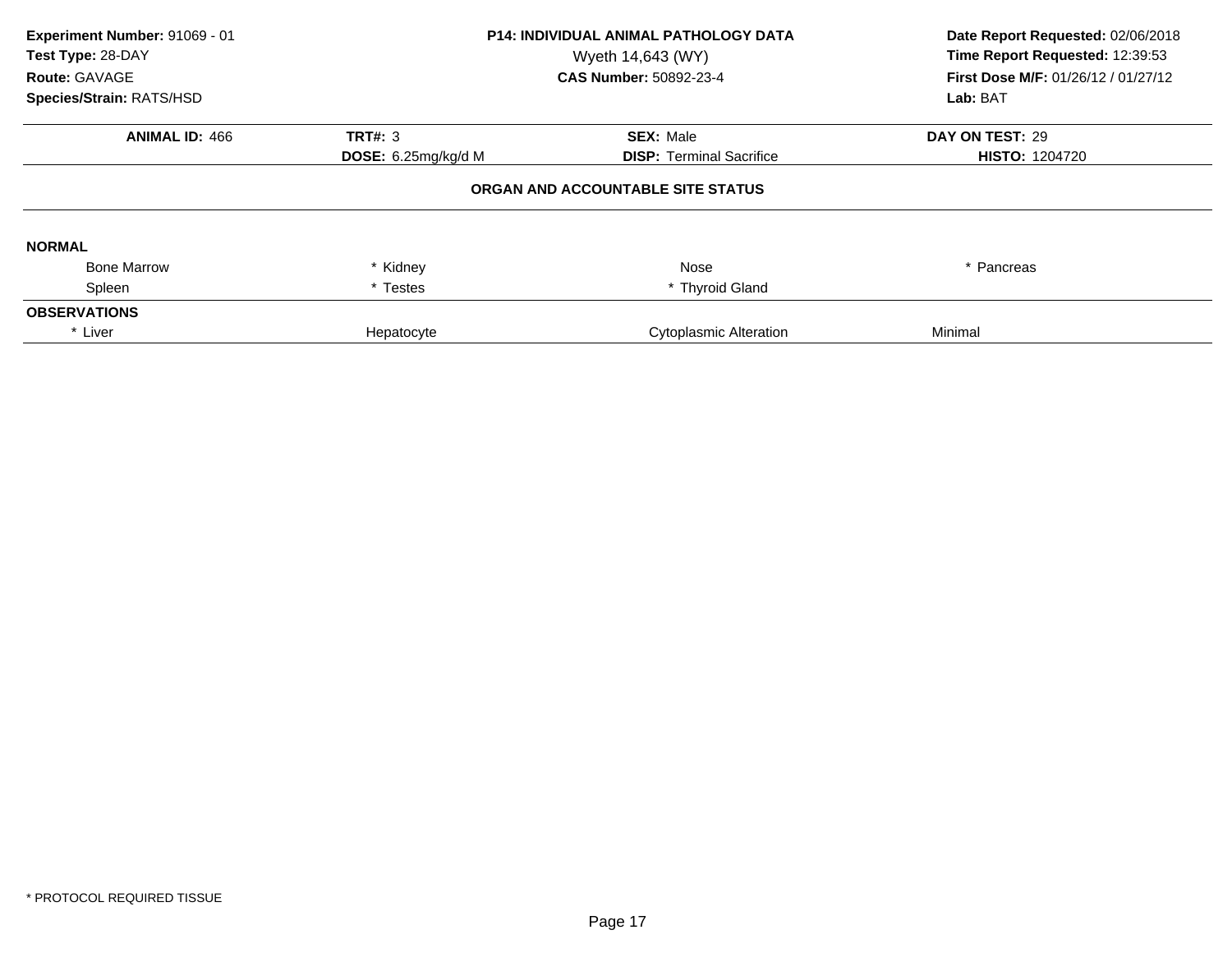| Experiment Number: 91069 - 01<br>Test Type: 28-DAY<br>Route: GAVAGE | <b>P14: INDIVIDUAL ANIMAL PATHOLOGY DATA</b><br>Wyeth 14,643 (WY)<br><b>CAS Number: 50892-23-4</b> |                                   | Date Report Requested: 02/06/2018<br>Time Report Requested: 12:39:53<br>First Dose M/F: 01/26/12 / 01/27/12 |
|---------------------------------------------------------------------|----------------------------------------------------------------------------------------------------|-----------------------------------|-------------------------------------------------------------------------------------------------------------|
| Species/Strain: RATS/HSD                                            |                                                                                                    |                                   | Lab: BAT                                                                                                    |
| <b>ANIMAL ID: 467</b>                                               | <b>TRT#: 3</b>                                                                                     | <b>SEX: Male</b>                  | DAY ON TEST: 29                                                                                             |
|                                                                     | <b>DOSE:</b> 6.25mg/kg/d M                                                                         | <b>DISP:</b> Terminal Sacrifice   | <b>HISTO: 1204721</b>                                                                                       |
|                                                                     |                                                                                                    | ORGAN AND ACCOUNTABLE SITE STATUS |                                                                                                             |
| <b>NORMAL</b>                                                       |                                                                                                    |                                   |                                                                                                             |
| <b>Bone Marrow</b>                                                  | Nose                                                                                               | * Pancreas                        | Spleen                                                                                                      |
| * Testes                                                            | * Thyroid Gland                                                                                    |                                   |                                                                                                             |
| <b>OBSERVATIONS</b>                                                 |                                                                                                    |                                   |                                                                                                             |
| * Kidney                                                            |                                                                                                    | Nephropathy                       | Chronicprogr, Minimal                                                                                       |
| * Liver                                                             | Hepatocyte                                                                                         | Cytoplasmic Alteration            | Minimal                                                                                                     |
|                                                                     |                                                                                                    | Infiltration Cellular             | Mixed Cell, Minimal                                                                                         |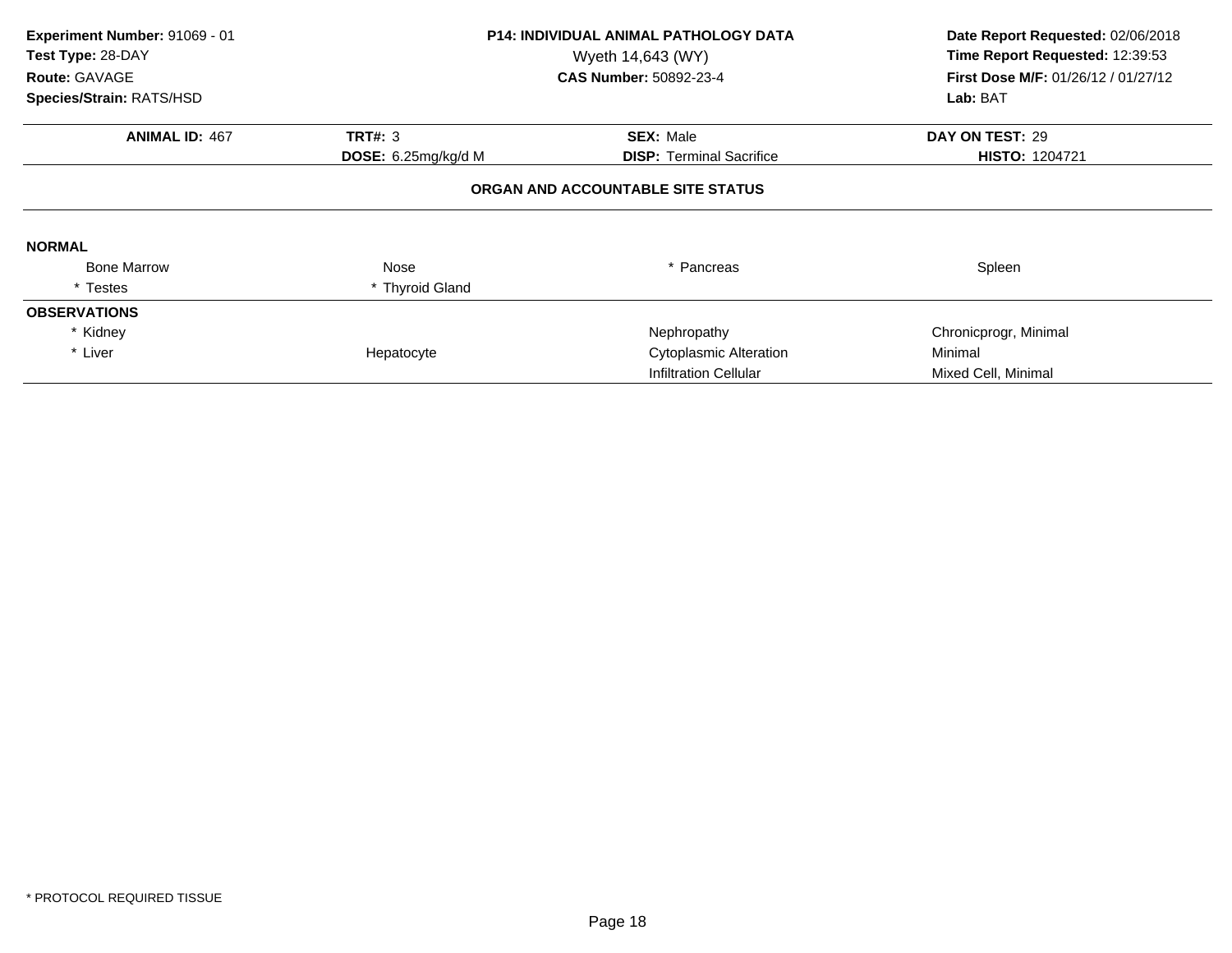| Experiment Number: 91069 - 01<br>Test Type: 28-DAY<br>Route: GAVAGE<br>Species/Strain: RATS/HSD |                     | <b>P14: INDIVIDUAL ANIMAL PATHOLOGY DATA</b><br>Wyeth 14,643 (WY)<br><b>CAS Number: 50892-23-4</b> | Date Report Requested: 02/06/2018<br>Time Report Requested: 12:39:53<br><b>First Dose M/F: 01/26/12 / 01/27/12</b><br>Lab: BAT |
|-------------------------------------------------------------------------------------------------|---------------------|----------------------------------------------------------------------------------------------------|--------------------------------------------------------------------------------------------------------------------------------|
| <b>ANIMAL ID: 468</b>                                                                           | <b>TRT#: 3</b>      | <b>SEX: Male</b>                                                                                   | DAY ON TEST: 29                                                                                                                |
|                                                                                                 | DOSE: 6.25mg/kg/d M | <b>DISP: Terminal Sacrifice</b>                                                                    | <b>HISTO: 1204722</b>                                                                                                          |
|                                                                                                 |                     | ORGAN AND ACCOUNTABLE SITE STATUS                                                                  |                                                                                                                                |
| <b>NORMAL</b>                                                                                   |                     |                                                                                                    |                                                                                                                                |
| <b>Bone Marrow</b>                                                                              | Nose                | * Pancreas                                                                                         | Spleen                                                                                                                         |
| * Testes                                                                                        | * Thyroid Gland     |                                                                                                    |                                                                                                                                |
| <b>OBSERVATIONS</b>                                                                             |                     |                                                                                                    |                                                                                                                                |
| * Kidney                                                                                        |                     | Nephropathy                                                                                        | Chronicprogr, Mild                                                                                                             |
| * Liver                                                                                         | Hepatocyte          | <b>Cytoplasmic Alteration</b>                                                                      | Moderate                                                                                                                       |
|                                                                                                 | Hepatocyte          | Hypertrophy                                                                                        | Mild                                                                                                                           |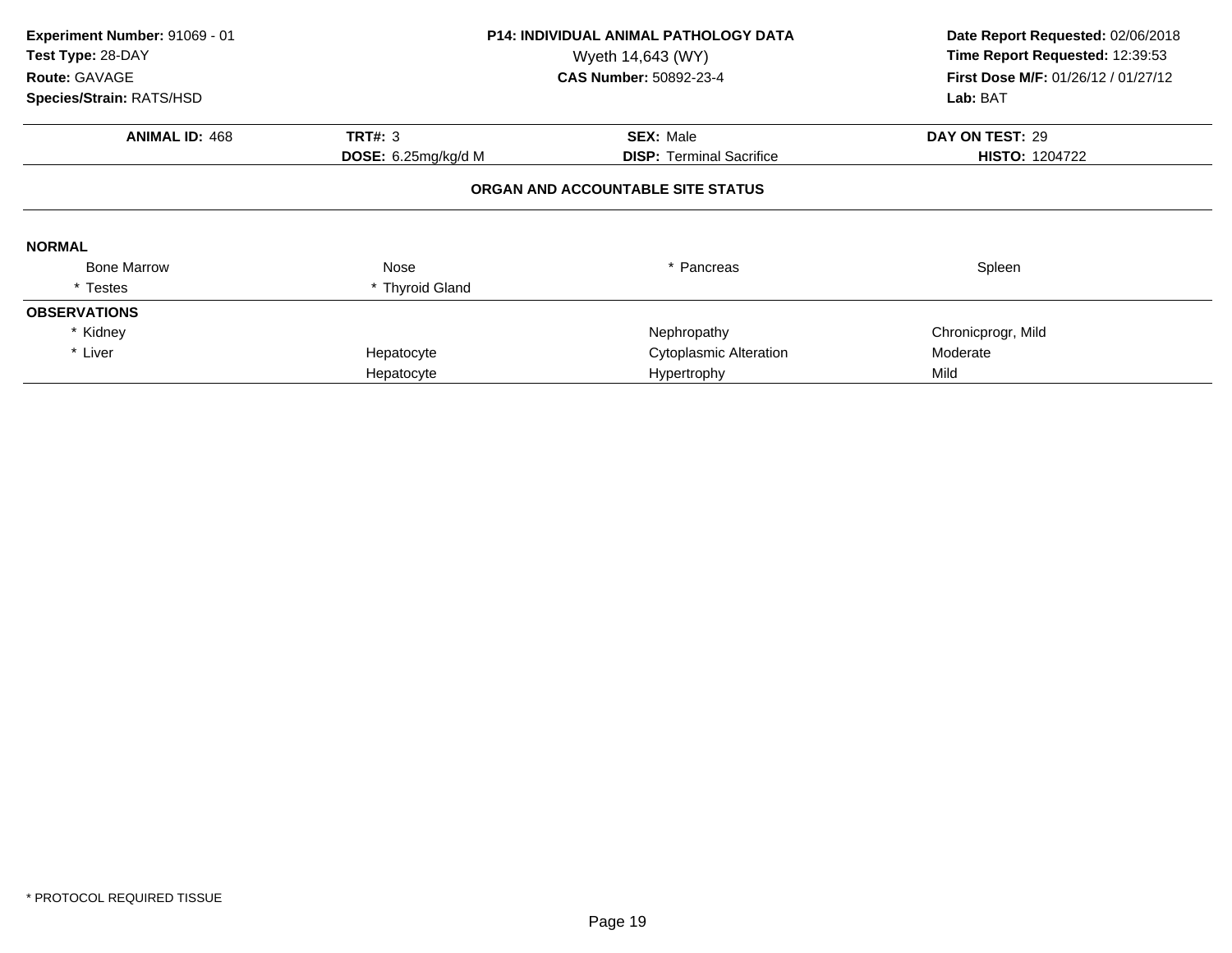| Experiment Number: 91069 - 01<br>Test Type: 28-DAY<br>Route: GAVAGE<br>Species/Strain: RATS/HSD |                            | <b>P14: INDIVIDUAL ANIMAL PATHOLOGY DATA</b><br>Wyeth 14,643 (WY)<br>CAS Number: 50892-23-4 | Date Report Requested: 02/06/2018<br>Time Report Requested: 12:39:53<br>First Dose M/F: 01/26/12 / 01/27/12<br>Lab: BAT |
|-------------------------------------------------------------------------------------------------|----------------------------|---------------------------------------------------------------------------------------------|-------------------------------------------------------------------------------------------------------------------------|
| <b>ANIMAL ID: 469</b>                                                                           | <b>TRT#: 3</b>             | <b>SEX: Male</b>                                                                            | DAY ON TEST: 29                                                                                                         |
|                                                                                                 | <b>DOSE:</b> 6.25mg/kg/d M | <b>DISP:</b> Terminal Sacrifice                                                             | <b>HISTO: 1204723</b>                                                                                                   |
|                                                                                                 |                            | ORGAN AND ACCOUNTABLE SITE STATUS                                                           |                                                                                                                         |
| <b>NORMAL</b>                                                                                   |                            |                                                                                             |                                                                                                                         |
| <b>Bone Marrow</b>                                                                              | * Kidney                   | Nose                                                                                        | * Pancreas                                                                                                              |
| Spleen                                                                                          | * Testes                   | * Thyroid Gland                                                                             |                                                                                                                         |
| <b>OBSERVATIONS</b>                                                                             |                            |                                                                                             |                                                                                                                         |
| * Liver                                                                                         | Hepatocyte                 | Cytoplasmic Alteration                                                                      | Moderate                                                                                                                |
|                                                                                                 | Hepatocyte                 | Hypertrophy                                                                                 | Mild                                                                                                                    |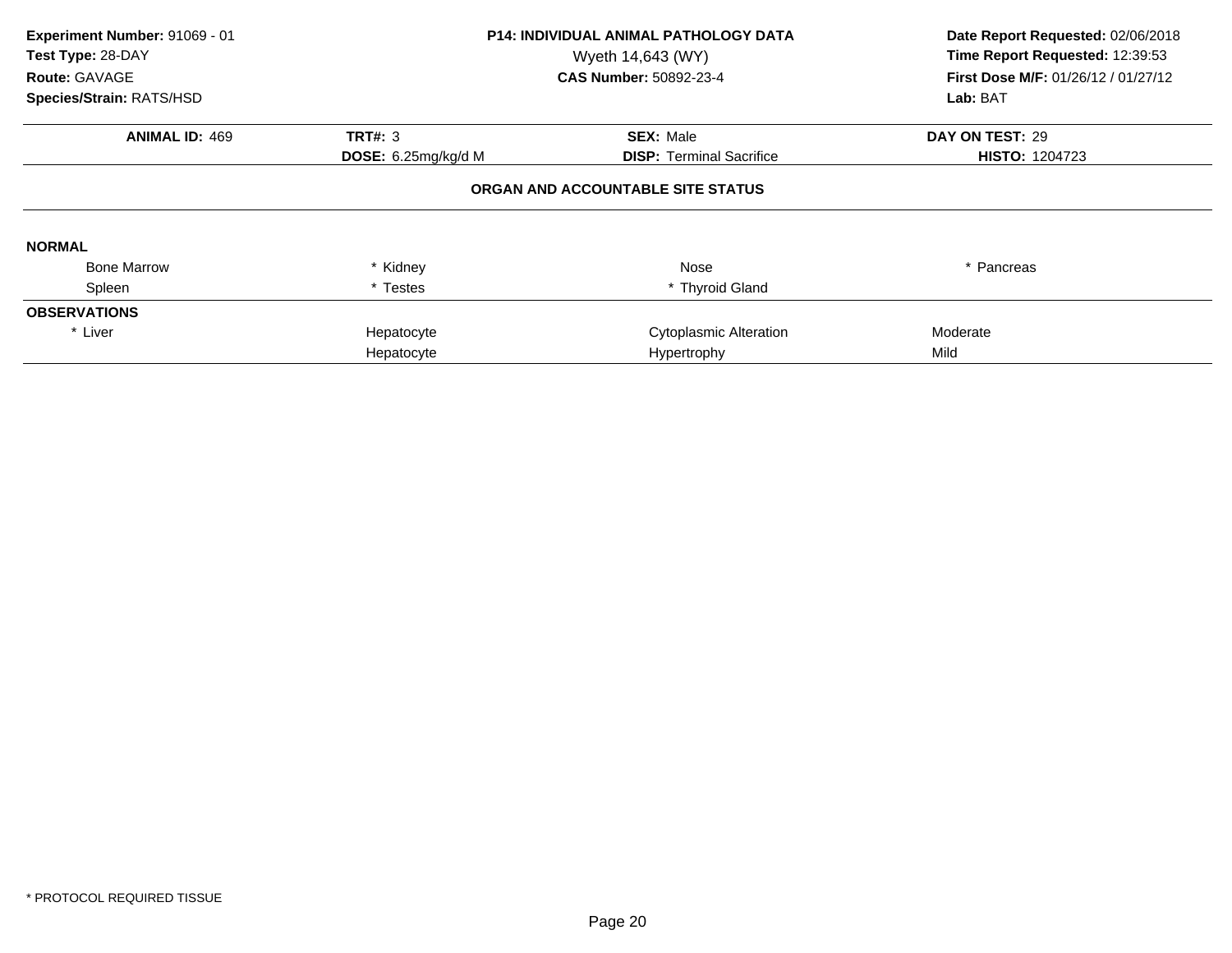| Experiment Number: 91069 - 01<br>Test Type: 28-DAY<br>Route: GAVAGE | <b>P14: INDIVIDUAL ANIMAL PATHOLOGY DATA</b><br>Wyeth 14,643 (WY)<br><b>CAS Number: 50892-23-4</b> |                                   | Date Report Requested: 02/06/2018<br>Time Report Requested: 12:39:53<br>First Dose M/F: 01/26/12 / 01/27/12 |
|---------------------------------------------------------------------|----------------------------------------------------------------------------------------------------|-----------------------------------|-------------------------------------------------------------------------------------------------------------|
| Species/Strain: RATS/HSD                                            |                                                                                                    |                                   | Lab: BAT                                                                                                    |
| <b>ANIMAL ID: 470</b>                                               | <b>TRT#: 3</b>                                                                                     | <b>SEX: Male</b>                  | DAY ON TEST: 29                                                                                             |
|                                                                     | <b>DOSE:</b> $6.25mg/kg/d$ M                                                                       | <b>DISP:</b> Terminal Sacrifice   | <b>HISTO: 1204724</b>                                                                                       |
|                                                                     |                                                                                                    | ORGAN AND ACCOUNTABLE SITE STATUS |                                                                                                             |
| <b>NORMAL</b>                                                       |                                                                                                    |                                   |                                                                                                             |
| <b>Bone Marrow</b>                                                  | Nose                                                                                               | * Pancreas                        | Spleen                                                                                                      |
| * Testes                                                            | * Thyroid Gland                                                                                    |                                   |                                                                                                             |
| <b>OBSERVATIONS</b>                                                 |                                                                                                    |                                   |                                                                                                             |
| * Kidney                                                            |                                                                                                    | Nephropathy                       | Chronicprogr, Minimal                                                                                       |
| * Liver                                                             | Hepatocyte                                                                                         | <b>Cytoplasmic Alteration</b>     | Minimal                                                                                                     |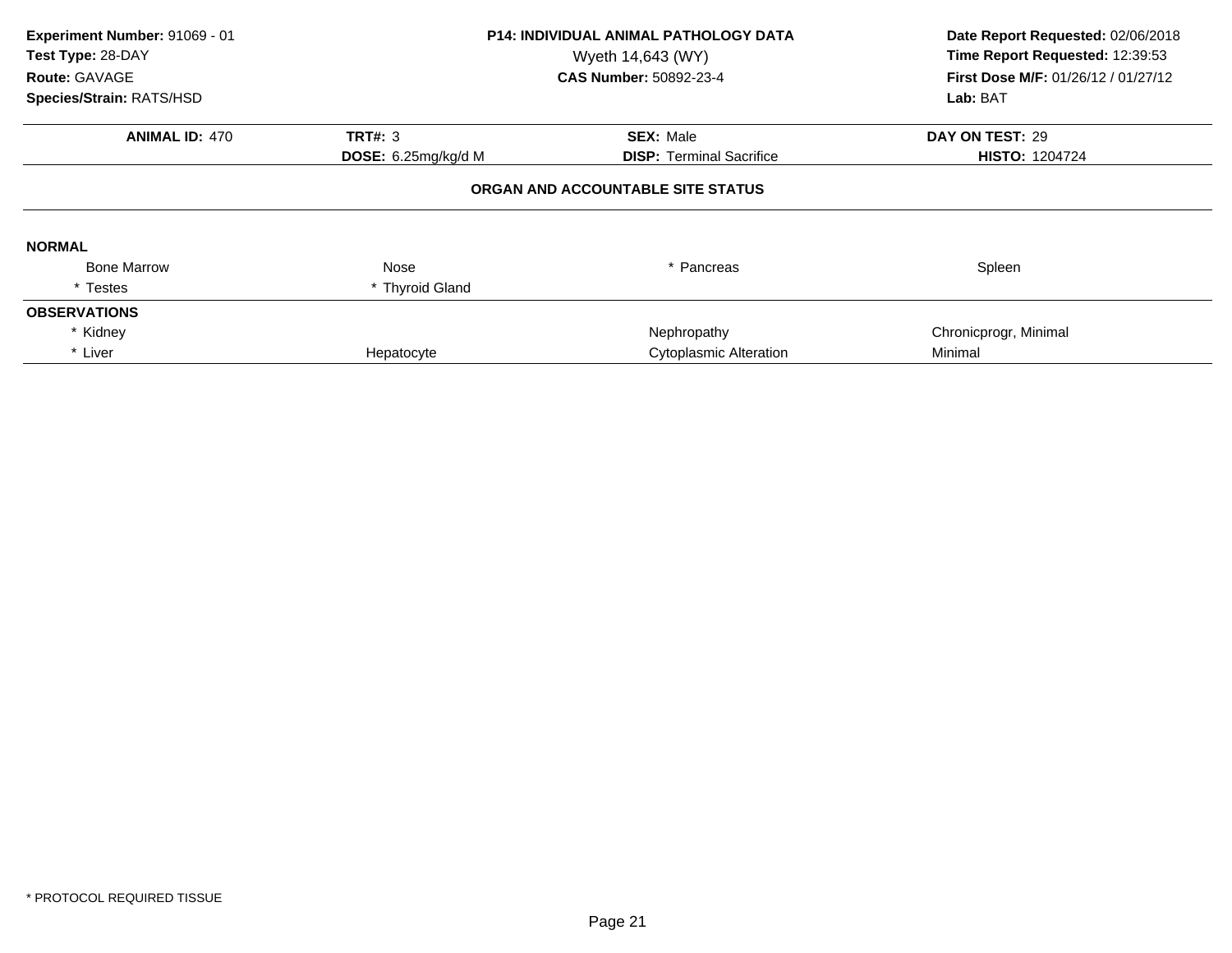| Experiment Number: 91069 - 01<br>Test Type: 28-DAY<br>Route: GAVAGE<br>Species/Strain: RATS/HSD | <b>P14: INDIVIDUAL ANIMAL PATHOLOGY DATA</b><br>Wyeth 14,643 (WY)<br><b>CAS Number: 50892-23-4</b> |                                   | Date Report Requested: 02/06/2018<br>Time Report Requested: 12:39:53<br><b>First Dose M/F: 01/26/12 / 01/27/12</b><br>Lab: BAT |
|-------------------------------------------------------------------------------------------------|----------------------------------------------------------------------------------------------------|-----------------------------------|--------------------------------------------------------------------------------------------------------------------------------|
|                                                                                                 |                                                                                                    |                                   |                                                                                                                                |
| <b>ANIMAL ID: 471</b>                                                                           | <b>TRT#: 5</b>                                                                                     | <b>SEX: Male</b>                  | DAY ON TEST: 29                                                                                                                |
|                                                                                                 | DOSE: 12.5mg/kg/d M                                                                                | <b>DISP:</b> Terminal Sacrifice   | <b>HISTO: 1204725</b>                                                                                                          |
| <b>NORMAL</b>                                                                                   |                                                                                                    | ORGAN AND ACCOUNTABLE SITE STATUS |                                                                                                                                |
| <b>Bone Marrow</b>                                                                              | Epididymis                                                                                         | * Kidney                          | Nose                                                                                                                           |
| * Pancreas                                                                                      | Spleen                                                                                             | * Testes                          | * Thyroid Gland                                                                                                                |
| <b>OBSERVATIONS</b>                                                                             |                                                                                                    |                                   |                                                                                                                                |
| * Liver                                                                                         | Hepatocyte                                                                                         | Cytoplasmic Alteration            | Minimal                                                                                                                        |
|                                                                                                 | Hepatocyte                                                                                         | Hypertrophy                       | Minimal                                                                                                                        |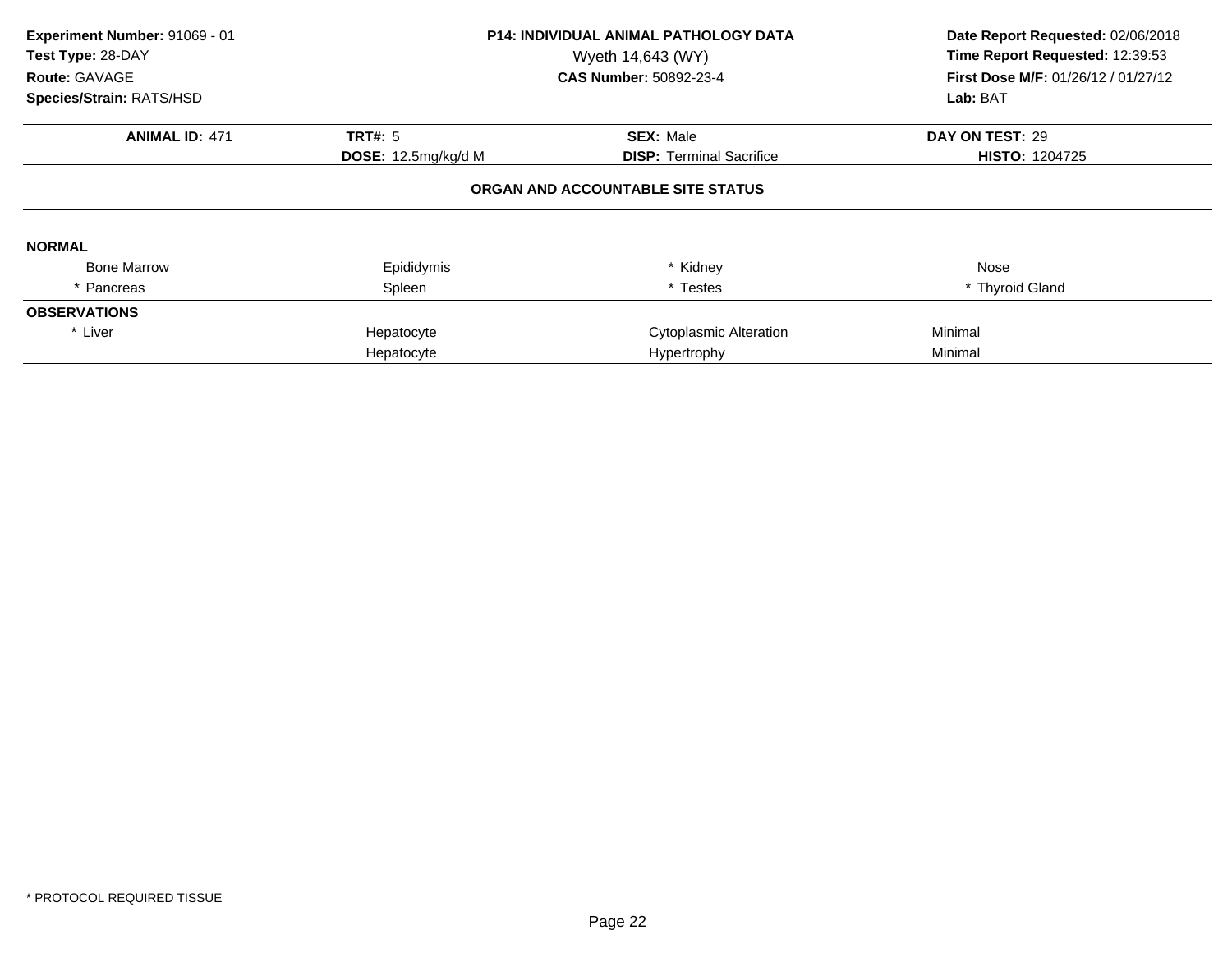| Experiment Number: 91069 - 01<br>Test Type: 28-DAY<br>Route: GAVAGE<br>Species/Strain: RATS/HSD |                     | <b>P14: INDIVIDUAL ANIMAL PATHOLOGY DATA</b><br>Wyeth 14,643 (WY)<br><b>CAS Number: 50892-23-4</b> | Date Report Requested: 02/06/2018<br>Time Report Requested: 12:39:53<br>First Dose M/F: 01/26/12 / 01/27/12<br>Lab: BAT |
|-------------------------------------------------------------------------------------------------|---------------------|----------------------------------------------------------------------------------------------------|-------------------------------------------------------------------------------------------------------------------------|
| <b>ANIMAL ID: 472</b>                                                                           | <b>TRT#: 5</b>      | <b>SEX: Male</b>                                                                                   | DAY ON TEST: 29                                                                                                         |
|                                                                                                 | DOSE: 12.5mg/kg/d M | <b>DISP:</b> Terminal Sacrifice                                                                    | <b>HISTO: 1204726</b>                                                                                                   |
|                                                                                                 |                     | ORGAN AND ACCOUNTABLE SITE STATUS                                                                  |                                                                                                                         |
| <b>NORMAL</b>                                                                                   |                     |                                                                                                    |                                                                                                                         |
| <b>Bone Marrow</b>                                                                              | Epididymis          | Nose                                                                                               | * Pancreas                                                                                                              |
| Spleen                                                                                          | <b>Testes</b>       | * Thyroid Gland                                                                                    |                                                                                                                         |
| <b>OBSERVATIONS</b>                                                                             |                     |                                                                                                    |                                                                                                                         |
| * Kidney                                                                                        |                     | Nephropathy                                                                                        | Chronicprogr, Minimal                                                                                                   |
| * Liver                                                                                         | Hepatocyte          | Cytoplasmic Alteration                                                                             | Moderate                                                                                                                |
|                                                                                                 | Hepatocyte          | Hypertrophy                                                                                        | Mild                                                                                                                    |
|                                                                                                 |                     | <b>Infiltration Cellular</b>                                                                       | Mixed Cell, Minimal                                                                                                     |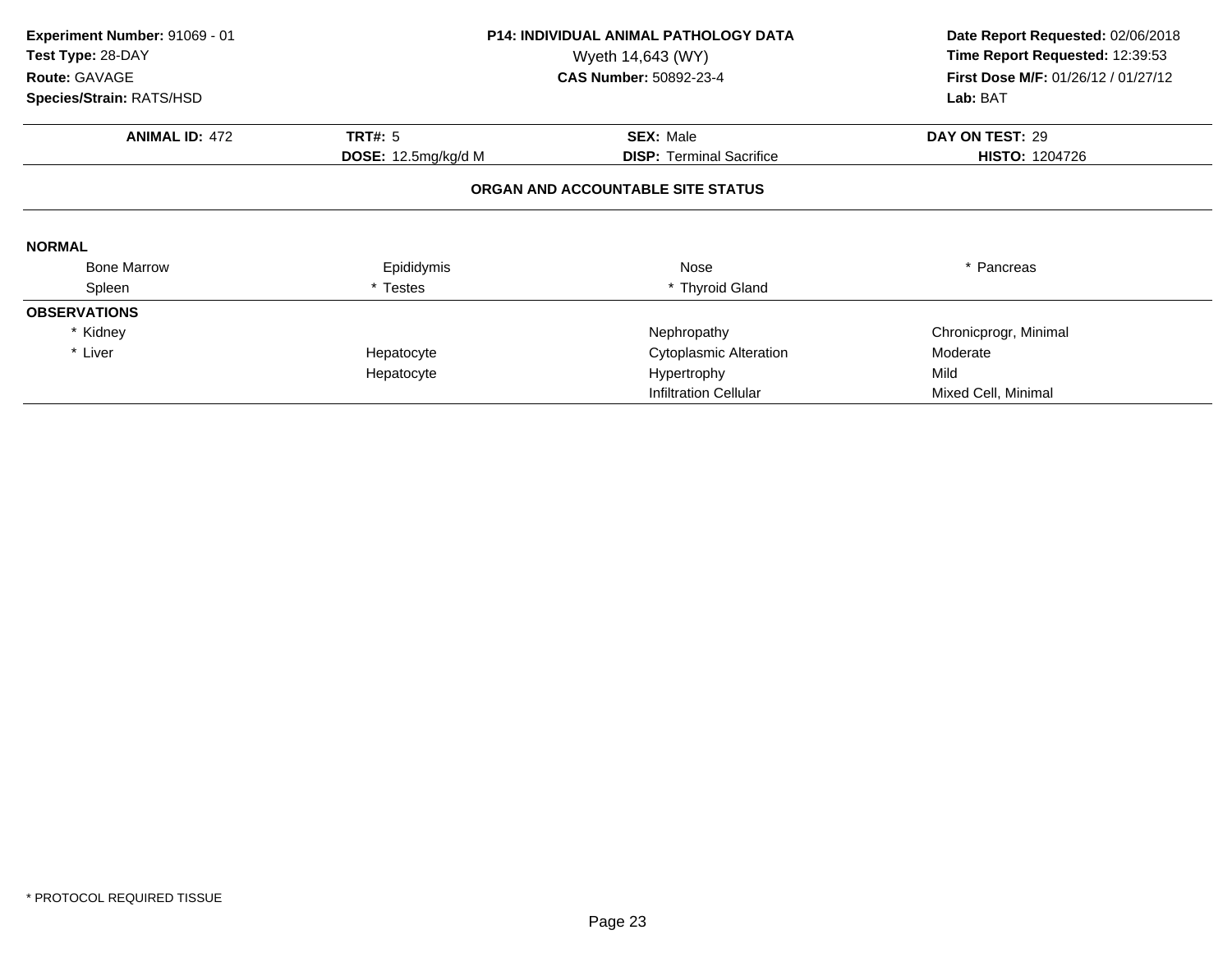| Experiment Number: 91069 - 01<br>Test Type: 28-DAY<br>Route: GAVAGE | <b>P14: INDIVIDUAL ANIMAL PATHOLOGY DATA</b><br>Wyeth 14,643 (WY)<br><b>CAS Number: 50892-23-4</b> |                                   | Date Report Requested: 02/06/2018<br>Time Report Requested: 12:39:53<br><b>First Dose M/F: 01/26/12 / 01/27/12</b> |  |
|---------------------------------------------------------------------|----------------------------------------------------------------------------------------------------|-----------------------------------|--------------------------------------------------------------------------------------------------------------------|--|
| Species/Strain: RATS/HSD                                            |                                                                                                    |                                   | Lab: BAT                                                                                                           |  |
| <b>ANIMAL ID: 473</b>                                               | <b>TRT#: 5</b>                                                                                     | <b>SEX: Male</b>                  | DAY ON TEST: 29                                                                                                    |  |
|                                                                     | DOSE: 12.5mg/kg/d M                                                                                | <b>DISP:</b> Terminal Sacrifice   | <b>HISTO: 1204727</b>                                                                                              |  |
|                                                                     |                                                                                                    | ORGAN AND ACCOUNTABLE SITE STATUS |                                                                                                                    |  |
| <b>NORMAL</b>                                                       |                                                                                                    |                                   |                                                                                                                    |  |
| <b>Bone Marrow</b>                                                  | Epididymis                                                                                         | Nose                              | * Pancreas                                                                                                         |  |
| Spleen                                                              | * Testes                                                                                           | * Thyroid Gland                   |                                                                                                                    |  |
| <b>OBSERVATIONS</b>                                                 |                                                                                                    |                                   |                                                                                                                    |  |
| * Kidney                                                            |                                                                                                    | Nephropathy                       | Chronicprogr, Minimal                                                                                              |  |
| * Liver                                                             | Hepatocyte                                                                                         | <b>Cytoplasmic Alteration</b>     | Minimal                                                                                                            |  |
|                                                                     | Hepatocyte                                                                                         | Hypertrophy                       | Minimal                                                                                                            |  |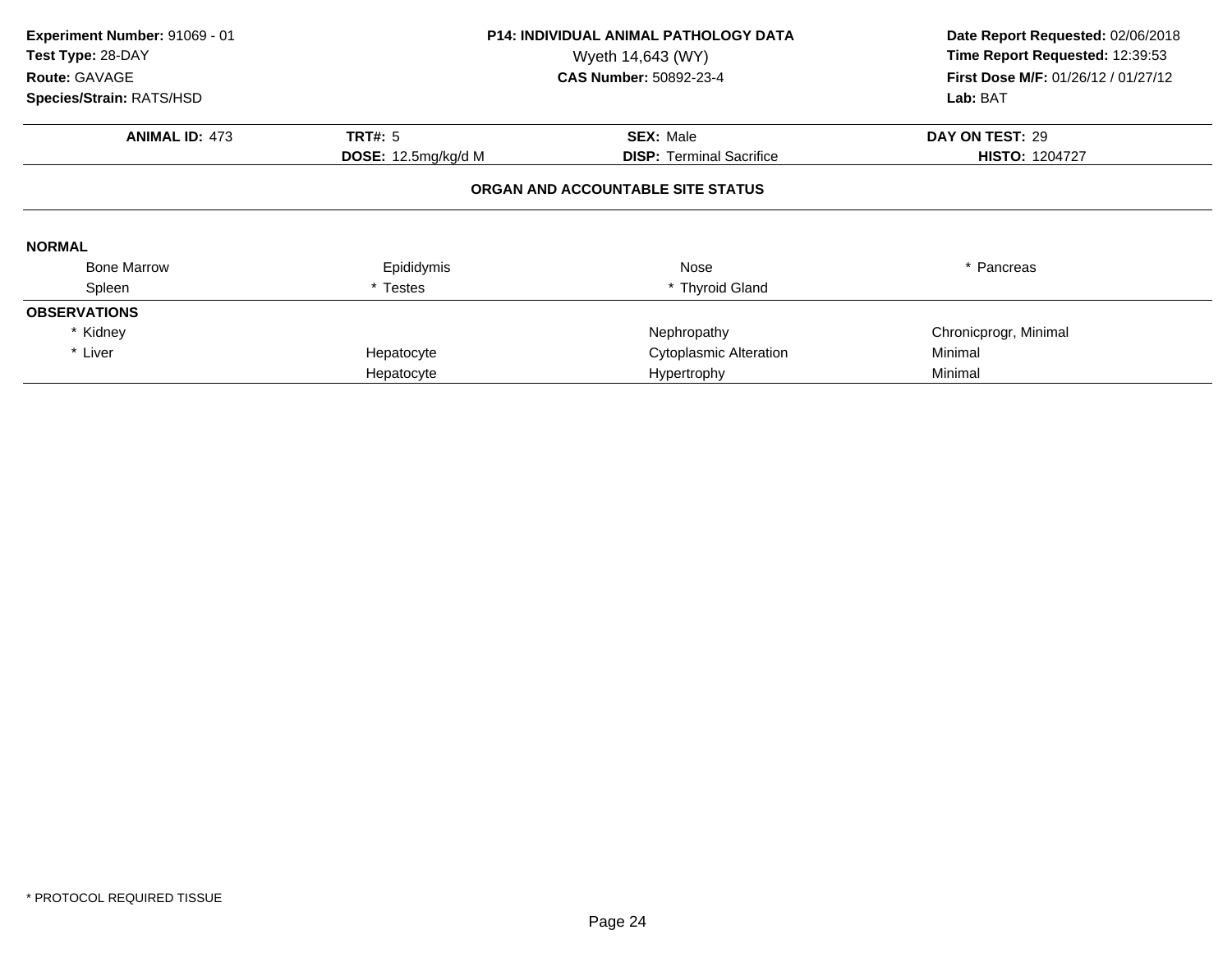| Experiment Number: 91069 - 01<br>Test Type: 28-DAY<br>Route: GAVAGE<br>Species/Strain: RATS/HSD |                     | <b>P14: INDIVIDUAL ANIMAL PATHOLOGY DATA</b><br>Wyeth 14,643 (WY)<br><b>CAS Number: 50892-23-4</b> | Date Report Requested: 02/06/2018<br>Time Report Requested: 12:39:53<br>First Dose M/F: 01/26/12 / 01/27/12<br>Lab: BAT |
|-------------------------------------------------------------------------------------------------|---------------------|----------------------------------------------------------------------------------------------------|-------------------------------------------------------------------------------------------------------------------------|
| <b>ANIMAL ID: 474</b>                                                                           | <b>TRT#: 5</b>      | <b>SEX: Male</b>                                                                                   | DAY ON TEST: 29                                                                                                         |
|                                                                                                 | DOSE: 12.5mg/kg/d M | <b>DISP:</b> Terminal Sacrifice                                                                    | <b>HISTO: 1204728</b>                                                                                                   |
|                                                                                                 |                     | ORGAN AND ACCOUNTABLE SITE STATUS                                                                  |                                                                                                                         |
| <b>NORMAL</b>                                                                                   |                     |                                                                                                    |                                                                                                                         |
| <b>Bone Marrow</b>                                                                              | Epididymis          | Nose                                                                                               | * Pancreas                                                                                                              |
| Spleen                                                                                          | Testes              | * Thyroid Gland                                                                                    |                                                                                                                         |
| <b>OBSERVATIONS</b>                                                                             |                     |                                                                                                    |                                                                                                                         |
| * Kidney                                                                                        |                     | Nephropathy                                                                                        | Chronicprogr, Minimal                                                                                                   |
| * Liver                                                                                         | Hepatocyte          | <b>Cytoplasmic Alteration</b>                                                                      | Minimal                                                                                                                 |
|                                                                                                 | Hepatocyte          | Hypertrophy                                                                                        | Minimal                                                                                                                 |
|                                                                                                 |                     | <b>Infiltration Cellular</b>                                                                       | Mixed Cell, Minimal                                                                                                     |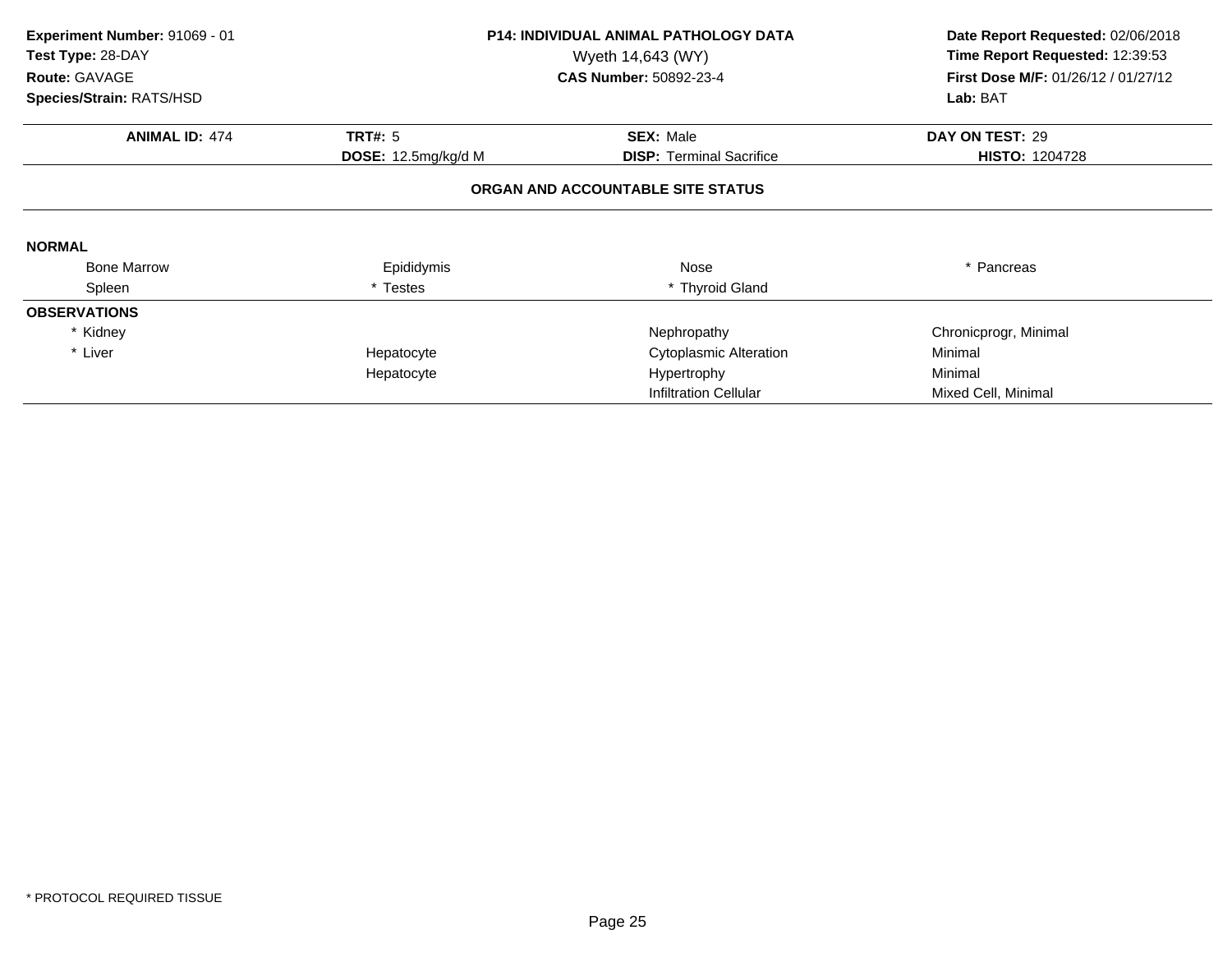| Experiment Number: 91069 - 01<br>Test Type: 28-DAY<br>Route: GAVAGE | <b>P14: INDIVIDUAL ANIMAL PATHOLOGY DATA</b><br>Wyeth 14,643 (WY)<br><b>CAS Number: 50892-23-4</b> |                                   | Date Report Requested: 02/06/2018<br>Time Report Requested: 12:39:53<br><b>First Dose M/F: 01/26/12 / 01/27/12</b> |  |
|---------------------------------------------------------------------|----------------------------------------------------------------------------------------------------|-----------------------------------|--------------------------------------------------------------------------------------------------------------------|--|
| Species/Strain: RATS/HSD                                            |                                                                                                    |                                   | Lab: BAT                                                                                                           |  |
| <b>ANIMAL ID: 475</b>                                               | <b>TRT#: 5</b>                                                                                     | <b>SEX: Male</b>                  | DAY ON TEST: 29                                                                                                    |  |
|                                                                     | DOSE: 12.5mg/kg/d M                                                                                | <b>DISP:</b> Terminal Sacrifice   | <b>HISTO: 1204729</b>                                                                                              |  |
|                                                                     |                                                                                                    | ORGAN AND ACCOUNTABLE SITE STATUS |                                                                                                                    |  |
| <b>NORMAL</b>                                                       |                                                                                                    |                                   |                                                                                                                    |  |
| <b>Bone Marrow</b>                                                  | Epididymis                                                                                         | Nose                              | * Pancreas                                                                                                         |  |
| Spleen                                                              | * Testes                                                                                           | * Thyroid Gland                   |                                                                                                                    |  |
| <b>OBSERVATIONS</b>                                                 |                                                                                                    |                                   |                                                                                                                    |  |
| * Kidney                                                            |                                                                                                    | Nephropathy                       | Chronicprogr, Minimal                                                                                              |  |
| * Liver                                                             | Hepatocyte                                                                                         | <b>Cytoplasmic Alteration</b>     | Mild                                                                                                               |  |
|                                                                     | Hepatocyte                                                                                         | Hypertrophy                       | Minimal                                                                                                            |  |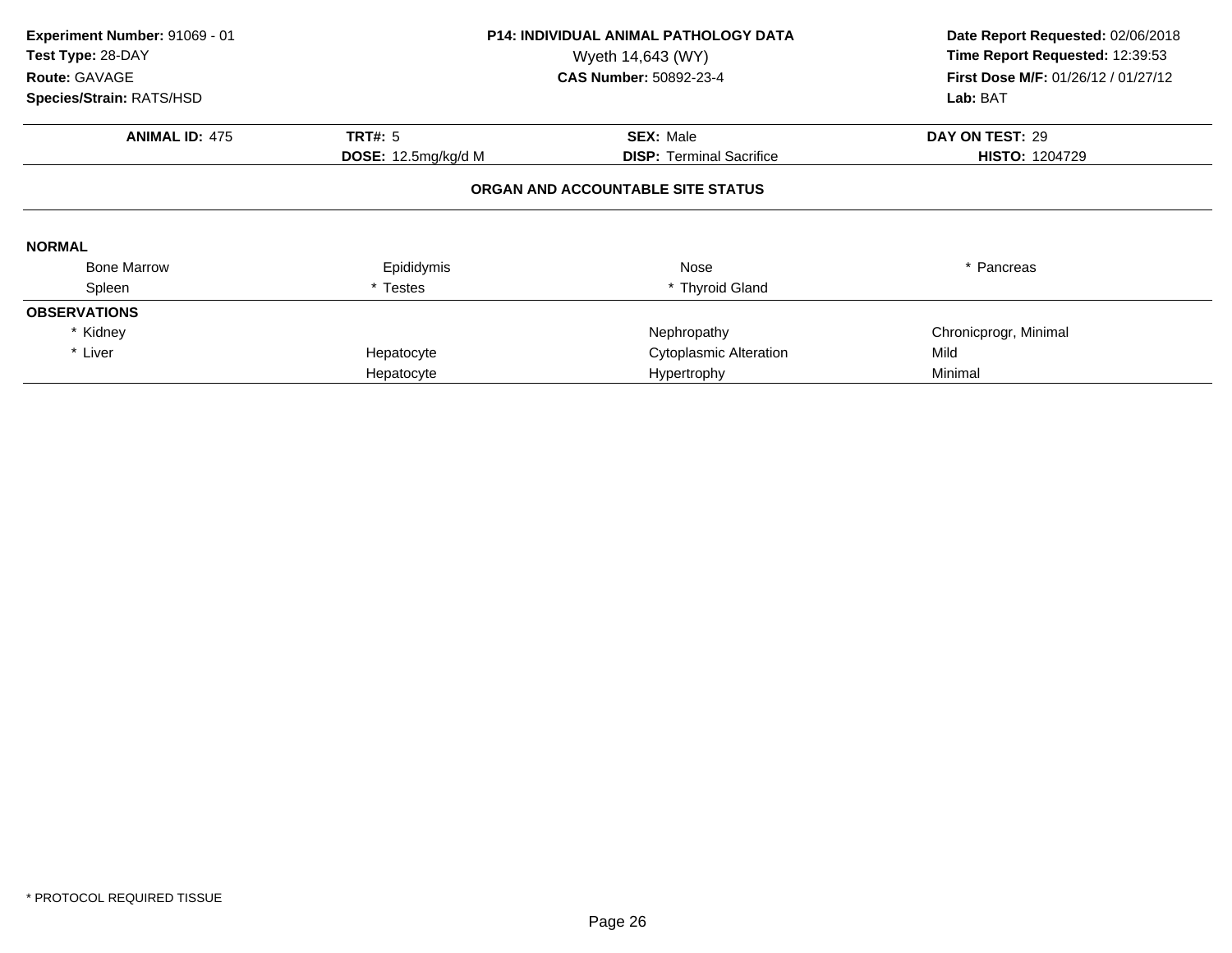| Experiment Number: 91069 - 01<br>Test Type: 28-DAY<br>Route: GAVAGE | <b>P14: INDIVIDUAL ANIMAL PATHOLOGY DATA</b><br>Wyeth 14,643 (WY)<br><b>CAS Number: 50892-23-4</b> |                                   | Date Report Requested: 02/06/2018<br>Time Report Requested: 12:39:53<br><b>First Dose M/F: 01/26/12 / 01/27/12</b> |  |
|---------------------------------------------------------------------|----------------------------------------------------------------------------------------------------|-----------------------------------|--------------------------------------------------------------------------------------------------------------------|--|
| Species/Strain: RATS/HSD                                            |                                                                                                    |                                   | Lab: BAT                                                                                                           |  |
| <b>ANIMAL ID: 476</b>                                               | <b>TRT#: 5</b>                                                                                     | <b>SEX: Male</b>                  | DAY ON TEST: 29                                                                                                    |  |
|                                                                     | DOSE: 12.5mg/kg/d M                                                                                | <b>DISP:</b> Terminal Sacrifice   | <b>HISTO: 1204730</b>                                                                                              |  |
|                                                                     |                                                                                                    | ORGAN AND ACCOUNTABLE SITE STATUS |                                                                                                                    |  |
| <b>NORMAL</b>                                                       |                                                                                                    |                                   |                                                                                                                    |  |
| <b>Bone Marrow</b>                                                  | Epididymis                                                                                         | Nose                              | * Pancreas                                                                                                         |  |
| Spleen                                                              | * Testes                                                                                           | * Thyroid Gland                   |                                                                                                                    |  |
| <b>OBSERVATIONS</b>                                                 |                                                                                                    |                                   |                                                                                                                    |  |
| * Kidney                                                            |                                                                                                    | Nephropathy                       | Chronicprogr, Minimal                                                                                              |  |
| * Liver                                                             | Hepatocyte                                                                                         | <b>Cytoplasmic Alteration</b>     | Moderate                                                                                                           |  |
|                                                                     | Hepatocyte                                                                                         | Hypertrophy                       | Mild                                                                                                               |  |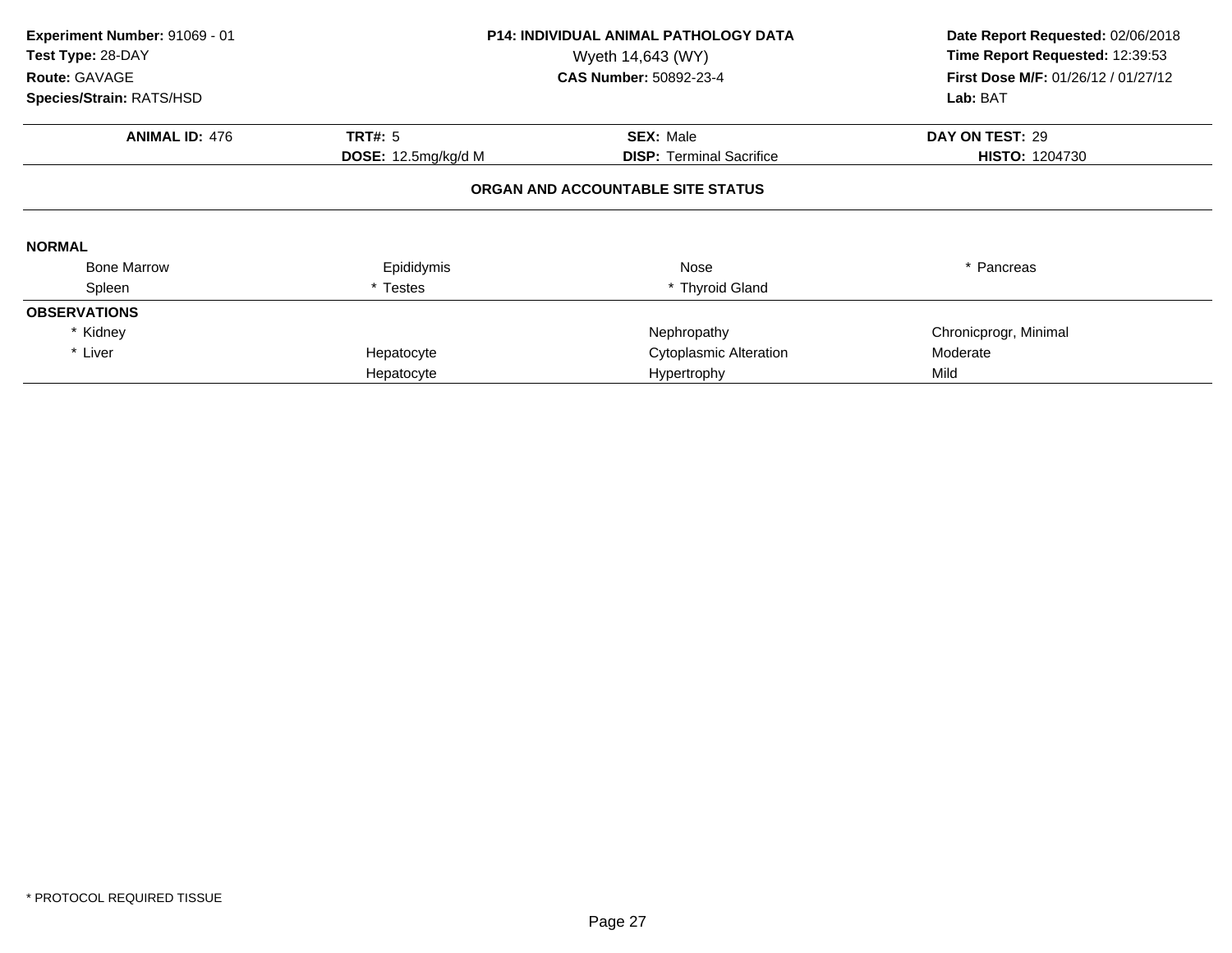| Experiment Number: 91069 - 01<br>Test Type: 28-DAY<br>Route: GAVAGE | <b>P14: INDIVIDUAL ANIMAL PATHOLOGY DATA</b><br>Wyeth 14,643 (WY)<br><b>CAS Number: 50892-23-4</b> |                                   | Date Report Requested: 02/06/2018<br>Time Report Requested: 12:39:53<br><b>First Dose M/F: 01/26/12 / 01/27/12</b> |  |
|---------------------------------------------------------------------|----------------------------------------------------------------------------------------------------|-----------------------------------|--------------------------------------------------------------------------------------------------------------------|--|
| Species/Strain: RATS/HSD                                            |                                                                                                    |                                   | Lab: BAT                                                                                                           |  |
| <b>ANIMAL ID: 477</b>                                               | <b>TRT#: 5</b>                                                                                     | <b>SEX: Male</b>                  | DAY ON TEST: 29                                                                                                    |  |
|                                                                     | <b>DOSE:</b> 12.5mg/kg/d M                                                                         | <b>DISP:</b> Terminal Sacrifice   | <b>HISTO: 1204731</b>                                                                                              |  |
|                                                                     |                                                                                                    | ORGAN AND ACCOUNTABLE SITE STATUS |                                                                                                                    |  |
| <b>NORMAL</b>                                                       |                                                                                                    |                                   |                                                                                                                    |  |
| <b>Bone Marrow</b>                                                  | Epididymis                                                                                         | Nose                              | * Pancreas                                                                                                         |  |
| Spleen                                                              | * Testes                                                                                           | * Thyroid Gland                   |                                                                                                                    |  |
| <b>OBSERVATIONS</b>                                                 |                                                                                                    |                                   |                                                                                                                    |  |
| * Kidney                                                            |                                                                                                    | Nephropathy                       | Chronicprogr, Minimal                                                                                              |  |
| * Liver                                                             | Hepatocyte                                                                                         | <b>Cytoplasmic Alteration</b>     | Mild                                                                                                               |  |
|                                                                     | Hepatocyte                                                                                         | Hypertrophy                       | Minimal                                                                                                            |  |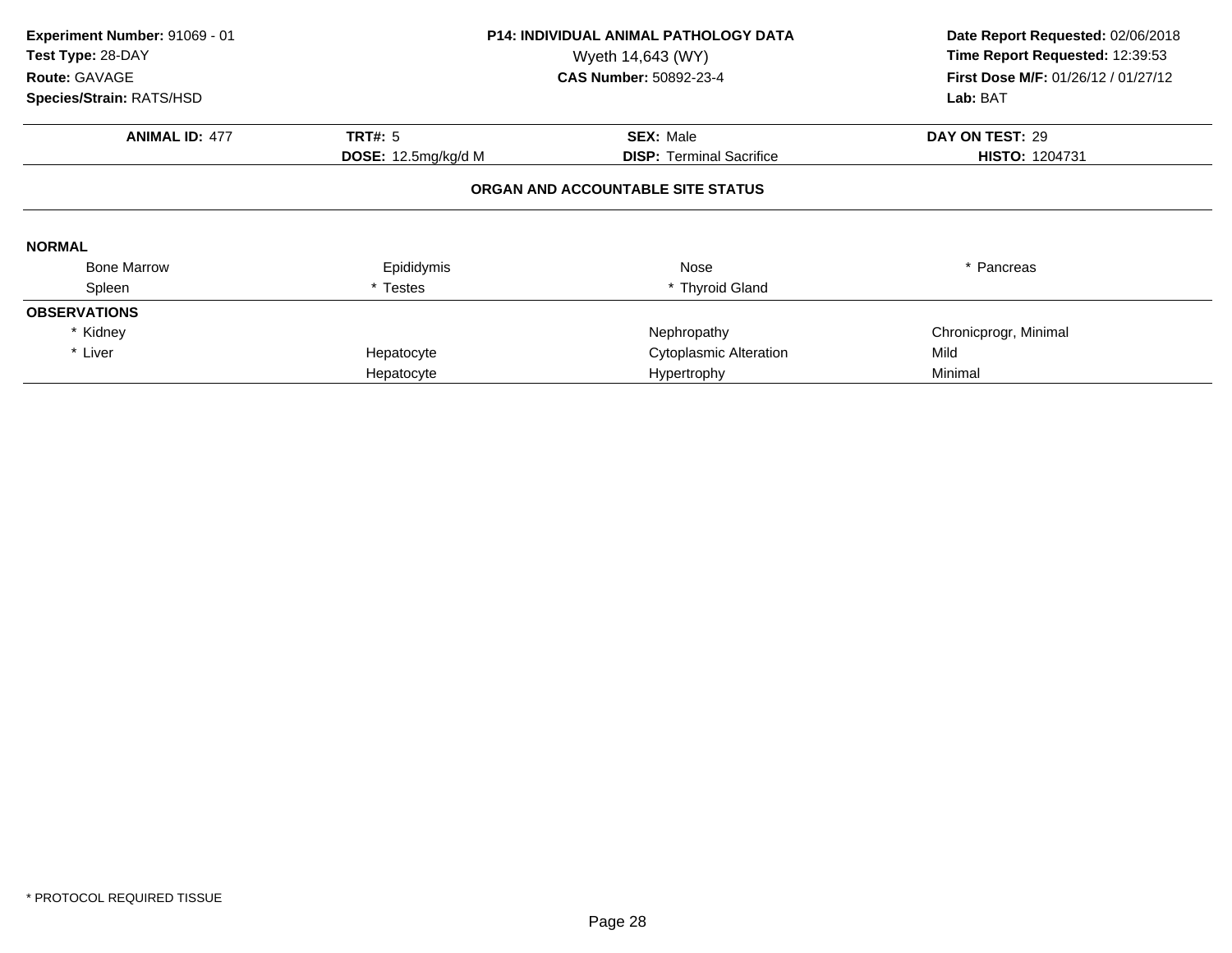| Experiment Number: 91069 - 01<br>Test Type: 28-DAY<br>Route: GAVAGE | <b>P14: INDIVIDUAL ANIMAL PATHOLOGY DATA</b><br>Wyeth 14,643 (WY)<br><b>CAS Number: 50892-23-4</b> |                                   | Date Report Requested: 02/06/2018<br>Time Report Requested: 12:39:53<br><b>First Dose M/F: 01/26/12 / 01/27/12</b> |
|---------------------------------------------------------------------|----------------------------------------------------------------------------------------------------|-----------------------------------|--------------------------------------------------------------------------------------------------------------------|
| Species/Strain: RATS/HSD                                            |                                                                                                    |                                   | Lab: BAT                                                                                                           |
| <b>ANIMAL ID: 478</b>                                               | <b>TRT#: 5</b>                                                                                     | <b>SEX: Male</b>                  | DAY ON TEST: 29                                                                                                    |
|                                                                     | DOSE: 12.5mg/kg/d M                                                                                | <b>DISP: Terminal Sacrifice</b>   | <b>HISTO: 1204732</b>                                                                                              |
|                                                                     |                                                                                                    | ORGAN AND ACCOUNTABLE SITE STATUS |                                                                                                                    |
| <b>NORMAL</b>                                                       |                                                                                                    |                                   |                                                                                                                    |
| <b>Bone Marrow</b>                                                  | Epididymis                                                                                         | Nose                              | * Pancreas                                                                                                         |
| Spleen                                                              | * Testes                                                                                           | * Thyroid Gland                   |                                                                                                                    |
| <b>OBSERVATIONS</b>                                                 |                                                                                                    |                                   |                                                                                                                    |
| * Kidney                                                            |                                                                                                    | Nephropathy                       | Chronicprogr, Minimal                                                                                              |
| * Liver                                                             | Hepatocyte                                                                                         | <b>Cytoplasmic Alteration</b>     | Mild                                                                                                               |
|                                                                     | Hepatocyte                                                                                         | Hypertrophy                       | Mild                                                                                                               |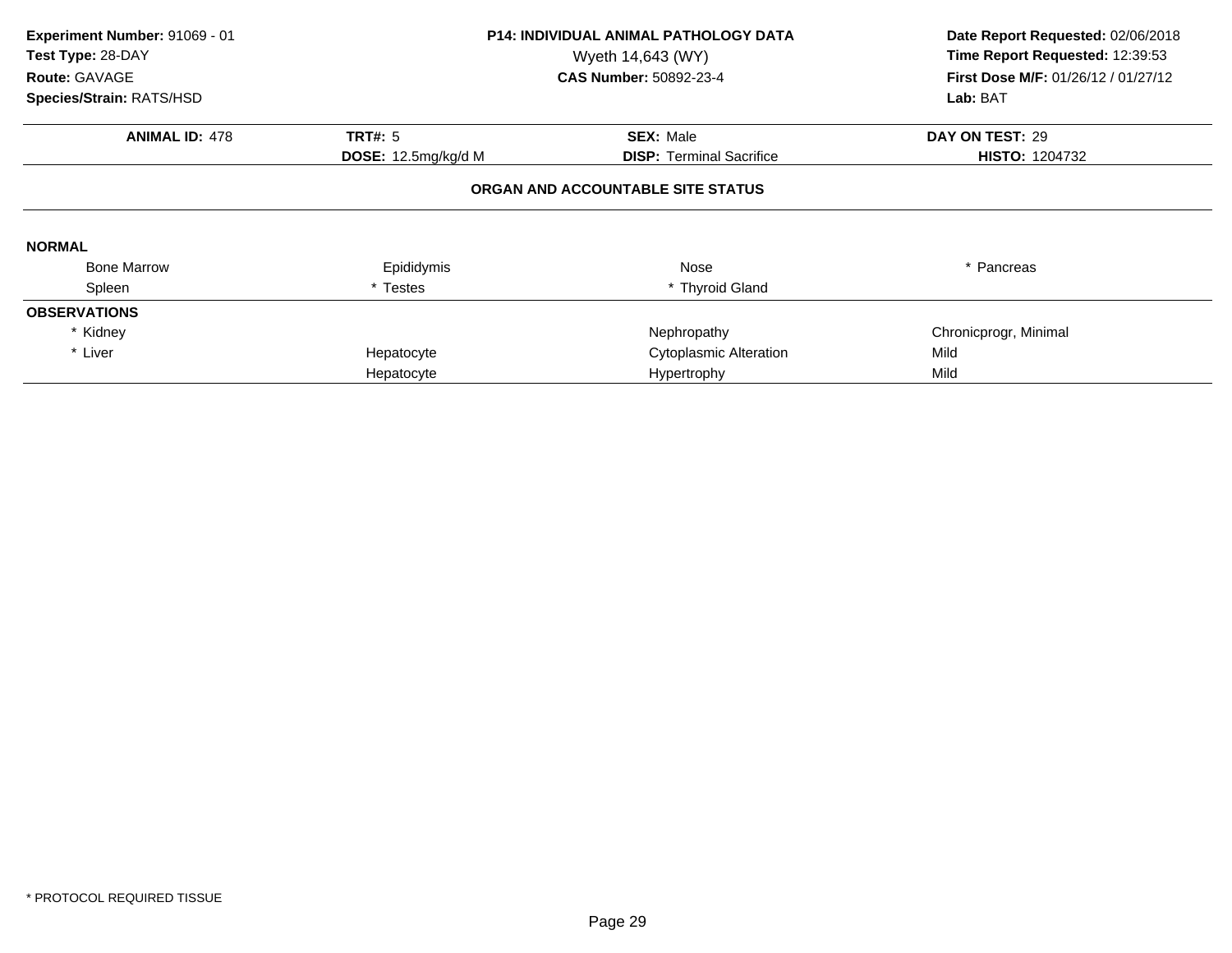| Experiment Number: 91069 - 01<br>Test Type: 28-DAY<br>Route: GAVAGE | <b>P14: INDIVIDUAL ANIMAL PATHOLOGY DATA</b><br>Wyeth 14,643 (WY)<br><b>CAS Number: 50892-23-4</b> |                                 | Date Report Requested: 02/06/2018<br>Time Report Requested: 12:39:53<br><b>First Dose M/F: 01/26/12 / 01/27/12</b> |  |  |  |
|---------------------------------------------------------------------|----------------------------------------------------------------------------------------------------|---------------------------------|--------------------------------------------------------------------------------------------------------------------|--|--|--|
| Species/Strain: RATS/HSD                                            |                                                                                                    |                                 | Lab: BAT                                                                                                           |  |  |  |
| <b>ANIMAL ID: 479</b>                                               | <b>TRT#: 5</b>                                                                                     | <b>SEX: Male</b>                | DAY ON TEST: 29                                                                                                    |  |  |  |
|                                                                     | <b>DOSE:</b> 12.5mg/kg/d M                                                                         | <b>DISP:</b> Terminal Sacrifice | <b>HISTO: 1204733</b>                                                                                              |  |  |  |
| ORGAN AND ACCOUNTABLE SITE STATUS                                   |                                                                                                    |                                 |                                                                                                                    |  |  |  |
| <b>NORMAL</b>                                                       |                                                                                                    |                                 |                                                                                                                    |  |  |  |
| <b>Bone Marrow</b>                                                  | Epididymis                                                                                         | Nose                            | * Pancreas                                                                                                         |  |  |  |
| Spleen                                                              | * Testes                                                                                           | * Thyroid Gland                 |                                                                                                                    |  |  |  |
| <b>OBSERVATIONS</b>                                                 |                                                                                                    |                                 |                                                                                                                    |  |  |  |
| * Kidney                                                            |                                                                                                    | Nephropathy                     | Chronicprogr, Mild                                                                                                 |  |  |  |
| * Liver                                                             | Hepatocyte                                                                                         | <b>Cytoplasmic Alteration</b>   | Marked                                                                                                             |  |  |  |
|                                                                     | Hepatocyte                                                                                         | Hypertrophy                     | Mild                                                                                                               |  |  |  |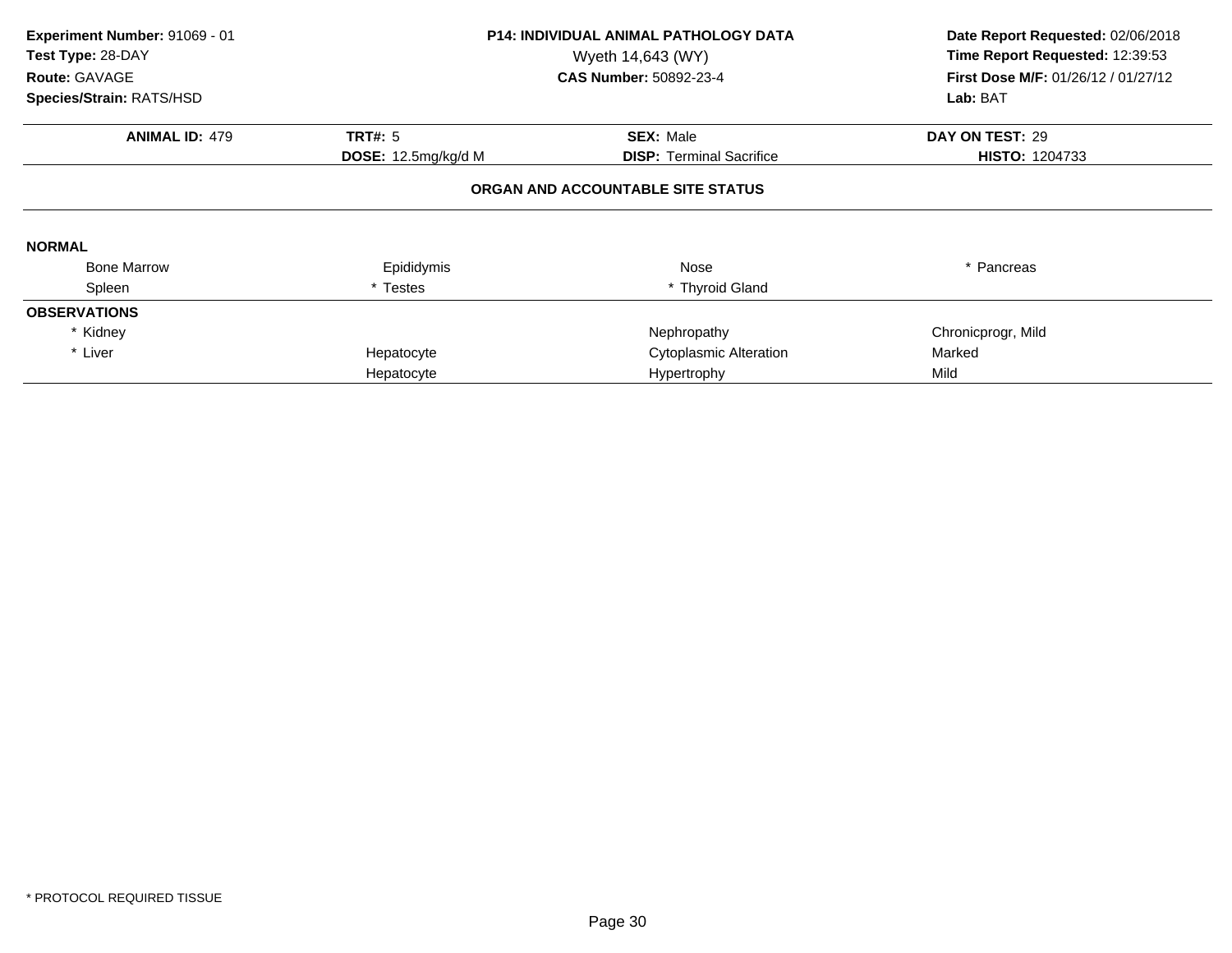| Experiment Number: 91069 - 01<br>Test Type: 28-DAY<br>Route: GAVAGE<br>Species/Strain: RATS/HSD |                     | <b>P14: INDIVIDUAL ANIMAL PATHOLOGY DATA</b><br>Wyeth 14,643 (WY)<br><b>CAS Number: 50892-23-4</b> | Date Report Requested: 02/06/2018<br>Time Report Requested: 12:39:53<br><b>First Dose M/F: 01/26/12 / 01/27/12</b><br>Lab: BAT |
|-------------------------------------------------------------------------------------------------|---------------------|----------------------------------------------------------------------------------------------------|--------------------------------------------------------------------------------------------------------------------------------|
| <b>ANIMAL ID: 480</b>                                                                           | <b>TRT#: 5</b>      | <b>SEX: Male</b>                                                                                   | DAY ON TEST: 29                                                                                                                |
|                                                                                                 | DOSE: 12.5mg/kg/d M | <b>DISP: Terminal Sacrifice</b>                                                                    | <b>HISTO: 1204734</b>                                                                                                          |
|                                                                                                 |                     | ORGAN AND ACCOUNTABLE SITE STATUS                                                                  |                                                                                                                                |
| <b>NORMAL</b>                                                                                   |                     |                                                                                                    |                                                                                                                                |
| <b>Bone Marrow</b>                                                                              | Epididymis          | * Kidney                                                                                           | Nose                                                                                                                           |
| Pancreas                                                                                        | Spleen              | * Testes                                                                                           | * Thyroid Gland                                                                                                                |
| <b>OBSERVATIONS</b>                                                                             |                     |                                                                                                    |                                                                                                                                |
| * Liver                                                                                         | Hepatocyte          | Cytoplasmic Alteration                                                                             | Moderate                                                                                                                       |
|                                                                                                 | Hepatocyte          | Hypertrophy                                                                                        | Mild                                                                                                                           |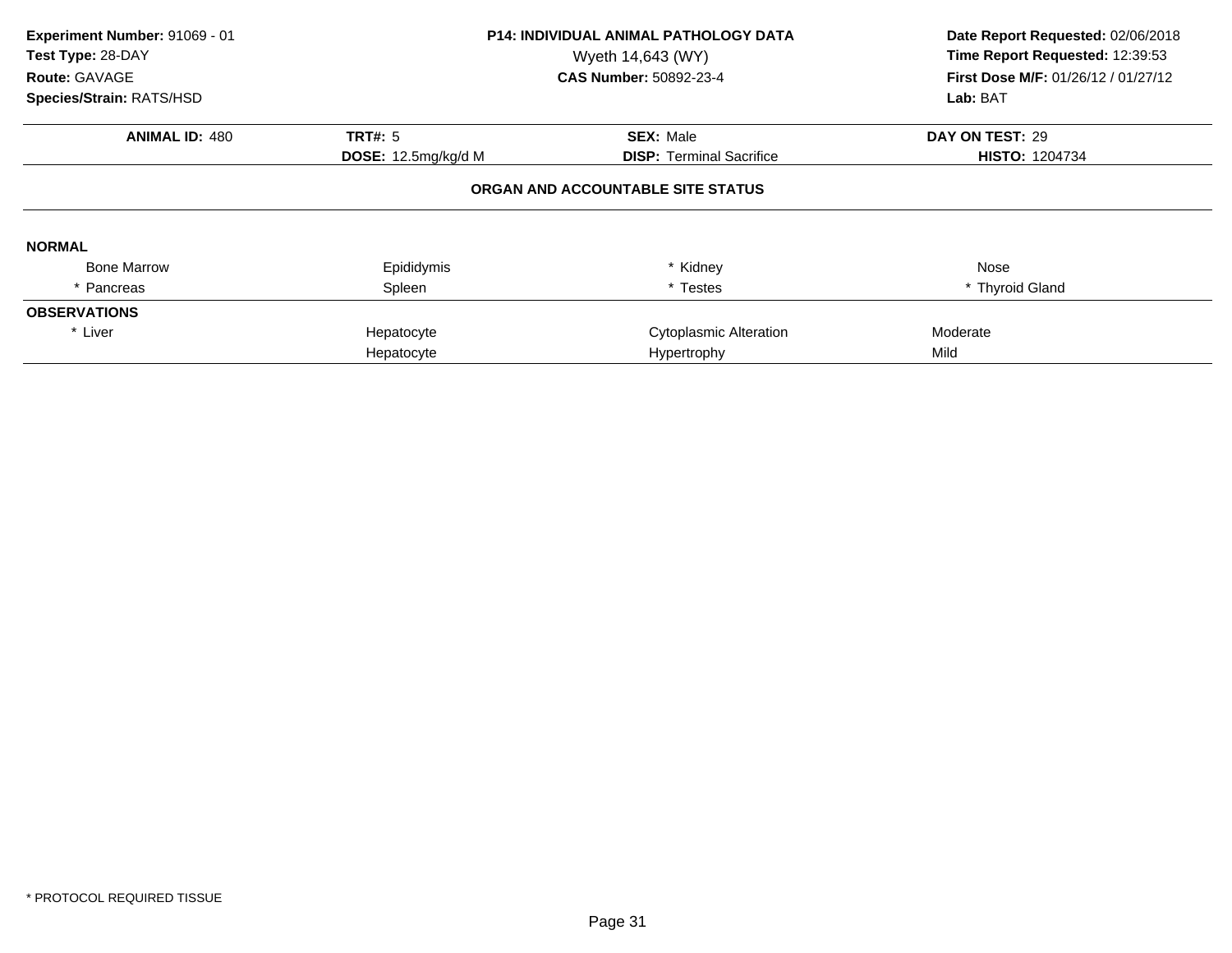| Experiment Number: 91069 - 01<br>Test Type: 28-DAY<br>Route: GAVAGE<br>Species/Strain: RATS/HSD |                           | <b>P14: INDIVIDUAL ANIMAL PATHOLOGY DATA</b><br>Wyeth 14,643 (WY)<br>CAS Number: 50892-23-4 | Date Report Requested: 02/06/2018<br>Time Report Requested: 12:39:53<br>First Dose M/F: 01/26/12 / 01/27/12<br>Lab: BAT |
|-------------------------------------------------------------------------------------------------|---------------------------|---------------------------------------------------------------------------------------------|-------------------------------------------------------------------------------------------------------------------------|
| <b>ANIMAL ID: 481</b>                                                                           | <b>TRT#: 7</b>            | <b>SEX: Male</b>                                                                            | DAY ON TEST: 29                                                                                                         |
|                                                                                                 | DOSE: 25mg/kg/d M         | <b>DISP: Terminal Sacrifice</b>                                                             | <b>HISTO: 1204735</b>                                                                                                   |
|                                                                                                 |                           | ORGAN AND ACCOUNTABLE SITE STATUS                                                           |                                                                                                                         |
| <b>NORMAL</b>                                                                                   |                           |                                                                                             |                                                                                                                         |
| * Adrenal Cortex                                                                                | * Adrenal Medulla         | * Blood Vessel                                                                              | * Bone                                                                                                                  |
| * Bone Marrow                                                                                   | * Brain                   | * Epididymis                                                                                | Esophagus                                                                                                               |
| Eye<br>$\star$                                                                                  | * Harderian Gland         | * Heart                                                                                     | * Intestine Large, Cecum                                                                                                |
| Intestine Large, Colon                                                                          | * Intestine Large, Rectum | * Intestine Small, Duodenum                                                                 | * Intestine Small, Ileum                                                                                                |
| Intestine Small, Jejunum                                                                        | Islets, Pancreatic        | * Lung                                                                                      | * Lymph Node, Mandibular                                                                                                |
| * Lymph Node, Mesenteric                                                                        | * Mammary Gland           | * Nose                                                                                      | * Pancreas                                                                                                              |
| * Parathyroid Gland                                                                             | * Pituitary Gland         | * Preputial Gland                                                                           | * Prostate                                                                                                              |
| * Salivary Glands                                                                               | * Seminal Vesicle         | * Skin                                                                                      | * Spleen                                                                                                                |
| * Stomach, Forestomach                                                                          | * Stomach, Glandular      | * Testes                                                                                    | * Thymus                                                                                                                |
| * Thyroid Gland                                                                                 | * Trachea                 | * Urinary Bladder                                                                           |                                                                                                                         |
| <b>OBSERVATIONS</b>                                                                             |                           |                                                                                             |                                                                                                                         |
| * Kidney                                                                                        |                           | Nephropathy                                                                                 | Chronicprogr, Mild                                                                                                      |
| * Liver                                                                                         | Hepatocyte                | <b>Cytoplasmic Alteration</b>                                                               | Marked                                                                                                                  |
|                                                                                                 | Hepatocyte                | Hypertrophy                                                                                 | Mild                                                                                                                    |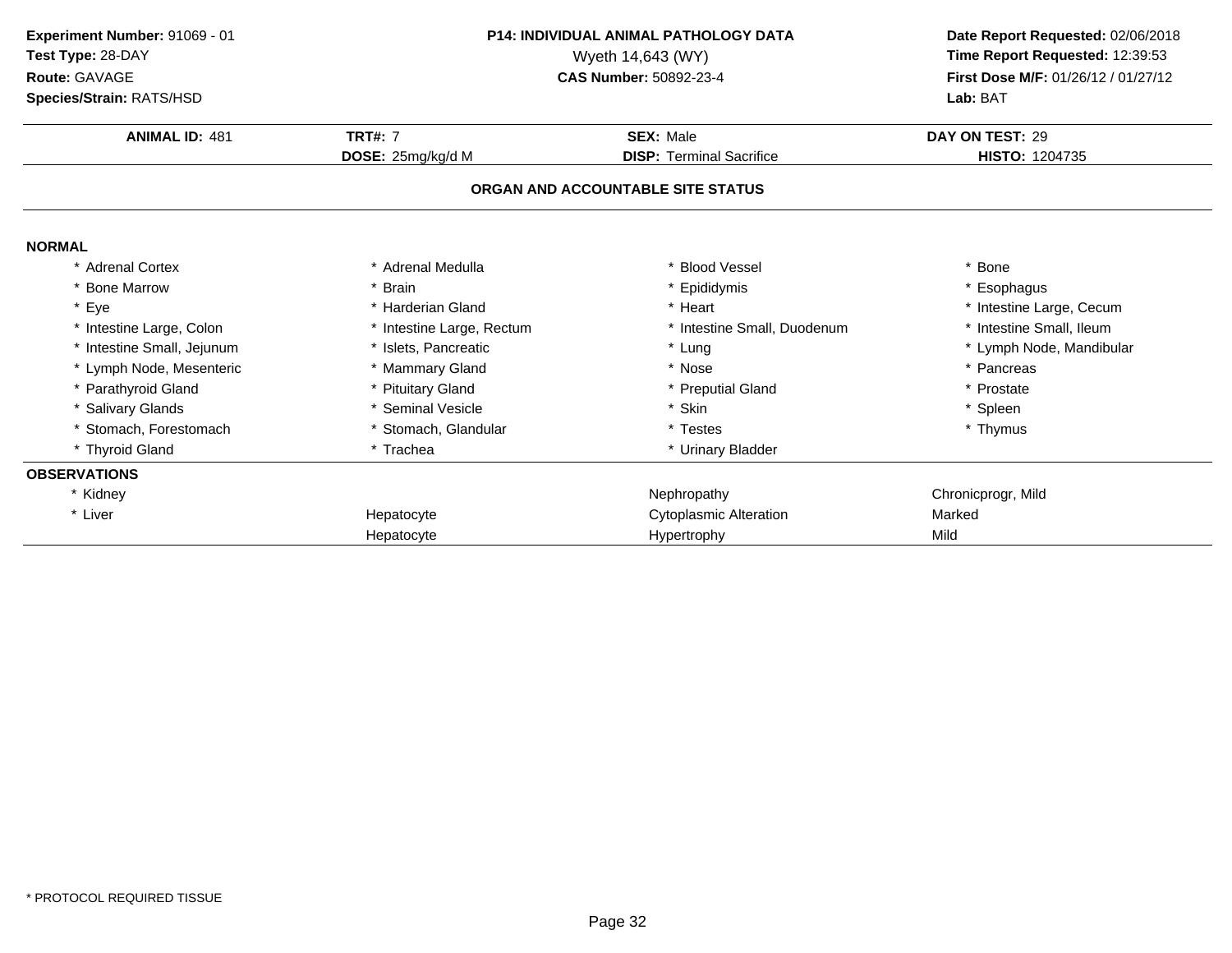| Experiment Number: 91069 - 01<br>Test Type: 28-DAY<br>Route: GAVAGE<br>Species/Strain: RATS/HSD |                           | <b>P14: INDIVIDUAL ANIMAL PATHOLOGY DATA</b><br>Wyeth 14,643 (WY)<br>CAS Number: 50892-23-4 | Date Report Requested: 02/06/2018<br>Time Report Requested: 12:39:53<br>First Dose M/F: 01/26/12 / 01/27/12<br>Lab: BAT |
|-------------------------------------------------------------------------------------------------|---------------------------|---------------------------------------------------------------------------------------------|-------------------------------------------------------------------------------------------------------------------------|
| <b>ANIMAL ID: 482</b>                                                                           | <b>TRT#: 7</b>            | <b>SEX: Male</b>                                                                            | DAY ON TEST: 29                                                                                                         |
|                                                                                                 | DOSE: 25mg/kg/d M         | <b>DISP: Terminal Sacrifice</b>                                                             | <b>HISTO: 1204736</b>                                                                                                   |
|                                                                                                 |                           | ORGAN AND ACCOUNTABLE SITE STATUS                                                           |                                                                                                                         |
| <b>NORMAL</b>                                                                                   |                           |                                                                                             |                                                                                                                         |
| <b>Adrenal Cortex</b>                                                                           | * Adrenal Medulla         | <b>Blood Vessel</b>                                                                         | * Bone                                                                                                                  |
| * Bone Marrow                                                                                   | * Brain                   | * Epididymis                                                                                | * Esophagus                                                                                                             |
| * Eye                                                                                           | * Harderian Gland         | * Heart                                                                                     | * Intestine Large, Cecum                                                                                                |
| * Intestine Large, Colon                                                                        | * Intestine Large, Rectum | * Intestine Small, Duodenum                                                                 | * Intestine Small, Ileum                                                                                                |
| * Intestine Small, Jejunum                                                                      | * Islets, Pancreatic      | * Kidney                                                                                    | * Lung                                                                                                                  |
| * Lymph Node, Mandibular                                                                        | * Lymph Node, Mesenteric  | * Mammary Gland                                                                             | * Nose                                                                                                                  |
| * Pancreas                                                                                      | * Parathyroid Gland       | * Pituitary Gland                                                                           | * Preputial Gland                                                                                                       |
| * Prostate                                                                                      | * Salivary Glands         | * Seminal Vesicle                                                                           | * Skin                                                                                                                  |
| * Spleen                                                                                        | * Stomach. Forestomach    | * Stomach, Glandular                                                                        | * Testes                                                                                                                |
| * Thymus                                                                                        | * Thyroid Gland           | * Trachea                                                                                   | * Urinary Bladder                                                                                                       |
| <b>OBSERVATIONS</b>                                                                             |                           |                                                                                             |                                                                                                                         |
| * Liver                                                                                         | Hepatocyte                | <b>Cytoplasmic Alteration</b>                                                               | Marked                                                                                                                  |
|                                                                                                 | Hepatocyte                | Hypertrophy                                                                                 | Mild                                                                                                                    |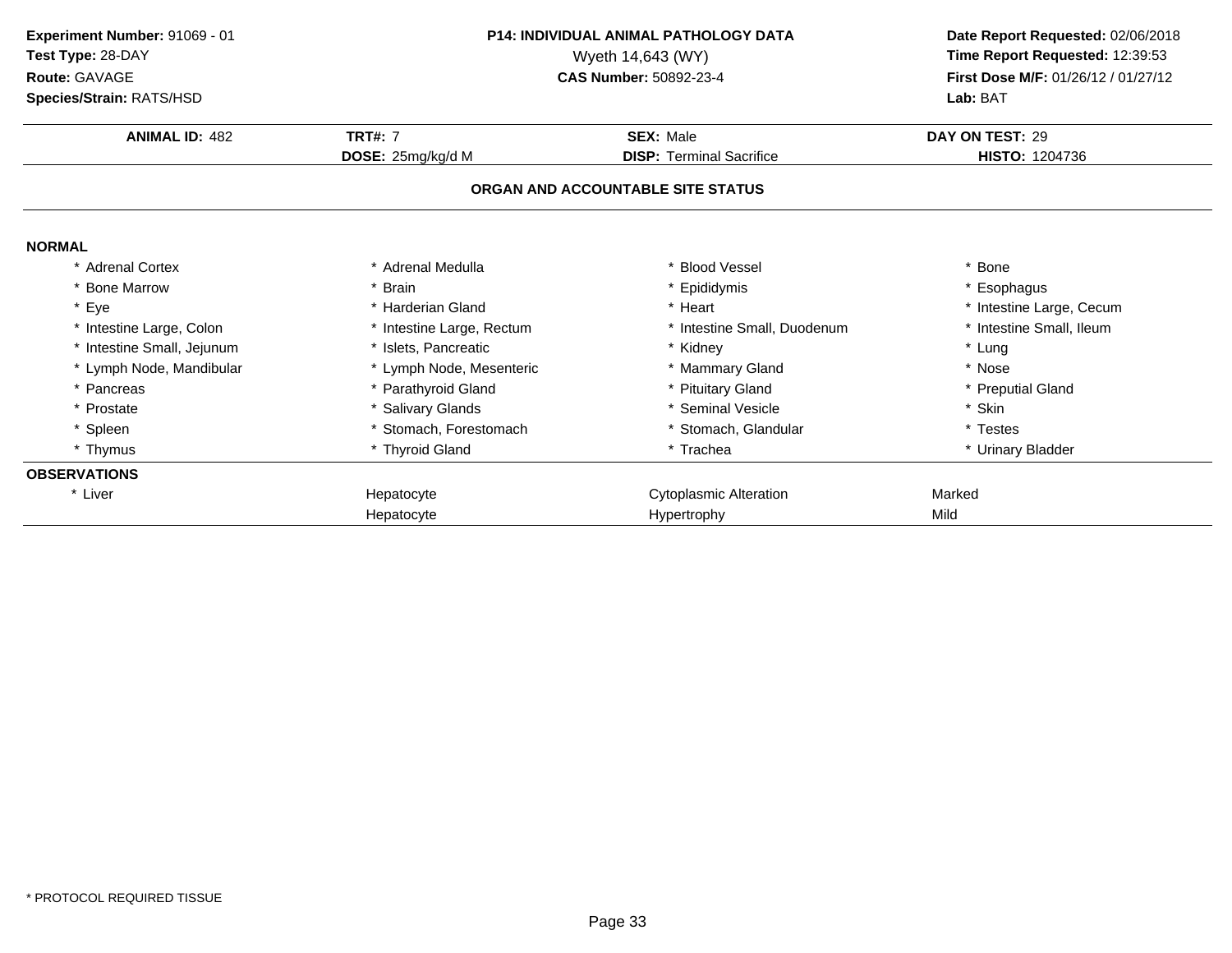| Experiment Number: 91069 - 01<br><b>P14: INDIVIDUAL ANIMAL PATHOLOGY DATA</b><br>Test Type: 28-DAY<br>Wyeth 14,643 (WY)<br>Route: GAVAGE<br>CAS Number: 50892-23-4<br>Species/Strain: RATS/HSD |                           |                                   | Date Report Requested: 02/06/2018<br>Time Report Requested: 12:39:53<br>First Dose M/F: 01/26/12 / 01/27/12<br>Lab: BAT |
|------------------------------------------------------------------------------------------------------------------------------------------------------------------------------------------------|---------------------------|-----------------------------------|-------------------------------------------------------------------------------------------------------------------------|
| <b>ANIMAL ID: 483</b>                                                                                                                                                                          | <b>TRT#: 7</b>            | SEX: Male                         | DAY ON TEST: 29                                                                                                         |
|                                                                                                                                                                                                | DOSE: 25mg/kg/d M         | <b>DISP: Terminal Sacrifice</b>   | <b>HISTO: 1204737</b>                                                                                                   |
|                                                                                                                                                                                                |                           | ORGAN AND ACCOUNTABLE SITE STATUS |                                                                                                                         |
| <b>NORMAL</b>                                                                                                                                                                                  |                           |                                   |                                                                                                                         |
| * Adrenal Cortex                                                                                                                                                                               | * Adrenal Medulla         | <b>Blood Vessel</b>               | * Bone                                                                                                                  |
| * Bone Marrow                                                                                                                                                                                  | * Brain                   | * Epididymis                      | * Esophagus                                                                                                             |
| * Eye                                                                                                                                                                                          | * Harderian Gland         | * Heart                           | * Intestine Large, Cecum                                                                                                |
| * Intestine Large, Colon                                                                                                                                                                       | * Intestine Large, Rectum | * Intestine Small, Duodenum       | * Intestine Small, Ileum                                                                                                |
| Intestine Small, Jejunum                                                                                                                                                                       | * Islets, Pancreatic      | * Lung                            | * Lymph Node, Mandibular                                                                                                |
| * Lymph Node, Mesenteric                                                                                                                                                                       | * Mammary Gland           | * Nose                            | * Pancreas                                                                                                              |
| * Parathyroid Gland                                                                                                                                                                            | * Pituitary Gland         | * Preputial Gland                 | * Prostate                                                                                                              |
| * Salivary Glands                                                                                                                                                                              | * Seminal Vesicle         | * Skin                            | * Spleen                                                                                                                |
| Stomach, Forestomach                                                                                                                                                                           | * Stomach, Glandular      | * Testes                          | * Thymus                                                                                                                |
| * Thyroid Gland                                                                                                                                                                                | * Trachea                 | * Urinary Bladder                 |                                                                                                                         |
| <b>OBSERVATIONS</b>                                                                                                                                                                            |                           |                                   |                                                                                                                         |
| * Kidney                                                                                                                                                                                       |                           | Nephropathy                       | Chronicprogr, Minimal                                                                                                   |
| * Liver                                                                                                                                                                                        | Hepatocyte                | <b>Cytoplasmic Alteration</b>     | Marked                                                                                                                  |
|                                                                                                                                                                                                | Hepatocyte                | Hypertrophy                       | Mild                                                                                                                    |
|                                                                                                                                                                                                |                           | <b>Infiltration Cellular</b>      | Mixed Cell, Minimal                                                                                                     |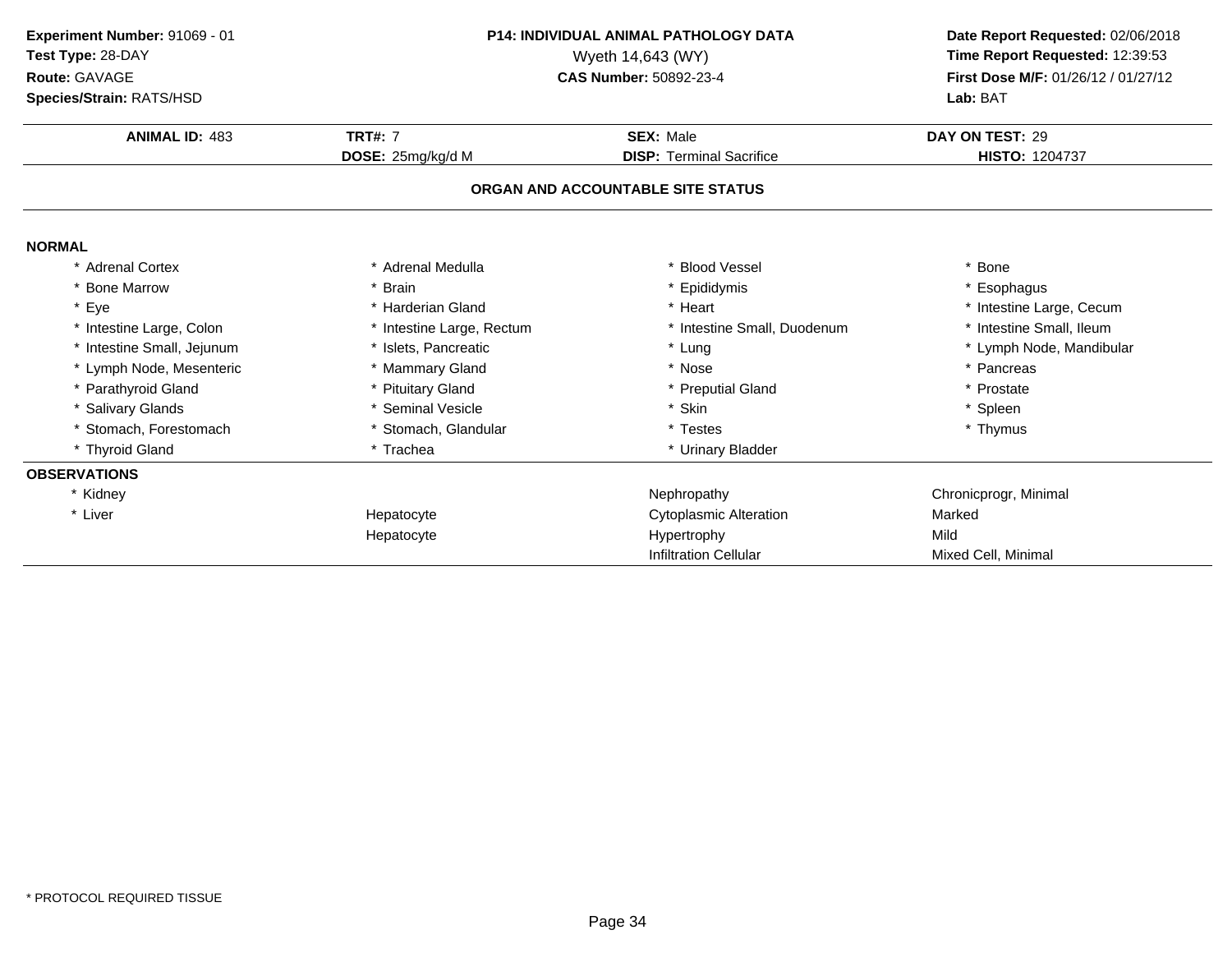**ANIMAL ID:** <sup>484</sup> **TRT#:** <sup>7</sup> **SEX:** Male **DAY ON TEST:** <sup>29</sup> **DOSE:** 25mg/kg/d M**DISP:** Terminal Sacrifice **HISTO:** 1204738 **ORGAN AND ACCOUNTABLE SITE STATUSNORMAL** \* Adrenal Cortex \* Adrenal Medullaa the set of the set of the set of the set of the set of the set of the set of the set of the set of the set o<br>Set of the set of the set of the set of the set of the set of the set of the set of the set of the set of the s \* Bone Marrow \* Brain \* Epididymis \* Esophagus \* Eyee the second of the second term in the second term in the second term in the second term in the second term in the second term in the second term in the second term in the second term in the second term in the second term \* Intestine Small, Ileum \* Intestine Large, Colon\* Intestine Large, Rectum<br>\* Islets, Pancreatic \* Intestine Small, Duodenum<br>\* Lung \* Intestine Small, Jejunum \* Islets, Pancreatic \* Lung \* Lymph Node, Mandibular \* Lymph Node, Mesenteric \* Mammary Gland\* Mammary Gland \* 1992 \* 1993 \* 1994 \* Nose \* 1995 \* Parathyroid Gland \* Preputial Gland \* Preputial Gland \* Preputial Gland \* Preputial Gland \* Preputial Gland \* Preputial Gland \* Preputial Gland \* Present \* Preputial Gla \* Pituitary Glandd **business of the Contract Contract Automobile 19 and 19 and 19 and 19 and 19 and 19 and 19 and 19 and 19 and 19 and 19 and 19 and 19 and 19 and 19 and 19 and 19 and 19 and 19 and 19 and 19 and 19 and 19 and 19 and 19 and** \* Seminal Vesiclee the settlement of the settlement of the settlement of the settlement of the settlement of the set of the set of the set of the set of the set of the set of the set of the set of the set of the set of the set of the set o \* Stomach, Glandular \* Testes \* Testes \* Thymus \* Thymus \* Thymus \* Thymus \* Thyroid Gland \* Trachea \* Urinary Bladder **OBSERVATIONS**\* Kidneyy the chronic proportion of the chronic proportion of the chronic proportion of  $\mathsf{N}$ ephropathy  $\mathsf{N}$ ephropathy  $\mathsf{N}$ ephropathy  $\mathsf{N}$ entronic proportion of the chronic proportion of the chronic proportion of th \* Liver Hepatocyte Cytoplasmic Alteration<br>
Hypertrophy<br>
Mild
Mild Hepatocyte Hypertrophy Mild \* Pancreass Acinar Cell Atrophy Minimal **Experiment Number:** 91069 - 01 **P14: INDIVIDUAL ANIMAL PATHOLOGY DATA Date Report Requested:** 02/06/2018 **Test Type:** 28-DAYWyeth 14,643 (WY) **Time Report Requested:** 12:39:53<br>**CAS Number:** 50892-23-4 **Time Report Requested:** 12:39:53 **Route:** GAVAGE**First Dose M/F:** 01/26/12 / 01/27/12<br>**Lab:** BAT **Species/Strain:** RATS/HSD**Lab:** BAT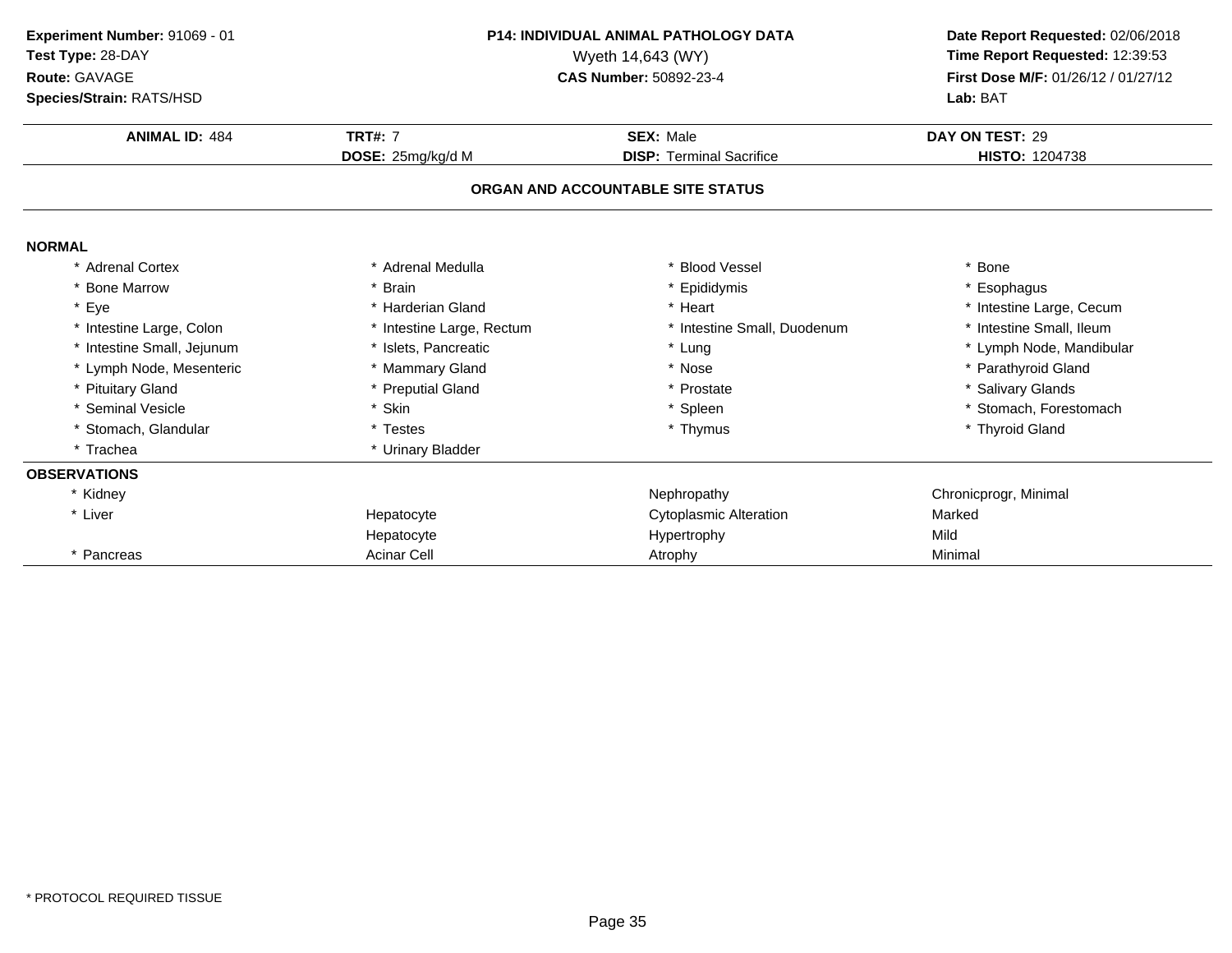| Experiment Number: 91069 - 01<br>Test Type: 28-DAY<br>Route: GAVAGE<br>Species/Strain: RATS/HSD | <b>P14: INDIVIDUAL ANIMAL PATHOLOGY DATA</b><br>Wyeth 14,643 (WY)<br>CAS Number: 50892-23-4 |                                   | Date Report Requested: 02/06/2018<br>Time Report Requested: 12:39:53<br>First Dose M/F: 01/26/12 / 01/27/12<br>Lab: BAT |
|-------------------------------------------------------------------------------------------------|---------------------------------------------------------------------------------------------|-----------------------------------|-------------------------------------------------------------------------------------------------------------------------|
| <b>ANIMAL ID: 485</b>                                                                           | <b>TRT#: 7</b>                                                                              | <b>SEX: Male</b>                  | DAY ON TEST: 29                                                                                                         |
|                                                                                                 | DOSE: 25mg/kg/d M                                                                           | <b>DISP: Terminal Sacrifice</b>   | <b>HISTO: 1204739</b>                                                                                                   |
|                                                                                                 |                                                                                             | ORGAN AND ACCOUNTABLE SITE STATUS |                                                                                                                         |
| <b>NORMAL</b>                                                                                   |                                                                                             |                                   |                                                                                                                         |
| <b>Adrenal Cortex</b>                                                                           | * Adrenal Medulla                                                                           | * Blood Vessel                    | Bone                                                                                                                    |
| <b>Bone Marrow</b>                                                                              | * Brain                                                                                     | * Esophagus                       | * Eye                                                                                                                   |
| * Harderian Gland                                                                               | * Heart                                                                                     | * Intestine Large, Cecum          | * Intestine Large, Colon                                                                                                |
| * Intestine Large, Rectum                                                                       | * Intestine Small, Duodenum                                                                 | * Intestine Small, Ileum          | * Intestine Small, Jejunum                                                                                              |
| * Islets, Pancreatic                                                                            | * Lymph Node, Mandibular                                                                    | * Lymph Node, Mesenteric          | * Mammary Gland                                                                                                         |
| * Nose                                                                                          | * Pancreas                                                                                  | * Parathyroid Gland               | * Pituitary Gland                                                                                                       |
| * Preputial Gland                                                                               | * Prostate                                                                                  | * Salivary Glands                 | * Seminal Vesicle                                                                                                       |
| Skin                                                                                            | * Spleen                                                                                    | * Stomach, Forestomach            | * Thymus                                                                                                                |
| * Thyroid Gland                                                                                 | * Trachea                                                                                   | * Urinary Bladder                 |                                                                                                                         |
| <b>OBSERVATIONS</b>                                                                             |                                                                                             |                                   |                                                                                                                         |
| * Epididymis                                                                                    | Duct                                                                                        | <b>Exfoliated Germ Cell</b>       | Minimal                                                                                                                 |
| * Kidney                                                                                        |                                                                                             | Nephropathy                       | Chronicprogr, Minimal                                                                                                   |
| * Liver                                                                                         | Hepatocyte                                                                                  | <b>Cytoplasmic Alteration</b>     | Marked                                                                                                                  |
|                                                                                                 | Hepatocyte                                                                                  | Hypertrophy                       | Mild                                                                                                                    |
| * Lung                                                                                          |                                                                                             | <b>Infiltration Cellular</b>      | Minimal                                                                                                                 |
| * Stomach, Glandular                                                                            |                                                                                             | Mineral                           | Minimal                                                                                                                 |
| * Testes                                                                                        | <b>Germinal Epith</b>                                                                       | Degeneration                      | Mild                                                                                                                    |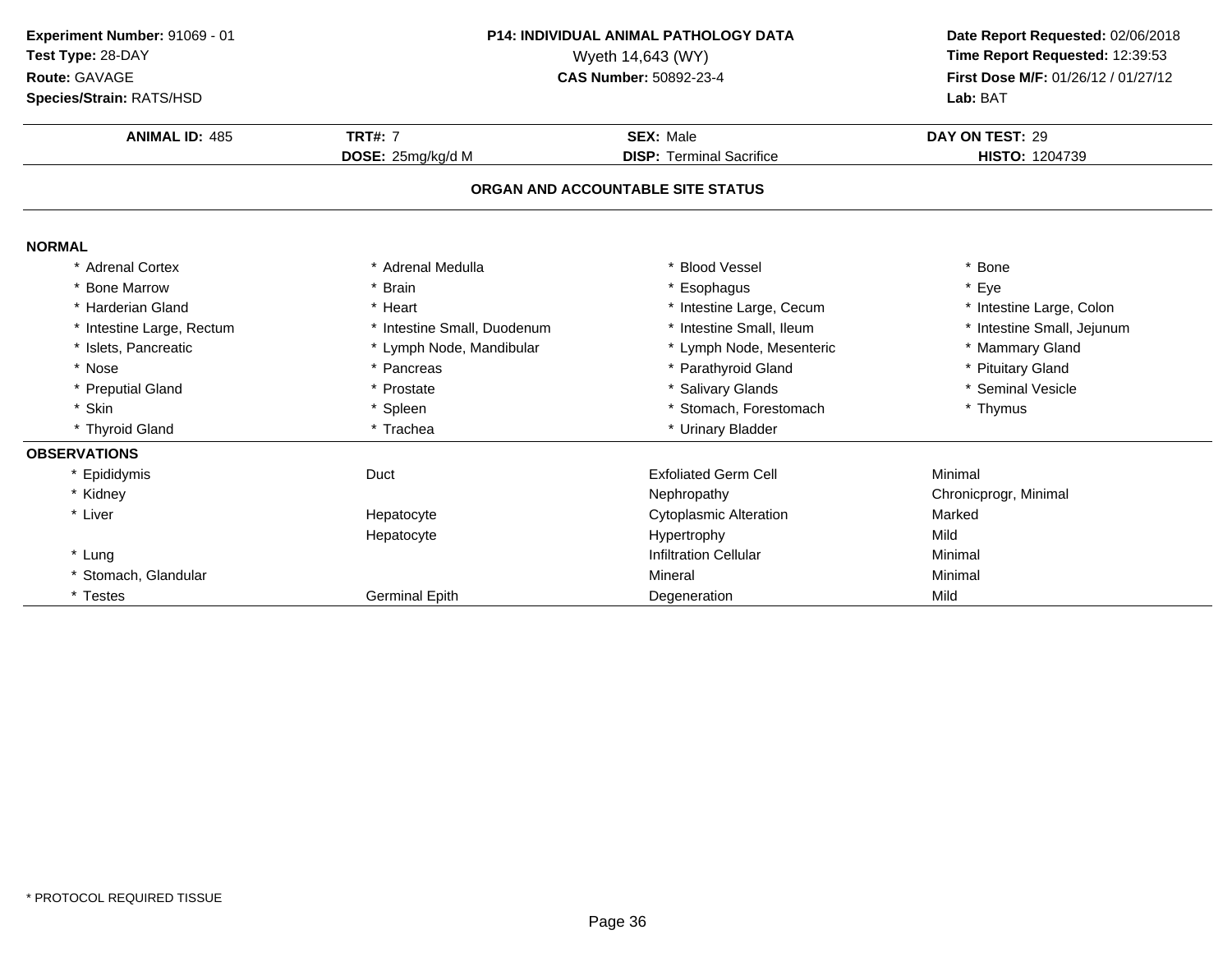**ANIMAL ID:** <sup>486</sup> **TRT#:** <sup>7</sup> **SEX:** Male **DAY ON TEST:** <sup>29</sup> **DOSE:** 25mg/kg/d M**DISP:** Terminal Sacrifice **HISTO:** 1204740 **ORGAN AND ACCOUNTABLE SITE STATUSNORMAL** \* Adrenal Cortex \* Adrenal Medullaa the set of the set of the set of the set of the set of the set of the set of the set of the set of the set o<br>Set of the set of the set of the set of the set of the set of the set of the set of the set of the set of the s \* Bone Marrow \* Brain \* Epididymis \* Esophagus \* Eyee the second of the second term in the second term in the second term in the second term in the second term in the second term in the second term in the second term in the second term in the second term in the second term \* Intestine Small, Ileum \* Intestine Large, Colon\* Intestine Large, Rectum<br>\* Islets, Pancreatic \* Intestine Small, Duodenum \* \* Intest<br>\* Kidney \* \* Lung \* Intestine Small, Jejunumm \* Islets, Pancreatic \* Kidney \* Lung \* Lymph Node, Mandibular \* Lymph Node, Mesenteric \* Mammary Gland\* Nose<br>\* Preputial Gland \* Pancreas\* Parathyroid Gland<br>\* Salivary Glands \* Pituitary Gland \* Preputial \* Preputial \* Preputial \* Preputial \* Preputial \* Skin \* Prostate \* Salivary Glands \* Seminal Vesicle \* Skin \* Spleen\* Stomach, Forestomach \* \* Stomach, Glandular \* Testes \* Testes \* Testes \* Thyroid Gland<br>\* Thyroid Gland \* \* Trachea \* Trachea \* Trachea \* Urinary \* Thymus \* Thyroid Gland\* Urinary Bladder **OBSERVATIONS**\* Liver Hepatocyte Cytoplasmic Alteration **Marked Marked Hypertrophy** HepatocyteHypertrophy Infiltration Cellular Mixed Cell, Minimal **Experiment Number:** 91069 - 01 **P14: INDIVIDUAL ANIMAL PATHOLOGY DATA Date Report Requested:** 02/06/2018 **Test Type:** 28-DAYWyeth 14,643 (WY) **Time Report Requested:** 12:39:53<br>**CAS Number:** 50892-23-4 **Time Report Requested:** 12:39:53 **Route:** GAVAGE**First Dose M/F:** 01/26/12 / 01/27/12<br>**Lab:** BAT **Species/Strain:** RATS/HSD**Lab:** BAT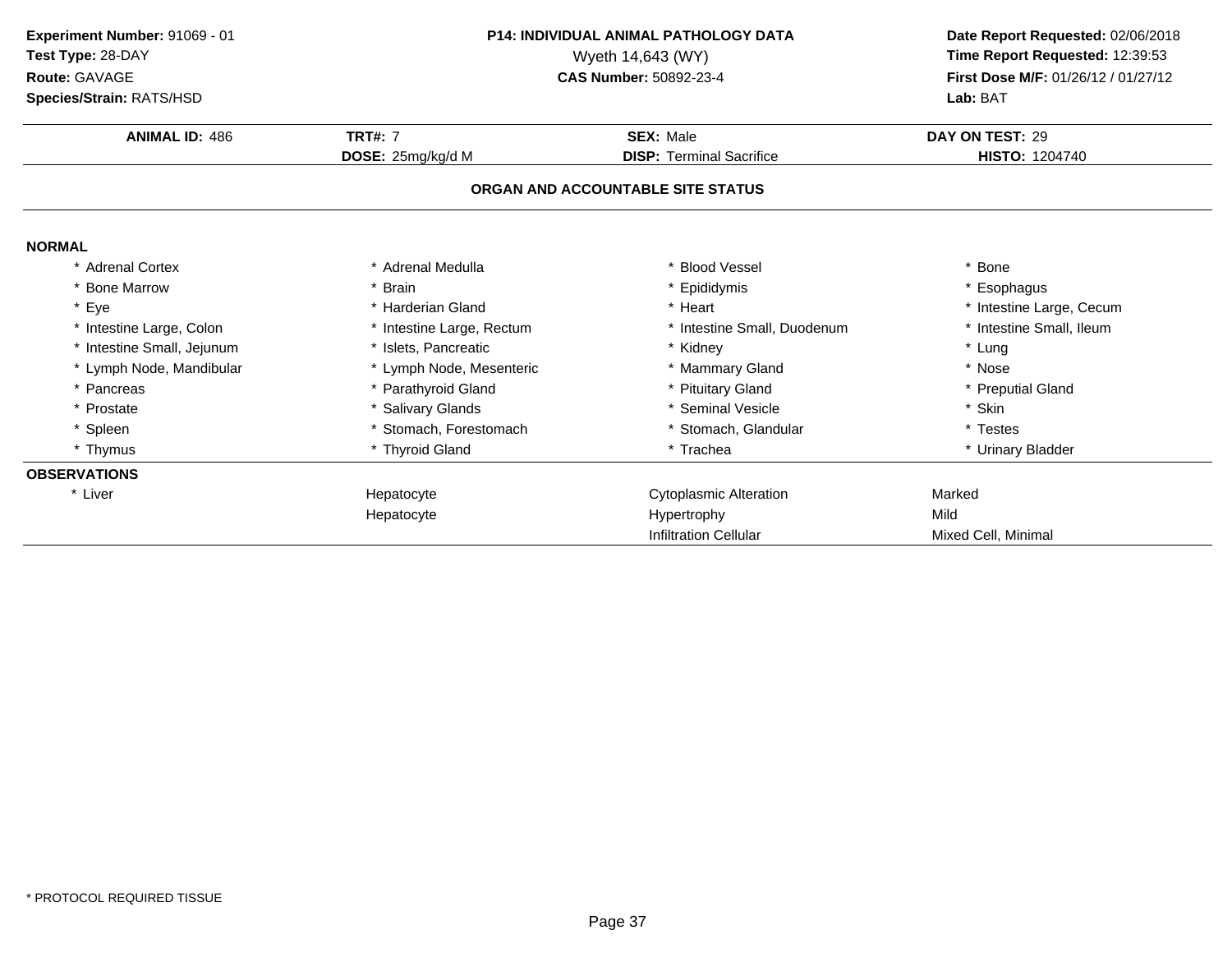| Experiment Number: 91069 - 01<br>Test Type: 28-DAY<br>Route: GAVAGE<br>Species/Strain: RATS/HSD | <b>P14: INDIVIDUAL ANIMAL PATHOLOGY DATA</b><br>Wyeth 14,643 (WY)<br><b>CAS Number: 50892-23-4</b> |                                   | Date Report Requested: 02/06/2018<br>Time Report Requested: 12:39:53<br>First Dose M/F: 01/26/12 / 01/27/12<br>Lab: BAT |
|-------------------------------------------------------------------------------------------------|----------------------------------------------------------------------------------------------------|-----------------------------------|-------------------------------------------------------------------------------------------------------------------------|
| <b>ANIMAL ID: 487</b>                                                                           | <b>TRT#: 7</b>                                                                                     | <b>SEX: Male</b>                  | DAY ON TEST: 29                                                                                                         |
|                                                                                                 | DOSE: 25mg/kg/d M                                                                                  | <b>DISP: Terminal Sacrifice</b>   | HISTO: 1204741                                                                                                          |
|                                                                                                 |                                                                                                    | ORGAN AND ACCOUNTABLE SITE STATUS |                                                                                                                         |
| <b>NORMAL</b>                                                                                   |                                                                                                    |                                   |                                                                                                                         |
| * Adrenal Cortex                                                                                | * Adrenal Medulla                                                                                  | * Blood Vessel                    | * Bone                                                                                                                  |
| * Bone Marrow                                                                                   | * Brain                                                                                            | * Epididymis                      | * Esophagus                                                                                                             |
| * Eye                                                                                           | * Harderian Gland                                                                                  | * Heart                           | * Intestine Large, Cecum                                                                                                |
| * Intestine Large, Colon                                                                        | * Intestine Large, Rectum                                                                          | * Intestine Small, Duodenum       | * Intestine Small, Ileum                                                                                                |
| * Intestine Small, Jejunum                                                                      | * Islets, Pancreatic                                                                               | * Lung                            | * Lymph Node, Mandibular                                                                                                |
| * Lymph Node, Mesenteric                                                                        | * Mammary Gland                                                                                    | * Nose                            | * Pancreas                                                                                                              |
| * Parathyroid Gland                                                                             | * Pituitary Gland                                                                                  | * Preputial Gland                 | Prostate                                                                                                                |
| * Salivary Glands                                                                               | * Seminal Vesicle                                                                                  | * Skin                            | * Spleen                                                                                                                |
| * Stomach, Forestomach                                                                          | * Stomach, Glandular                                                                               | * Testes                          | * Thymus                                                                                                                |
| * Thyroid Gland                                                                                 | * Trachea                                                                                          | * Urinary Bladder                 |                                                                                                                         |
| <b>OBSERVATIONS</b>                                                                             |                                                                                                    |                                   |                                                                                                                         |
| * Kidney                                                                                        |                                                                                                    | Nephropathy                       | Chronicprogr, Minimal                                                                                                   |
| * Liver                                                                                         | Hepatocyte                                                                                         | <b>Cytoplasmic Alteration</b>     | Marked                                                                                                                  |
|                                                                                                 | Hepatocyte                                                                                         | Hypertrophy                       | Mild                                                                                                                    |
|                                                                                                 |                                                                                                    | <b>Infiltration Cellular</b>      | Mixed Cell, Minimal                                                                                                     |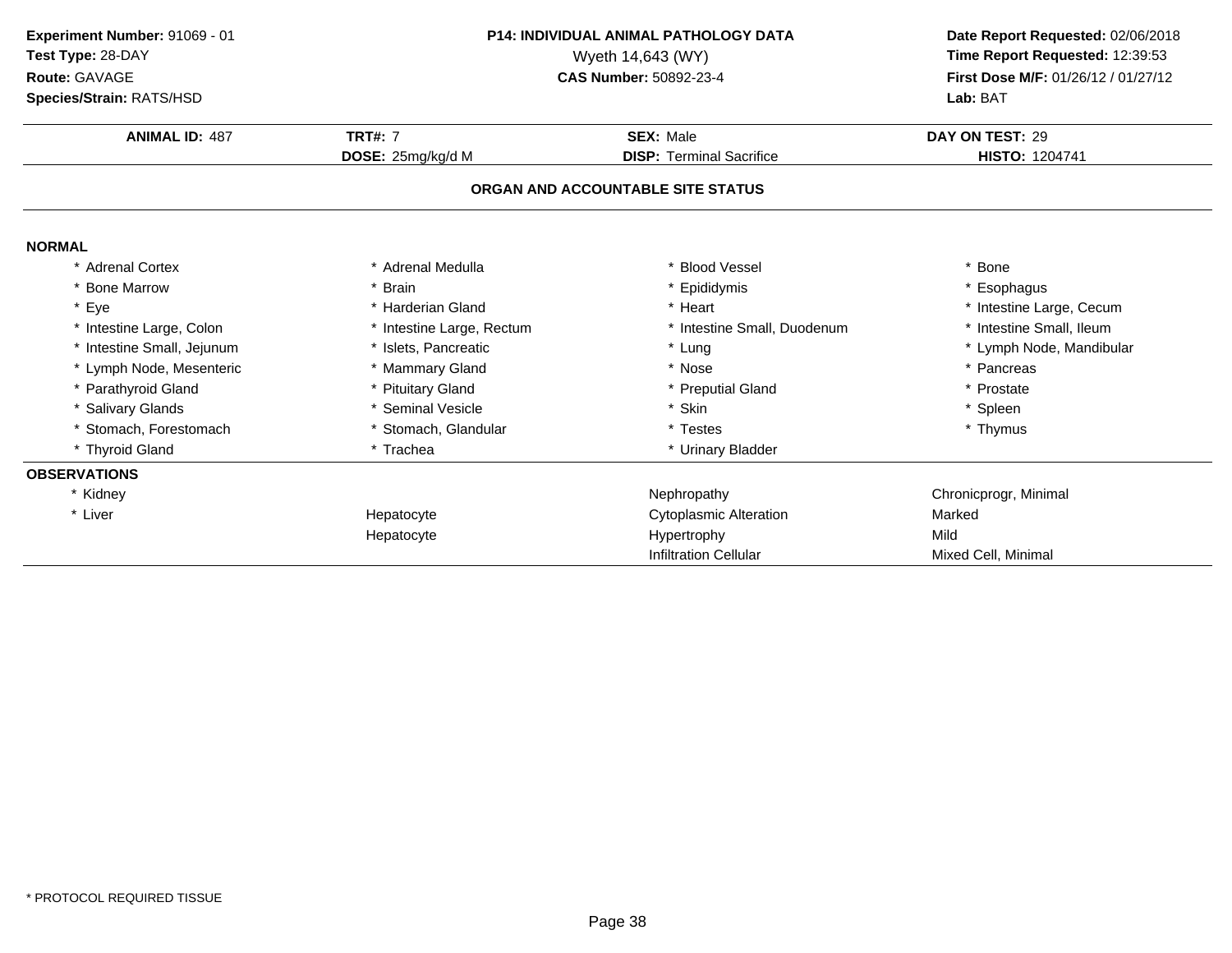| Experiment Number: 91069 - 01<br>Test Type: 28-DAY<br>Route: GAVAGE<br>Species/Strain: RATS/HSD | <b>P14: INDIVIDUAL ANIMAL PATHOLOGY DATA</b><br>Wyeth 14,643 (WY)<br>CAS Number: 50892-23-4 |                                   | Date Report Requested: 02/06/2018<br>Time Report Requested: 12:39:53<br>First Dose M/F: 01/26/12 / 01/27/12<br>Lab: BAT |  |
|-------------------------------------------------------------------------------------------------|---------------------------------------------------------------------------------------------|-----------------------------------|-------------------------------------------------------------------------------------------------------------------------|--|
| <b>ANIMAL ID: 488</b>                                                                           | <b>TRT#: 7</b>                                                                              | <b>SEX: Male</b>                  | DAY ON TEST: 29                                                                                                         |  |
|                                                                                                 | DOSE: 25mg/kg/d M                                                                           | <b>DISP: Terminal Sacrifice</b>   | <b>HISTO: 1204742</b>                                                                                                   |  |
|                                                                                                 |                                                                                             | ORGAN AND ACCOUNTABLE SITE STATUS |                                                                                                                         |  |
| <b>NORMAL</b>                                                                                   |                                                                                             |                                   |                                                                                                                         |  |
| * Adrenal Cortex                                                                                | * Adrenal Medulla                                                                           | <b>Blood Vessel</b>               | * Bone                                                                                                                  |  |
| <b>Bone Marrow</b>                                                                              | * Brain                                                                                     | Epididymis                        | * Esophagus                                                                                                             |  |
| * Eye                                                                                           | * Harderian Gland                                                                           | * Heart                           | * Intestine Large, Cecum                                                                                                |  |
| * Intestine Large, Colon                                                                        | * Intestine Large, Rectum                                                                   | * Intestine Small, Duodenum       | * Intestine Small, Ileum                                                                                                |  |
| * Intestine Small, Jejunum                                                                      | * Islets, Pancreatic                                                                        | * Lung                            | * Lymph Node, Mandibular                                                                                                |  |
| Lymph Node, Mesenteric                                                                          | * Mammary Gland                                                                             | * Nose                            | * Pancreas                                                                                                              |  |
| Parathyroid Gland                                                                               | * Pituitary Gland                                                                           | * Preputial Gland                 | * Prostate                                                                                                              |  |
| * Salivary Glands                                                                               | * Seminal Vesicle                                                                           | * Skin                            | * Spleen                                                                                                                |  |
| Stomach, Forestomach                                                                            | * Stomach, Glandular                                                                        | * Testes                          | * Thymus                                                                                                                |  |
| * Thyroid Gland                                                                                 | * Trachea                                                                                   | * Urinary Bladder                 |                                                                                                                         |  |
| <b>OBSERVATIONS</b>                                                                             |                                                                                             |                                   |                                                                                                                         |  |
| * Kidney                                                                                        |                                                                                             | Nephropathy                       | Chronicprogr, Mild                                                                                                      |  |
| * Liver                                                                                         | Hepatocyte                                                                                  | Cytoplasmic Alteration            | Marked                                                                                                                  |  |
|                                                                                                 | Hepatocyte                                                                                  | Hypertrophy                       | Mild                                                                                                                    |  |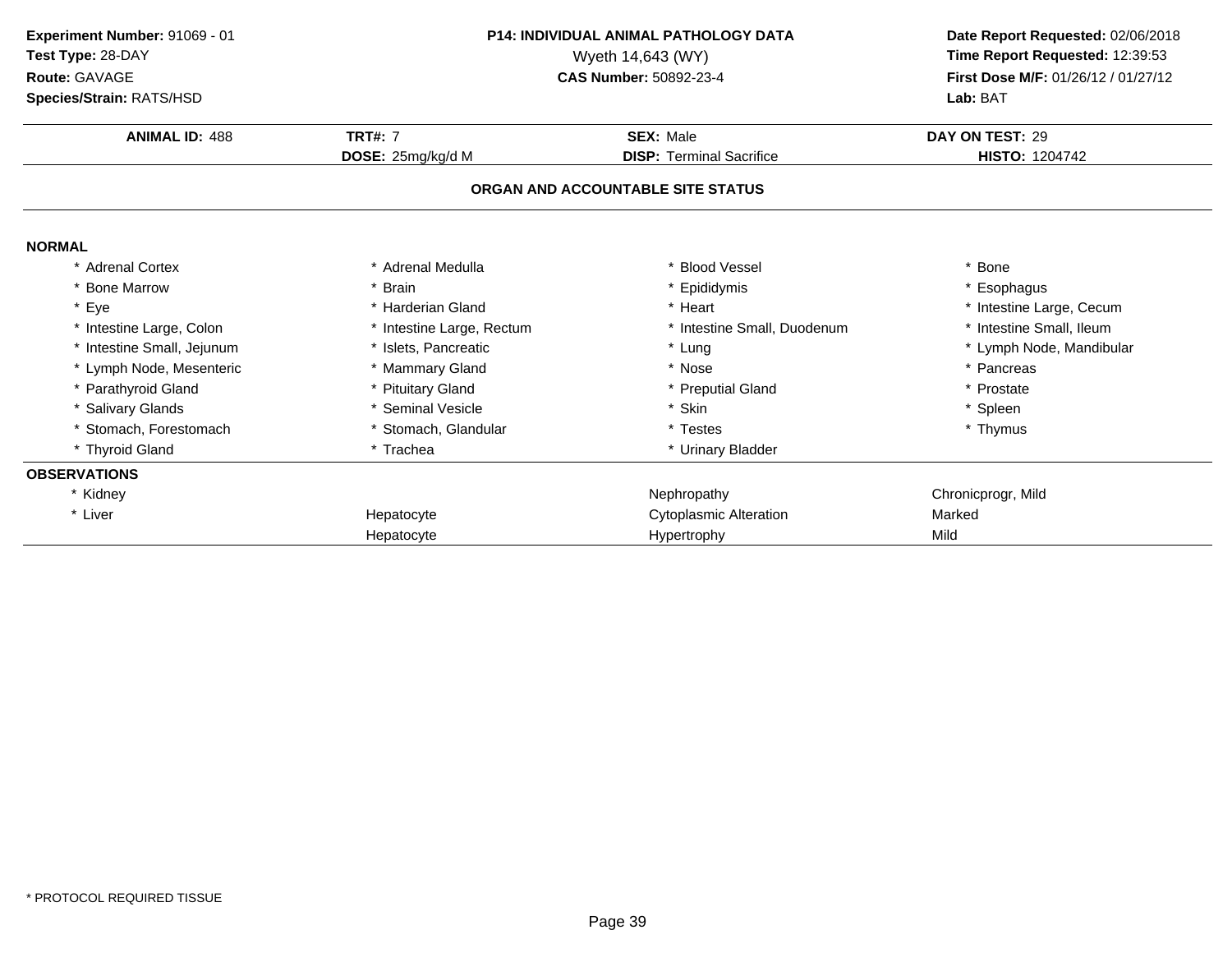| Experiment Number: 91069 - 01<br>Test Type: 28-DAY<br>Route: GAVAGE<br>Species/Strain: RATS/HSD<br><b>ANIMAL ID: 489</b> | <b>P14: INDIVIDUAL ANIMAL PATHOLOGY DATA</b><br>Wyeth 14,643 (WY)<br>CAS Number: 50892-23-4<br><b>TRT#: 7</b><br><b>SEX: Male</b> |                                   | Date Report Requested: 02/06/2018<br>Time Report Requested: 12:39:53<br>First Dose M/F: 01/26/12 / 01/27/12<br>Lab: BAT<br>DAY ON TEST: 29 |
|--------------------------------------------------------------------------------------------------------------------------|-----------------------------------------------------------------------------------------------------------------------------------|-----------------------------------|--------------------------------------------------------------------------------------------------------------------------------------------|
|                                                                                                                          | DOSE: 25mg/kg/d M                                                                                                                 | <b>DISP: Terminal Sacrifice</b>   | <b>HISTO: 1204743</b>                                                                                                                      |
|                                                                                                                          |                                                                                                                                   | ORGAN AND ACCOUNTABLE SITE STATUS |                                                                                                                                            |
| <b>NORMAL</b>                                                                                                            |                                                                                                                                   |                                   |                                                                                                                                            |
| * Adrenal Cortex                                                                                                         | * Adrenal Medulla                                                                                                                 | * Blood Vessel                    | * Bone                                                                                                                                     |
| * Bone Marrow                                                                                                            | * Brain                                                                                                                           | * Epididymis                      | * Esophagus                                                                                                                                |
| * Eye                                                                                                                    | * Harderian Gland                                                                                                                 | * Heart                           | * Intestine Large, Cecum                                                                                                                   |
| * Intestine Large, Colon                                                                                                 | * Intestine Large, Rectum                                                                                                         | * Intestine Small, Duodenum       | * Intestine Small, Ileum                                                                                                                   |
| * Intestine Small, Jejunum                                                                                               | * Islets, Pancreatic                                                                                                              | * Lung                            | * Lymph Node, Mandibular                                                                                                                   |
| * Lymph Node, Mesenteric                                                                                                 | * Mammary Gland                                                                                                                   | * Nose                            | * Pancreas                                                                                                                                 |
| * Pituitary Gland                                                                                                        | <b>Preputial Gland</b>                                                                                                            | * Prostate                        | * Salivary Glands                                                                                                                          |
| * Seminal Vesicle                                                                                                        | * Skin                                                                                                                            | * Spleen                          | * Stomach, Forestomach                                                                                                                     |
| * Stomach, Glandular                                                                                                     | * Testes                                                                                                                          | * Thymus                          | * Thyroid Gland                                                                                                                            |
| * Trachea                                                                                                                | * Urinary Bladder                                                                                                                 |                                   |                                                                                                                                            |
| <b>MISSING</b>                                                                                                           |                                                                                                                                   |                                   |                                                                                                                                            |
| * Parathyroid Gland                                                                                                      |                                                                                                                                   |                                   |                                                                                                                                            |
| <b>OBSERVATIONS</b>                                                                                                      |                                                                                                                                   |                                   |                                                                                                                                            |
| * Kidney                                                                                                                 |                                                                                                                                   | Nephropathy                       | Chronicprogr, Minimal                                                                                                                      |
| * Liver                                                                                                                  | Hepatocyte                                                                                                                        | <b>Cytoplasmic Alteration</b>     | Marked                                                                                                                                     |
|                                                                                                                          | Hepatocyte                                                                                                                        | Hypertrophy                       | Mild                                                                                                                                       |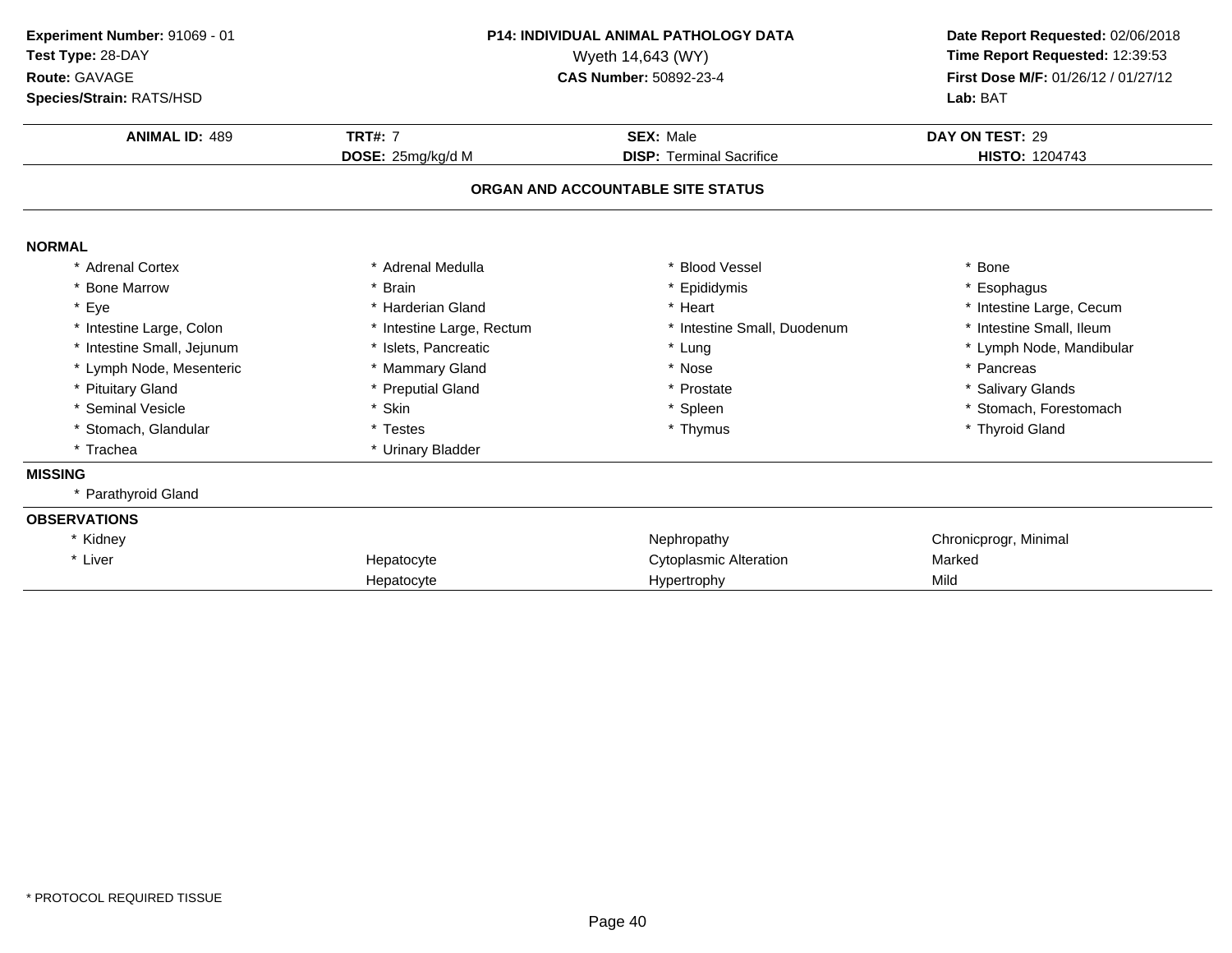| Experiment Number: 91069 - 01<br>Test Type: 28-DAY<br>Route: GAVAGE<br>Species/Strain: RATS/HSD | <b>P14: INDIVIDUAL ANIMAL PATHOLOGY DATA</b><br>Wyeth 14,643 (WY)<br><b>CAS Number: 50892-23-4</b><br><b>TRT#: 7</b><br><b>SEX: Male</b> |                                                                      | Date Report Requested: 02/06/2018<br>Time Report Requested: 12:39:53<br>First Dose M/F: 01/26/12 / 01/27/12<br>Lab: BAT |
|-------------------------------------------------------------------------------------------------|------------------------------------------------------------------------------------------------------------------------------------------|----------------------------------------------------------------------|-------------------------------------------------------------------------------------------------------------------------|
| <b>ANIMAL ID: 490</b>                                                                           |                                                                                                                                          |                                                                      | DAY ON TEST: 29<br><b>HISTO: 1204744</b>                                                                                |
|                                                                                                 | DOSE: 25mg/kg/d M                                                                                                                        | <b>DISP: Terminal Sacrifice</b><br>ORGAN AND ACCOUNTABLE SITE STATUS |                                                                                                                         |
| <b>NORMAL</b>                                                                                   |                                                                                                                                          |                                                                      |                                                                                                                         |
| * Adrenal Cortex                                                                                | * Adrenal Medulla                                                                                                                        | * Blood Vessel                                                       | * Bone                                                                                                                  |
| <b>Bone Marrow</b>                                                                              | <b>Brain</b>                                                                                                                             | * Epididymis                                                         | * Esophagus                                                                                                             |
| Eye                                                                                             | * Harderian Gland                                                                                                                        | * Heart                                                              | * Intestine Large, Cecum                                                                                                |
| * Intestine Large, Colon                                                                        | * Intestine Large, Rectum                                                                                                                | * Intestine Small, Duodenum                                          | * Intestine Small, Ileum                                                                                                |
| * Intestine Small, Jejunum                                                                      | * Islets, Pancreatic                                                                                                                     | * Kidney                                                             | * Lung                                                                                                                  |
| * Lymph Node, Mandibular                                                                        | * Lymph Node, Mesenteric                                                                                                                 | * Mammary Gland                                                      | * Nose                                                                                                                  |
| * Pancreas                                                                                      | * Pituitary Gland                                                                                                                        | * Preputial Gland                                                    | * Prostate                                                                                                              |
| <b>Salivary Glands</b>                                                                          | * Seminal Vesicle                                                                                                                        | * Skin                                                               | * Spleen                                                                                                                |
| * Stomach, Forestomach                                                                          | * Stomach, Glandular                                                                                                                     | * Testes                                                             | * Thymus                                                                                                                |
| * Thyroid Gland                                                                                 | * Trachea                                                                                                                                | * Urinary Bladder                                                    |                                                                                                                         |
| <b>MISSING</b>                                                                                  |                                                                                                                                          |                                                                      |                                                                                                                         |
| Parathyroid Gland                                                                               |                                                                                                                                          |                                                                      |                                                                                                                         |
| <b>OBSERVATIONS</b>                                                                             |                                                                                                                                          |                                                                      |                                                                                                                         |
| * Liver                                                                                         | Hepatocyte                                                                                                                               | <b>Cytoplasmic Alteration</b>                                        | Marked                                                                                                                  |
|                                                                                                 | Hepatocyte                                                                                                                               | Hypertrophy                                                          | Mild                                                                                                                    |
|                                                                                                 |                                                                                                                                          | <b>Infiltration Cellular</b>                                         | Mixed Cell, Minimal                                                                                                     |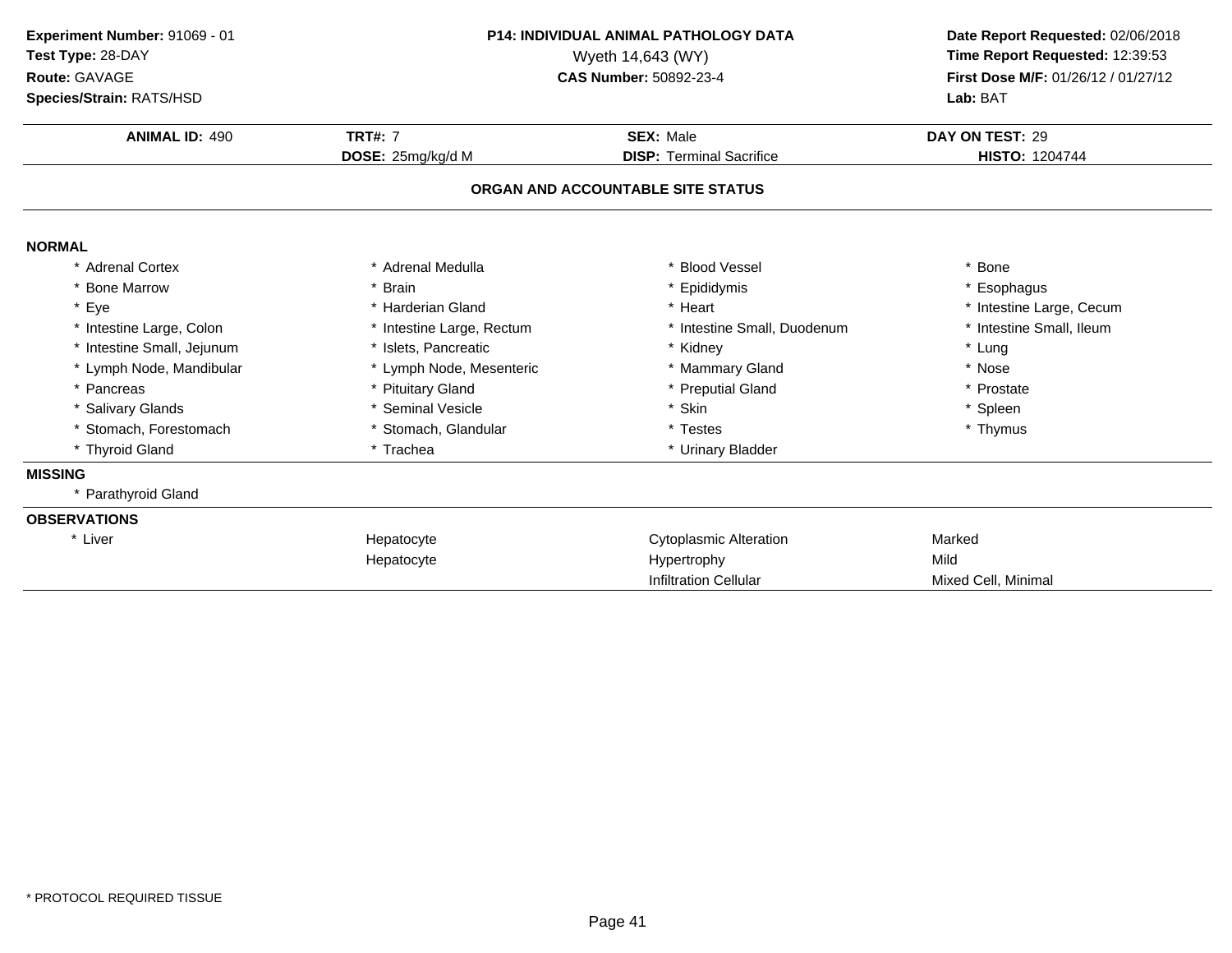**ANIMAL ID:** <sup>491</sup> **TRT#:** <sup>2</sup> **SEX:** Female **DAY ON TEST:** <sup>29</sup> **DOSE:** 0mg/kg/d F**DISP:** Terminal Sacrifice **HISTO:** 1204745 **ORGAN AND ACCOUNTABLE SITE STATUSNORMAL** \* Adrenal Cortex\* Adrenal Medulla<br>\* Brain a the set of the set of the set of the set of the set of the set of the set of the set of the set of the set o<br>Set of the set of the set of the set of the set of the set of the set of the set of the set of the set of the s \* Bone Marrow \* Brain \* Clitoral Gland \* Esophagus \* Eyee the second of the second term in the second term in the second term in the second term in the second term in the second term in the second term in the second term in the second term in the second term in the second term \* Intestine Small, Ileum \* Intestine Large, Colon\* Intestine Large, Rectum<br>\* Islets, Pancreatic \* Intestine Small, Duodenum \* 11test<br>
\* Kidney \* Liver \* Intestine Small, Jejunum \* Islets, Pancreatic \* Kidney \* Liver \* Lung\* Lymph Node, Mandibular \* 1990 \* Lymph Node, Mesenteric \* \* Mammary Gland<br>\* Ovary \* Pancreas \* Pancreas \* Pancreas \* \* Parathyroid Gland \* Nosee the second of the second of the second of the second of the second of the second of the second of the second  $^*$  Parathyroid Gland \* Pituitary Gland \* Salivary Glands \* Skin \* Spleen \* Stomach, Forestomach\* Stomach, Glandular \* \* Thymus \* Thymus \* Thyroid Gland \* Thyroid Gland \* Thyroid Gland \* Urinary Bladder \* Trachea\* Urinary Bladder **Experiment Number:** 91069 - 01 **P14: INDIVIDUAL ANIMAL PATHOLOGY DATA Date Report Requested:** 02/06/2018 **Test Type:** 28-DAYWyeth 14,643 (WY) **Time Report Requested:** 12:39:53<br>**CAS Number:** 50892-23-4 **Time Report Requested:** 12:39:53 **Route:** GAVAGE**First Dose M/F:** 01/26/12 / 01/27/12<br>**Lab:** BAT **Species/Strain:** RATS/HSD**Lab:** BAT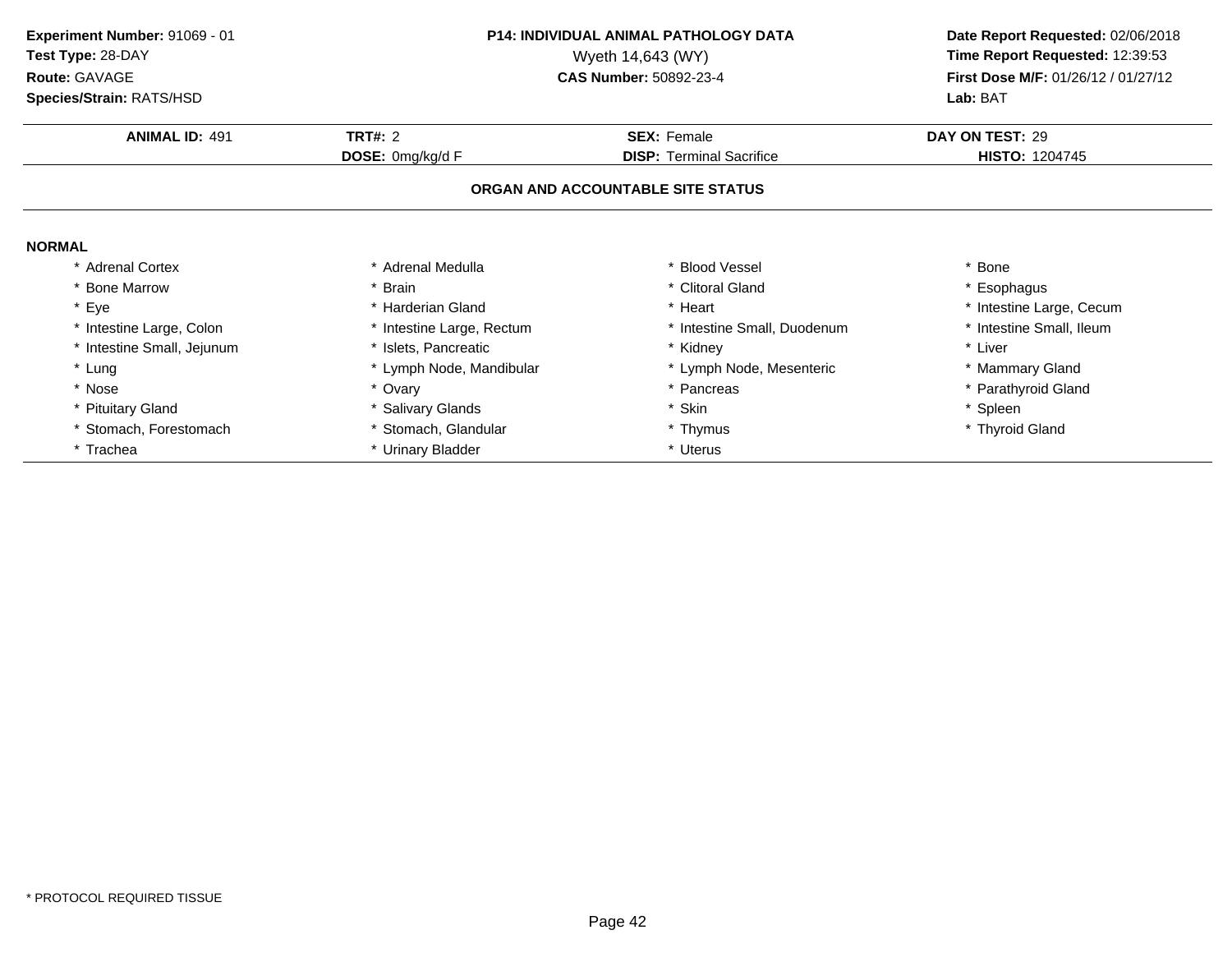| <b>P14: INDIVIDUAL ANIMAL PATHOLOGY DATA</b><br>Experiment Number: 91069 - 01<br>Test Type: 28-DAY<br>Wyeth 14,643 (WY) |                           |                                   | Date Report Requested: 02/06/2018   |
|-------------------------------------------------------------------------------------------------------------------------|---------------------------|-----------------------------------|-------------------------------------|
|                                                                                                                         |                           |                                   | Time Report Requested: 12:39:53     |
| Route: GAVAGE                                                                                                           |                           | CAS Number: 50892-23-4            | First Dose M/F: 01/26/12 / 01/27/12 |
| Species/Strain: RATS/HSD                                                                                                |                           |                                   | Lab: BAT                            |
| <b>ANIMAL ID: 492</b>                                                                                                   | <b>TRT#: 2</b>            | <b>SEX: Female</b>                | DAY ON TEST: 29                     |
|                                                                                                                         | DOSE: 0mg/kg/d F          | <b>DISP: Terminal Sacrifice</b>   | HISTO: 1204746                      |
|                                                                                                                         |                           | ORGAN AND ACCOUNTABLE SITE STATUS |                                     |
| <b>NORMAL</b>                                                                                                           |                           |                                   |                                     |
| * Adrenal Cortex                                                                                                        | * Adrenal Medulla         | * Blood Vessel                    | * Bone                              |
| <b>Bone Marrow</b>                                                                                                      | <b>Brain</b>              | * Clitoral Gland                  | * Esophagus                         |
| Eye<br>$\star$                                                                                                          | * Harderian Gland         | * Heart                           | * Intestine Large, Cecum            |
| * Intestine Large, Colon                                                                                                | * Intestine Large, Rectum | * Intestine Small, Duodenum       | * Intestine Small, Ileum            |
| * Intestine Small, Jejunum                                                                                              | * Islets. Pancreatic      | * Liver                           | * Lung                              |
| * Lymph Node, Mandibular                                                                                                | * Lymph Node, Mesenteric  | * Mammary Gland                   | * Nose                              |
| * Ovary                                                                                                                 | * Parathyroid Gland       | * Pituitary Gland                 | * Salivary Glands                   |
| * Skin                                                                                                                  | * Spleen                  | * Stomach, Forestomach            | * Stomach, Glandular                |
| * Thymus                                                                                                                | * Thyroid Gland           | * Trachea                         | * Urinary Bladder                   |
| * Uterus                                                                                                                |                           |                                   |                                     |
| <b>OBSERVATIONS</b>                                                                                                     |                           |                                   |                                     |
| * Kidney                                                                                                                |                           | Nephropathy                       | Chronicprogr, Minimal               |
| * Pancreas                                                                                                              |                           | Inflammation                      | Chronic, Minimal                    |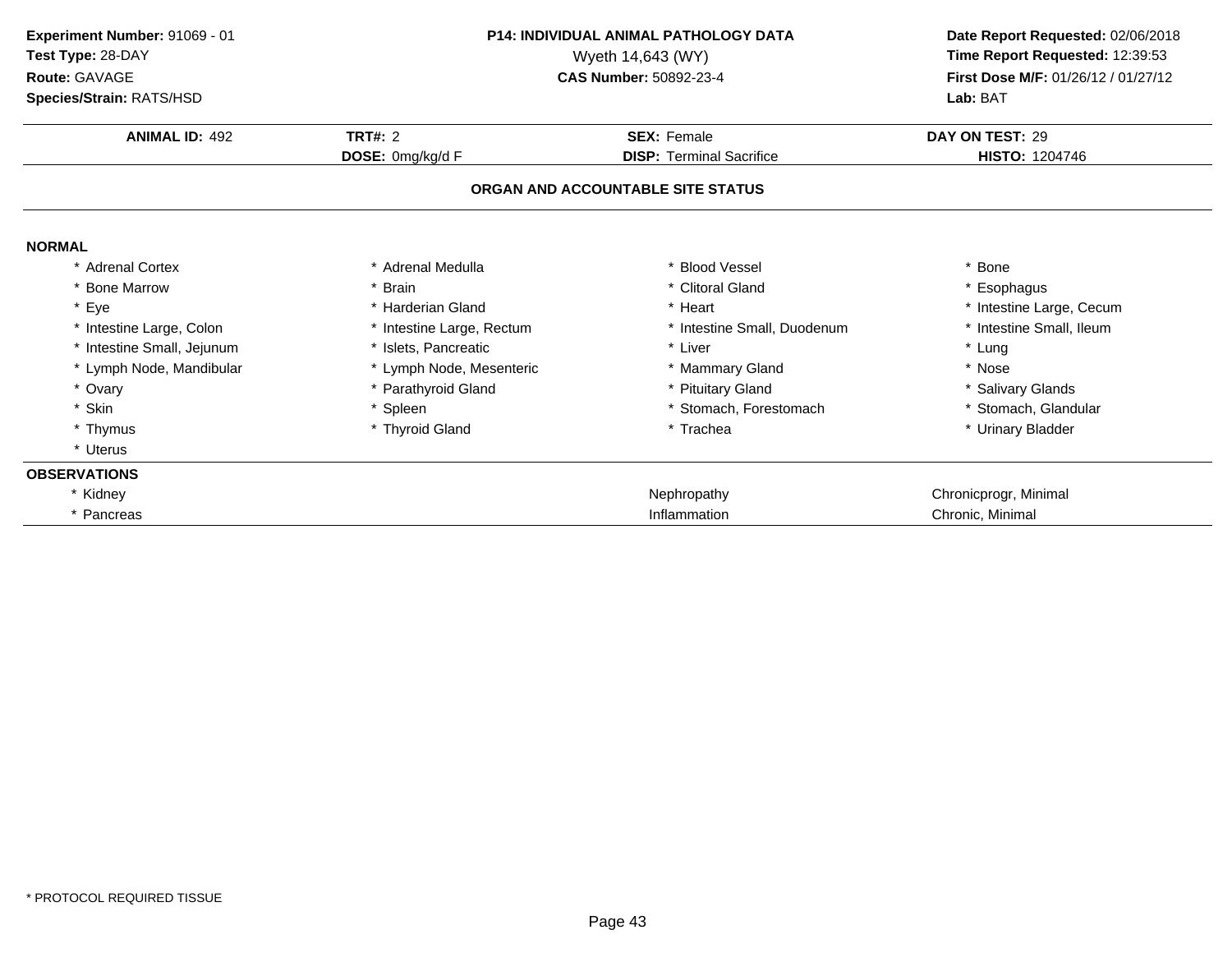| Experiment Number: 91069 - 01<br>Test Type: 28-DAY<br>Route: GAVAGE<br>Species/Strain: RATS/HSD | <b>P14: INDIVIDUAL ANIMAL PATHOLOGY DATA</b><br>Wyeth 14,643 (WY)<br><b>CAS Number: 50892-23-4</b> |                                   | Date Report Requested: 02/06/2018<br>Time Report Requested: 12:39:53<br>First Dose M/F: 01/26/12 / 01/27/12<br>Lab: BAT |
|-------------------------------------------------------------------------------------------------|----------------------------------------------------------------------------------------------------|-----------------------------------|-------------------------------------------------------------------------------------------------------------------------|
| <b>ANIMAL ID: 493</b>                                                                           | <b>TRT#: 2</b>                                                                                     | <b>SEX: Female</b>                | DAY ON TEST: 29                                                                                                         |
|                                                                                                 | DOSE: 0mg/kg/d F                                                                                   | <b>DISP: Terminal Sacrifice</b>   | <b>HISTO: 1204747</b>                                                                                                   |
|                                                                                                 |                                                                                                    | ORGAN AND ACCOUNTABLE SITE STATUS |                                                                                                                         |
| <b>NORMAL</b>                                                                                   |                                                                                                    |                                   |                                                                                                                         |
| * Adrenal Cortex                                                                                | * Adrenal Medulla                                                                                  | * Blood Vessel                    | * Bone                                                                                                                  |
| * Bone Marrow                                                                                   | * Brain                                                                                            | * Clitoral Gland                  | * Esophagus                                                                                                             |
| * Eye                                                                                           | * Harderian Gland                                                                                  | * Heart                           | * Intestine Large, Cecum                                                                                                |
| * Intestine Large, Colon                                                                        | * Intestine Large, Rectum                                                                          | * Intestine Small, Duodenum       | * Intestine Small, Ileum                                                                                                |
| * Intestine Small, Jejunum                                                                      | * Islets, Pancreatic                                                                               | * Kidney                          | * Liver                                                                                                                 |
| * Lung                                                                                          | * Lymph Node, Mandibular                                                                           | * Lymph Node, Mesenteric          | * Mammary Gland                                                                                                         |
| * Nose                                                                                          | * Ovary                                                                                            | * Pancreas                        | * Pituitary Gland                                                                                                       |
| * Salivary Glands                                                                               | * Skin                                                                                             | * Spleen                          | * Stomach, Forestomach                                                                                                  |
| * Stomach, Glandular                                                                            | * Thymus                                                                                           | * Thyroid Gland                   | * Trachea                                                                                                               |
| * Urinary Bladder                                                                               | * Uterus                                                                                           |                                   |                                                                                                                         |
| <b>MISSING</b>                                                                                  |                                                                                                    |                                   |                                                                                                                         |
| <b>Parathyroid Gland</b>                                                                        |                                                                                                    |                                   |                                                                                                                         |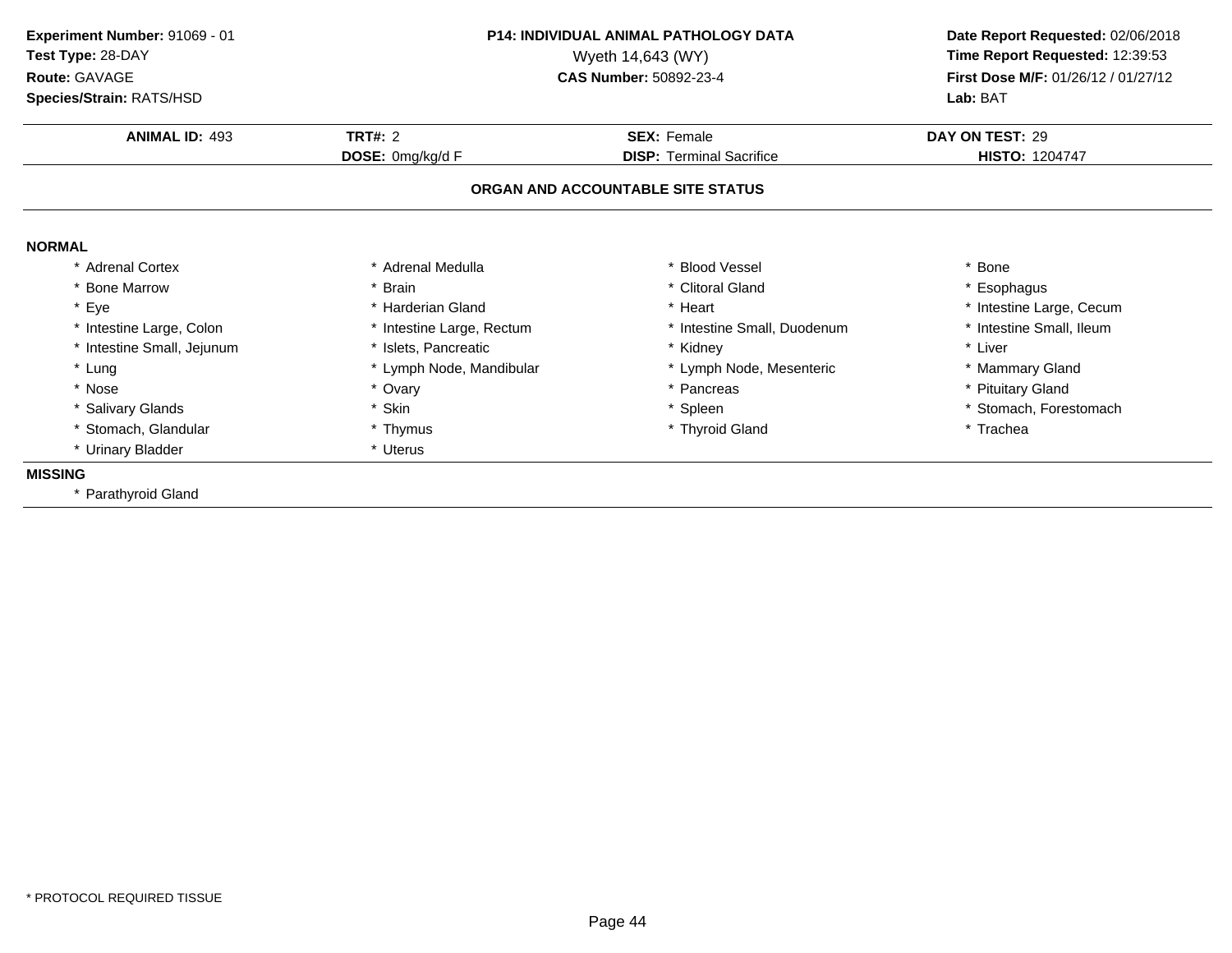| Experiment Number: 91069 - 01 | <b>P14: INDIVIDUAL ANIMAL PATHOLOGY DATA</b><br>Wyeth 14,643 (WY) |                                   | Date Report Requested: 02/06/2018   |  |
|-------------------------------|-------------------------------------------------------------------|-----------------------------------|-------------------------------------|--|
| Test Type: 28-DAY             |                                                                   |                                   | Time Report Requested: 12:39:53     |  |
| Route: GAVAGE                 |                                                                   | <b>CAS Number: 50892-23-4</b>     | First Dose M/F: 01/26/12 / 01/27/12 |  |
| Species/Strain: RATS/HSD      |                                                                   |                                   | Lab: BAT                            |  |
| <b>ANIMAL ID: 494</b>         | TRT#: 2                                                           | <b>SEX: Female</b>                | DAY ON TEST: 29                     |  |
|                               | DOSE: 0mg/kg/d F                                                  | <b>DISP: Terminal Sacrifice</b>   | <b>HISTO: 1204748</b>               |  |
|                               |                                                                   | ORGAN AND ACCOUNTABLE SITE STATUS |                                     |  |
| <b>NORMAL</b>                 |                                                                   |                                   |                                     |  |
| * Adrenal Cortex              | * Adrenal Medulla                                                 | * Blood Vessel                    | * Bone                              |  |
| * Bone Marrow                 | * Brain                                                           | * Clitoral Gland                  | * Esophagus                         |  |
| * Eye                         | * Harderian Gland                                                 | * Heart                           | * Intestine Large, Cecum            |  |
| * Intestine Large, Colon      | * Intestine Large, Rectum                                         | * Intestine Small, Duodenum       | * Intestine Small, Ileum            |  |
| * Intestine Small, Jejunum    | * Islets, Pancreatic                                              | * Lymph Node, Mandibular          | * Lymph Node, Mesenteric            |  |
| * Mammary Gland               | * Nose                                                            | * Ovary                           | * Pancreas                          |  |
| * Parathyroid Gland           | * Pituitary Gland                                                 | * Salivary Glands                 | * Skin                              |  |
| * Spleen                      | * Stomach, Forestomach                                            | * Stomach, Glandular              | * Thymus                            |  |
| * Thyroid Gland               | * Trachea                                                         | * Urinary Bladder                 | * Uterus                            |  |
| <b>OBSERVATIONS</b>           |                                                                   |                                   |                                     |  |
| * Kidney                      |                                                                   | Nephropathy                       | Chronicprogr, Minimal               |  |
| * Liver                       |                                                                   | <b>Infiltration Cellular</b>      | Mixed Cell, Minimal                 |  |
| * Lung                        |                                                                   | <b>Infiltration Cellular</b>      | Histiocyte, Minimal                 |  |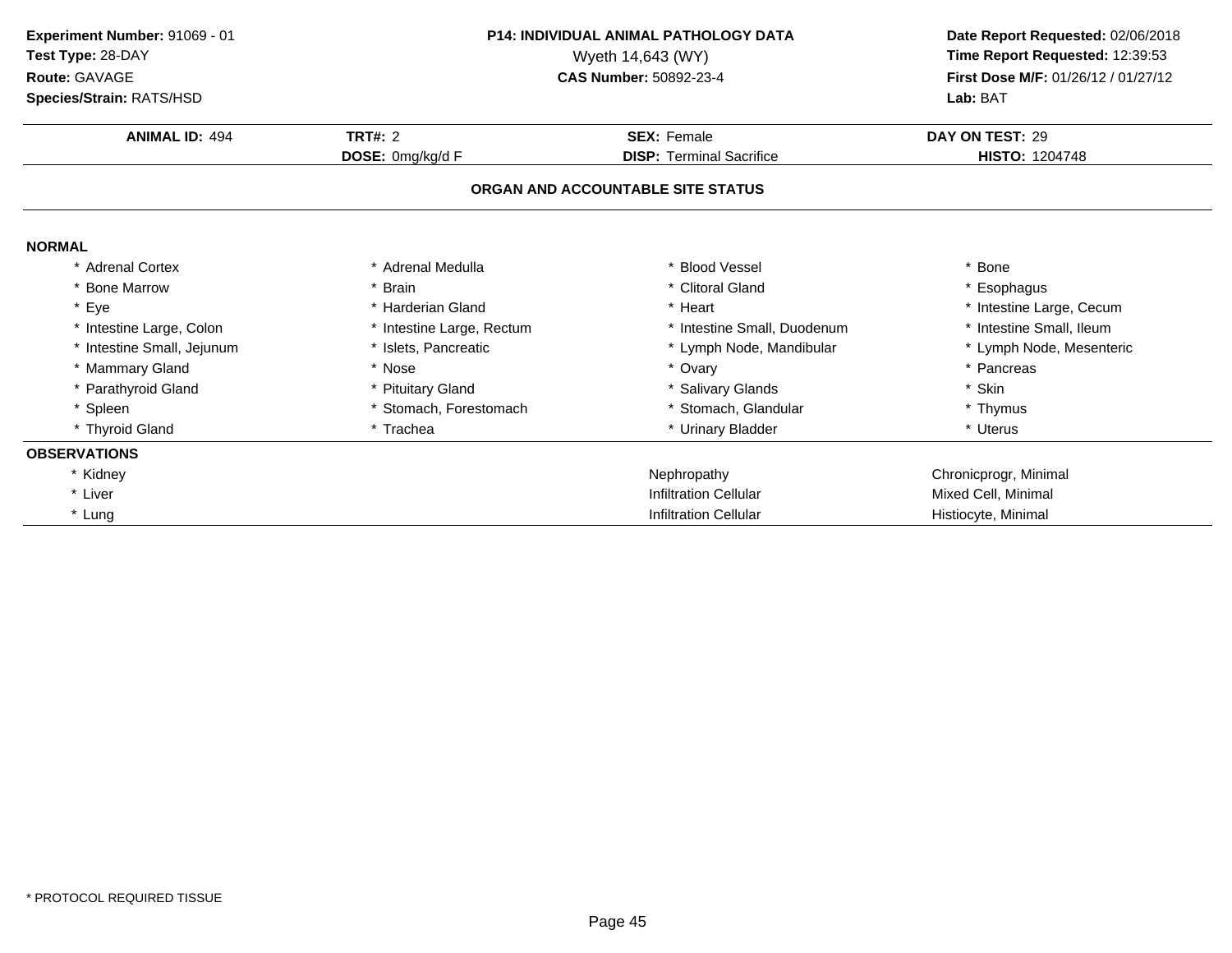| Experiment Number: 91069 - 01<br>Test Type: 28-DAY<br>Route: GAVAGE | P14: INDIVIDUAL ANIMAL PATHOLOGY DATA<br>Wyeth 14,643 (WY)<br><b>CAS Number: 50892-23-4</b> |                                   | Date Report Requested: 02/06/2018<br>Time Report Requested: 12:39:53<br>First Dose M/F: 01/26/12 / 01/27/12 |  |
|---------------------------------------------------------------------|---------------------------------------------------------------------------------------------|-----------------------------------|-------------------------------------------------------------------------------------------------------------|--|
| Species/Strain: RATS/HSD                                            |                                                                                             |                                   | Lab: BAT                                                                                                    |  |
| <b>ANIMAL ID: 495</b>                                               | <b>TRT#: 2</b>                                                                              | <b>SEX: Female</b>                | DAY ON TEST: 29                                                                                             |  |
|                                                                     | DOSE: 0mg/kg/d F                                                                            | <b>DISP: Terminal Sacrifice</b>   | <b>HISTO: 1204749</b>                                                                                       |  |
|                                                                     |                                                                                             | ORGAN AND ACCOUNTABLE SITE STATUS |                                                                                                             |  |
| <b>NORMAL</b>                                                       |                                                                                             |                                   |                                                                                                             |  |
| * Adrenal Cortex                                                    | * Adrenal Medulla                                                                           | * Blood Vessel                    | * Bone                                                                                                      |  |
| * Bone Marrow                                                       | * Brain                                                                                     | * Clitoral Gland                  | * Esophagus                                                                                                 |  |
| * Eye                                                               | * Harderian Gland                                                                           | * Heart                           | * Intestine Large, Cecum                                                                                    |  |
| Intestine Large, Colon                                              | * Intestine Large, Rectum                                                                   | * Intestine Small, Duodenum       | * Intestine Small, Ileum                                                                                    |  |
| Intestine Small, Jejunum                                            | * Islets, Pancreatic                                                                        | * Liver                           | * Lung                                                                                                      |  |
| * Lymph Node, Mandibular                                            | * Lymph Node, Mesenteric                                                                    | * Mammary Gland                   | * Nose                                                                                                      |  |
| * Ovary                                                             | * Pancreas                                                                                  | * Parathyroid Gland               | * Pituitary Gland                                                                                           |  |
| * Salivary Glands                                                   | <sup>'</sup> Skin                                                                           | * Spleen                          | * Stomach, Forestomach                                                                                      |  |
| * Stomach, Glandular                                                | * Thymus                                                                                    | * Thyroid Gland                   | * Trachea                                                                                                   |  |
| * Urinary Bladder                                                   | * Uterus                                                                                    |                                   |                                                                                                             |  |
| <b>OBSERVATIONS</b>                                                 |                                                                                             |                                   |                                                                                                             |  |
| * Kidney                                                            |                                                                                             | Nephropathy                       | Chronicprogr, Minimal                                                                                       |  |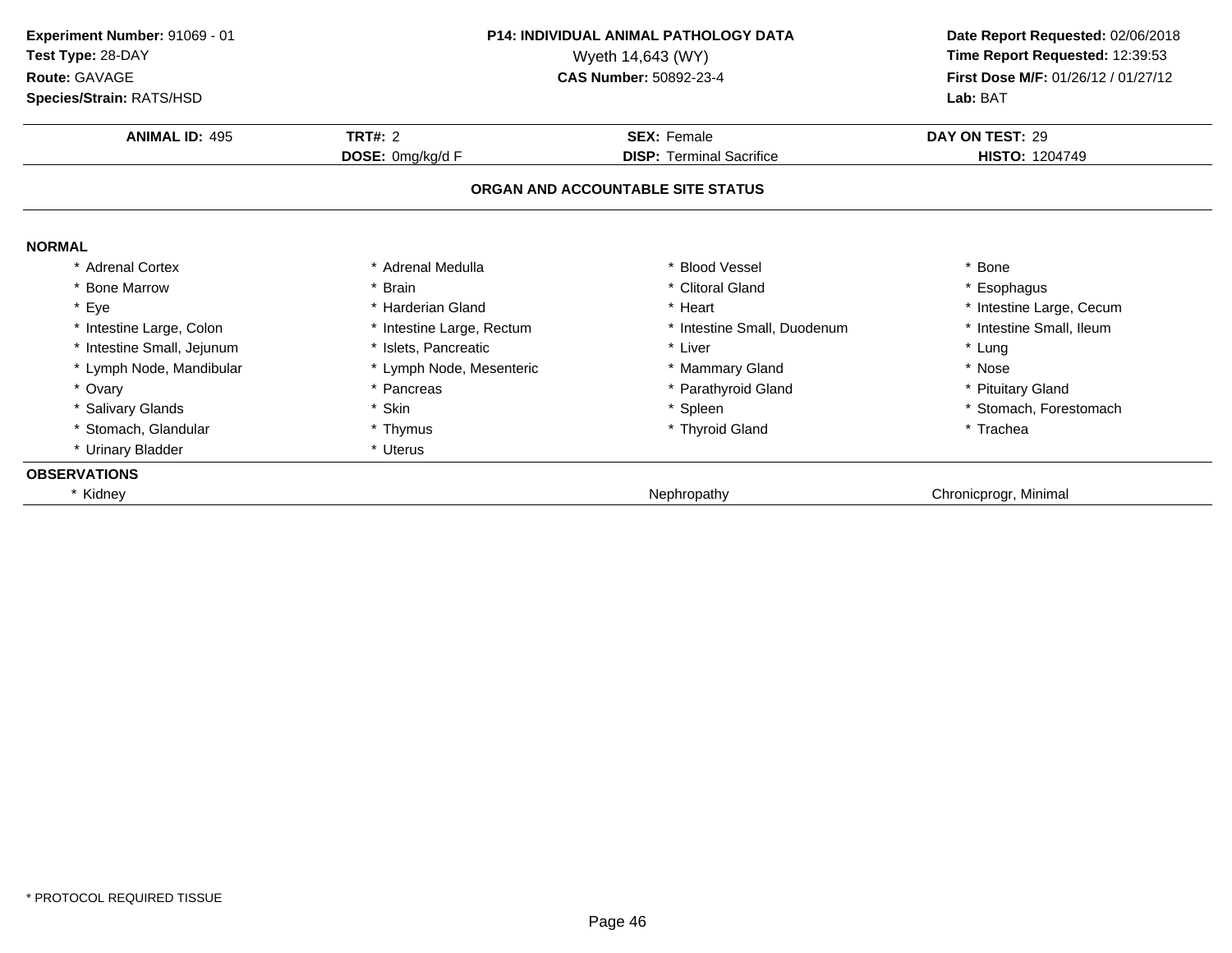| Experiment Number: 91069 - 01<br>Test Type: 28-DAY<br>Route: GAVAGE<br>Species/Strain: RATS/HSD | <b>P14: INDIVIDUAL ANIMAL PATHOLOGY DATA</b><br>Wyeth 14,643 (WY)<br><b>CAS Number: 50892-23-4</b> |                                   | Date Report Requested: 02/06/2018<br>Time Report Requested: 12:39:53<br>First Dose M/F: 01/26/12 / 01/27/12<br>Lab: BAT |
|-------------------------------------------------------------------------------------------------|----------------------------------------------------------------------------------------------------|-----------------------------------|-------------------------------------------------------------------------------------------------------------------------|
| <b>ANIMAL ID: 496</b>                                                                           | TRT#: $2$                                                                                          | <b>SEX: Female</b>                | DAY ON TEST: 29                                                                                                         |
|                                                                                                 | DOSE: 0mg/kg/d F                                                                                   | <b>DISP: Terminal Sacrifice</b>   | <b>HISTO: 1204750</b>                                                                                                   |
|                                                                                                 |                                                                                                    | ORGAN AND ACCOUNTABLE SITE STATUS |                                                                                                                         |
| <b>NORMAL</b>                                                                                   |                                                                                                    |                                   |                                                                                                                         |
| * Adrenal Cortex                                                                                | Adrenal Medulla                                                                                    | <b>Blood Vessel</b>               | * Bone                                                                                                                  |
| * Bone Marrow                                                                                   | * Brain                                                                                            | * Clitoral Gland                  | * Esophagus                                                                                                             |
| * Eye                                                                                           | * Harderian Gland                                                                                  | * Heart                           | * Intestine Large, Cecum                                                                                                |
| * Intestine Large, Colon                                                                        | * Intestine Large, Rectum                                                                          | * Intestine Small, Duodenum       | * Intestine Small, Ileum                                                                                                |
| * Intestine Small, Jejunum                                                                      | * Islets, Pancreatic                                                                               | * Liver                           | * Lung                                                                                                                  |
| * Lymph Node, Mandibular                                                                        | * Lymph Node, Mesenteric                                                                           | * Mammary Gland                   | * Nose                                                                                                                  |
| * Ovary                                                                                         | * Pancreas                                                                                         | * Pituitary Gland                 | * Salivary Glands                                                                                                       |
| * Skin                                                                                          | * Spleen                                                                                           | * Stomach, Forestomach            | * Stomach, Glandular                                                                                                    |
| * Thymus                                                                                        | * Thyroid Gland                                                                                    | * Trachea                         | * Urinary Bladder                                                                                                       |
| * Uterus                                                                                        |                                                                                                    |                                   |                                                                                                                         |
| <b>MISSING</b>                                                                                  |                                                                                                    |                                   |                                                                                                                         |
| * Parathyroid Gland                                                                             |                                                                                                    |                                   |                                                                                                                         |
| <b>OBSERVATIONS</b>                                                                             |                                                                                                    |                                   |                                                                                                                         |
| * Kidney                                                                                        |                                                                                                    | Nephropathy                       | Chronicprogr, Minimal                                                                                                   |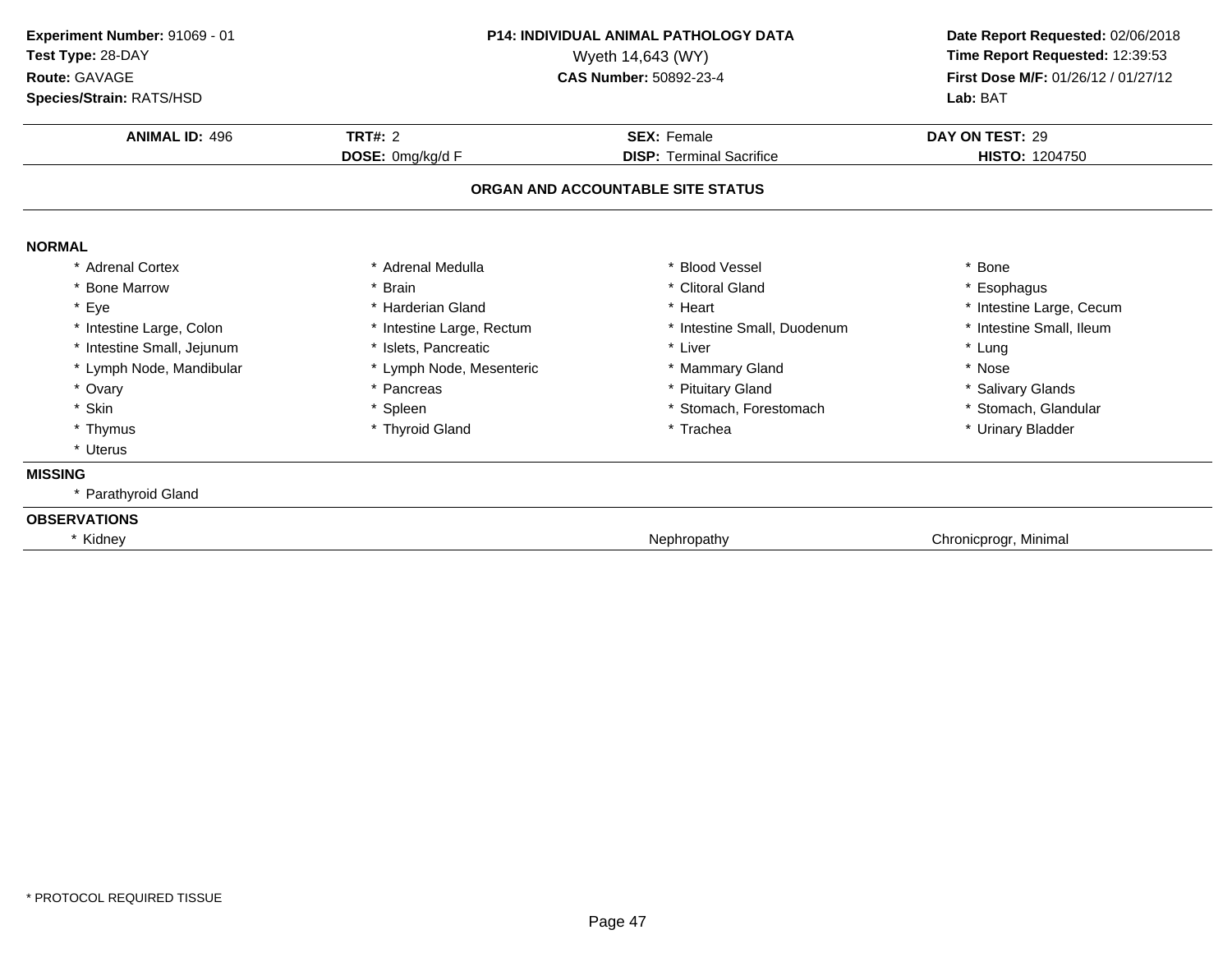| Experiment Number: 91069 - 01 |                             | <b>P14: INDIVIDUAL ANIMAL PATHOLOGY DATA</b> | Date Report Requested: 02/06/2018   |
|-------------------------------|-----------------------------|----------------------------------------------|-------------------------------------|
| Test Type: 28-DAY             | Wyeth 14,643 (WY)           |                                              | Time Report Requested: 12:39:53     |
| Route: GAVAGE                 |                             | <b>CAS Number: 50892-23-4</b>                | First Dose M/F: 01/26/12 / 01/27/12 |
| Species/Strain: RATS/HSD      |                             |                                              | Lab: BAT                            |
| <b>ANIMAL ID: 497</b>         | <b>TRT#: 2</b>              | <b>SEX: Female</b>                           | DAY ON TEST: 29                     |
|                               | DOSE: 0mg/kg/d F            | <b>DISP: Terminal Sacrifice</b>              | <b>HISTO: 1204751</b>               |
|                               |                             | ORGAN AND ACCOUNTABLE SITE STATUS            |                                     |
| <b>NORMAL</b>                 |                             |                                              |                                     |
| * Adrenal Cortex              | * Adrenal Medulla           | * Blood Vessel                               | * Bone                              |
| <b>Bone Marrow</b>            | <b>Brain</b>                | * Esophagus                                  | * Eye                               |
| * Harderian Gland             | * Heart                     | * Intestine Large, Cecum                     | * Intestine Large, Colon            |
| * Intestine Large, Rectum     | * Intestine Small, Duodenum | * Intestine Small, Ileum                     | * Intestine Small, Jejunum          |
| * Islets, Pancreatic          | * Kidney                    | * Liver                                      | * Lung                              |
| * Lymph Node, Mandibular      | * Lymph Node, Mesenteric    | * Mammary Gland                              | * Nose                              |
| * Ovary                       | * Pancreas                  | * Pituitary Gland                            | * Salivary Glands                   |
| * Skin                        | * Spleen                    | * Stomach, Forestomach                       | * Stomach, Glandular                |
| * Thymus                      | * Thyroid Gland             | * Trachea                                    | * Urinary Bladder                   |
| * Uterus                      |                             |                                              |                                     |
| <b>MISSING</b>                |                             |                                              |                                     |
| * Clitoral Gland              | * Parathyroid Gland         |                                              |                                     |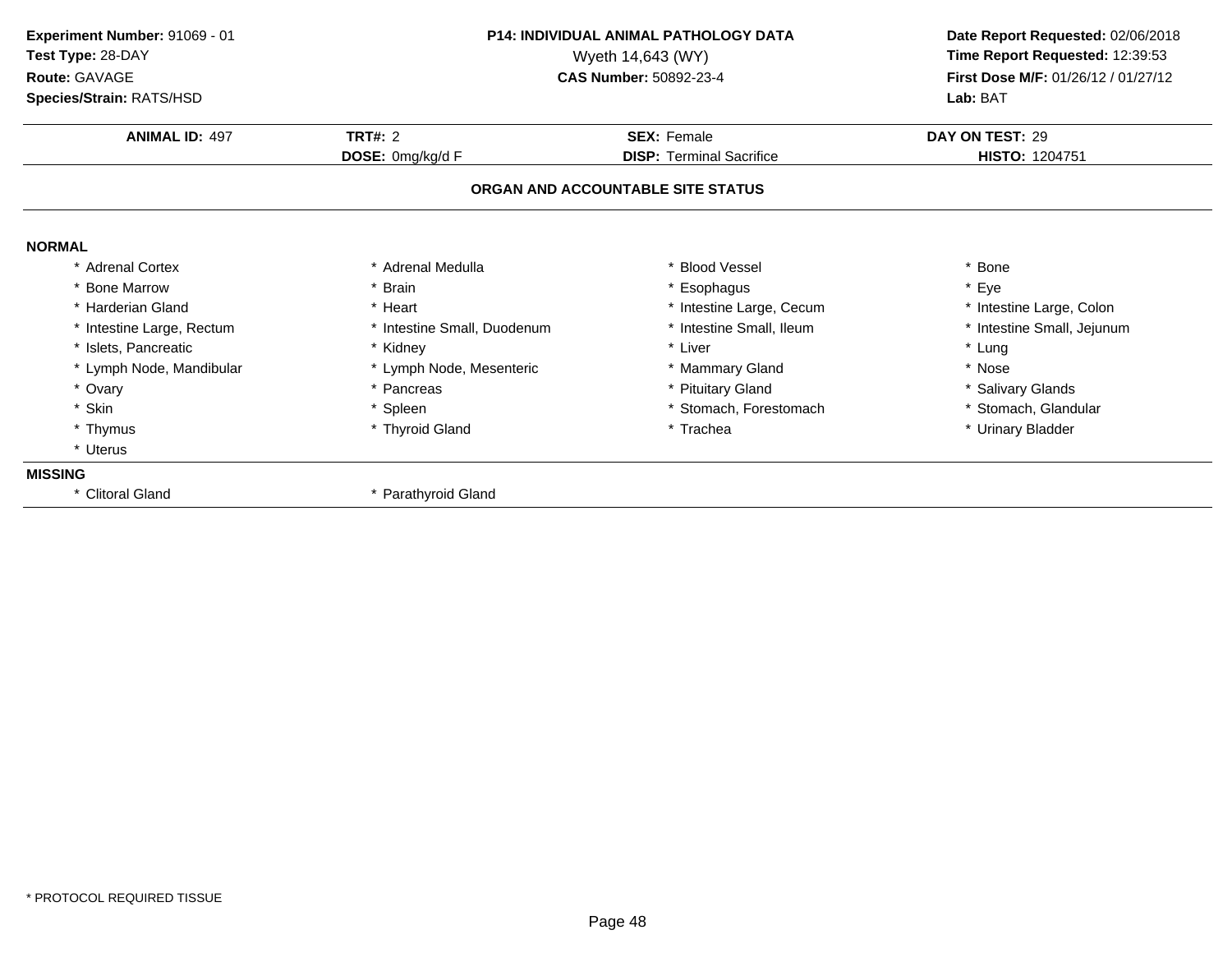| Experiment Number: 91069 - 01<br>Test Type: 28-DAY<br>Route: GAVAGE<br>Species/Strain: RATS/HSD |                                      | <b>P14: INDIVIDUAL ANIMAL PATHOLOGY DATA</b><br>Wyeth 14,643 (WY)<br>CAS Number: 50892-23-4 | Date Report Requested: 02/06/2018<br>Time Report Requested: 12:39:53<br>First Dose M/F: 01/26/12 / 01/27/12<br>Lab: BAT |
|-------------------------------------------------------------------------------------------------|--------------------------------------|---------------------------------------------------------------------------------------------|-------------------------------------------------------------------------------------------------------------------------|
| <b>ANIMAL ID: 498</b>                                                                           | <b>TRT#: 2</b><br><b>SEX: Female</b> |                                                                                             | DAY ON TEST: 29                                                                                                         |
|                                                                                                 | DOSE: 0mg/kg/d F                     | <b>DISP: Terminal Sacrifice</b>                                                             | <b>HISTO: 1204752</b>                                                                                                   |
|                                                                                                 |                                      | ORGAN AND ACCOUNTABLE SITE STATUS                                                           |                                                                                                                         |
| <b>NORMAL</b>                                                                                   |                                      |                                                                                             |                                                                                                                         |
| * Adrenal Cortex                                                                                | * Adrenal Medulla                    | * Blood Vessel                                                                              | * Bone                                                                                                                  |
| <b>Bone Marrow</b>                                                                              | * Brain                              | * Clitoral Gland                                                                            | * Esophagus                                                                                                             |
| * Eye                                                                                           | * Harderian Gland                    | * Heart                                                                                     | * Intestine Large, Cecum                                                                                                |
| * Intestine Large, Colon                                                                        | * Intestine Large, Rectum            | * Intestine Small, Duodenum                                                                 | * Intestine Small, Ileum                                                                                                |
| * Intestine Small, Jejunum                                                                      | * Islets, Pancreatic                 | * Liver                                                                                     | * Lung                                                                                                                  |
| * Lymph Node, Mandibular                                                                        | * Lymph Node, Mesenteric             | * Mammary Gland                                                                             | * Nose                                                                                                                  |
| * Ovary                                                                                         | * Pancreas                           | * Parathyroid Gland                                                                         | * Pituitary Gland                                                                                                       |
| * Salivary Glands                                                                               | * Skin                               | * Spleen                                                                                    | * Stomach, Forestomach                                                                                                  |
| * Stomach, Glandular                                                                            | * Thymus                             | * Thyroid Gland                                                                             | * Trachea                                                                                                               |
| * Urinary Bladder                                                                               | * Uterus                             |                                                                                             |                                                                                                                         |
| <b>OBSERVATIONS</b>                                                                             |                                      |                                                                                             |                                                                                                                         |
| * Kidney                                                                                        |                                      | Nephropathy                                                                                 | Chronicprogr, Minimal                                                                                                   |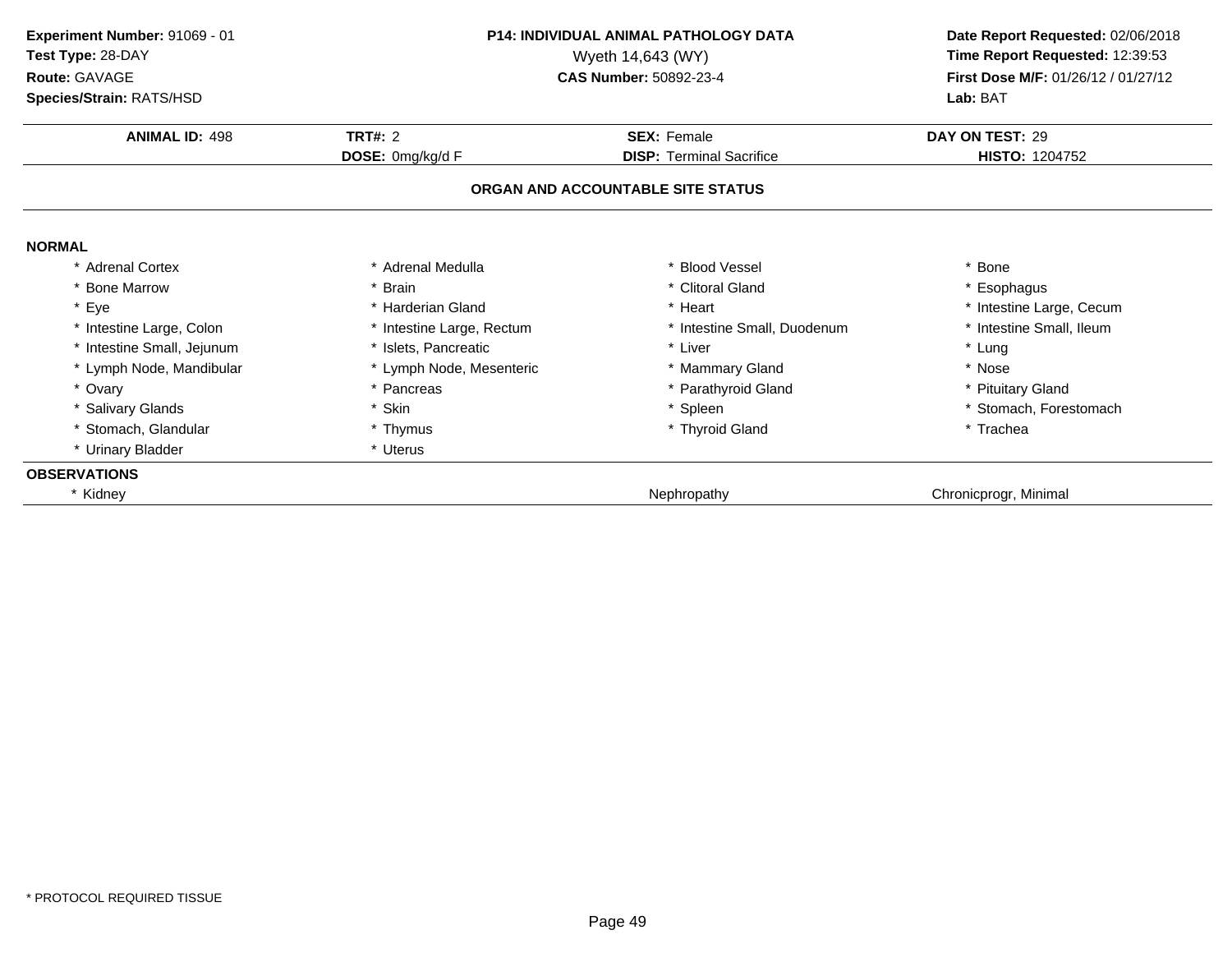| <b>P14: INDIVIDUAL ANIMAL PATHOLOGY DATA</b><br>Experiment Number: 91069 - 01<br>Test Type: 28-DAY<br>Wyeth 14,643 (WY) |                           |                                   | Date Report Requested: 02/06/2018<br>Time Report Requested: 12:39:53 |
|-------------------------------------------------------------------------------------------------------------------------|---------------------------|-----------------------------------|----------------------------------------------------------------------|
| Route: GAVAGE                                                                                                           |                           | CAS Number: 50892-23-4            | First Dose M/F: 01/26/12 / 01/27/12                                  |
| Species/Strain: RATS/HSD                                                                                                |                           |                                   | Lab: BAT                                                             |
| <b>ANIMAL ID: 499</b>                                                                                                   | <b>TRT#: 2</b>            | <b>SEX: Female</b>                | DAY ON TEST: 29                                                      |
|                                                                                                                         | DOSE: 0mg/kg/d F          | <b>DISP: Terminal Sacrifice</b>   | HISTO: 1204753                                                       |
|                                                                                                                         |                           | ORGAN AND ACCOUNTABLE SITE STATUS |                                                                      |
| <b>NORMAL</b>                                                                                                           |                           |                                   |                                                                      |
| <b>Adrenal Cortex</b>                                                                                                   | * Adrenal Medulla         | * Blood Vessel                    | * Bone                                                               |
| <b>Bone Marrow</b>                                                                                                      | * Brain                   | * Clitoral Gland                  | * Esophagus                                                          |
| * Eye                                                                                                                   | * Harderian Gland         | * Heart                           | * Intestine Large, Cecum                                             |
| * Intestine Large, Colon                                                                                                | * Intestine Large, Rectum | * Intestine Small, Duodenum       | * Intestine Small, Ileum                                             |
| * Intestine Small, Jejunum                                                                                              | * Islets. Pancreatic      | * Kidney                          | * Liver                                                              |
| * Lymph Node, Mandibular                                                                                                | * Lymph Node, Mesenteric  | * Mammary Gland                   | * Nose                                                               |
| * Ovary                                                                                                                 | * Pancreas                | * Parathyroid Gland               | * Pituitary Gland                                                    |
| * Salivary Glands                                                                                                       | * Skin                    | * Spleen                          | * Stomach, Forestomach                                               |
| * Stomach, Glandular                                                                                                    | * Thymus                  | * Thyroid Gland                   | * Trachea                                                            |
| * Urinary Bladder                                                                                                       | * Uterus                  |                                   |                                                                      |
| <b>OBSERVATIONS</b>                                                                                                     |                           |                                   |                                                                      |
| * Lung                                                                                                                  | Alveolar Epith            | Hypertrophy                       | Minimal                                                              |
|                                                                                                                         |                           | Inflammation                      | Chronic Active, Minimal                                              |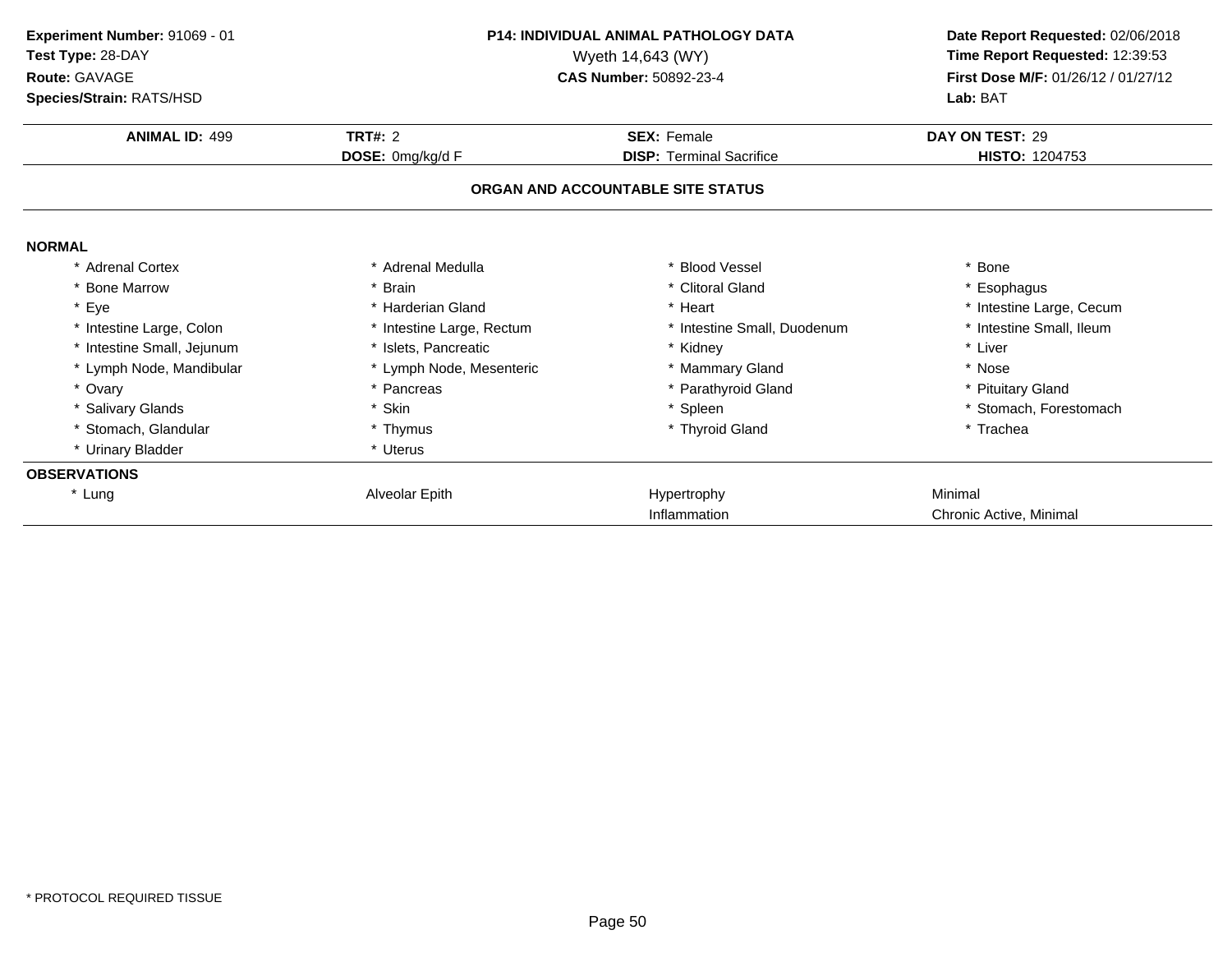**ANIMAL ID:** <sup>500</sup> **TRT#:** <sup>2</sup> **SEX:** Female **DAY ON TEST:** <sup>29</sup> **DOSE:** 0mg/kg/d F**DISP:** Terminal Sacrifice **HISTO:** 1204754 **ORGAN AND ACCOUNTABLE SITE STATUSNORMAL** \* Adrenal Cortex\* Adrenal Medulla<br>\* Brain a the set of the set of the set of the set of the set of the set of the set of the set of the set of the set o<br>Set of the set of the set of the set of the set of the set of the set of the set of the set of the set of the s \* Bone Marrow \* Brain \* Clitoral Gland \* Esophagus \* Eyee the second of the second term in the second term in the second term in the second term in the second term in the second term in the second term in the second term in the second term in the second term in the second term \* Intestine Small, Ileum \* Intestine Large, Colon\* Intestine Large, Rectum<br>\* Islets, Pancreatic \* Intestine Small, Duodenum \* 11test<br>
\* Kidney \* Liver \* Intestine Small, Jejunum \* Islets, Pancreatic \* Kidney \* Liver \* Lung\* Lymph Node, Mandibular \* 1990 \* Lymph Node, Mesenteric \* \* Mammary Gland<br>\* Ovary \* Pancreas \* Pancreas \* Pancreas \* \* Parathyroid Gland \* Nosee the second of the second of the second of the second of the second of the second of the second of the second  $^*$  Parathyroid Gland \* Pituitary Gland \* Salivary Glands \* Skin \* Spleen \* Stomach, Forestomach\* Stomach, Glandular \* \* Thymus \* Thymus \* Thyroid Gland \* Thyroid Gland \* Thyroid Gland \* Urinary Bladder \* Trachea\* Urinary Bladder **Experiment Number:** 91069 - 01 **P14: INDIVIDUAL ANIMAL PATHOLOGY DATA Date Report Requested:** 02/06/2018 **Test Type:** 28-DAYWyeth 14,643 (WY) **Time Report Requested:** 12:39:53<br>**CAS Number:** 50892-23-4 **Time Report Requested:** 12:39:53 **Route:** GAVAGE**First Dose M/F:** 01/26/12 / 01/27/12<br>**Lab:** BAT **Species/Strain:** RATS/HSD**Lab:** BAT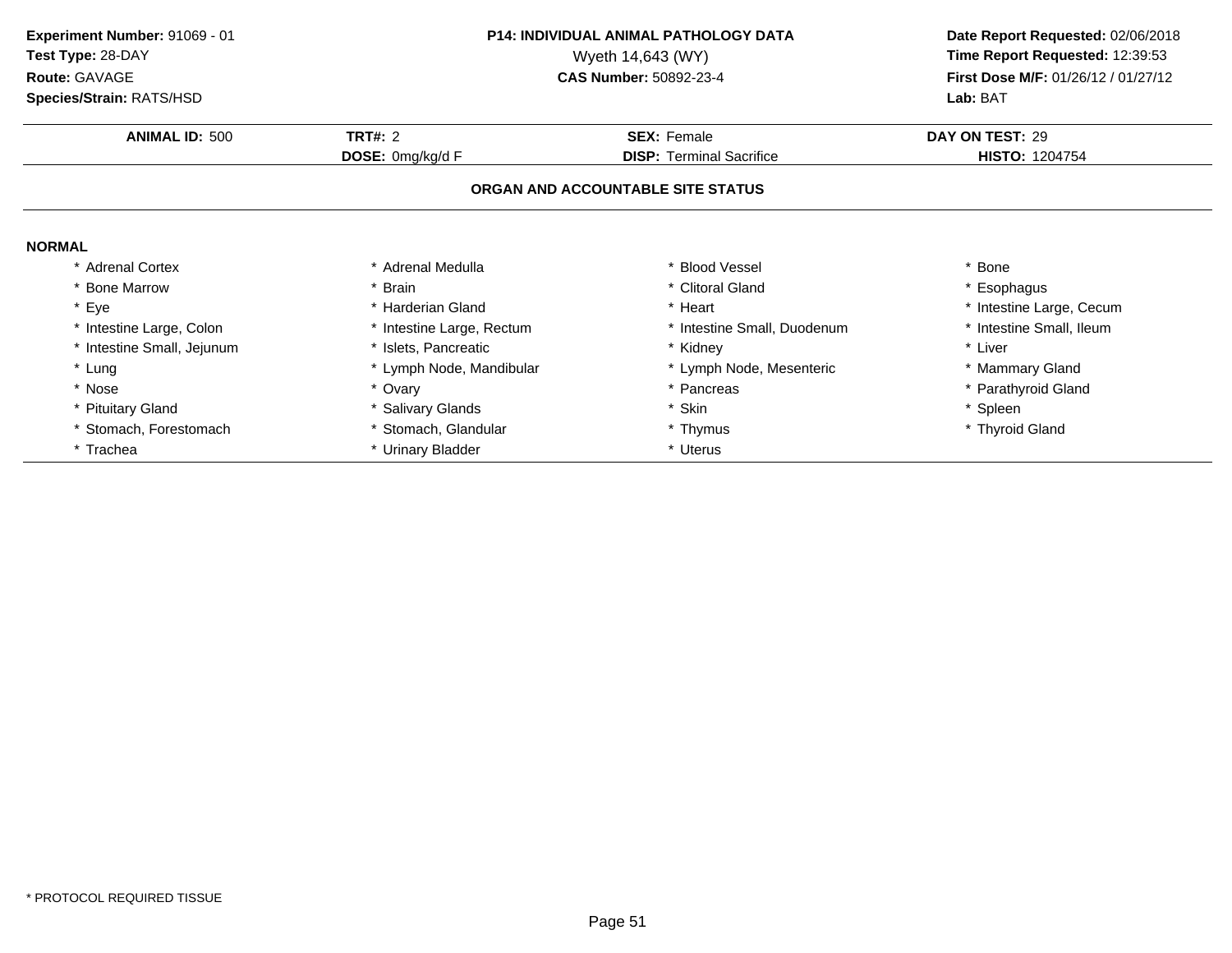| Experiment Number: 91069 - 01<br>Test Type: 28-DAY<br>Route: GAVAGE<br>Species/Strain: RATS/HSD | <b>P14: INDIVIDUAL ANIMAL PATHOLOGY DATA</b><br>Wyeth 14,643 (WY)<br>CAS Number: 50892-23-4 |                                   | Date Report Requested: 02/06/2018<br>Time Report Requested: 12:39:53<br>First Dose M/F: 01/26/12 / 01/27/12<br>Lab: BAT |
|-------------------------------------------------------------------------------------------------|---------------------------------------------------------------------------------------------|-----------------------------------|-------------------------------------------------------------------------------------------------------------------------|
| <b>ANIMAL ID: 501</b>                                                                           | <b>TRT#: 4</b>                                                                              | <b>SEX: Female</b>                | DAY ON TEST: 29                                                                                                         |
|                                                                                                 | <b>DOSE:</b> $6.25$ mg/kg/d F                                                               | <b>DISP: Terminal Sacrifice</b>   | <b>HISTO: 1204755</b>                                                                                                   |
|                                                                                                 |                                                                                             | ORGAN AND ACCOUNTABLE SITE STATUS |                                                                                                                         |
| <b>NORMAL</b>                                                                                   |                                                                                             |                                   |                                                                                                                         |
| <b>Bone Marrow</b>                                                                              | * Liver                                                                                     | Nose                              | * Ovary                                                                                                                 |
| * Pancreas                                                                                      | Spleen                                                                                      | * Thyroid Gland                   |                                                                                                                         |
| <b>OBSERVATIONS</b>                                                                             |                                                                                             |                                   |                                                                                                                         |
| * Kidney                                                                                        |                                                                                             | Nephropathy                       | Chronicprogr, Minimal                                                                                                   |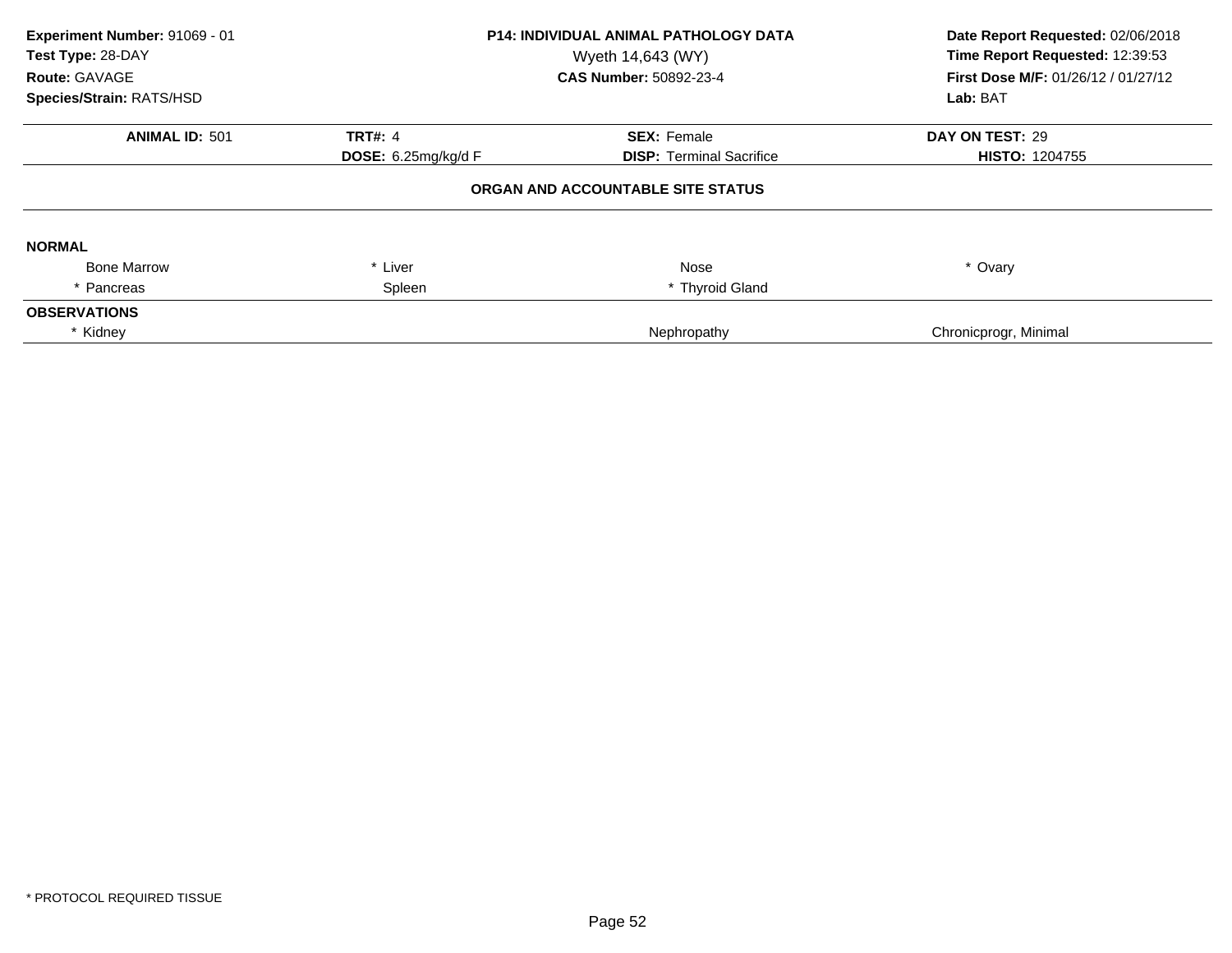| Experiment Number: 91069 - 01<br>Test Type: 28-DAY<br>Route: GAVAGE<br>Species/Strain: RATS/HSD | <b>P14: INDIVIDUAL ANIMAL PATHOLOGY DATA</b><br>Wyeth 14,643 (WY)<br>CAS Number: 50892-23-4 |                                   | Date Report Requested: 02/06/2018<br>Time Report Requested: 12:39:53<br>First Dose M/F: 01/26/12 / 01/27/12<br>Lab: BAT |
|-------------------------------------------------------------------------------------------------|---------------------------------------------------------------------------------------------|-----------------------------------|-------------------------------------------------------------------------------------------------------------------------|
| <b>ANIMAL ID: 502</b>                                                                           | <b>TRT#: 4</b>                                                                              | <b>SEX: Female</b>                | DAY ON TEST: 29                                                                                                         |
|                                                                                                 | <b>DOSE:</b> $6.25$ mg/kg/d F                                                               | <b>DISP: Terminal Sacrifice</b>   | <b>HISTO: 1204756</b>                                                                                                   |
|                                                                                                 |                                                                                             | ORGAN AND ACCOUNTABLE SITE STATUS |                                                                                                                         |
| <b>NORMAL</b>                                                                                   |                                                                                             |                                   |                                                                                                                         |
| <b>Bone Marrow</b>                                                                              | * Liver                                                                                     | Nose                              | * Ovary                                                                                                                 |
| * Pancreas                                                                                      | Spleen                                                                                      | * Thyroid Gland                   |                                                                                                                         |
| <b>OBSERVATIONS</b>                                                                             |                                                                                             |                                   |                                                                                                                         |
| * Kidney                                                                                        |                                                                                             | Nephropathy                       | Chronicprogr, Minimal                                                                                                   |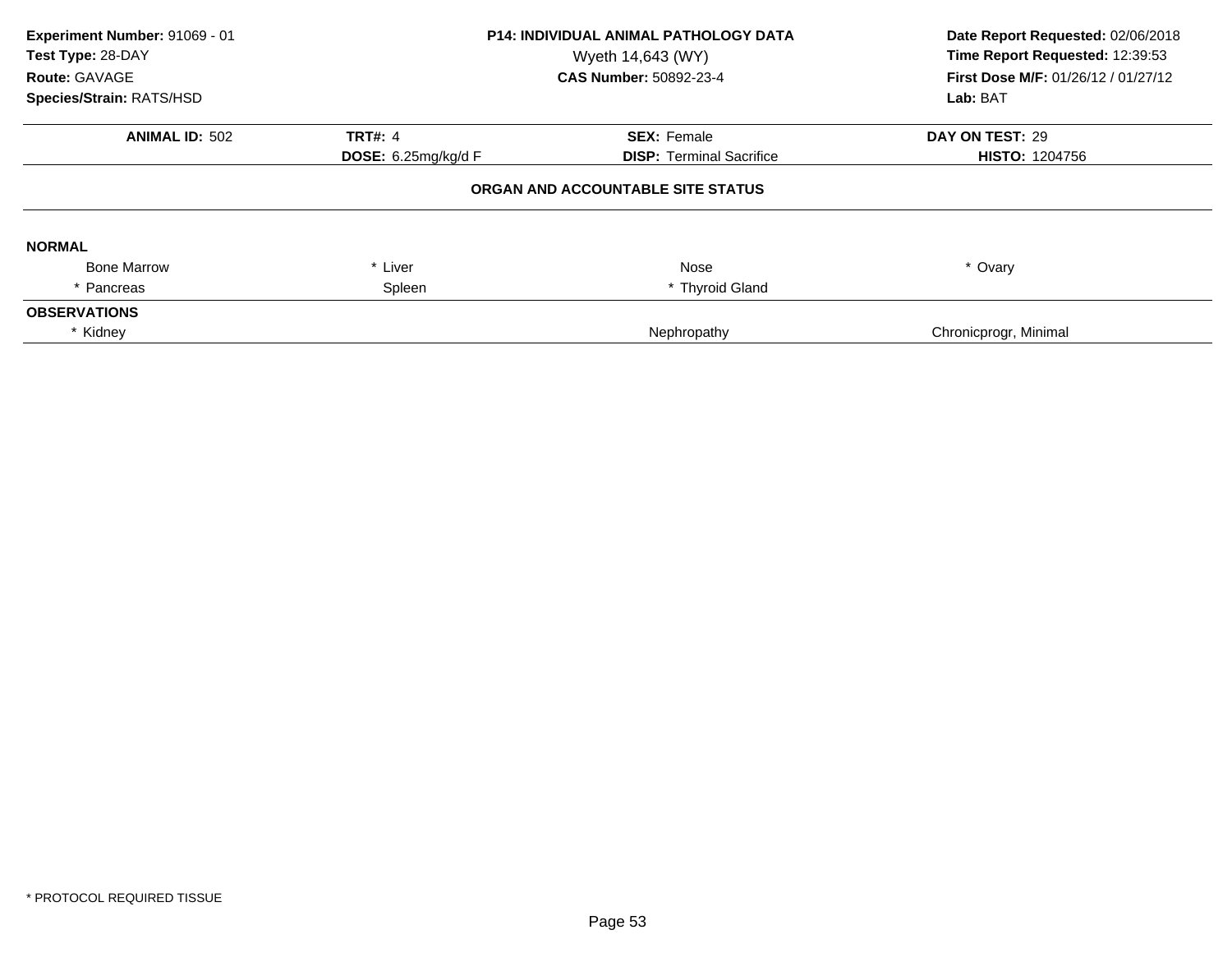| Experiment Number: 91069 - 01<br>Test Type: 28-DAY<br>Route: GAVAGE<br>Species/Strain: RATS/HSD | <b>P14: INDIVIDUAL ANIMAL PATHOLOGY DATA</b><br>Wyeth 14,643 (WY)<br>CAS Number: 50892-23-4 |                                                       | Date Report Requested: 02/06/2018<br>Time Report Requested: 12:39:53<br>First Dose M/F: 01/26/12 / 01/27/12<br>Lab: BAT |  |
|-------------------------------------------------------------------------------------------------|---------------------------------------------------------------------------------------------|-------------------------------------------------------|-------------------------------------------------------------------------------------------------------------------------|--|
| <b>ANIMAL ID: 503</b>                                                                           | <b>TRT#: 4</b><br><b>DOSE:</b> $6.25$ mg/kg/d F                                             | <b>SEX: Female</b><br><b>DISP: Terminal Sacrifice</b> | DAY ON TEST: 29<br><b>HISTO: 1204757</b>                                                                                |  |
| ORGAN AND ACCOUNTABLE SITE STATUS                                                               |                                                                                             |                                                       |                                                                                                                         |  |
| <b>NORMAL</b>                                                                                   |                                                                                             |                                                       |                                                                                                                         |  |
| <b>Bone Marrow</b>                                                                              | * Kidney                                                                                    | Nose                                                  | * Ovary                                                                                                                 |  |
| * Pancreas                                                                                      | Spleen                                                                                      | * Thyroid Gland                                       |                                                                                                                         |  |
| <b>OBSERVATIONS</b>                                                                             |                                                                                             |                                                       |                                                                                                                         |  |
| * Liver                                                                                         | Hepatocyte                                                                                  | <b>Cytoplasmic Alteration</b>                         | Minimal                                                                                                                 |  |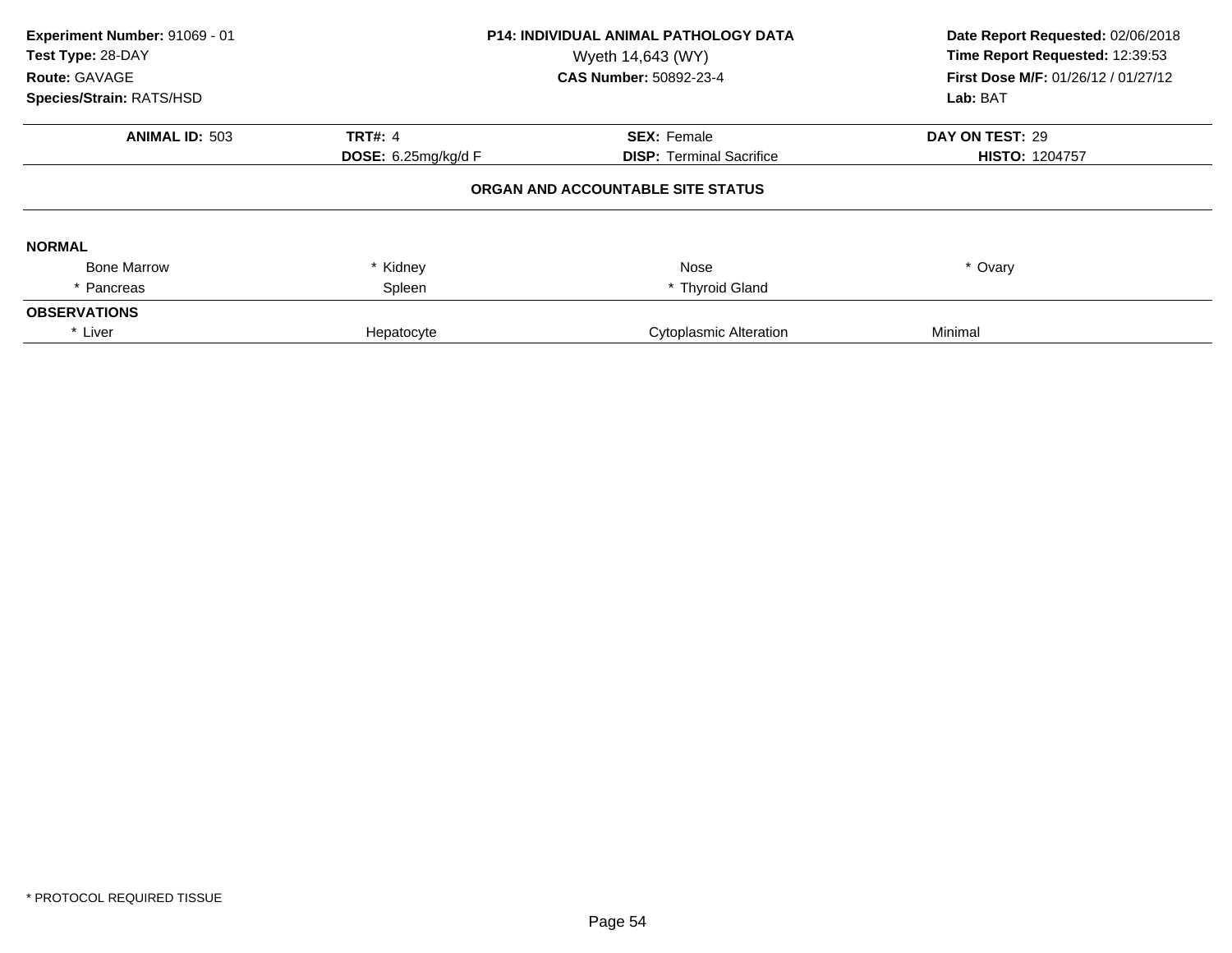| Experiment Number: 91069 - 01<br>Test Type: 28-DAY<br>Route: GAVAGE<br>Species/Strain: RATS/HSD | <b>P14: INDIVIDUAL ANIMAL PATHOLOGY DATA</b><br>Wyeth 14,643 (WY)<br><b>CAS Number: 50892-23-4</b> |                                   | Date Report Requested: 02/06/2018<br>Time Report Requested: 12:39:53<br>First Dose M/F: 01/26/12 / 01/27/12<br>Lab: BAT |
|-------------------------------------------------------------------------------------------------|----------------------------------------------------------------------------------------------------|-----------------------------------|-------------------------------------------------------------------------------------------------------------------------|
| <b>ANIMAL ID: 504</b>                                                                           | <b>TRT#: 4</b>                                                                                     | <b>SEX: Female</b>                | DAY ON TEST: 29                                                                                                         |
|                                                                                                 | DOSE: $6.25$ mg/kg/d F                                                                             | <b>DISP:</b> Terminal Sacrifice   | <b>HISTO: 1204758</b>                                                                                                   |
|                                                                                                 |                                                                                                    | ORGAN AND ACCOUNTABLE SITE STATUS |                                                                                                                         |
| <b>NORMAL</b>                                                                                   |                                                                                                    |                                   |                                                                                                                         |
| <b>Bone Marrow</b>                                                                              | * Kidney                                                                                           | * Liver                           | Nose                                                                                                                    |
| * Ovary                                                                                         | Pancreas                                                                                           | Spleen                            | * Thyroid Gland                                                                                                         |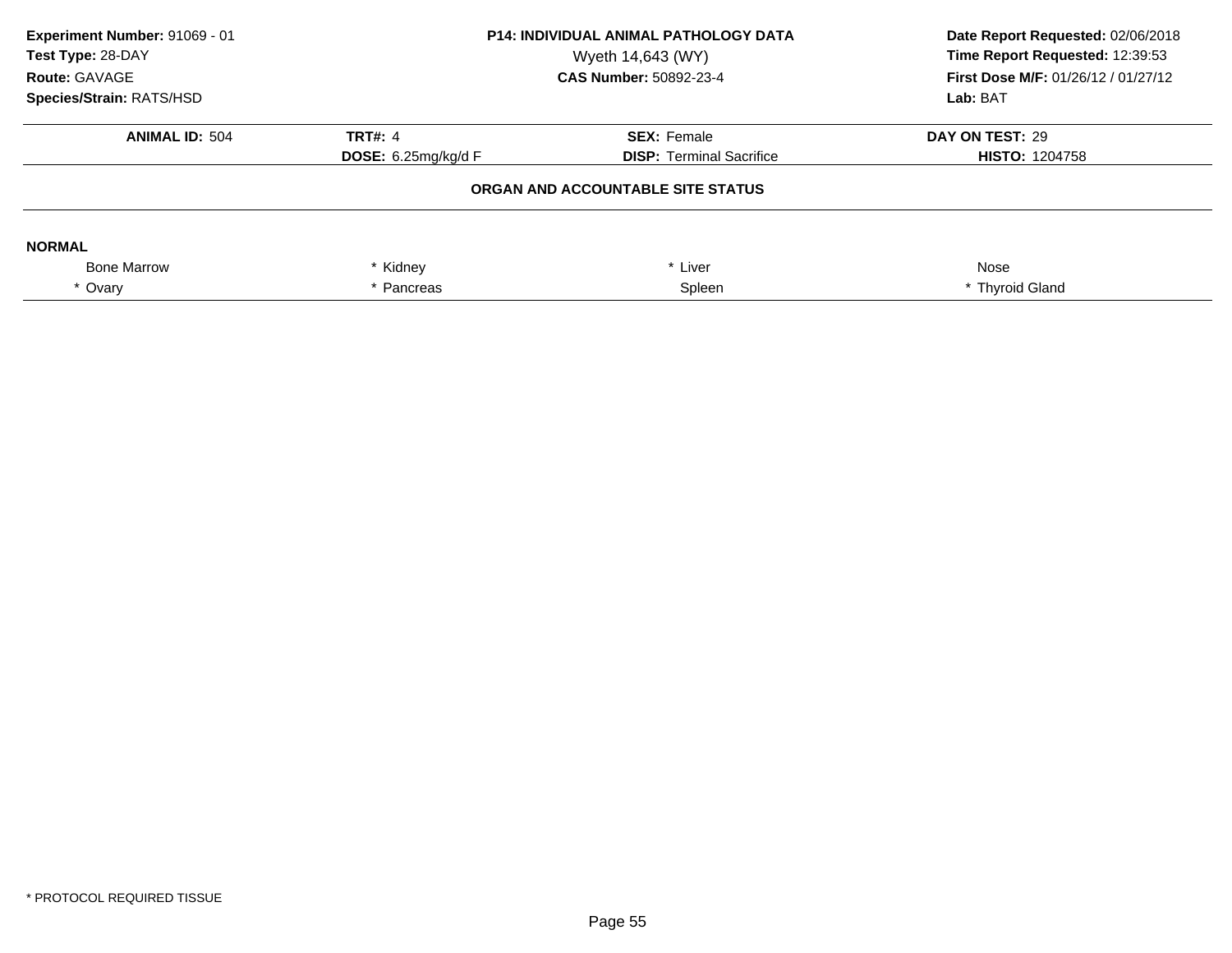| Experiment Number: 91069 - 01<br>Test Type: 28-DAY<br>Route: GAVAGE<br>Species/Strain: RATS/HSD | <b>P14: INDIVIDUAL ANIMAL PATHOLOGY DATA</b><br>Wyeth 14,643 (WY)<br>CAS Number: 50892-23-4 |                                                       | Date Report Requested: 02/06/2018<br>Time Report Requested: 12:39:53<br>First Dose M/F: 01/26/12 / 01/27/12<br>Lab: BAT |
|-------------------------------------------------------------------------------------------------|---------------------------------------------------------------------------------------------|-------------------------------------------------------|-------------------------------------------------------------------------------------------------------------------------|
| <b>ANIMAL ID: 505</b>                                                                           | <b>TRT#: 4</b><br><b>DOSE:</b> $6.25$ mg/kg/d F                                             | <b>SEX: Female</b><br><b>DISP: Terminal Sacrifice</b> | DAY ON TEST: 29<br><b>HISTO: 1204759</b>                                                                                |
|                                                                                                 |                                                                                             | ORGAN AND ACCOUNTABLE SITE STATUS                     |                                                                                                                         |
| <b>NORMAL</b>                                                                                   |                                                                                             |                                                       |                                                                                                                         |
| <b>Bone Marrow</b>                                                                              | * Kidney                                                                                    | Nose                                                  | * Ovary                                                                                                                 |
| * Pancreas                                                                                      | Spleen                                                                                      | * Thyroid Gland                                       |                                                                                                                         |
| <b>OBSERVATIONS</b>                                                                             |                                                                                             |                                                       |                                                                                                                         |
| * Liver                                                                                         | Hepatocyte                                                                                  | <b>Cytoplasmic Alteration</b>                         | Minimal                                                                                                                 |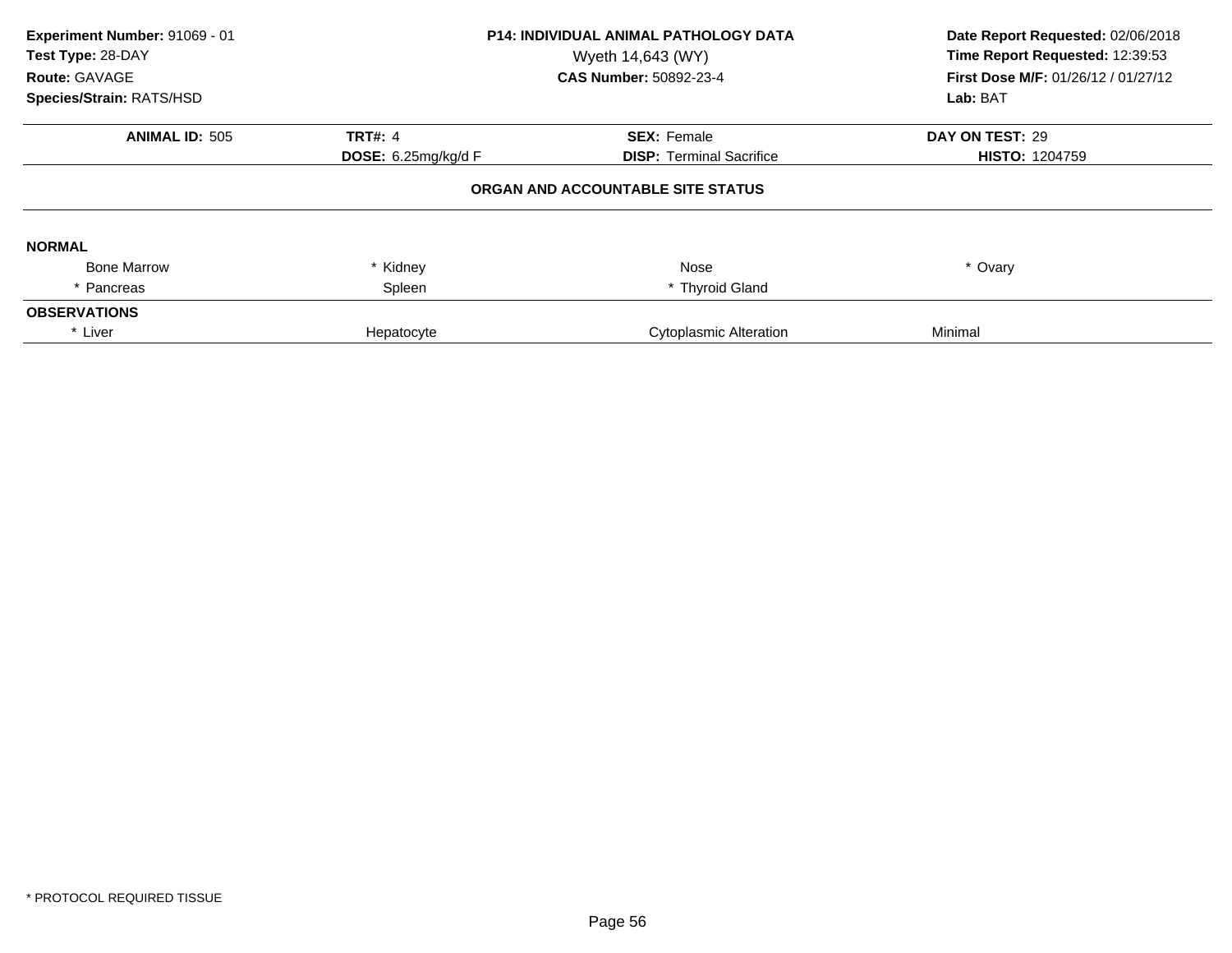| Experiment Number: 91069 - 01<br>Test Type: 28-DAY<br>Route: GAVAGE<br>Species/Strain: RATS/HSD |                     | <b>P14: INDIVIDUAL ANIMAL PATHOLOGY DATA</b><br>Wyeth 14,643 (WY)<br><b>CAS Number: 50892-23-4</b> | Date Report Requested: 02/06/2018<br>Time Report Requested: 12:39:53<br>First Dose M/F: 01/26/12 / 01/27/12<br>Lab: BAT |
|-------------------------------------------------------------------------------------------------|---------------------|----------------------------------------------------------------------------------------------------|-------------------------------------------------------------------------------------------------------------------------|
| <b>ANIMAL ID: 506</b>                                                                           | <b>TRT#: 4</b>      | <b>SEX: Female</b>                                                                                 | DAY ON TEST: 29                                                                                                         |
|                                                                                                 | DOSE: 6.25mg/kg/d F | <b>DISP:</b> Terminal Sacrifice                                                                    | <b>HISTO: 1204760</b>                                                                                                   |
|                                                                                                 |                     | ORGAN AND ACCOUNTABLE SITE STATUS                                                                  |                                                                                                                         |
| <b>NORMAL</b>                                                                                   |                     |                                                                                                    |                                                                                                                         |
| <b>Bone Marrow</b>                                                                              | * Kidney            | Nose                                                                                               | * Ovary                                                                                                                 |
| * Pancreas                                                                                      | Spleen              | * Thyroid Gland                                                                                    |                                                                                                                         |
| <b>MISSING</b>                                                                                  |                     |                                                                                                    |                                                                                                                         |
| Parathyroid Gland                                                                               |                     |                                                                                                    |                                                                                                                         |
| <b>OBSERVATIONS</b>                                                                             |                     |                                                                                                    |                                                                                                                         |
| * Liver                                                                                         | Hepatocyte          | <b>Cytoplasmic Alteration</b>                                                                      | Minimal                                                                                                                 |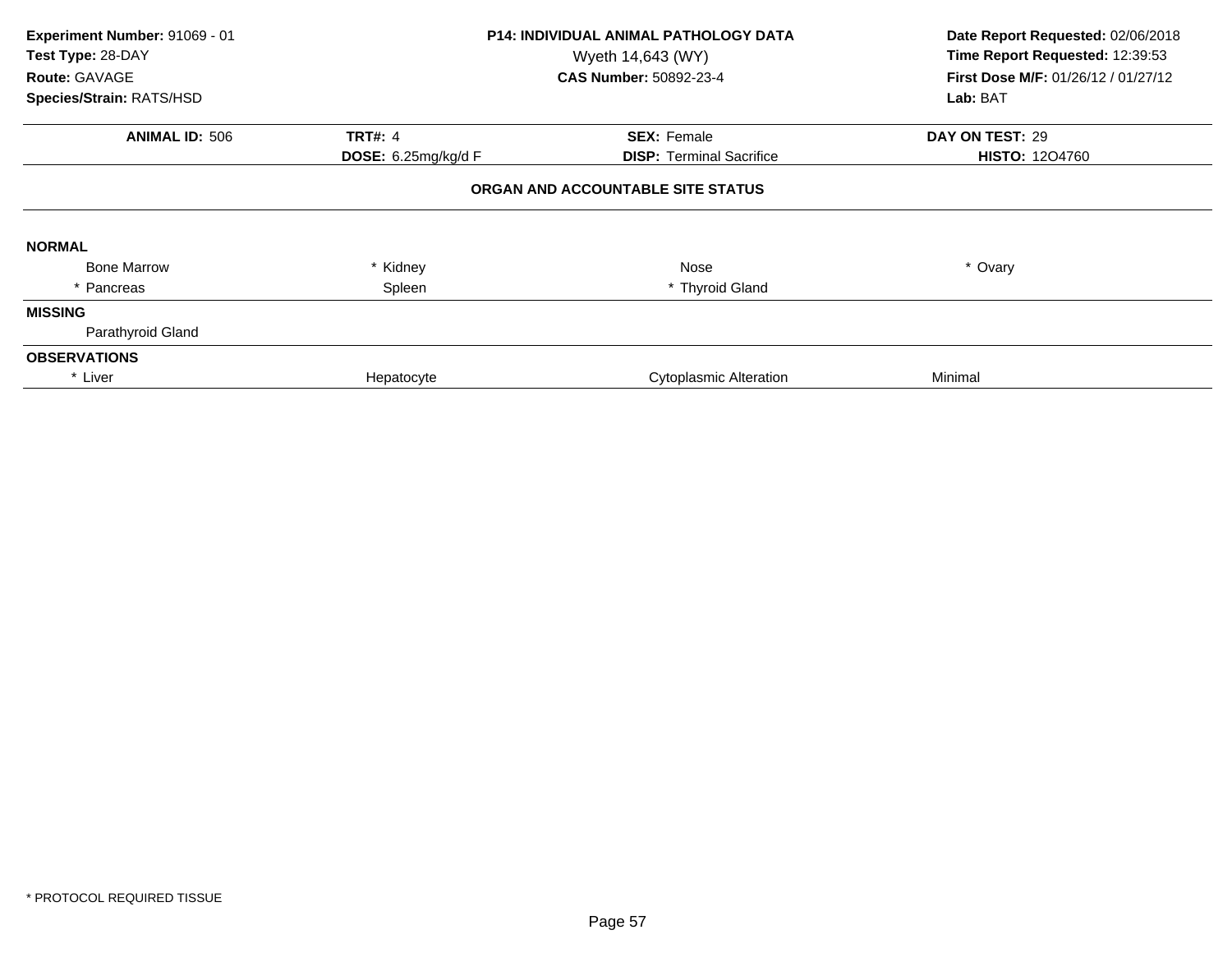| Experiment Number: 91069 - 01<br>Test Type: 28-DAY<br>Route: GAVAGE | <b>P14: INDIVIDUAL ANIMAL PATHOLOGY DATA</b><br>Wyeth 14,643 (WY)<br><b>CAS Number: 50892-23-4</b> |                                   | Date Report Requested: 02/06/2018<br>Time Report Requested: 12:39:53<br>First Dose M/F: 01/26/12 / 01/27/12 |  |
|---------------------------------------------------------------------|----------------------------------------------------------------------------------------------------|-----------------------------------|-------------------------------------------------------------------------------------------------------------|--|
| Species/Strain: RATS/HSD                                            |                                                                                                    |                                   | Lab: BAT                                                                                                    |  |
| <b>ANIMAL ID: 507</b>                                               | <b>TRT#: 4</b>                                                                                     | <b>SEX: Female</b>                | DAY ON TEST: 29                                                                                             |  |
|                                                                     | <b>DOSE:</b> 6.25mg/kg/d F                                                                         | <b>DISP: Terminal Sacrifice</b>   | HISTO: 1204761                                                                                              |  |
|                                                                     |                                                                                                    | ORGAN AND ACCOUNTABLE SITE STATUS |                                                                                                             |  |
| <b>NORMAL</b>                                                       |                                                                                                    |                                   |                                                                                                             |  |
| <b>Bone Marrow</b>                                                  | Nose                                                                                               | * Pancreas                        | Spleen                                                                                                      |  |
| * Thyroid Gland                                                     |                                                                                                    |                                   |                                                                                                             |  |
| <b>MISSING</b>                                                      |                                                                                                    |                                   |                                                                                                             |  |
| Parathyroid Gland                                                   |                                                                                                    |                                   |                                                                                                             |  |
| <b>OBSERVATIONS</b>                                                 |                                                                                                    |                                   |                                                                                                             |  |
| * Kidney                                                            |                                                                                                    | Nephropathy                       | Chronicprogr, Minimal                                                                                       |  |
| * Liver                                                             | Hepatocyte                                                                                         | <b>Cytoplasmic Alteration</b>     | Minimal                                                                                                     |  |
| * Ovary                                                             |                                                                                                    | Hematocyst                        |                                                                                                             |  |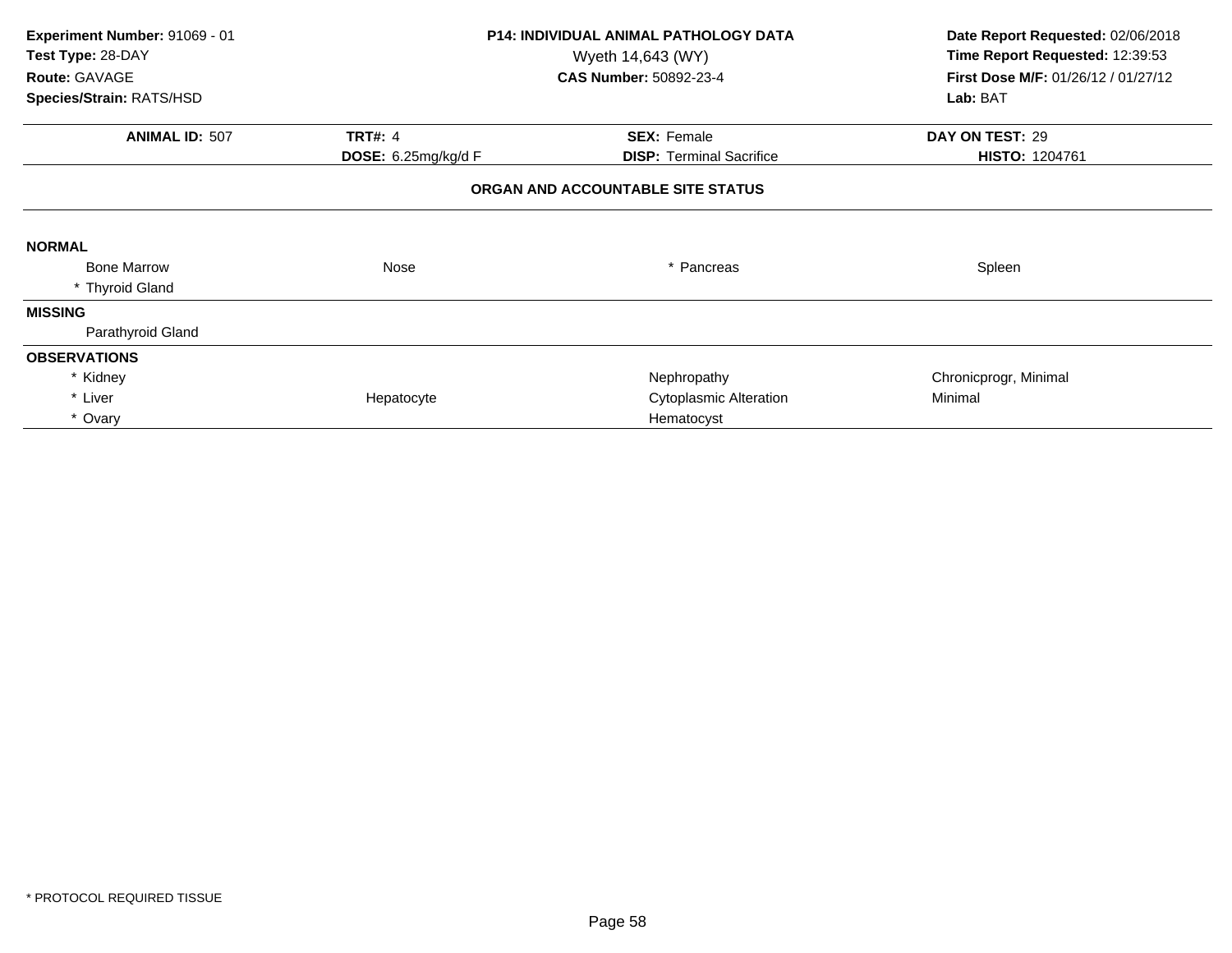| Experiment Number: 91069 - 01<br>Test Type: 28-DAY<br>Route: GAVAGE<br>Species/Strain: RATS/HSD | <b>P14: INDIVIDUAL ANIMAL PATHOLOGY DATA</b><br>Wyeth 14,643 (WY)<br>CAS Number: 50892-23-4 |                                                       | Date Report Requested: 02/06/2018<br>Time Report Requested: 12:39:53<br>First Dose M/F: 01/26/12 / 01/27/12<br>Lab: BAT |  |
|-------------------------------------------------------------------------------------------------|---------------------------------------------------------------------------------------------|-------------------------------------------------------|-------------------------------------------------------------------------------------------------------------------------|--|
| <b>ANIMAL ID: 508</b>                                                                           | <b>TRT#: 4</b><br><b>DOSE:</b> $6.25$ mg/kg/d F                                             | <b>SEX: Female</b><br><b>DISP: Terminal Sacrifice</b> | DAY ON TEST: 29<br><b>HISTO: 1204762</b>                                                                                |  |
| ORGAN AND ACCOUNTABLE SITE STATUS                                                               |                                                                                             |                                                       |                                                                                                                         |  |
| <b>NORMAL</b>                                                                                   |                                                                                             |                                                       |                                                                                                                         |  |
| <b>Bone Marrow</b>                                                                              | * Kidney                                                                                    | Nose                                                  | * Ovary                                                                                                                 |  |
| * Pancreas                                                                                      | Spleen                                                                                      | * Thyroid Gland                                       |                                                                                                                         |  |
| <b>OBSERVATIONS</b>                                                                             |                                                                                             |                                                       |                                                                                                                         |  |
| * Liver                                                                                         | Hepatocyte                                                                                  | <b>Cytoplasmic Alteration</b>                         | Minimal                                                                                                                 |  |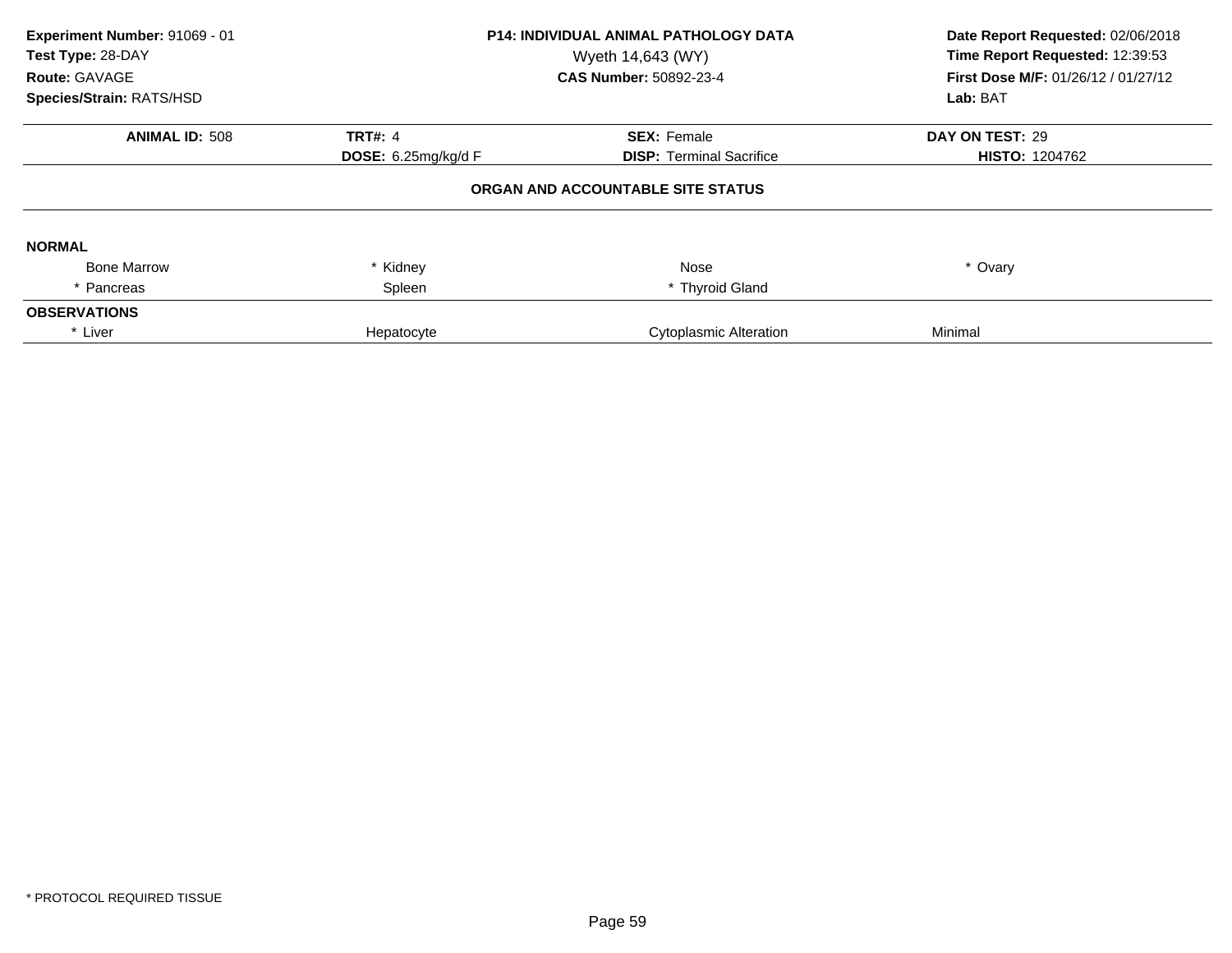| Experiment Number: 91069 - 01<br>Test Type: 28-DAY<br>Route: GAVAGE<br>Species/Strain: RATS/HSD                                  |                 | <b>P14: INDIVIDUAL ANIMAL PATHOLOGY DATA</b><br>Wyeth 14,643 (WY)<br><b>CAS Number: 50892-23-4</b> | Date Report Requested: 02/06/2018<br>Time Report Requested: 12:39:53<br>First Dose M/F: 01/26/12 / 01/27/12<br>Lab: BAT |  |  |
|----------------------------------------------------------------------------------------------------------------------------------|-----------------|----------------------------------------------------------------------------------------------------|-------------------------------------------------------------------------------------------------------------------------|--|--|
| <b>ANIMAL ID: 509</b><br><b>TRT#: 4</b><br><b>SEX: Female</b><br><b>DOSE:</b> 6.25mg/kg/d $F$<br><b>DISP:</b> Terminal Sacrifice |                 |                                                                                                    | DAY ON TEST: 29<br><b>HISTO: 1204763</b>                                                                                |  |  |
| ORGAN AND ACCOUNTABLE SITE STATUS                                                                                                |                 |                                                                                                    |                                                                                                                         |  |  |
| <b>NORMAL</b>                                                                                                                    |                 |                                                                                                    |                                                                                                                         |  |  |
| <b>Bone Marrow</b>                                                                                                               | * Kidney        | Nose                                                                                               | * Pancreas                                                                                                              |  |  |
| Spleen                                                                                                                           | * Thyroid Gland |                                                                                                    |                                                                                                                         |  |  |
| <b>OBSERVATIONS</b>                                                                                                              |                 |                                                                                                    |                                                                                                                         |  |  |
| * Liver                                                                                                                          | Hepatocyte      | <b>Cytoplasmic Alteration</b>                                                                      | Minimal                                                                                                                 |  |  |
| * Ovary                                                                                                                          |                 | Cyst                                                                                               |                                                                                                                         |  |  |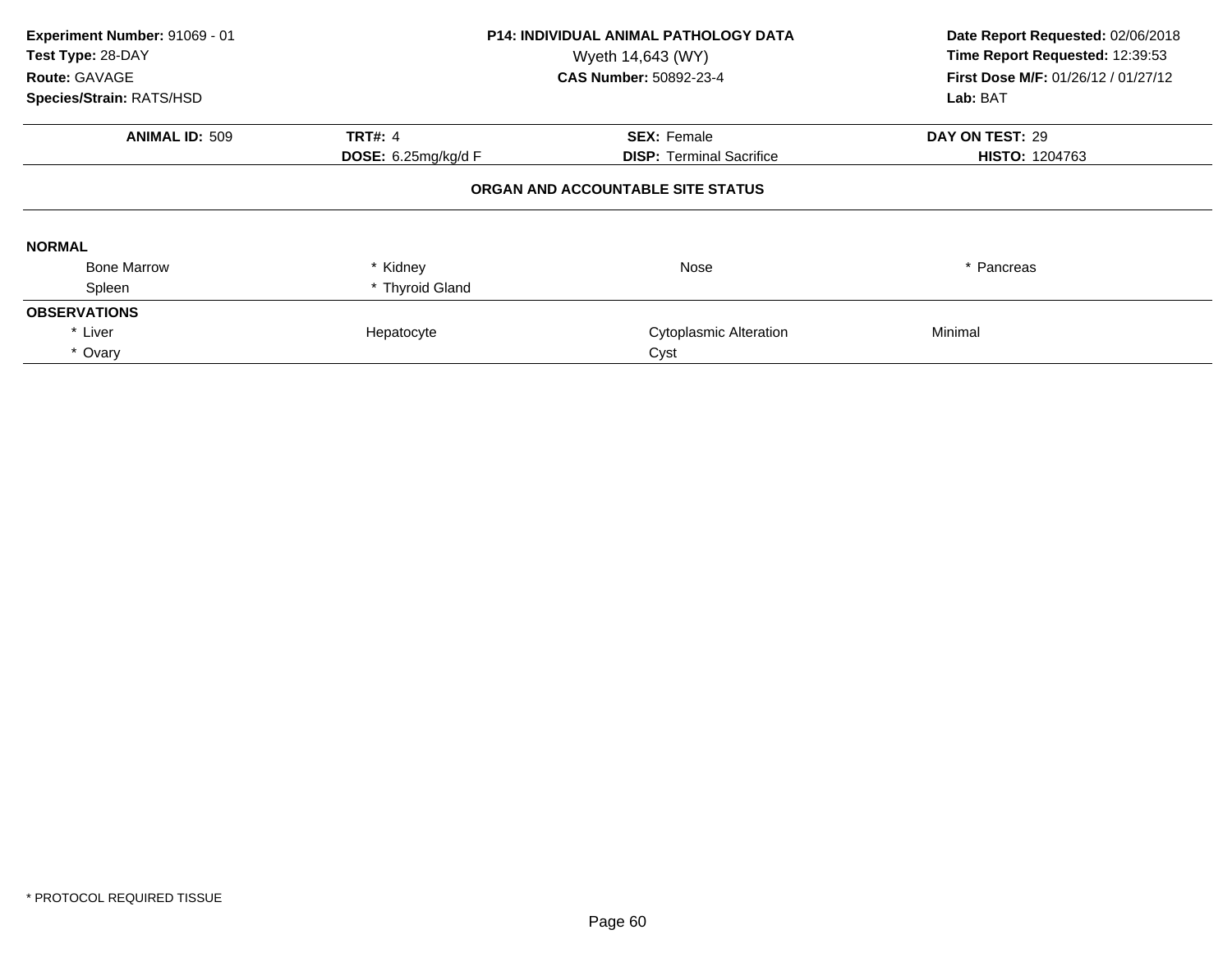| Experiment Number: 91069 - 01<br>Test Type: 28-DAY<br>Route: GAVAGE<br>Species/Strain: RATS/HSD | <b>P14: INDIVIDUAL ANIMAL PATHOLOGY DATA</b><br>Wyeth 14,643 (WY)<br>CAS Number: 50892-23-4 |                                   | Date Report Requested: 02/06/2018<br>Time Report Requested: 12:39:53<br>First Dose M/F: 01/26/12 / 01/27/12<br>Lab: BAT |
|-------------------------------------------------------------------------------------------------|---------------------------------------------------------------------------------------------|-----------------------------------|-------------------------------------------------------------------------------------------------------------------------|
| <b>ANIMAL ID: 510</b>                                                                           | <b>TRT#: 4</b>                                                                              | <b>SEX: Female</b>                | DAY ON TEST: 29                                                                                                         |
|                                                                                                 | DOSE: 6.25mg/kg/d F                                                                         | <b>DISP: Terminal Sacrifice</b>   | <b>HISTO: 1204764</b>                                                                                                   |
|                                                                                                 |                                                                                             | ORGAN AND ACCOUNTABLE SITE STATUS |                                                                                                                         |
| <b>NORMAL</b>                                                                                   |                                                                                             |                                   |                                                                                                                         |
| <b>Bone Marrow</b>                                                                              | * Kidney                                                                                    | Nose                              | * Ovary                                                                                                                 |
| * Pancreas                                                                                      | Spleen                                                                                      | * Thyroid Gland                   |                                                                                                                         |
| <b>OBSERVATIONS</b>                                                                             |                                                                                             |                                   |                                                                                                                         |
| * Liver                                                                                         | Hepatocyte                                                                                  | Cytoplasmic Alteration            | Minimal                                                                                                                 |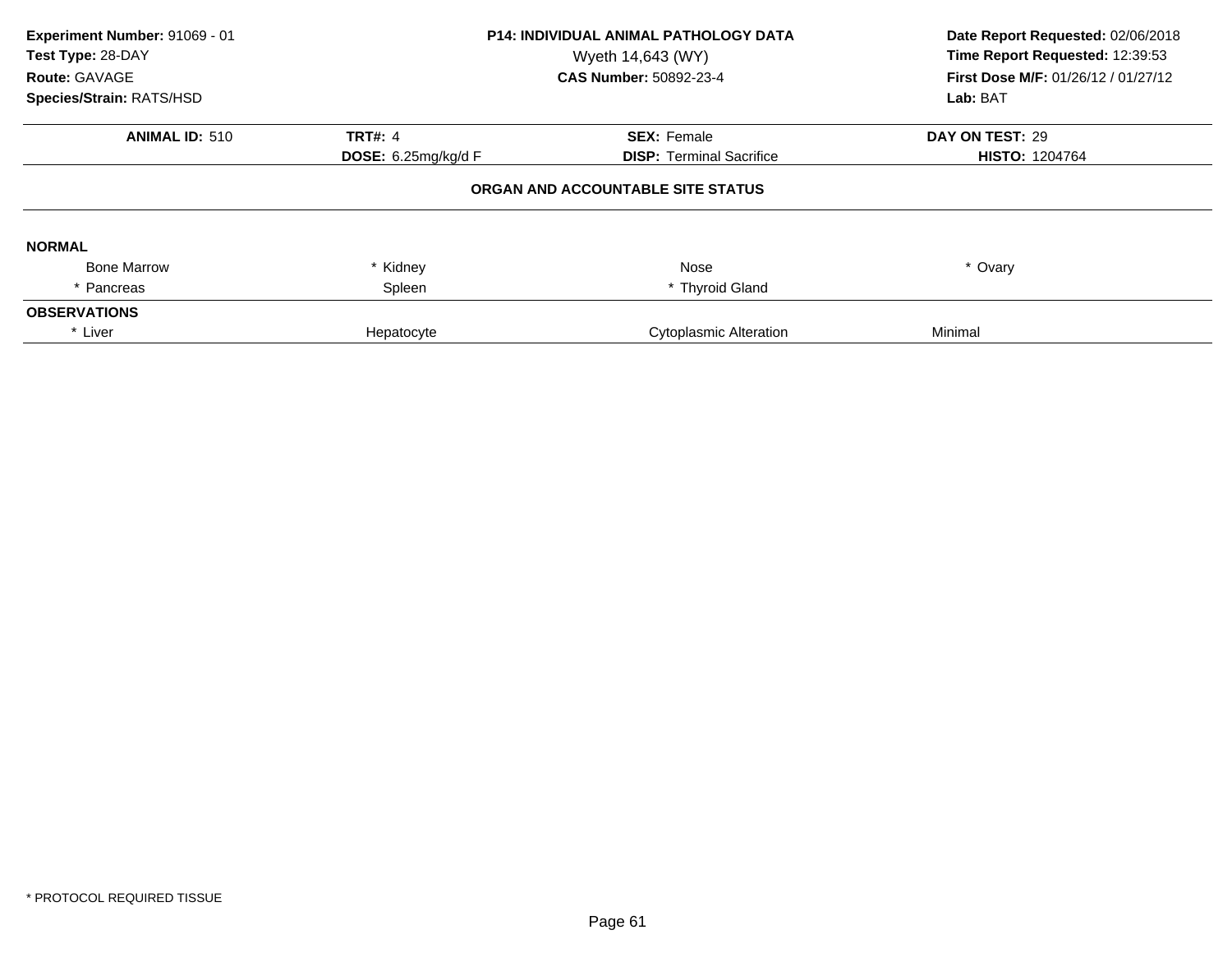| Experiment Number: 91069 - 01<br>Test Type: 28-DAY<br>Route: GAVAGE<br>Species/Strain: RATS/HSD | <b>P14: INDIVIDUAL ANIMAL PATHOLOGY DATA</b><br>Wyeth 14,643 (WY)<br><b>CAS Number: 50892-23-4</b> |                                   | Date Report Requested: 02/06/2018<br>Time Report Requested: 12:39:53<br>First Dose M/F: 01/26/12 / 01/27/12<br>Lab: BAT |
|-------------------------------------------------------------------------------------------------|----------------------------------------------------------------------------------------------------|-----------------------------------|-------------------------------------------------------------------------------------------------------------------------|
| <b>ANIMAL ID: 511</b>                                                                           | <b>TRT#: 6</b>                                                                                     | <b>SEX: Female</b>                | DAY ON TEST: 29                                                                                                         |
|                                                                                                 | DOSE: 12.5mg/kg/d F                                                                                | <b>DISP: Terminal Sacrifice</b>   | <b>HISTO: 1204765</b>                                                                                                   |
|                                                                                                 |                                                                                                    | ORGAN AND ACCOUNTABLE SITE STATUS |                                                                                                                         |
| <b>NORMAL</b>                                                                                   |                                                                                                    |                                   |                                                                                                                         |
| <b>Bone Marrow</b>                                                                              | Kidney                                                                                             | Nose                              | * Ovary                                                                                                                 |
| Pancreas                                                                                        | Spleen                                                                                             | * Thyroid Gland                   |                                                                                                                         |
| <b>OBSERVATIONS</b>                                                                             |                                                                                                    |                                   |                                                                                                                         |
| * Liver                                                                                         | Hepatocyte                                                                                         | <b>Cytoplasmic Alteration</b>     | Minimal                                                                                                                 |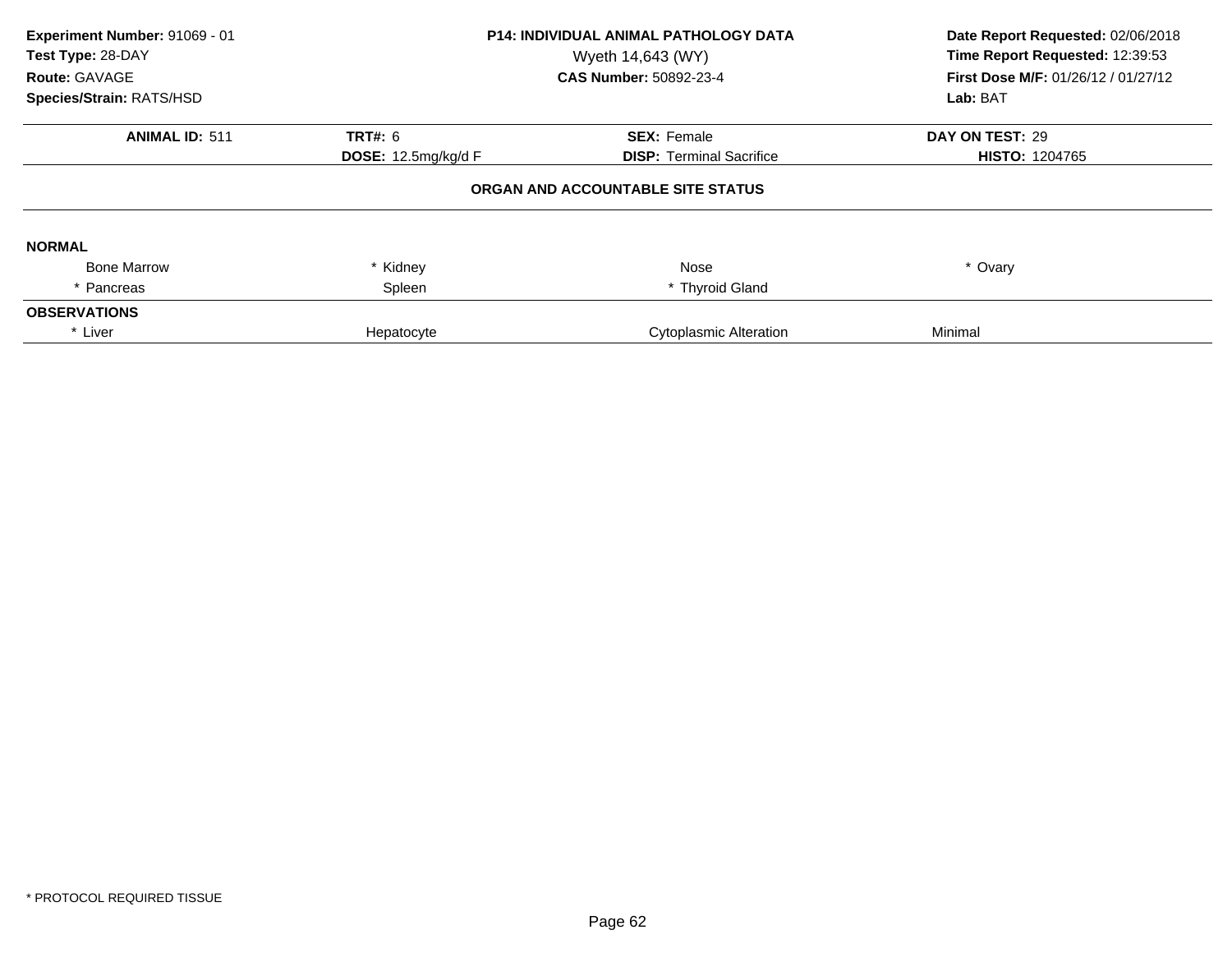| Experiment Number: 91069 - 01<br>Test Type: 28-DAY<br>Route: GAVAGE<br>Species/Strain: RATS/HSD | <b>P14: INDIVIDUAL ANIMAL PATHOLOGY DATA</b><br>Wyeth 14,643 (WY)<br><b>CAS Number: 50892-23-4</b> |                                   | Date Report Requested: 02/06/2018<br>Time Report Requested: 12:39:53<br>First Dose M/F: 01/26/12 / 01/27/12<br>Lab: BAT |
|-------------------------------------------------------------------------------------------------|----------------------------------------------------------------------------------------------------|-----------------------------------|-------------------------------------------------------------------------------------------------------------------------|
| <b>ANIMAL ID: 512</b>                                                                           | <b>TRT#: 6</b>                                                                                     | <b>SEX: Female</b>                | DAY ON TEST: 29                                                                                                         |
|                                                                                                 | DOSE: 12.5mg/kg/d F                                                                                | <b>DISP: Terminal Sacrifice</b>   | <b>HISTO: 1204766</b>                                                                                                   |
|                                                                                                 |                                                                                                    | ORGAN AND ACCOUNTABLE SITE STATUS |                                                                                                                         |
| <b>NORMAL</b>                                                                                   |                                                                                                    |                                   |                                                                                                                         |
| <b>Bone Marrow</b>                                                                              | Kidney                                                                                             | Nose                              | * Ovary                                                                                                                 |
| Pancreas                                                                                        | Spleen                                                                                             | * Thyroid Gland                   |                                                                                                                         |
| <b>OBSERVATIONS</b>                                                                             |                                                                                                    |                                   |                                                                                                                         |
| * Liver                                                                                         | Hepatocyte                                                                                         | <b>Cytoplasmic Alteration</b>     | Minimal                                                                                                                 |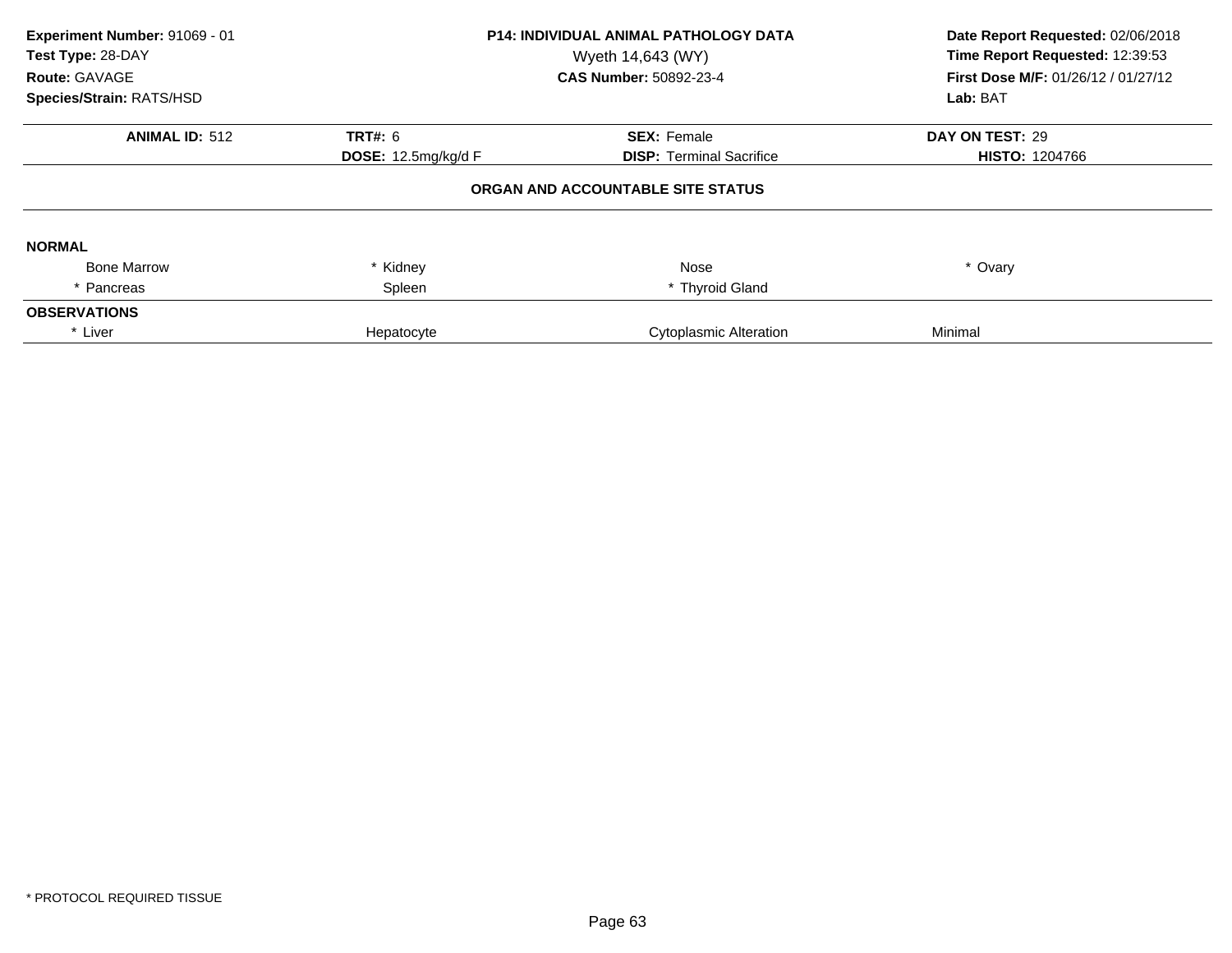| Experiment Number: 91069 - 01<br>Test Type: 28-DAY<br>Route: GAVAGE<br>Species/Strain: RATS/HSD | <b>P14: INDIVIDUAL ANIMAL PATHOLOGY DATA</b><br>Wyeth 14,643 (WY)<br><b>CAS Number: 50892-23-4</b> |                                   | Date Report Requested: 02/06/2018<br>Time Report Requested: 12:39:53<br>First Dose M/F: 01/26/12 / 01/27/12<br>Lab: BAT |
|-------------------------------------------------------------------------------------------------|----------------------------------------------------------------------------------------------------|-----------------------------------|-------------------------------------------------------------------------------------------------------------------------|
| <b>ANIMAL ID: 513</b>                                                                           | TRT#: 6                                                                                            | <b>SEX: Female</b>                | DAY ON TEST: 29                                                                                                         |
|                                                                                                 | DOSE: 12.5mg/kg/d F                                                                                | <b>DISP:</b> Terminal Sacrifice   | <b>HISTO: 1204767</b>                                                                                                   |
|                                                                                                 |                                                                                                    | ORGAN AND ACCOUNTABLE SITE STATUS |                                                                                                                         |
| <b>NORMAL</b>                                                                                   |                                                                                                    |                                   |                                                                                                                         |
| <b>Bone Marrow</b>                                                                              | Kidney                                                                                             | Nose                              | * Ovary                                                                                                                 |
| Pancreas                                                                                        | Spleen                                                                                             | * Thyroid Gland                   |                                                                                                                         |
| <b>OBSERVATIONS</b>                                                                             |                                                                                                    |                                   |                                                                                                                         |
| * Liver                                                                                         | Hepatocyte                                                                                         | <b>Cytoplasmic Alteration</b>     | Minimal                                                                                                                 |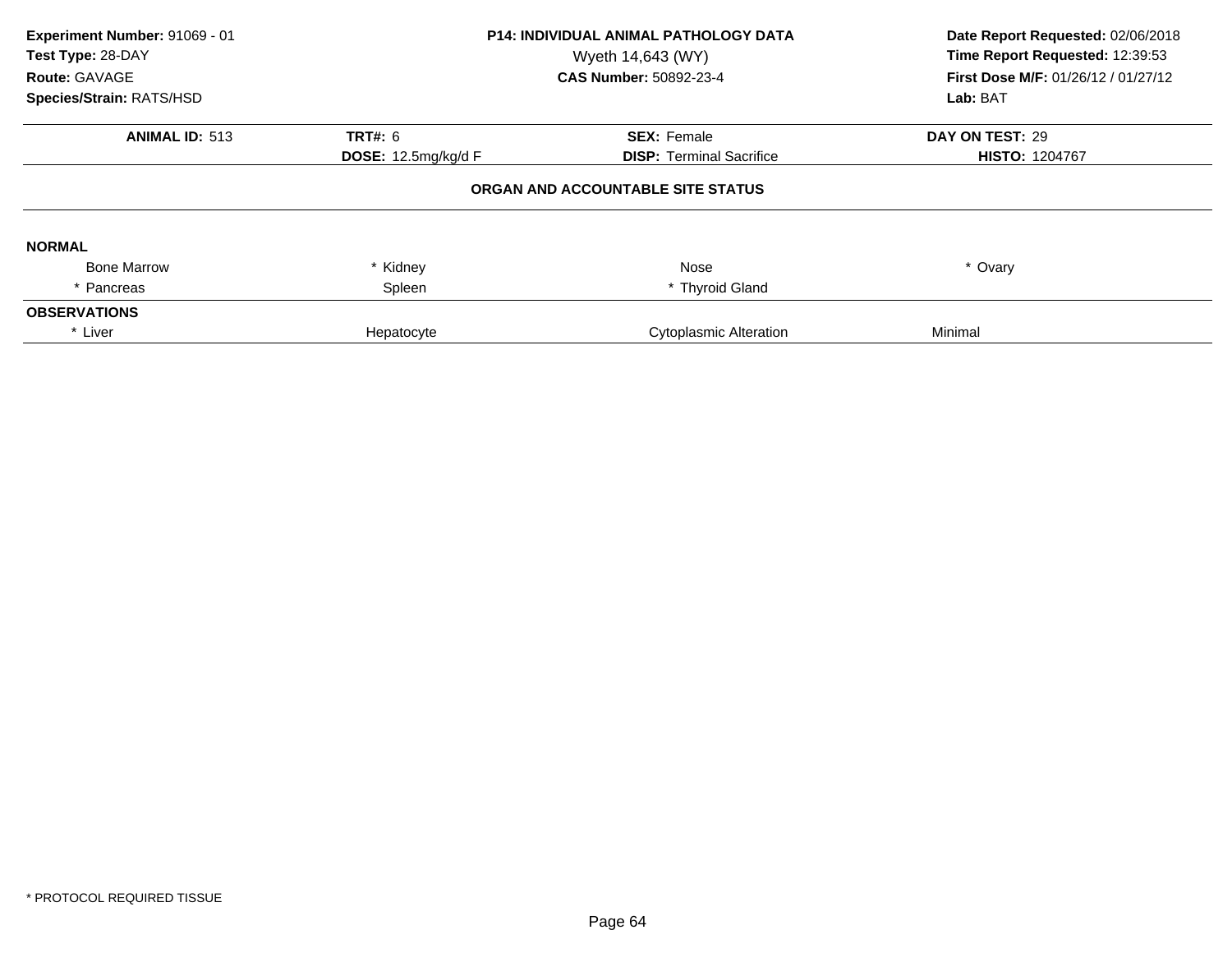| Experiment Number: 91069 - 01          |                     | <b>P14: INDIVIDUAL ANIMAL PATHOLOGY DATA</b> | Date Report Requested: 02/06/2018   |
|----------------------------------------|---------------------|----------------------------------------------|-------------------------------------|
| Test Type: 28-DAY<br>Wyeth 14,643 (WY) |                     |                                              | Time Report Requested: 12:39:53     |
| Route: GAVAGE                          |                     | <b>CAS Number: 50892-23-4</b>                | First Dose M/F: 01/26/12 / 01/27/12 |
| Species/Strain: RATS/HSD               |                     |                                              | Lab: BAT                            |
| <b>ANIMAL ID: 514</b>                  | <b>TRT#: 6</b>      | <b>SEX: Female</b>                           | DAY ON TEST: 29                     |
|                                        | DOSE: 12.5mg/kg/d F | <b>DISP: Terminal Sacrifice</b>              | <b>HISTO: 1204768</b>               |
|                                        |                     | ORGAN AND ACCOUNTABLE SITE STATUS            |                                     |
| <b>NORMAL</b>                          |                     |                                              |                                     |
| <b>Bone Marrow</b>                     | Nose                | * Ovary                                      | * Pancreas                          |
| Spleen                                 | * Thyroid Gland     |                                              |                                     |
| <b>OBSERVATIONS</b>                    |                     |                                              |                                     |
| * Kidney                               |                     | Nephropathy                                  | Chronicprogr, Minimal               |
| * Liver                                | Hepatocyte          | <b>Cytoplasmic Alteration</b>                | Minimal                             |
|                                        |                     | Inflammation                                 | Chronic Active, Mild                |
|                                        |                     | <b>Necrosis</b>                              | Mild                                |
| Inflammation                           | $TGLs = 1-16$ ]     |                                              |                                     |
| $TGLs = 1-16$<br>Mecrosis              |                     |                                              |                                     |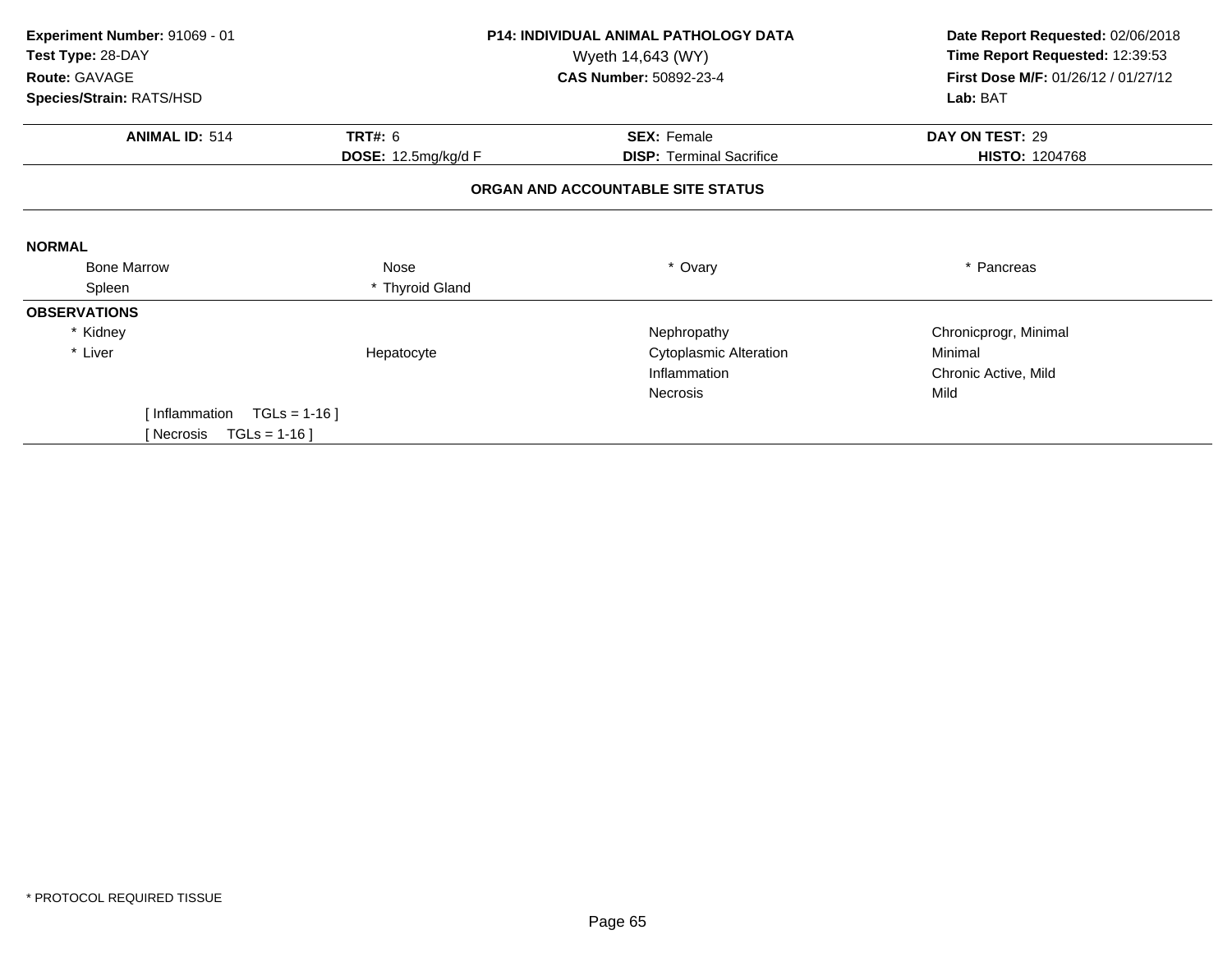| Experiment Number: 91069 - 01<br>Test Type: 28-DAY<br>Route: GAVAGE<br>Species/Strain: RATS/HSD | <b>P14: INDIVIDUAL ANIMAL PATHOLOGY DATA</b><br>Wyeth 14,643 (WY)<br>CAS Number: 50892-23-4 |                                                       | Date Report Requested: 02/06/2018<br>Time Report Requested: 12:39:53<br>First Dose M/F: 01/26/12 / 01/27/12<br>Lab: BAT |  |
|-------------------------------------------------------------------------------------------------|---------------------------------------------------------------------------------------------|-------------------------------------------------------|-------------------------------------------------------------------------------------------------------------------------|--|
| <b>ANIMAL ID: 515</b>                                                                           | TRT#: 6<br><b>DOSE:</b> 12.5mg/kg/d F                                                       | <b>SEX: Female</b><br><b>DISP: Terminal Sacrifice</b> | DAY ON TEST: 29<br><b>HISTO: 1204769</b>                                                                                |  |
|                                                                                                 |                                                                                             | ORGAN AND ACCOUNTABLE SITE STATUS                     |                                                                                                                         |  |
| <b>NORMAL</b>                                                                                   |                                                                                             |                                                       |                                                                                                                         |  |
| <b>Bone Marrow</b>                                                                              | * Kidney                                                                                    | Nose                                                  | * Ovary                                                                                                                 |  |
| * Pancreas                                                                                      | Spleen                                                                                      | * Thyroid Gland                                       |                                                                                                                         |  |
| <b>OBSERVATIONS</b>                                                                             |                                                                                             |                                                       |                                                                                                                         |  |
| * Liver                                                                                         | Hepatocyte                                                                                  | <b>Cytoplasmic Alteration</b>                         | Minimal                                                                                                                 |  |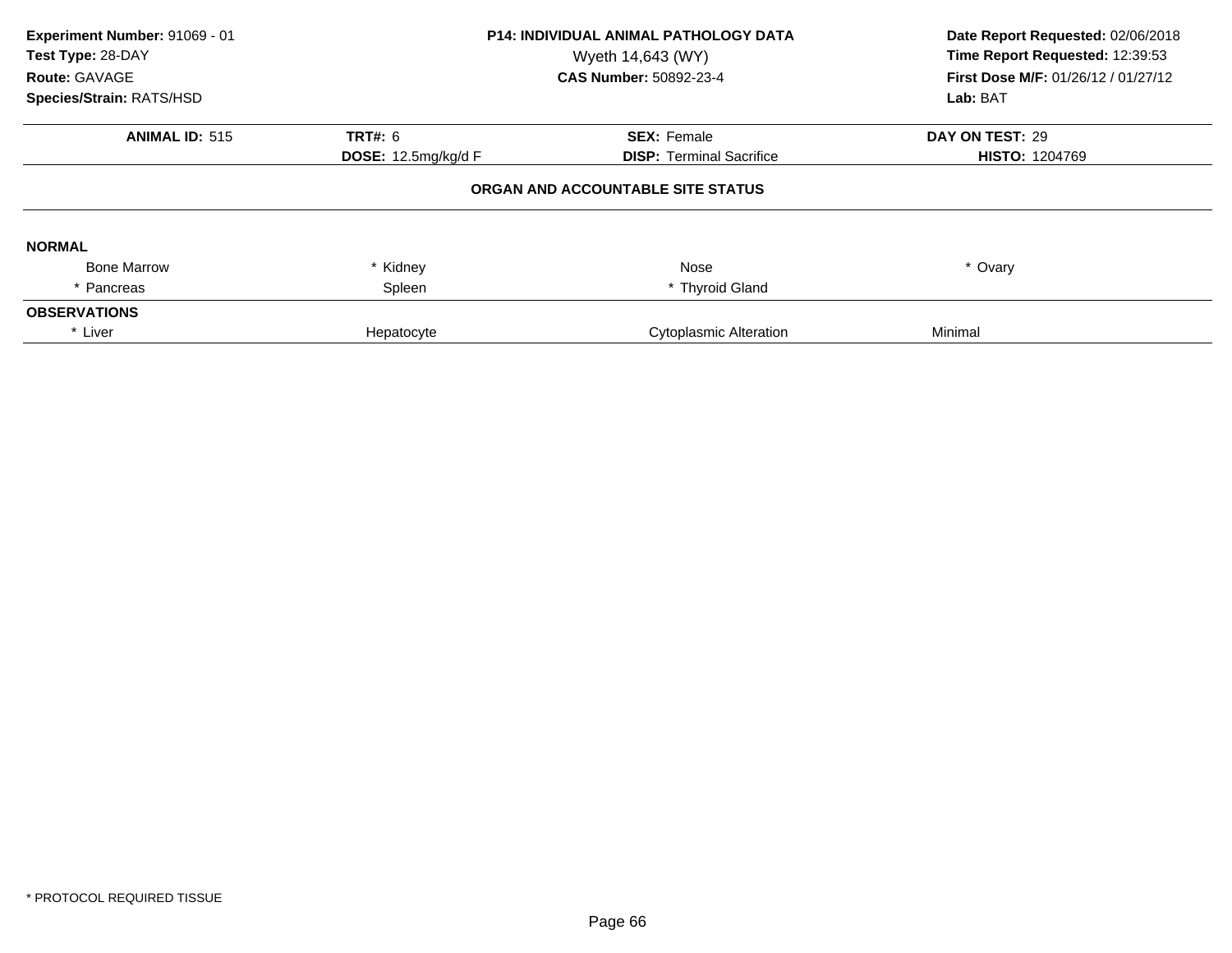| Experiment Number: 91069 - 01<br>Test Type: 28-DAY<br>Route: GAVAGE<br>Species/Strain: RATS/HSD                             |                | <b>P14: INDIVIDUAL ANIMAL PATHOLOGY DATA</b><br>Wyeth 14,643 (WY)<br><b>CAS Number: 50892-23-4</b> | Date Report Requested: 02/06/2018<br>Time Report Requested: 12:39:53<br>First Dose M/F: 01/26/12 / 01/27/12<br>Lab: BAT |  |  |  |
|-----------------------------------------------------------------------------------------------------------------------------|----------------|----------------------------------------------------------------------------------------------------|-------------------------------------------------------------------------------------------------------------------------|--|--|--|
| <b>ANIMAL ID: 516</b>                                                                                                       | <b>TRT#: 6</b> | <b>SEX: Female</b>                                                                                 | DAY ON TEST: 29                                                                                                         |  |  |  |
| <b>DOSE:</b> 12.5mg/kg/d F<br><b>DISP:</b> Terminal Sacrifice<br><b>HISTO: 1204770</b><br>ORGAN AND ACCOUNTABLE SITE STATUS |                |                                                                                                    |                                                                                                                         |  |  |  |
| <b>NORMAL</b>                                                                                                               |                |                                                                                                    |                                                                                                                         |  |  |  |
| <b>Bone Marrow</b><br>* Thyroid Gland                                                                                       | Nose           | * Ovary                                                                                            | Spleen                                                                                                                  |  |  |  |
| <b>OBSERVATIONS</b>                                                                                                         |                |                                                                                                    |                                                                                                                         |  |  |  |
| * Kidney                                                                                                                    |                | Nephropathy                                                                                        | Chronicprogr, Minimal                                                                                                   |  |  |  |
| * Liver                                                                                                                     | Hepatocyte     | <b>Cytoplasmic Alteration</b>                                                                      | Minimal                                                                                                                 |  |  |  |
| * Pancreas                                                                                                                  |                | Inflammation                                                                                       | Chronic, Minimal                                                                                                        |  |  |  |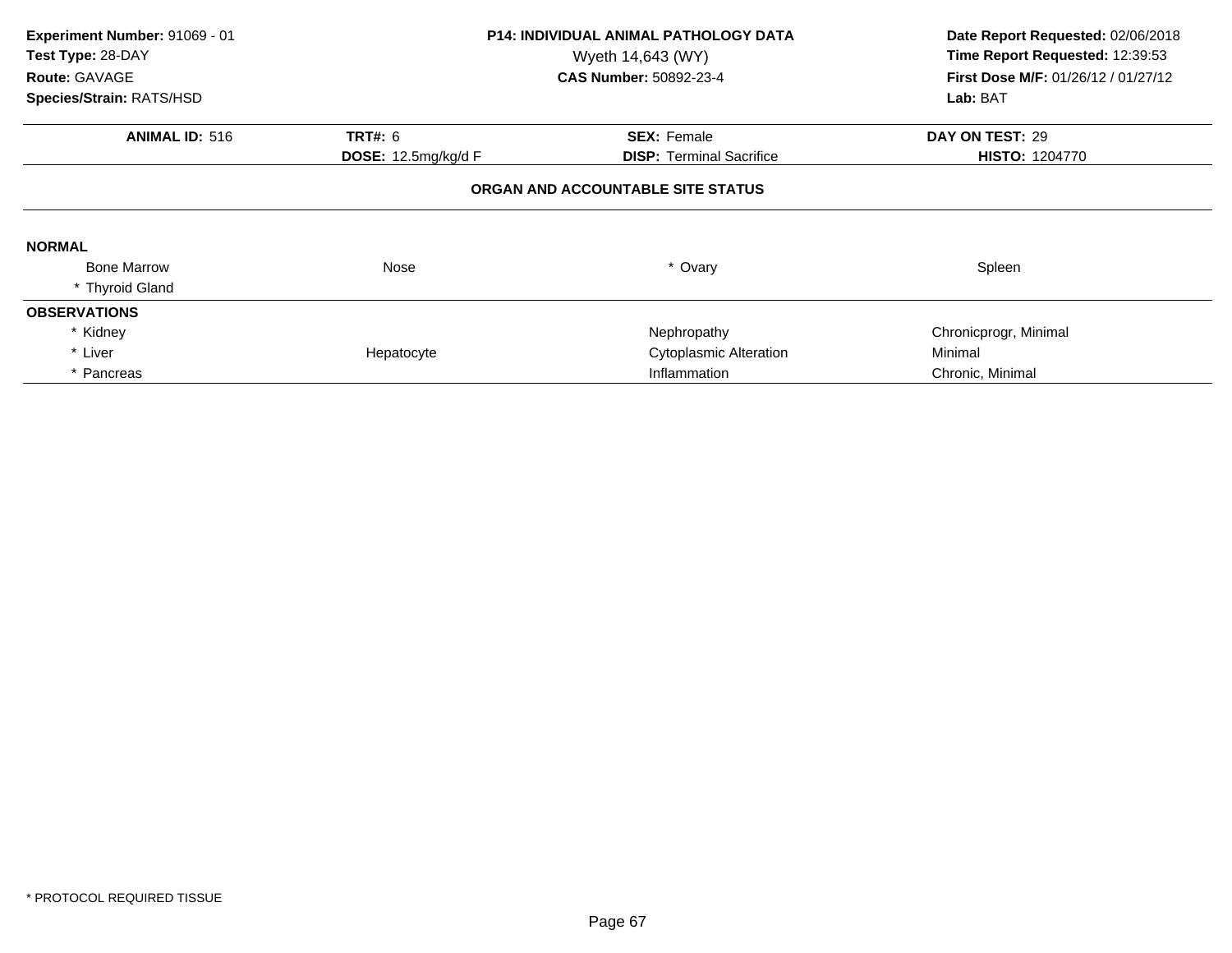| Experiment Number: 91069 - 01<br>Test Type: 28-DAY<br>Route: GAVAGE<br>Species/Strain: RATS/HSD |                            | P14: INDIVIDUAL ANIMAL PATHOLOGY DATA<br>Wyeth 14,643 (WY)<br>CAS Number: 50892-23-4 | Date Report Requested: 02/06/2018<br>Time Report Requested: 12:39:53<br>First Dose M/F: 01/26/12 / 01/27/12<br>Lab: BAT |  |
|-------------------------------------------------------------------------------------------------|----------------------------|--------------------------------------------------------------------------------------|-------------------------------------------------------------------------------------------------------------------------|--|
| <b>ANIMAL ID: 517</b>                                                                           | <b>TRT#: 6</b>             | <b>SEX: Female</b>                                                                   | DAY ON TEST: 29                                                                                                         |  |
|                                                                                                 | <b>DOSE:</b> 12.5mg/kg/d F | <b>DISP:</b> Terminal Sacrifice                                                      | <b>HISTO: 1204771</b>                                                                                                   |  |
|                                                                                                 |                            | ORGAN AND ACCOUNTABLE SITE STATUS                                                    |                                                                                                                         |  |
| <b>NORMAL</b>                                                                                   |                            |                                                                                      |                                                                                                                         |  |
| <b>Bone Marrow</b>                                                                              | Nose                       | * Ovary                                                                              | * Pancreas                                                                                                              |  |
| Spleen                                                                                          | * Thyroid Gland            |                                                                                      |                                                                                                                         |  |
| <b>OBSERVATIONS</b>                                                                             |                            |                                                                                      |                                                                                                                         |  |
| * Kidney                                                                                        |                            | Nephropathy                                                                          | Chronicprogr, Minimal                                                                                                   |  |
| * Liver                                                                                         | Hepatocyte                 | Cytoplasmic Alteration                                                               | Minimal                                                                                                                 |  |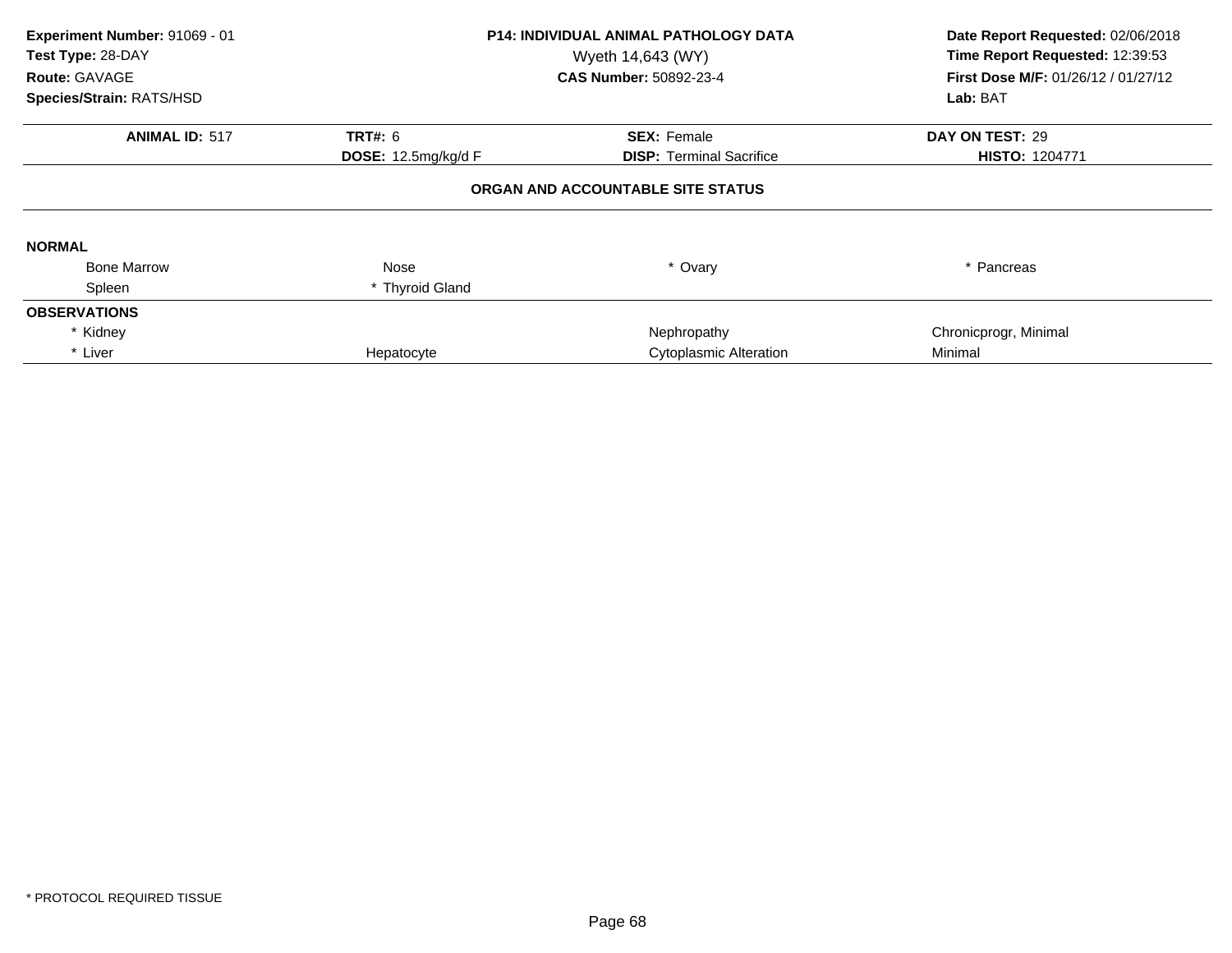| Experiment Number: 91069 - 01<br>Test Type: 28-DAY<br>Route: GAVAGE<br>Species/Strain: RATS/HSD |                     | <b>P14: INDIVIDUAL ANIMAL PATHOLOGY DATA</b><br>Wyeth 14,643 (WY)<br><b>CAS Number: 50892-23-4</b> | Date Report Requested: 02/06/2018<br>Time Report Requested: 12:39:53<br>First Dose M/F: 01/26/12 / 01/27/12<br>Lab: BAT |  |
|-------------------------------------------------------------------------------------------------|---------------------|----------------------------------------------------------------------------------------------------|-------------------------------------------------------------------------------------------------------------------------|--|
|                                                                                                 |                     |                                                                                                    |                                                                                                                         |  |
| <b>ANIMAL ID: 518</b>                                                                           | <b>TRT#: 6</b>      | <b>SEX: Female</b>                                                                                 | DAY ON TEST: 29                                                                                                         |  |
|                                                                                                 | DOSE: 12.5mg/kg/d F | <b>DISP:</b> Terminal Sacrifice                                                                    | <b>HISTO: 1204772</b>                                                                                                   |  |
| <b>NORMAL</b>                                                                                   |                     | ORGAN AND ACCOUNTABLE SITE STATUS                                                                  |                                                                                                                         |  |
| <b>Bone Marrow</b>                                                                              | * Kidney            | Nose                                                                                               | * Ovary                                                                                                                 |  |
| * Pancreas                                                                                      | Spleen              | * Thyroid Gland                                                                                    |                                                                                                                         |  |
| <b>OBSERVATIONS</b>                                                                             |                     |                                                                                                    |                                                                                                                         |  |
| * Liver                                                                                         | Hepatocyte          | <b>Cytoplasmic Alteration</b>                                                                      | Mild                                                                                                                    |  |
|                                                                                                 | Hepatocyte          | Hypertrophy                                                                                        | Minimal                                                                                                                 |  |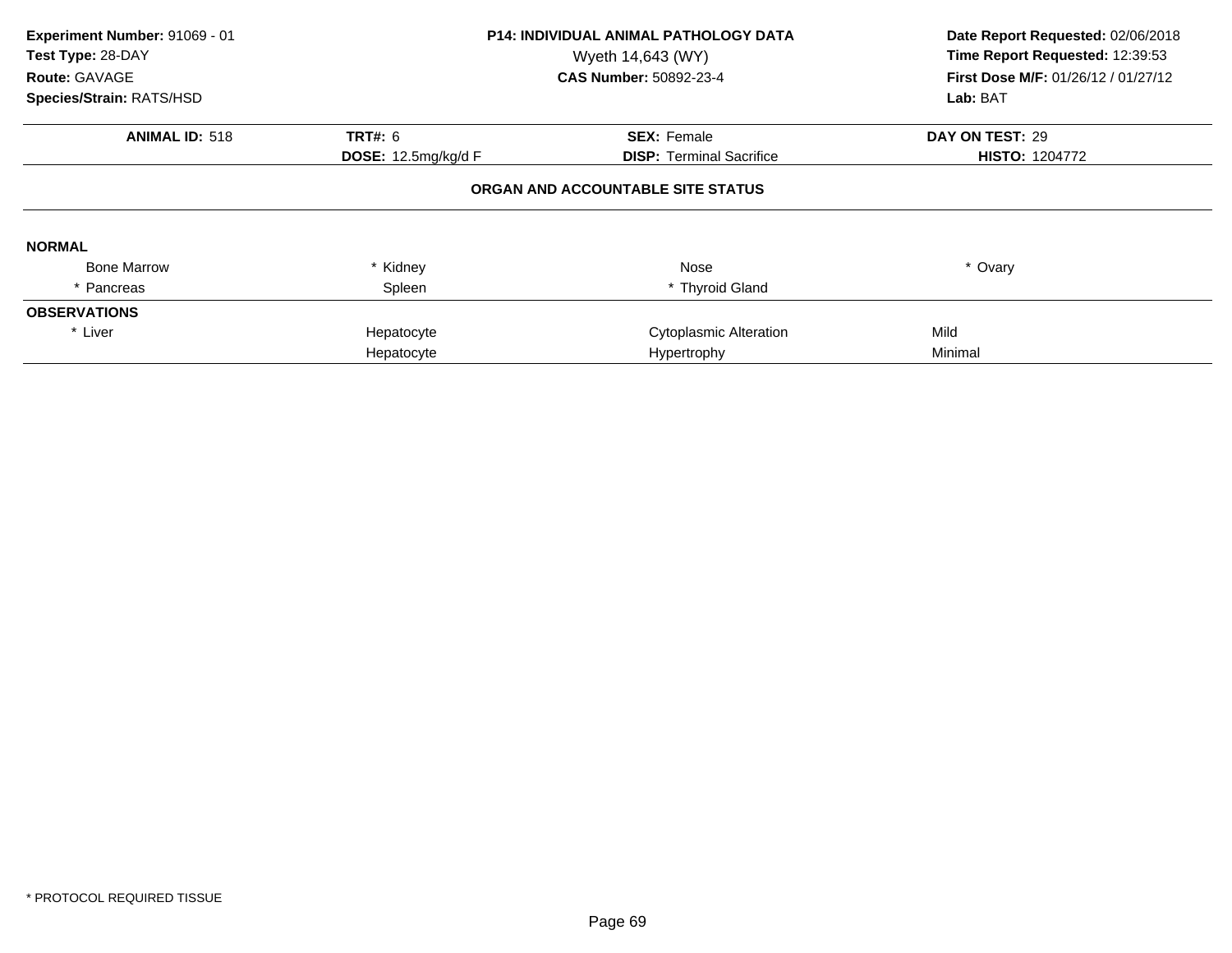| Experiment Number: 91069 - 01<br>Test Type: 28-DAY<br>Route: GAVAGE<br>Species/Strain: RATS/HSD | <b>P14: INDIVIDUAL ANIMAL PATHOLOGY DATA</b><br>Wyeth 14,643 (WY)<br><b>CAS Number: 50892-23-4</b> |                                   | Date Report Requested: 02/06/2018<br>Time Report Requested: 12:39:53<br>First Dose M/F: 01/26/12 / 01/27/12<br>Lab: BAT |  |
|-------------------------------------------------------------------------------------------------|----------------------------------------------------------------------------------------------------|-----------------------------------|-------------------------------------------------------------------------------------------------------------------------|--|
| <b>ANIMAL ID: 519</b>                                                                           | <b>TRT#: 6</b>                                                                                     | <b>SEX: Female</b>                | DAY ON TEST: 29                                                                                                         |  |
|                                                                                                 | DOSE: 12.5mg/kg/d F                                                                                | <b>DISP: Terminal Sacrifice</b>   | <b>HISTO: 1204773</b>                                                                                                   |  |
|                                                                                                 |                                                                                                    | ORGAN AND ACCOUNTABLE SITE STATUS |                                                                                                                         |  |
| <b>NORMAL</b>                                                                                   |                                                                                                    |                                   |                                                                                                                         |  |
| <b>Bone Marrow</b>                                                                              | Kidney                                                                                             | Nose                              | * Ovary                                                                                                                 |  |
| Pancreas                                                                                        | Spleen                                                                                             | * Thyroid Gland                   |                                                                                                                         |  |
| <b>OBSERVATIONS</b>                                                                             |                                                                                                    |                                   |                                                                                                                         |  |
| * Liver                                                                                         | Hepatocyte                                                                                         | <b>Cytoplasmic Alteration</b>     | Minimal                                                                                                                 |  |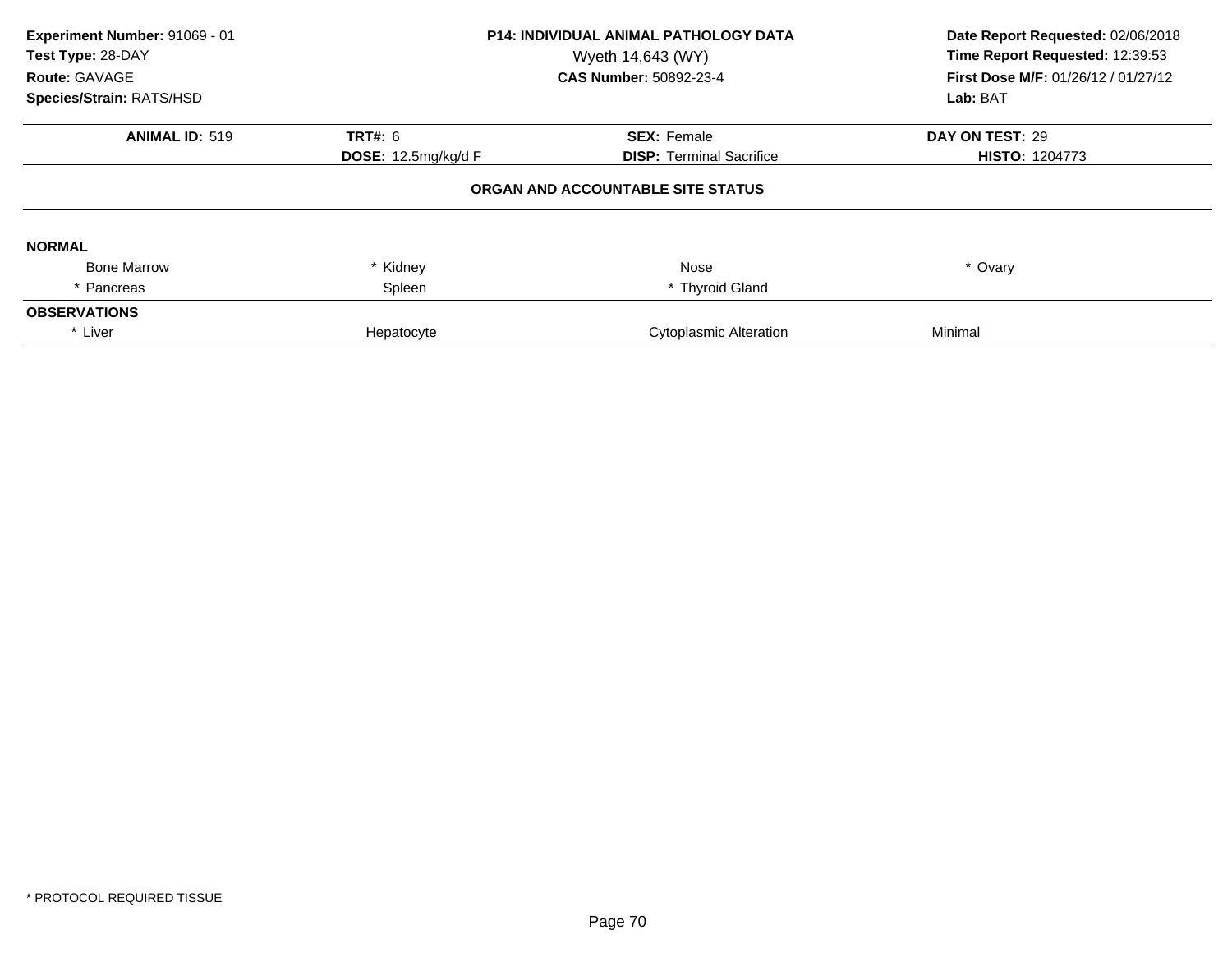| Experiment Number: 91069 - 01<br>Test Type: 28-DAY<br>Route: GAVAGE<br>Species/Strain: RATS/HSD |                     | <b>P14: INDIVIDUAL ANIMAL PATHOLOGY DATA</b><br>Wyeth 14,643 (WY)<br>CAS Number: 50892-23-4 | Date Report Requested: 02/06/2018<br>Time Report Requested: 12:39:53<br>First Dose M/F: 01/26/12 / 01/27/12<br>Lab: BAT |
|-------------------------------------------------------------------------------------------------|---------------------|---------------------------------------------------------------------------------------------|-------------------------------------------------------------------------------------------------------------------------|
| <b>ANIMAL ID: 520</b>                                                                           | <b>TRT#: 6</b>      | <b>SEX: Female</b>                                                                          | DAY ON TEST: 29                                                                                                         |
|                                                                                                 | DOSE: 12.5mg/kg/d F | <b>DISP:</b> Terminal Sacrifice                                                             | <b>HISTO: 1204774</b>                                                                                                   |
|                                                                                                 |                     | ORGAN AND ACCOUNTABLE SITE STATUS                                                           |                                                                                                                         |
| <b>NORMAL</b>                                                                                   |                     |                                                                                             |                                                                                                                         |
| <b>Bone Marrow</b>                                                                              | * Kidney            | Nose                                                                                        | * Ovary                                                                                                                 |
| Pancreas                                                                                        | Spleen              | * Thyroid Gland                                                                             |                                                                                                                         |
| <b>OBSERVATIONS</b>                                                                             |                     |                                                                                             |                                                                                                                         |
| * Liver                                                                                         | Hepatocyte          | Cytoplasmic Alteration                                                                      | Mild                                                                                                                    |
|                                                                                                 | Hepatocyte          | Hypertrophy                                                                                 | Minimal                                                                                                                 |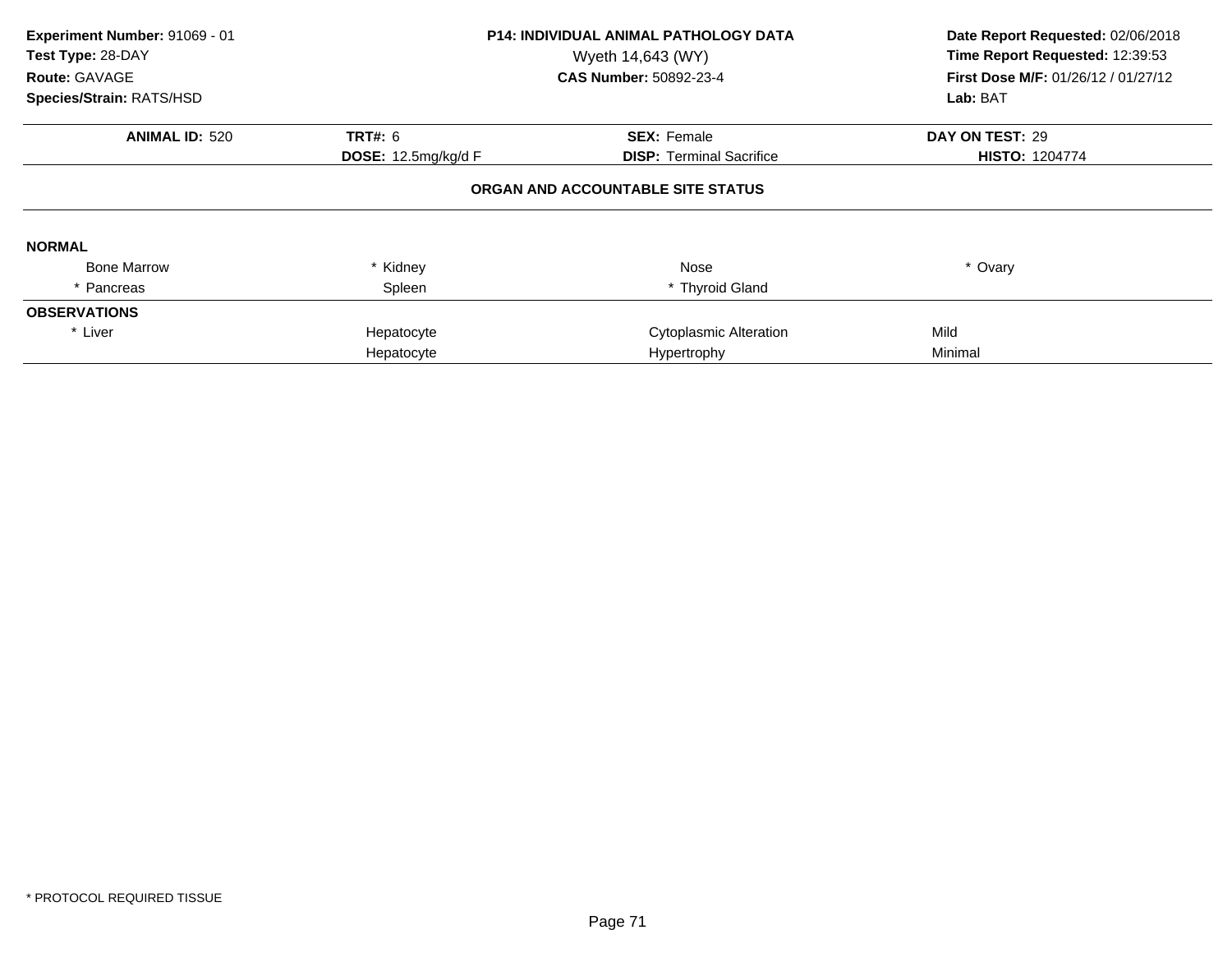| Experiment Number: 91069 - 01<br>Test Type: 28-DAY<br>Route: GAVAGE<br>Species/Strain: RATS/HSD |                                     | <b>P14: INDIVIDUAL ANIMAL PATHOLOGY DATA</b><br>Wyeth 14,643 (WY)<br><b>CAS Number: 50892-23-4</b> |                                          |
|-------------------------------------------------------------------------------------------------|-------------------------------------|----------------------------------------------------------------------------------------------------|------------------------------------------|
|                                                                                                 |                                     |                                                                                                    | Lab: BAT                                 |
| <b>ANIMAL ID: 521</b>                                                                           | <b>TRT#: 8</b><br>DOSE: 25mg/kg/d F | <b>SEX: Female</b><br><b>DISP: Terminal Sacrifice</b>                                              | DAY ON TEST: 29<br><b>HISTO: 1204775</b> |
|                                                                                                 |                                     | ORGAN AND ACCOUNTABLE SITE STATUS                                                                  |                                          |
| <b>NORMAL</b>                                                                                   |                                     |                                                                                                    |                                          |
| <b>Adrenal Cortex</b>                                                                           | * Adrenal Medulla                   | * Blood Vessel                                                                                     | * Bone                                   |
| * Bone Marrow                                                                                   | * Brain                             | * Clitoral Gland                                                                                   | * Esophagus                              |
| * Eye                                                                                           | * Harderian Gland                   | * Heart                                                                                            | * Intestine Large, Cecum                 |
| * Intestine Large, Colon                                                                        | * Intestine Large, Rectum           | * Intestine Small, Duodenum                                                                        | * Intestine Small, Ileum                 |
| * Intestine Small, Jejunum                                                                      | * Islets. Pancreatic                | * Kidney                                                                                           | * Lung                                   |
| * Lymph Node, Mandibular                                                                        | * Lymph Node, Mesenteric            | * Mammary Gland                                                                                    | * Nose                                   |
| * Ovary                                                                                         | * Pancreas                          | * Parathyroid Gland                                                                                | * Pituitary Gland                        |
| * Salivary Glands                                                                               | * Skin                              | * Spleen                                                                                           | * Stomach, Forestomach                   |
| * Stomach, Glandular                                                                            | * Thymus                            | * Thyroid Gland                                                                                    | * Trachea                                |
| * Urinary Bladder                                                                               | * Uterus                            |                                                                                                    |                                          |
| <b>OBSERVATIONS</b>                                                                             |                                     |                                                                                                    |                                          |
| * Liver                                                                                         | Hepatocyte                          | <b>Cytoplasmic Alteration</b>                                                                      | Mild                                     |
|                                                                                                 | Hepatocyte                          | Hypertrophy                                                                                        | Minimal                                  |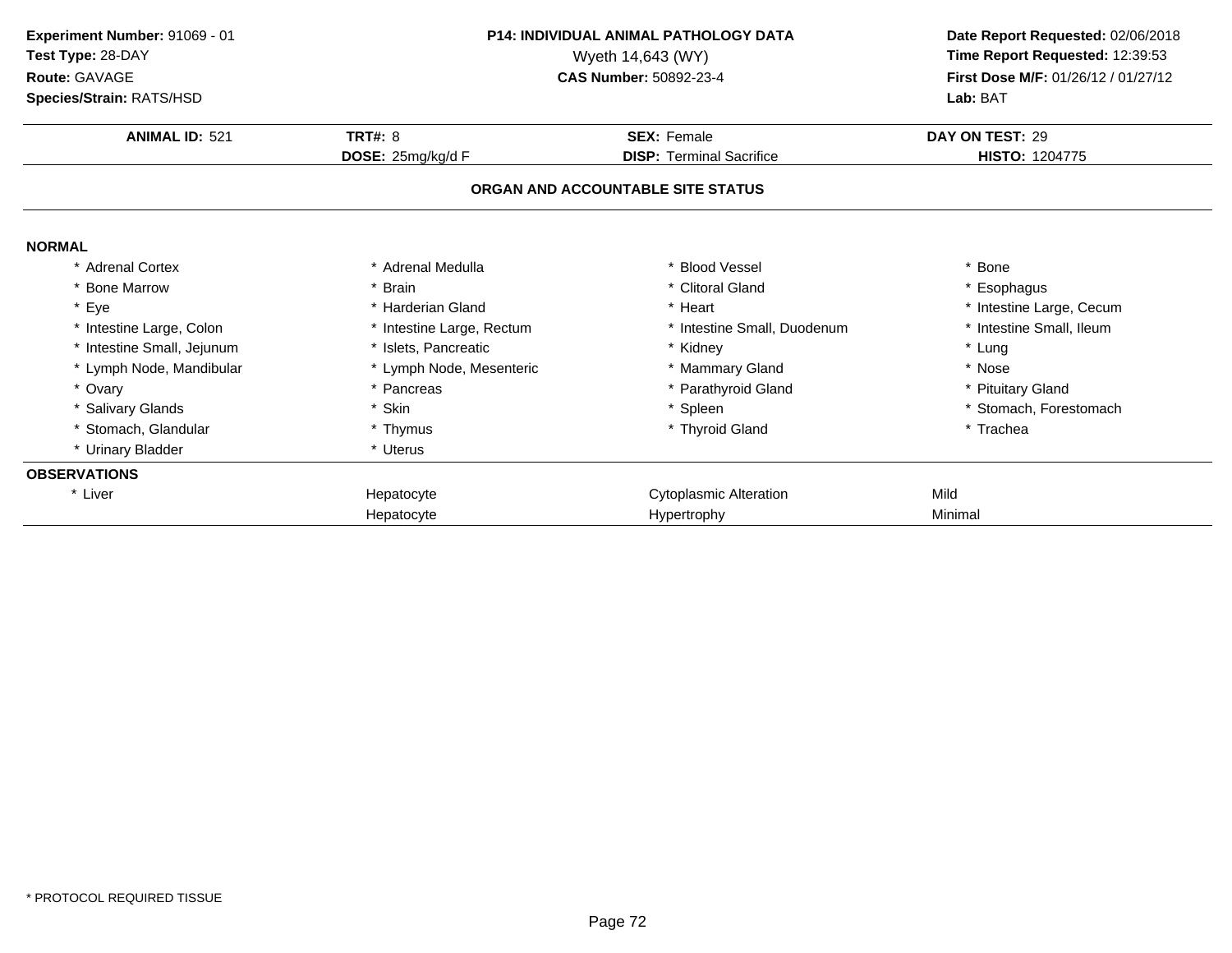| Experiment Number: 91069 - 01<br>Test Type: 28-DAY<br>Route: GAVAGE<br>Species/Strain: RATS/HSD | <b>P14: INDIVIDUAL ANIMAL PATHOLOGY DATA</b><br>Wyeth 14,643 (WY)<br>CAS Number: 50892-23-4 |                                   | Date Report Requested: 02/06/2018<br>Time Report Requested: 12:39:53<br>First Dose M/F: 01/26/12 / 01/27/12<br>Lab: BAT |
|-------------------------------------------------------------------------------------------------|---------------------------------------------------------------------------------------------|-----------------------------------|-------------------------------------------------------------------------------------------------------------------------|
| <b>ANIMAL ID: 522</b>                                                                           | <b>TRT#: 8</b>                                                                              | <b>SEX: Female</b>                | DAY ON TEST: 29                                                                                                         |
|                                                                                                 | DOSE: 25mg/kg/d F                                                                           | <b>DISP: Terminal Sacrifice</b>   | <b>HISTO: 1204776</b>                                                                                                   |
|                                                                                                 |                                                                                             | ORGAN AND ACCOUNTABLE SITE STATUS |                                                                                                                         |
| <b>NORMAL</b>                                                                                   |                                                                                             |                                   |                                                                                                                         |
| * Adrenal Cortex                                                                                | * Adrenal Medulla                                                                           | * Blood Vessel                    | * Bone                                                                                                                  |
| <b>Bone Marrow</b>                                                                              | <b>Brain</b>                                                                                | * Clitoral Gland                  | * Eye                                                                                                                   |
| * Harderian Gland                                                                               | * Heart                                                                                     | * Intestine Large, Cecum          | * Intestine Large, Colon                                                                                                |
| * Intestine Large, Rectum                                                                       | * Intestine Small, Duodenum                                                                 | * Intestine Small, Ileum          | * Intestine Small, Jejunum                                                                                              |
| * Islets, Pancreatic                                                                            | * Lung                                                                                      | * Lymph Node, Mandibular          | * Lymph Node, Mesenteric                                                                                                |
| * Mammary Gland                                                                                 | * Nose                                                                                      | * Ovary                           | * Pancreas                                                                                                              |
| * Parathyroid Gland                                                                             | * Pituitary Gland                                                                           | * Salivary Glands                 | * Skin                                                                                                                  |
| * Spleen                                                                                        | * Stomach, Forestomach                                                                      | * Stomach, Glandular              | * Thymus                                                                                                                |
| * Thyroid Gland                                                                                 | * Trachea                                                                                   | * Urinary Bladder                 | * Uterus                                                                                                                |
| <b>OBSERVATIONS</b>                                                                             |                                                                                             |                                   |                                                                                                                         |
| * Esophagus                                                                                     | <b>Muscularis</b>                                                                           | Degeneration                      | Minimal                                                                                                                 |
|                                                                                                 | <b>Muscularis</b>                                                                           | Inflammation                      | Chronic, Minimal                                                                                                        |
| * Kidney                                                                                        |                                                                                             | Nephropathy                       | Chronicprogr, Minimal                                                                                                   |
| * Liver                                                                                         | Hepatocyte                                                                                  | <b>Cytoplasmic Alteration</b>     | Mild                                                                                                                    |
|                                                                                                 | Hepatocyte                                                                                  | Hypertrophy                       | Minimal                                                                                                                 |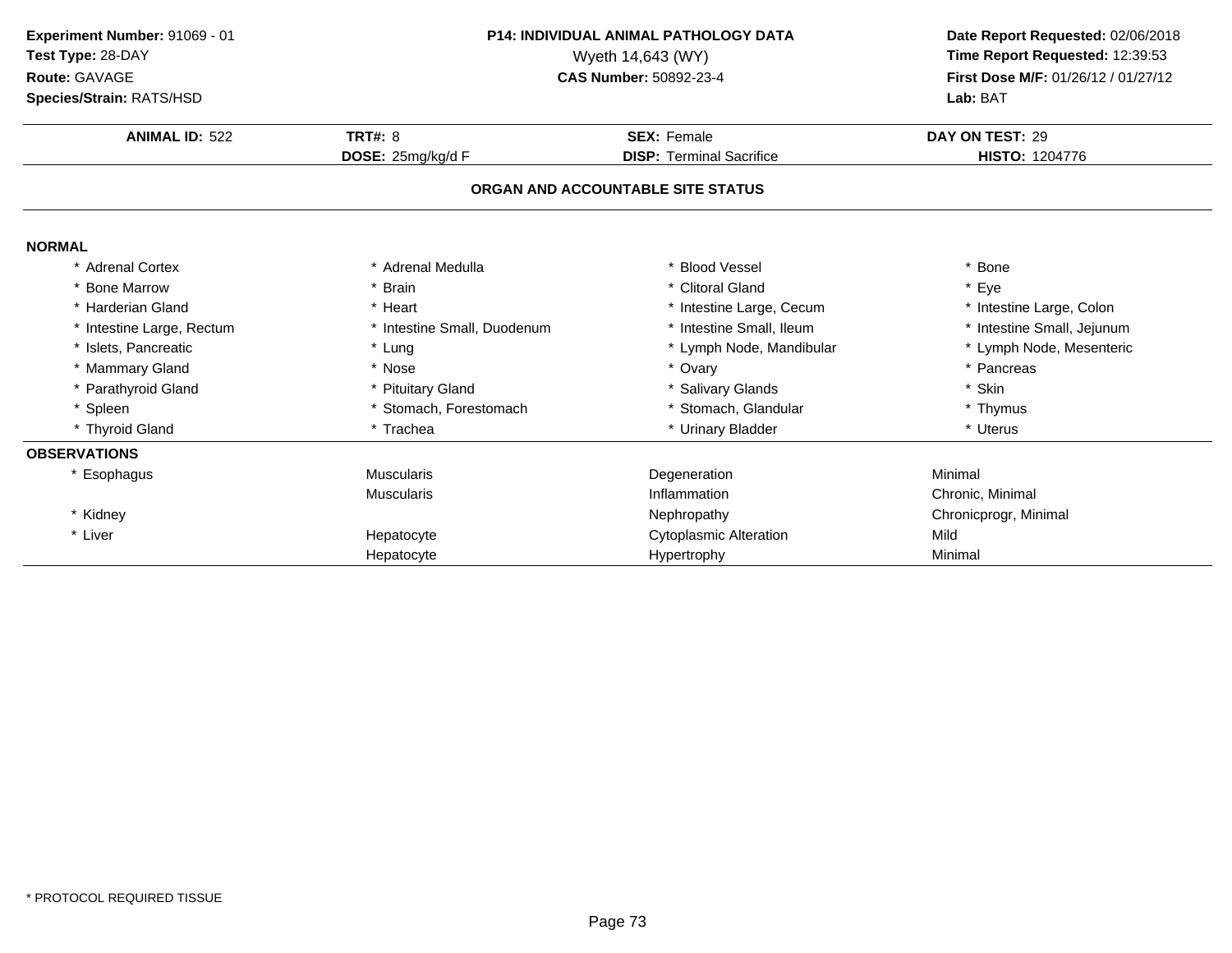| Experiment Number: 91069 - 01<br>Test Type: 28-DAY<br>Route: GAVAGE<br>Species/Strain: RATS/HSD | <b>P14: INDIVIDUAL ANIMAL PATHOLOGY DATA</b><br>Wyeth 14,643 (WY)<br>CAS Number: 50892-23-4 |                                                       | Date Report Requested: 02/06/2018<br>Time Report Requested: 12:39:53<br>First Dose M/F: 01/26/12 / 01/27/12<br>Lab: BAT |  |
|-------------------------------------------------------------------------------------------------|---------------------------------------------------------------------------------------------|-------------------------------------------------------|-------------------------------------------------------------------------------------------------------------------------|--|
|                                                                                                 |                                                                                             |                                                       |                                                                                                                         |  |
| <b>ANIMAL ID: 523</b>                                                                           | <b>TRT#: 8</b><br>DOSE: 25mg/kg/d F                                                         | <b>SEX: Female</b><br><b>DISP: Terminal Sacrifice</b> | DAY ON TEST: 29<br><b>HISTO: 1204777</b>                                                                                |  |
|                                                                                                 |                                                                                             | ORGAN AND ACCOUNTABLE SITE STATUS                     |                                                                                                                         |  |
| <b>NORMAL</b>                                                                                   |                                                                                             |                                                       |                                                                                                                         |  |
| * Adrenal Cortex                                                                                | * Adrenal Medulla                                                                           | <b>Blood Vessel</b>                                   | * Bone                                                                                                                  |  |
| <b>Bone Marrow</b>                                                                              | * Brain                                                                                     | * Clitoral Gland                                      | * Esophagus                                                                                                             |  |
| Eye<br>$\star$                                                                                  | * Harderian Gland                                                                           | * Heart                                               | * Intestine Large, Cecum                                                                                                |  |
| * Intestine Large, Colon                                                                        | * Intestine Large, Rectum                                                                   | * Intestine Small, Duodenum                           | * Intestine Small, Ileum                                                                                                |  |
| * Intestine Small, Jejunum                                                                      | * Islets. Pancreatic                                                                        | * Kidney                                              | * Lung                                                                                                                  |  |
| * Lymph Node, Mandibular                                                                        | * Lymph Node, Mesenteric                                                                    | * Mammary Gland                                       | * Nose                                                                                                                  |  |
| * Ovary                                                                                         | * Pancreas                                                                                  | * Parathyroid Gland                                   | * Pituitary Gland                                                                                                       |  |
| * Salivary Glands                                                                               | * Skin                                                                                      | * Spleen                                              | * Stomach, Forestomach                                                                                                  |  |
| * Stomach, Glandular                                                                            | * Thymus                                                                                    | * Thyroid Gland                                       | * Trachea                                                                                                               |  |
| * Urinary Bladder                                                                               |                                                                                             |                                                       |                                                                                                                         |  |
| <b>OBSERVATIONS</b>                                                                             |                                                                                             |                                                       |                                                                                                                         |  |
| * Liver                                                                                         | Hepatocyte                                                                                  | <b>Cytoplasmic Alteration</b>                         | Mild                                                                                                                    |  |
|                                                                                                 | Hepatocyte                                                                                  | Hypertrophy                                           | Minimal                                                                                                                 |  |
| * Uterus                                                                                        |                                                                                             | Cyst                                                  |                                                                                                                         |  |
| $TGLs = 1-16$<br>[ Cyst                                                                         |                                                                                             |                                                       |                                                                                                                         |  |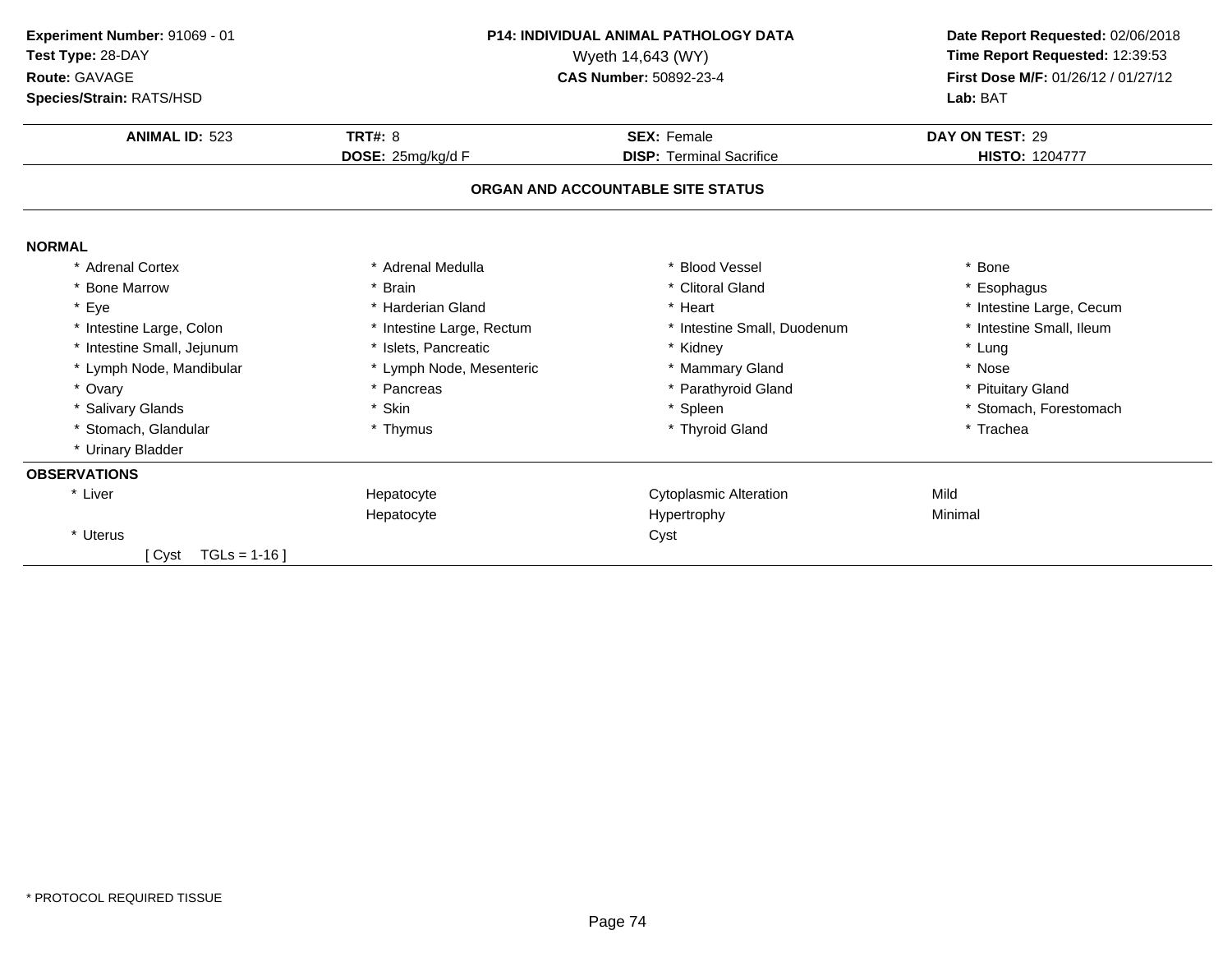| Experiment Number: 91069 - 01<br>Test Type: 28-DAY<br>Route: GAVAGE<br>Species/Strain: RATS/HSD | <b>P14: INDIVIDUAL ANIMAL PATHOLOGY DATA</b><br>Wyeth 14,643 (WY)<br>CAS Number: 50892-23-4 |                                   | Date Report Requested: 02/06/2018<br>Time Report Requested: 12:39:53<br>First Dose M/F: 01/26/12 / 01/27/12<br>Lab: BAT |
|-------------------------------------------------------------------------------------------------|---------------------------------------------------------------------------------------------|-----------------------------------|-------------------------------------------------------------------------------------------------------------------------|
|                                                                                                 |                                                                                             |                                   |                                                                                                                         |
| <b>ANIMAL ID: 524</b>                                                                           | <b>TRT#: 8</b>                                                                              | <b>SEX: Female</b>                | DAY ON TEST: 29                                                                                                         |
|                                                                                                 | DOSE: 25mg/kg/d F                                                                           | <b>DISP: Terminal Sacrifice</b>   | <b>HISTO: 1204778</b>                                                                                                   |
|                                                                                                 |                                                                                             | ORGAN AND ACCOUNTABLE SITE STATUS |                                                                                                                         |
| <b>NORMAL</b>                                                                                   |                                                                                             |                                   |                                                                                                                         |
| * Adrenal Cortex                                                                                | * Adrenal Medulla                                                                           | <b>Blood Vessel</b>               | * Bone                                                                                                                  |
| * Bone Marrow                                                                                   | * Brain                                                                                     | * Clitoral Gland                  | * Esophagus                                                                                                             |
| * Eye                                                                                           | * Harderian Gland                                                                           | * Heart                           | * Intestine Large, Cecum                                                                                                |
| * Intestine Large, Colon                                                                        | * Intestine Large, Rectum                                                                   | * Intestine Small, Duodenum       | * Intestine Small, Ileum                                                                                                |
| * Intestine Small, Jejunum                                                                      | * Islets, Pancreatic                                                                        | * Lung                            | * Lymph Node, Mandibular                                                                                                |
| * Lymph Node, Mesenteric                                                                        | * Mammary Gland                                                                             | * Nose                            | * Ovary                                                                                                                 |
| * Pancreas                                                                                      | * Pituitary Gland                                                                           | * Salivary Glands                 | * Skin                                                                                                                  |
| * Spleen                                                                                        | * Stomach, Forestomach                                                                      | * Stomach, Glandular              | * Thymus                                                                                                                |
| * Thyroid Gland                                                                                 | * Trachea                                                                                   | * Urinary Bladder                 | * Uterus                                                                                                                |
| <b>MISSING</b>                                                                                  |                                                                                             |                                   |                                                                                                                         |
| * Parathyroid Gland                                                                             |                                                                                             |                                   |                                                                                                                         |
| <b>OBSERVATIONS</b>                                                                             |                                                                                             |                                   |                                                                                                                         |
| * Kidney                                                                                        |                                                                                             | Nephropathy                       | Chronicprogr, Minimal                                                                                                   |
| * Liver                                                                                         | Hepatocyte                                                                                  | <b>Cytoplasmic Alteration</b>     | Mild                                                                                                                    |
|                                                                                                 | Hepatocyte                                                                                  | Hypertrophy                       | Minimal                                                                                                                 |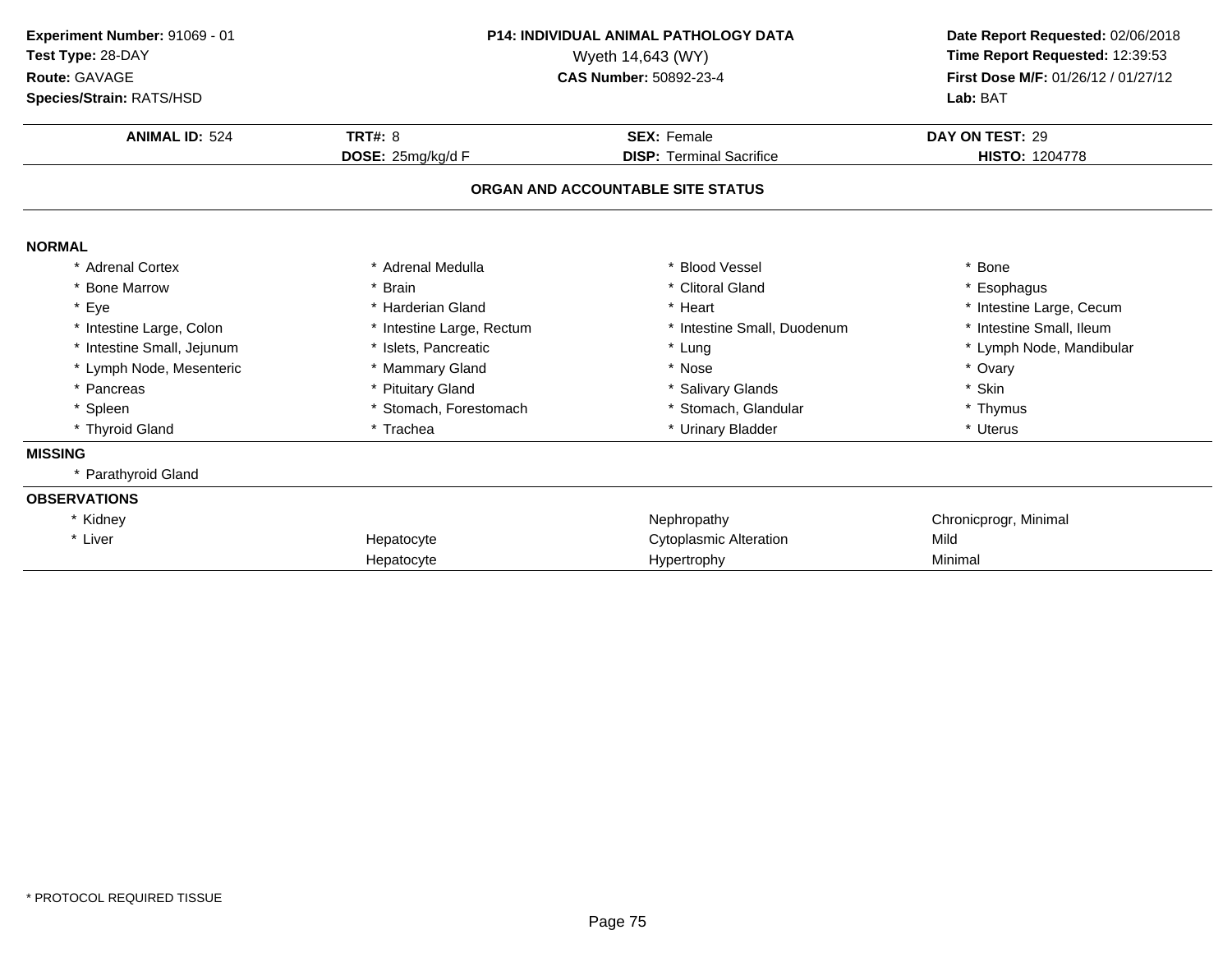| Experiment Number: 91069 - 01 | <b>P14: INDIVIDUAL ANIMAL PATHOLOGY DATA</b><br>Wyeth 14,643 (WY)<br>CAS Number: 50892-23-4 |                                   | Date Report Requested: 02/06/2018   |
|-------------------------------|---------------------------------------------------------------------------------------------|-----------------------------------|-------------------------------------|
| Test Type: 28-DAY             |                                                                                             |                                   | Time Report Requested: 12:39:53     |
| Route: GAVAGE                 |                                                                                             |                                   | First Dose M/F: 01/26/12 / 01/27/12 |
| Species/Strain: RATS/HSD      |                                                                                             |                                   | Lab: BAT                            |
| <b>ANIMAL ID: 525</b>         | <b>TRT#: 8</b>                                                                              | <b>SEX: Female</b>                | DAY ON TEST: 29                     |
|                               | DOSE: 25mg/kg/d F                                                                           | <b>DISP: Terminal Sacrifice</b>   | <b>HISTO: 1204779</b>               |
|                               |                                                                                             | ORGAN AND ACCOUNTABLE SITE STATUS |                                     |
| <b>NORMAL</b>                 |                                                                                             |                                   |                                     |
| <b>Adrenal Cortex</b>         | * Adrenal Medulla                                                                           | * Blood Vessel                    | * Bone                              |
| <b>Bone Marrow</b>            | * Brain                                                                                     | * Clitoral Gland                  | Esophagus                           |
| * Eye                         | * Harderian Gland                                                                           | * Heart                           | * Intestine Large, Cecum            |
| * Intestine Large, Colon      | * Intestine Large, Rectum                                                                   | * Intestine Small, Duodenum       | * Intestine Small, Ileum            |
| Intestine Small, Jejunum      | * Islets. Pancreatic                                                                        | * Lung                            | * Lymph Node, Mandibular            |
| * Lymph Node, Mesenteric      | * Mammary Gland                                                                             | * Nose                            | * Ovary                             |
| * Pancreas                    | * Parathyroid Gland                                                                         | * Pituitary Gland                 | * Salivary Glands                   |
| * Skin                        | * Spleen                                                                                    | * Stomach, Forestomach            | * Stomach, Glandular                |
| * Thymus                      | * Thyroid Gland                                                                             | * Trachea                         | * Urinary Bladder                   |
| <b>OBSERVATIONS</b>           |                                                                                             |                                   |                                     |
| * Kidney                      |                                                                                             | Nephropathy                       | Chronicprogr, Minimal               |
| * Liver                       | Hepatocyte                                                                                  | <b>Cytoplasmic Alteration</b>     | Mild                                |
|                               | Hepatocyte                                                                                  | Hypertrophy                       | Minimal                             |
| * Uterus                      |                                                                                             | <b>Dilation</b>                   | Mild                                |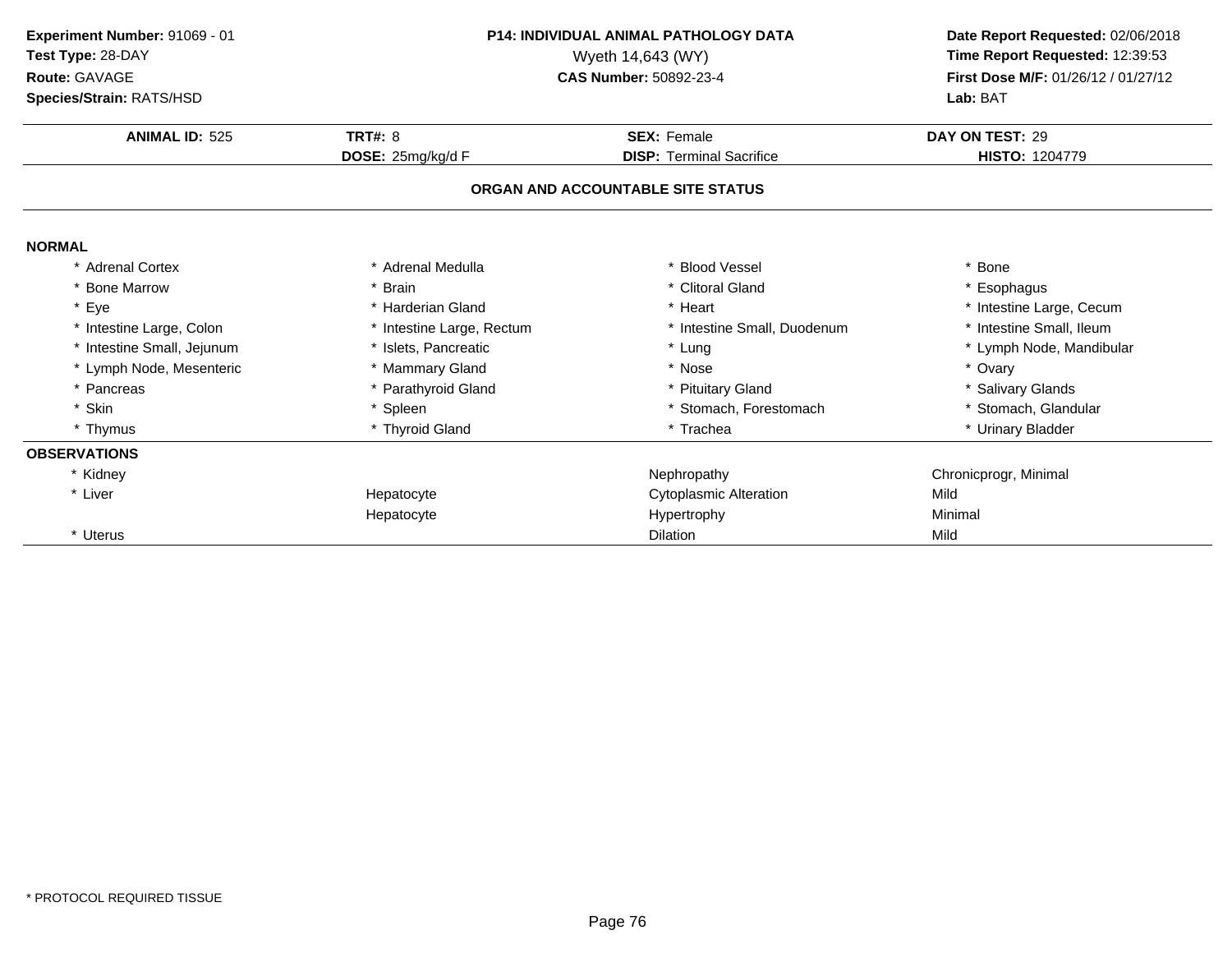| Experiment Number: 91069 - 01<br>Test Type: 28-DAY<br>Route: GAVAGE<br>Species/Strain: RATS/HSD<br><b>ANIMAL ID: 526</b> | P14: INDIVIDUAL ANIMAL PATHOLOGY DATA<br>Wyeth 14,643 (WY)<br>CAS Number: 50892-23-4<br><b>TRT#: 8</b><br><b>SEX: Female</b> |                                                                      | Date Report Requested: 02/06/2018<br>Time Report Requested: 12:39:53<br>First Dose M/F: 01/26/12 / 01/27/12<br>Lab: BAT<br>DAY ON TEST: 29<br>HISTO: 1204780 |
|--------------------------------------------------------------------------------------------------------------------------|------------------------------------------------------------------------------------------------------------------------------|----------------------------------------------------------------------|--------------------------------------------------------------------------------------------------------------------------------------------------------------|
|                                                                                                                          | DOSE: 25mg/kg/d F                                                                                                            | <b>DISP: Terminal Sacrifice</b><br>ORGAN AND ACCOUNTABLE SITE STATUS |                                                                                                                                                              |
| <b>NORMAL</b>                                                                                                            |                                                                                                                              |                                                                      |                                                                                                                                                              |
| * Adrenal Cortex                                                                                                         | Adrenal Medulla                                                                                                              | * Blood Vessel                                                       | * Bone                                                                                                                                                       |
| <b>Bone Marrow</b>                                                                                                       | * Brain                                                                                                                      | * Clitoral Gland                                                     | * Eye                                                                                                                                                        |
| * Harderian Gland                                                                                                        | * Heart                                                                                                                      | * Intestine Large, Cecum                                             | * Intestine Large, Colon                                                                                                                                     |
| * Intestine Large, Rectum                                                                                                | * Intestine Small, Duodenum                                                                                                  | * Intestine Small, Ileum                                             | * Intestine Small, Jejunum                                                                                                                                   |
| * Islets, Pancreatic                                                                                                     | * Lung                                                                                                                       | * Lymph Node, Mandibular                                             | * Lymph Node, Mesenteric                                                                                                                                     |
| * Mammary Gland                                                                                                          | * Nose                                                                                                                       | * Ovary                                                              | * Pancreas                                                                                                                                                   |
| Parathyroid Gland                                                                                                        | * Pituitary Gland                                                                                                            | * Salivary Glands                                                    | * Skin                                                                                                                                                       |
| * Spleen                                                                                                                 | * Stomach, Forestomach                                                                                                       | * Stomach, Glandular                                                 | * Thymus                                                                                                                                                     |
| * Thyroid Gland                                                                                                          | * Trachea                                                                                                                    | * Urinary Bladder                                                    |                                                                                                                                                              |
| <b>OBSERVATIONS</b>                                                                                                      |                                                                                                                              |                                                                      |                                                                                                                                                              |
| * Esophagus                                                                                                              |                                                                                                                              | Inflammation                                                         | Minimal                                                                                                                                                      |
| * Kidney                                                                                                                 |                                                                                                                              | Nephropathy                                                          | Chronicprogr, Minimal                                                                                                                                        |
| * Liver                                                                                                                  | Hepatocyte                                                                                                                   | <b>Cytoplasmic Alteration</b>                                        | Mild                                                                                                                                                         |
|                                                                                                                          | Hepatocyte                                                                                                                   | Hypertrophy                                                          | Minimal                                                                                                                                                      |
|                                                                                                                          |                                                                                                                              | Necrosis                                                             | Focal, Mild                                                                                                                                                  |
| * Uterus                                                                                                                 |                                                                                                                              | <b>Dilation</b>                                                      | Mild                                                                                                                                                         |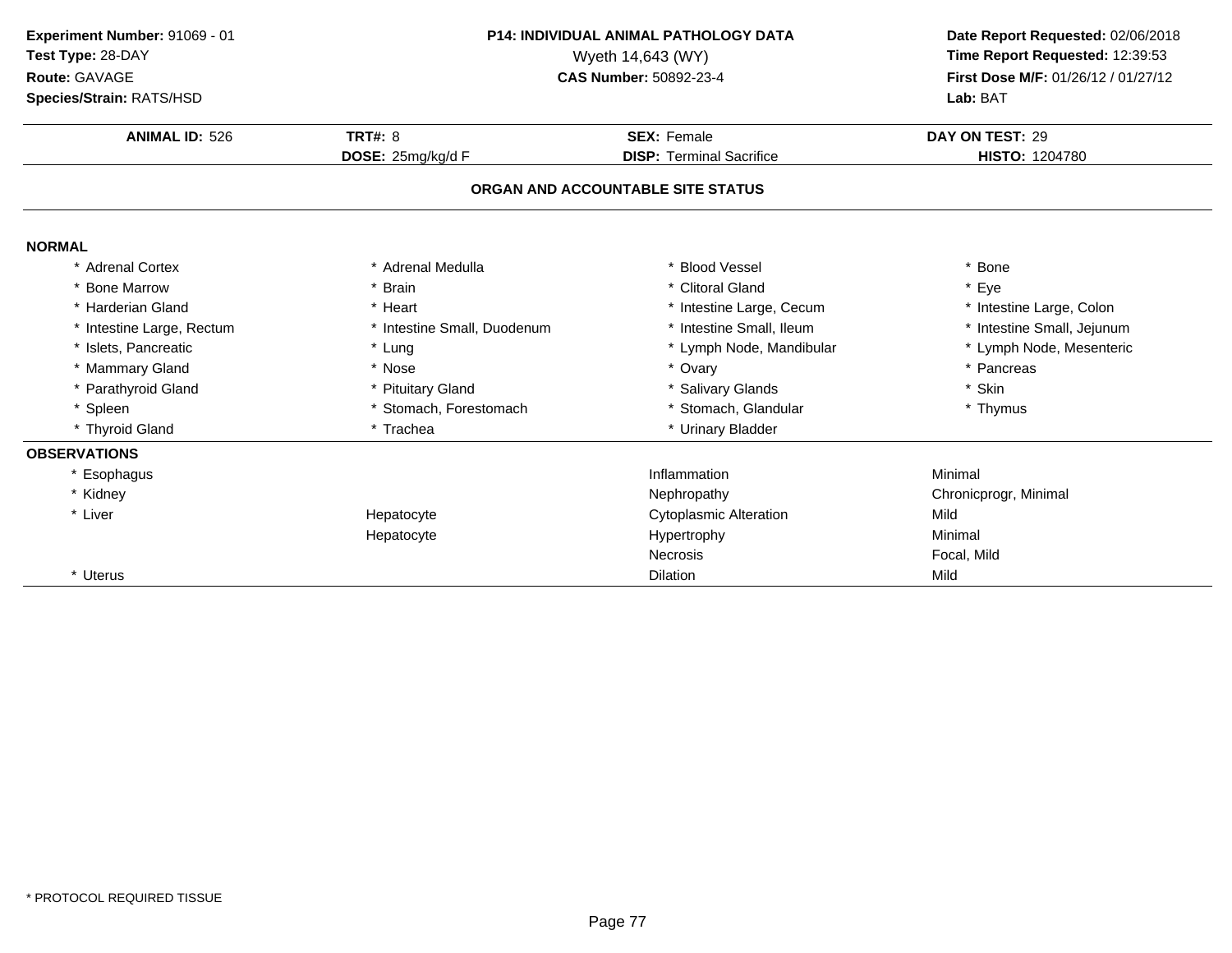| Experiment Number: 91069 - 01          |                           | P14: INDIVIDUAL ANIMAL PATHOLOGY DATA |                                     |
|----------------------------------------|---------------------------|---------------------------------------|-------------------------------------|
| Test Type: 28-DAY<br>Wyeth 14,643 (WY) |                           |                                       | Time Report Requested: 12:39:53     |
| Route: GAVAGE                          |                           | CAS Number: 50892-23-4                | First Dose M/F: 01/26/12 / 01/27/12 |
| <b>Species/Strain: RATS/HSD</b>        |                           |                                       | Lab: BAT                            |
| <b>ANIMAL ID: 527</b>                  | <b>TRT#: 8</b>            | <b>SEX: Female</b>                    | DAY ON TEST: 29                     |
|                                        | DOSE: 25mg/kg/d F         | <b>DISP: Terminal Sacrifice</b>       | <b>HISTO: 1204781</b>               |
|                                        |                           | ORGAN AND ACCOUNTABLE SITE STATUS     |                                     |
| <b>NORMAL</b>                          |                           |                                       |                                     |
| * Adrenal Cortex                       | * Adrenal Medulla         | * Blood Vessel                        | * Bone                              |
| <b>Bone Marrow</b>                     | * Brain                   | * Clitoral Gland                      | * Esophagus                         |
| * Eye                                  | * Harderian Gland         | * Heart                               | * Intestine Large, Cecum            |
| * Intestine Large, Colon               | * Intestine Large, Rectum | * Intestine Small, Duodenum           | * Intestine Small, Ileum            |
| * Intestine Small, Jejunum             | * Islets, Pancreatic      | * Kidney                              | * Lung                              |
| * Lymph Node, Mandibular               | * Lymph Node, Mesenteric  | * Mammary Gland                       | * Nose                              |
| * Ovary                                | * Pancreas                | * Parathyroid Gland                   | * Pituitary Gland                   |
| * Salivary Glands                      | * Skin                    | * Spleen                              | * Stomach, Forestomach              |
| * Stomach, Glandular                   | * Thymus                  | * Thyroid Gland                       | * Trachea                           |
| * Urinary Bladder                      | * Uterus                  |                                       |                                     |
| <b>OBSERVATIONS</b>                    |                           |                                       |                                     |
| * Liver                                | Hepatocyte                | <b>Cytoplasmic Alteration</b>         | Moderate                            |
|                                        | Hepatocyte                | Hypertrophy                           | Mild                                |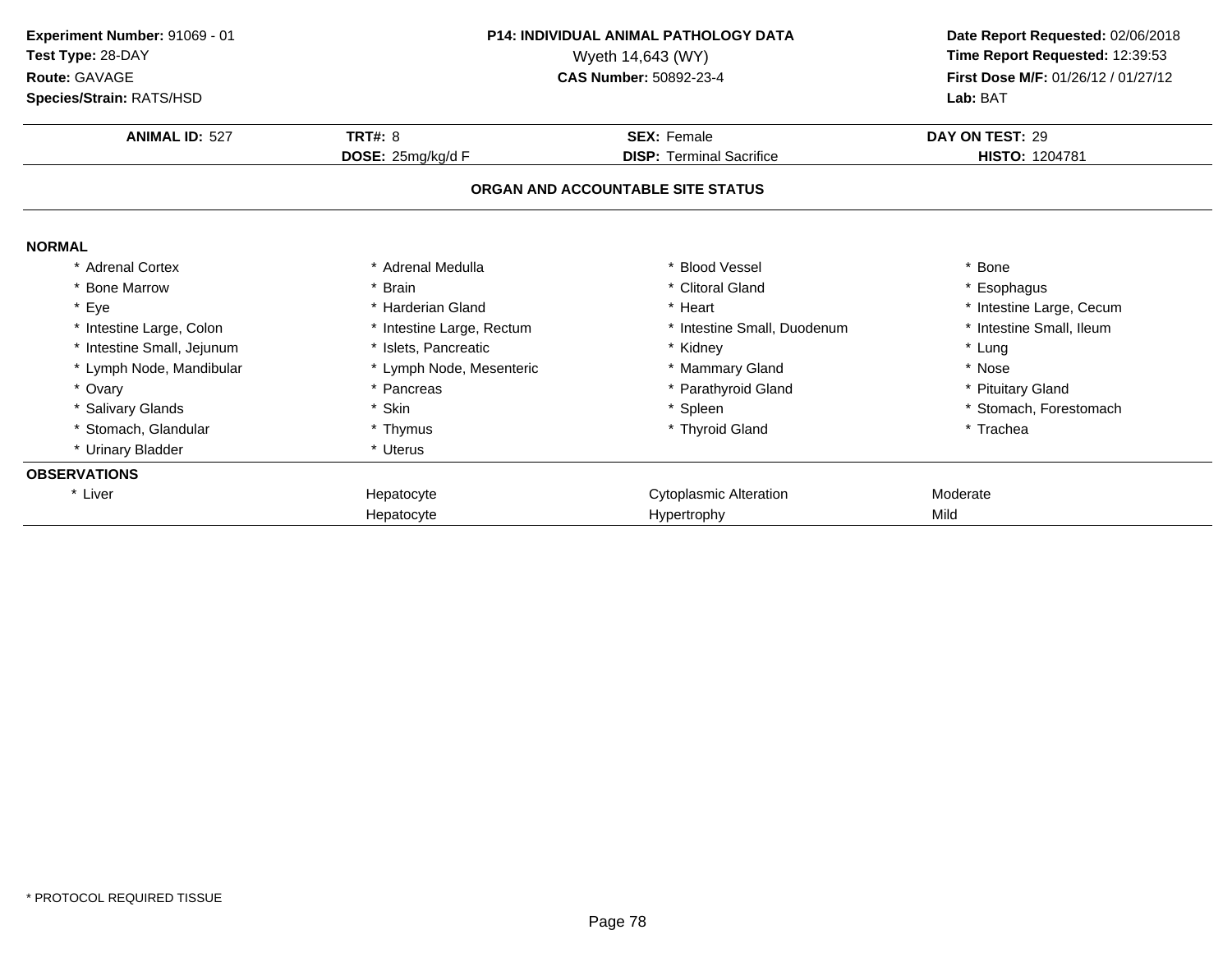| Experiment Number: 91069 - 01<br>Test Type: 28-DAY<br>Route: GAVAGE |                           | <b>P14: INDIVIDUAL ANIMAL PATHOLOGY DATA</b><br>Wyeth 14,643 (WY)<br>CAS Number: 50892-23-4 | Date Report Requested: 02/06/2018<br>Time Report Requested: 12:39:53<br>First Dose M/F: 01/26/12 / 01/27/12 |  |
|---------------------------------------------------------------------|---------------------------|---------------------------------------------------------------------------------------------|-------------------------------------------------------------------------------------------------------------|--|
| Species/Strain: RATS/HSD                                            |                           |                                                                                             | Lab: BAT                                                                                                    |  |
| <b>ANIMAL ID: 528</b>                                               | <b>TRT#: 8</b>            | <b>SEX: Female</b>                                                                          | DAY ON TEST: 29                                                                                             |  |
|                                                                     | DOSE: 25mg/kg/d F         | <b>DISP:</b> Terminal Sacrifice                                                             | <b>HISTO: 1204782</b>                                                                                       |  |
|                                                                     |                           | ORGAN AND ACCOUNTABLE SITE STATUS                                                           |                                                                                                             |  |
| <b>NORMAL</b>                                                       |                           |                                                                                             |                                                                                                             |  |
| * Adrenal Cortex                                                    | * Adrenal Medulla         | * Blood Vessel                                                                              | * Bone                                                                                                      |  |
| * Bone Marrow                                                       | * Brain                   | * Clitoral Gland                                                                            | * Esophagus                                                                                                 |  |
| * Eye                                                               | * Harderian Gland         | * Heart                                                                                     | * Intestine Large, Cecum                                                                                    |  |
| * Intestine Large, Colon                                            | * Intestine Large, Rectum | * Intestine Small, Duodenum                                                                 | * Intestine Small, Ileum                                                                                    |  |
| Intestine Small, Jejunum                                            | * Islets, Pancreatic      | * Kidney                                                                                    | * Lung                                                                                                      |  |
| * Lymph Node, Mandibular                                            | * Lymph Node, Mesenteric  | * Mammary Gland                                                                             | * Nose                                                                                                      |  |
| * Ovary                                                             | * Pancreas                | * Parathyroid Gland                                                                         | * Pituitary Gland                                                                                           |  |
| * Salivary Glands                                                   | * Skin                    | * Spleen                                                                                    | * Stomach, Forestomach                                                                                      |  |
| * Stomach, Glandular                                                | * Thymus                  | * Thyroid Gland                                                                             | * Trachea                                                                                                   |  |
| * Urinary Bladder                                                   | * Uterus                  |                                                                                             |                                                                                                             |  |
| <b>OBSERVATIONS</b>                                                 |                           |                                                                                             |                                                                                                             |  |
| * Liver                                                             | Hepatocyte                | <b>Cytoplasmic Alteration</b>                                                               | Mild                                                                                                        |  |
|                                                                     | Hepatocyte                | Hypertrophy                                                                                 | Minimal                                                                                                     |  |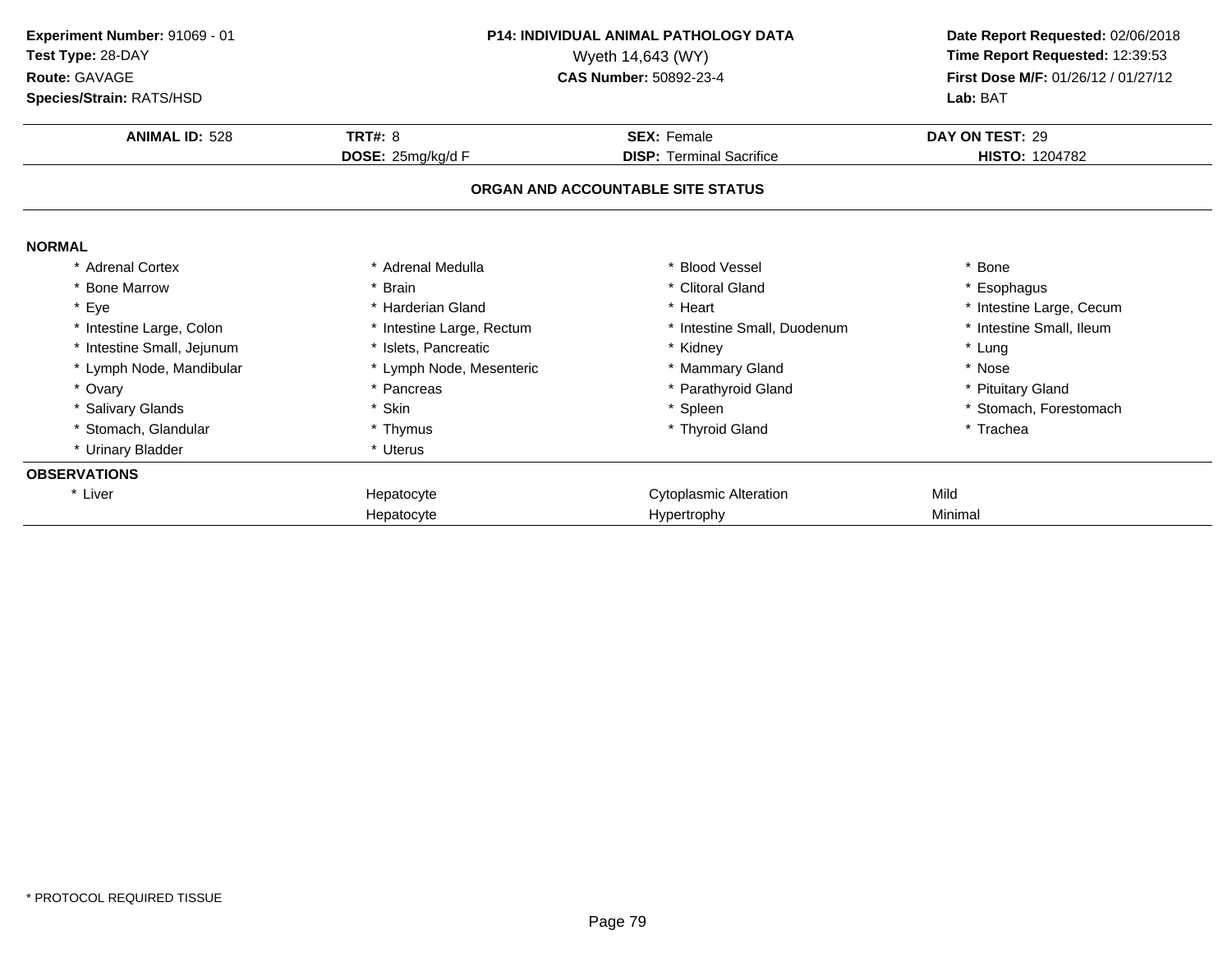| <b>P14: INDIVIDUAL ANIMAL PATHOLOGY DATA</b><br>Experiment Number: 91069 - 01<br>Test Type: 28-DAY<br>Wyeth 14,643 (WY)<br>Route: GAVAGE<br><b>CAS Number: 50892-23-4</b> |                           |                                                                        | Date Report Requested: 02/06/2018 |
|---------------------------------------------------------------------------------------------------------------------------------------------------------------------------|---------------------------|------------------------------------------------------------------------|-----------------------------------|
|                                                                                                                                                                           |                           | Time Report Requested: 12:39:53<br>First Dose M/F: 01/26/12 / 01/27/12 |                                   |
|                                                                                                                                                                           |                           |                                                                        | Lab: BAT                          |
| Species/Strain: RATS/HSD                                                                                                                                                  |                           |                                                                        |                                   |
| <b>ANIMAL ID: 529</b>                                                                                                                                                     | <b>TRT#: 8</b>            | <b>SEX: Female</b>                                                     | DAY ON TEST: 29                   |
|                                                                                                                                                                           | DOSE: 25mg/kg/d F         | <b>DISP: Terminal Sacrifice</b>                                        | <b>HISTO: 1204783</b>             |
|                                                                                                                                                                           |                           | ORGAN AND ACCOUNTABLE SITE STATUS                                      |                                   |
| <b>NORMAL</b>                                                                                                                                                             |                           |                                                                        |                                   |
| * Adrenal Cortex                                                                                                                                                          | * Adrenal Medulla         | * Blood Vessel                                                         | * Bone                            |
| * Bone Marrow                                                                                                                                                             | * Brain                   | * Clitoral Gland                                                       | * Esophagus                       |
| * Eye                                                                                                                                                                     | * Harderian Gland         | * Heart                                                                | * Intestine Large, Cecum          |
| * Intestine Large, Colon                                                                                                                                                  | * Intestine Large, Rectum | * Intestine Small, Duodenum                                            | * Intestine Small, Ileum          |
| * Intestine Small, Jejunum                                                                                                                                                | * Islets. Pancreatic      | * Lymph Node, Mandibular                                               | * Lymph Node, Mesenteric          |
| * Mammary Gland                                                                                                                                                           | * Nose                    | * Ovary                                                                | * Pancreas                        |
| * Parathyroid Gland                                                                                                                                                       | * Pituitary Gland         | * Salivary Glands                                                      | * Skin                            |
| * Spleen                                                                                                                                                                  | * Stomach, Forestomach    | * Stomach, Glandular                                                   | * Thymus                          |
| * Thyroid Gland                                                                                                                                                           | * Trachea                 | * Urinary Bladder                                                      | * Uterus                          |
| <b>OBSERVATIONS</b>                                                                                                                                                       |                           |                                                                        |                                   |
| * Kidney                                                                                                                                                                  |                           | Nephropathy                                                            | Chronicprogr, Mild                |
| * Liver                                                                                                                                                                   | Hepatocyte                | <b>Cytoplasmic Alteration</b>                                          | Minimal                           |
| * Lung                                                                                                                                                                    | Alveolar Epith            | Hyperplasia                                                            | Minimal                           |